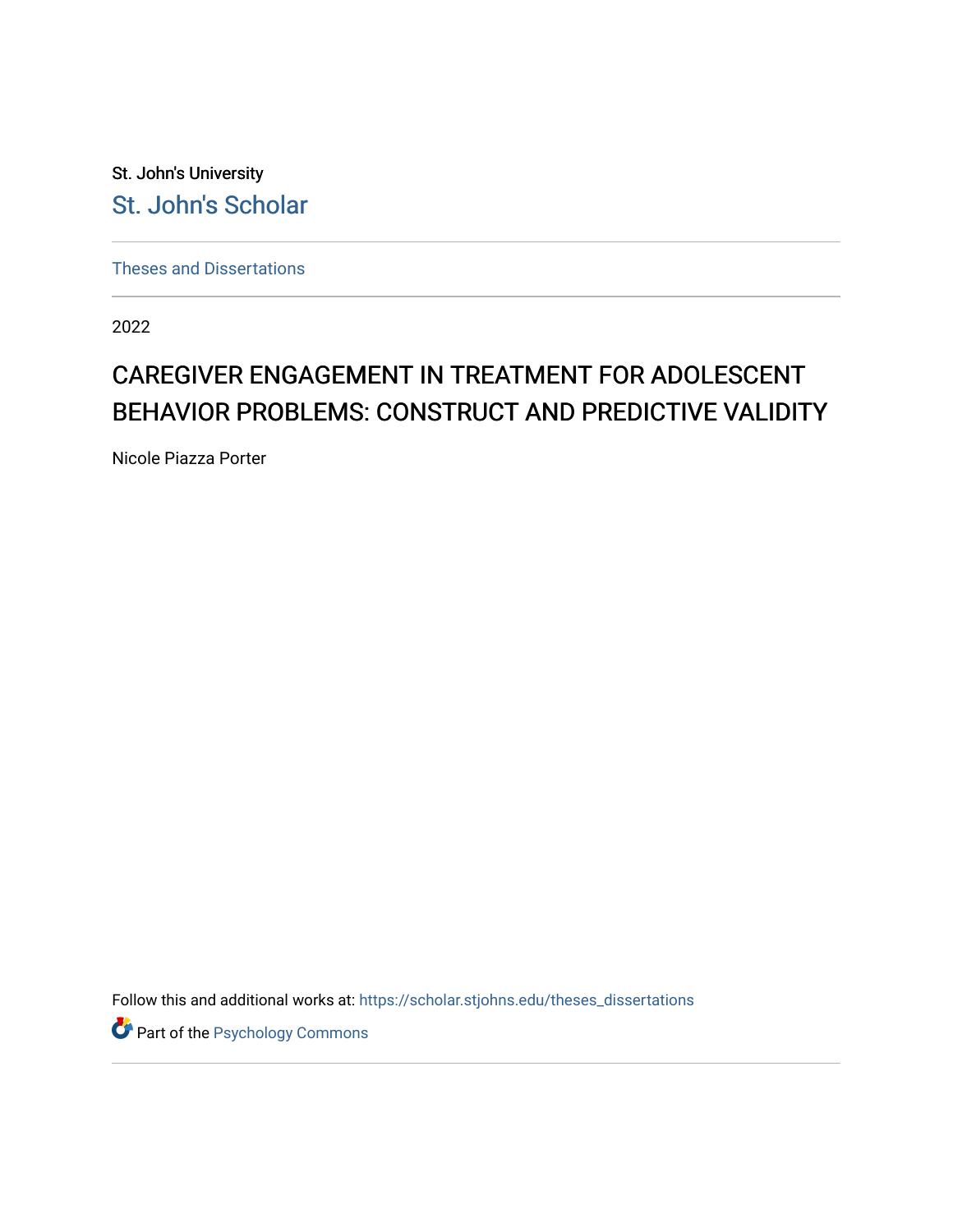# CAREGIVER ENGAGEMENT IN TREATMENT FOR ADOLESCENT BEHAVIOR PROBLEMS: CONSTRUCT AND PREDICTIVE VALIDITY

A dissertation submitted in partial fulfillment of the requirements for the degree of

DOCTOR OF PHILOSOPHY

to the faculty of the

# DEPARTMENT OF PSYCHOLOGY

of

# ST. JOHN'S COLLEGE OF LIBERAL ARTS AND SCIENCES

at

# ST. JOHN'S UNIVERSITY

New York

by

Nicole Piazza Porter

 $\_$ 

Date Submitted: August 16, 2021 Date Approved: August 16, 2021

Nicole Piazza Porter Andrea Bergman, PhD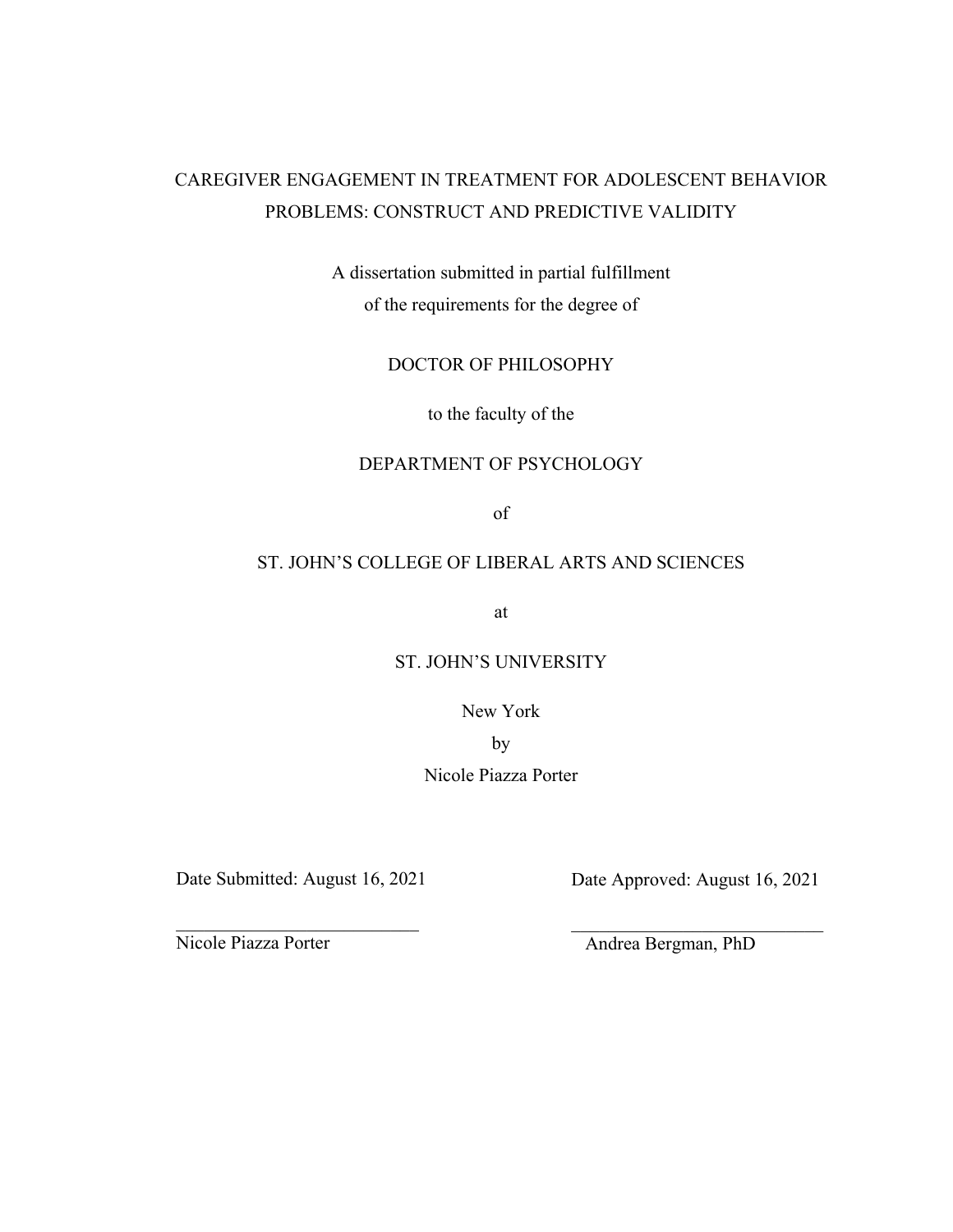**© Copyright by Nicole Piazza Porter 2022 All Rights Reserved**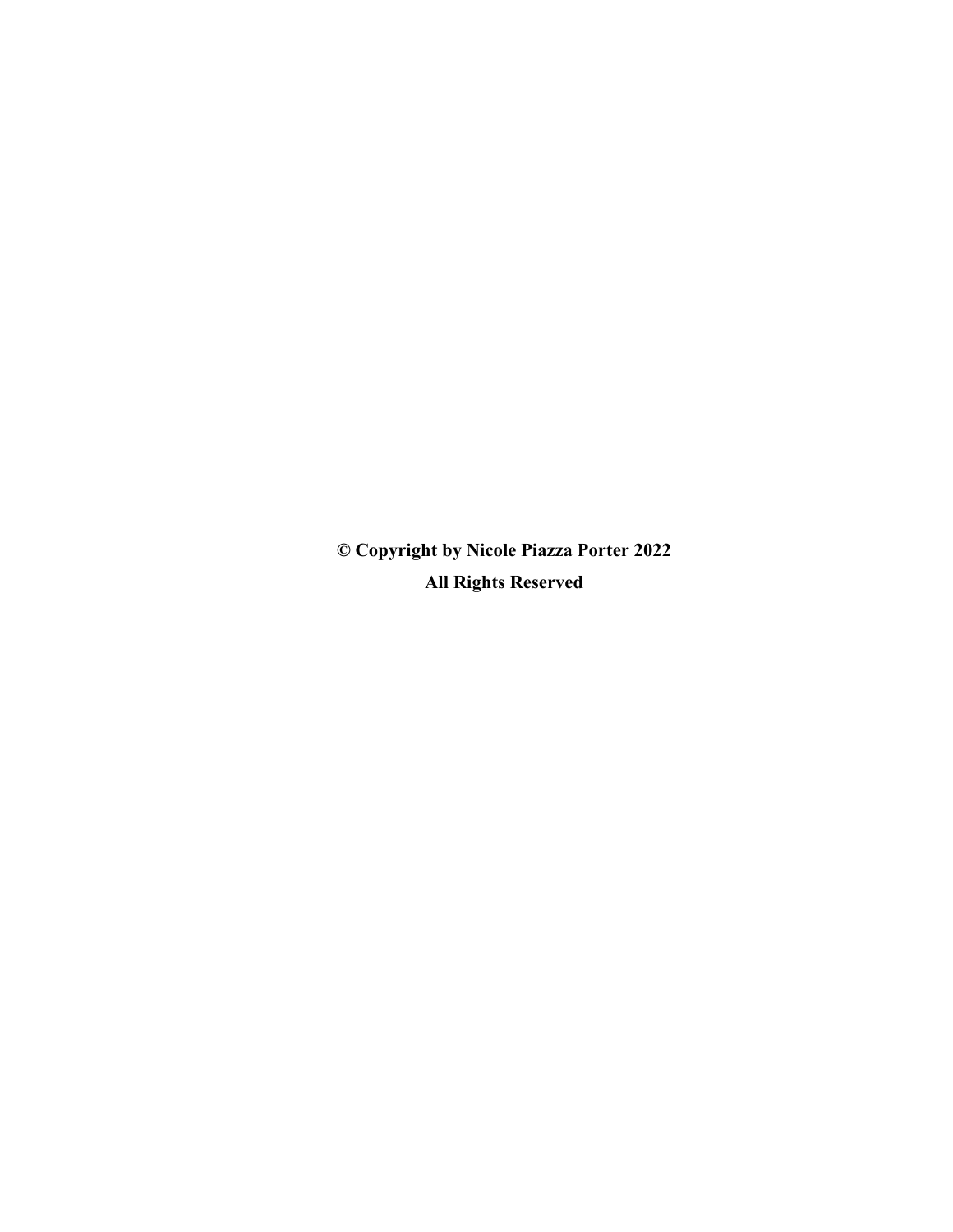# **ABSTRACT**

# CAREGIVER ENGAGEMENT IN TREATMENT FOR ADOLESCENT BEHAVIOR PROBLEMS: CONSTRUCT AND PREDICTIVE VALIDITY

Nicole Piazza Porter

Identifying core elements of family therapy is a relatively new line of research that has the potential to increase the availability of family therapy in usual care by proving a flexible and accessible alternative to manualized treatment. The current study extends this line of research by exploring the psychometric properties of a Caregiver Engagement factor comprised of four caregiver engagement interventions grounded in family therapy theory and clinical expertise: *Enhances Love and Commitment, Caregiver Collaboration, Caregiver Ecosystem, and Joins with Caregivers*. The study sampled a total of 320 audio or video recorded sessions and outcome data from 152 cases treated by 45 therapists participating in one of three randomized trials investigating delivery of family therapy for adolescent behavior problems in community settings. Construct and predictive validity were analyzed to understand the degree to which caregiver engagement items cohered as a single factor and influenced youth and family outcomes in predictable ways. Results demonstrated reliability of the four caregiver engagement techniques and construct validity of a Caregiver Engagement factor. Moreover, greater use of caregiver engagement techniques was associated with improved outcomes for adolescent substance use. Counterintuitive results were found suggesting greater use of caregiver engagement techniques exacerbated externalizing symptoms, internalizing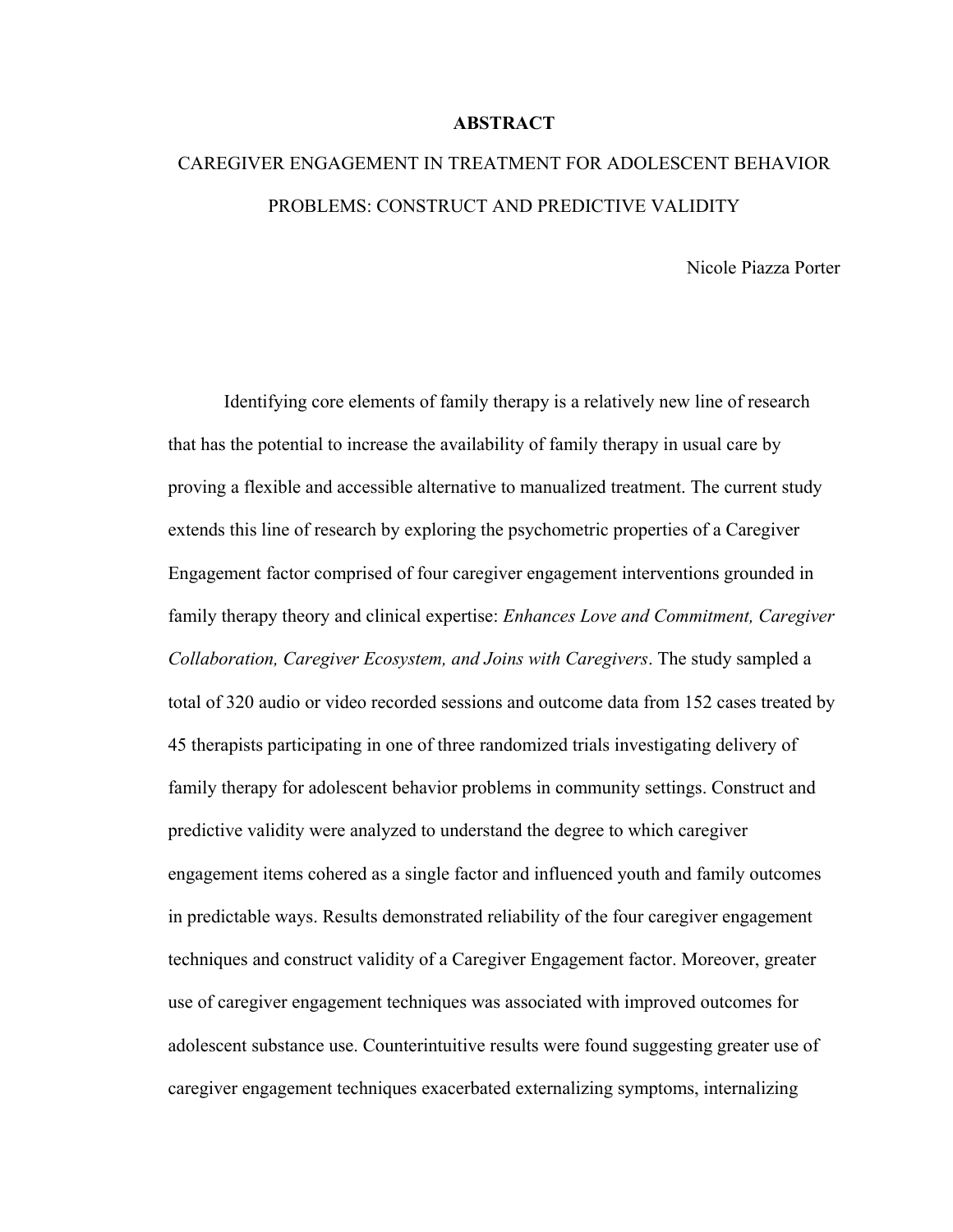symptoms, and family cohesion per youth-report but not caregiver-report. Results of post-hoc analyses indicated therapists may respond to worsening symptom presentation with greater efforts to involve caregivers in treatment. Implications for improving caregiver engagement in youth mental health services more broadly are discussed.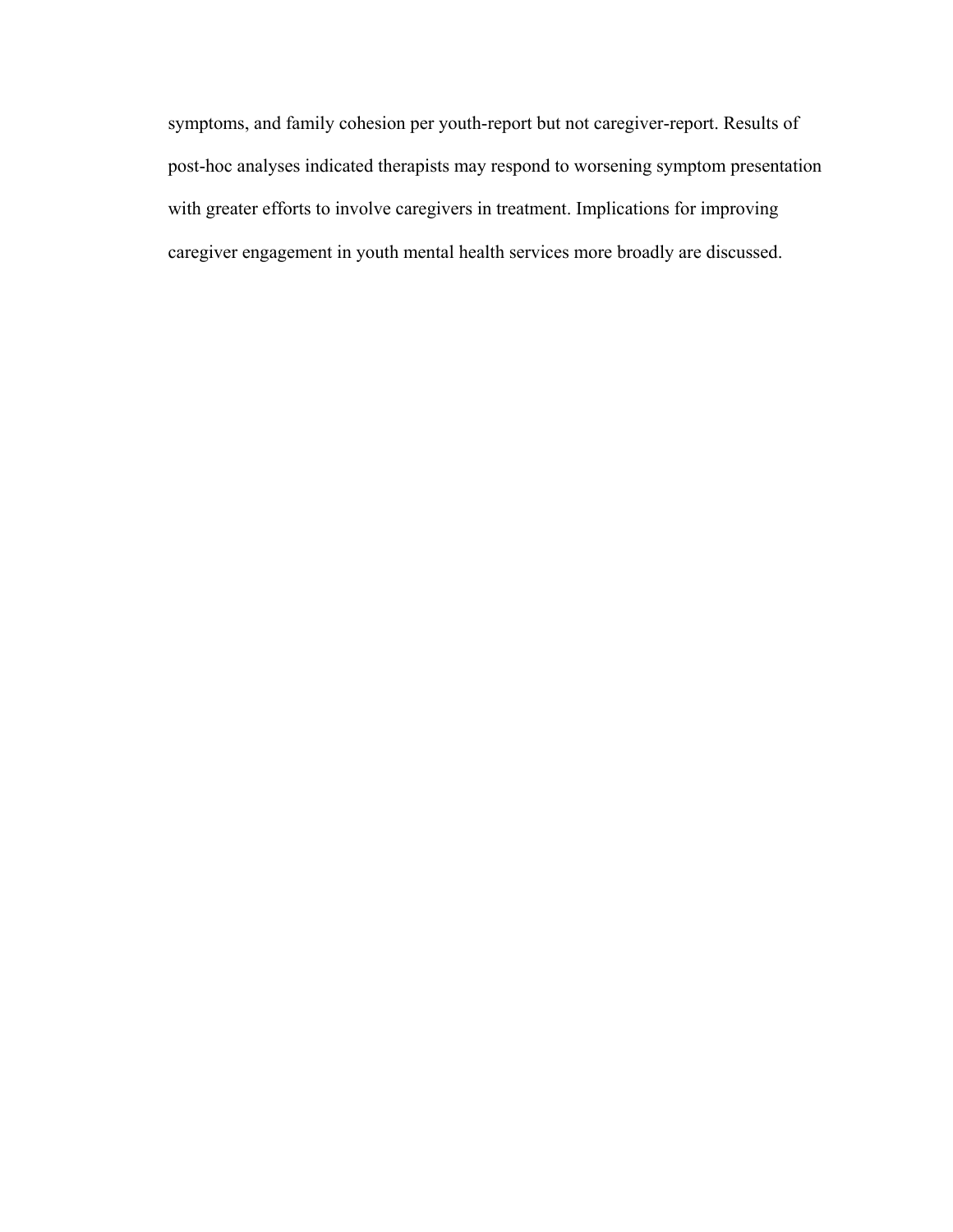## **ACKNOWLEDGEMENTS**

<span id="page-5-0"></span>This dissertation would not have been possible without my colleagues at Partnership to End Addiction and especially the dedicated work of the Family and Adolescent Clinical Technology & Science team. Your tireless pursuit of enhancing mental health services for youth and families is unmatched and inspiring. To Aaron Hogue and Molly Bobek, your combined supervision and mentorship has been truly transformative and instrumental in defining the path of my research and career. Thank you for growing my scientific curiosity as well as my skills and stance.

I would also like to thank my mentors at St. John's University: Alice Pope, for granting me the honor of her mentorship on the precipice of retirement, and Andrea Bergman, for stepping in to Chair my Dissertation Committee with enthusiasm. I acknowledge my Dissertation Committee for holding me to the highest degree of academic rigor: Andrea Bergman, Tamara Del Vecchio, Earnest Hodges, Aaron Hogue, and Craig Henderson. A special thanks to Craig for his statistical consultation and patience, and to Aaron and Andrea for your judicious feedback and reading of dissertation drafts.

Finally, to my family and friends for encouraging me, and celebrating with me all the milestones along the way. And especially to Nick, for always bringing levity and reminding me to take a break and listen to the leaves.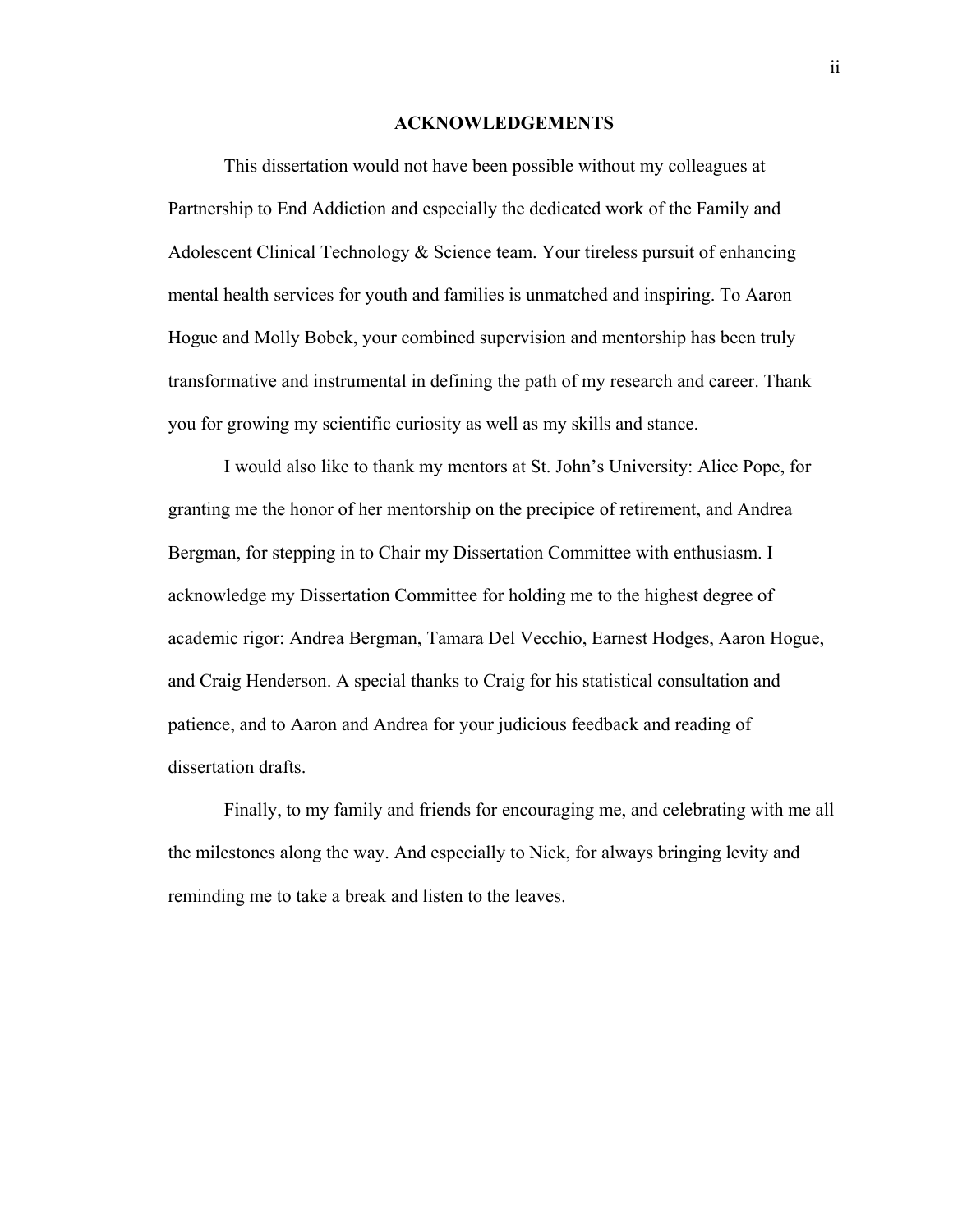# **TABLE OF CONTENTS**

| Increasing Provider Knowledge of Caregiver Engagement Interventions 10 |
|------------------------------------------------------------------------|
| Increasing Opportunity for Family Therapy Interventions  11            |
|                                                                        |
|                                                                        |
|                                                                        |
|                                                                        |
|                                                                        |
| Caregiver Engagement Interventions in Other Treatment Approaches 19    |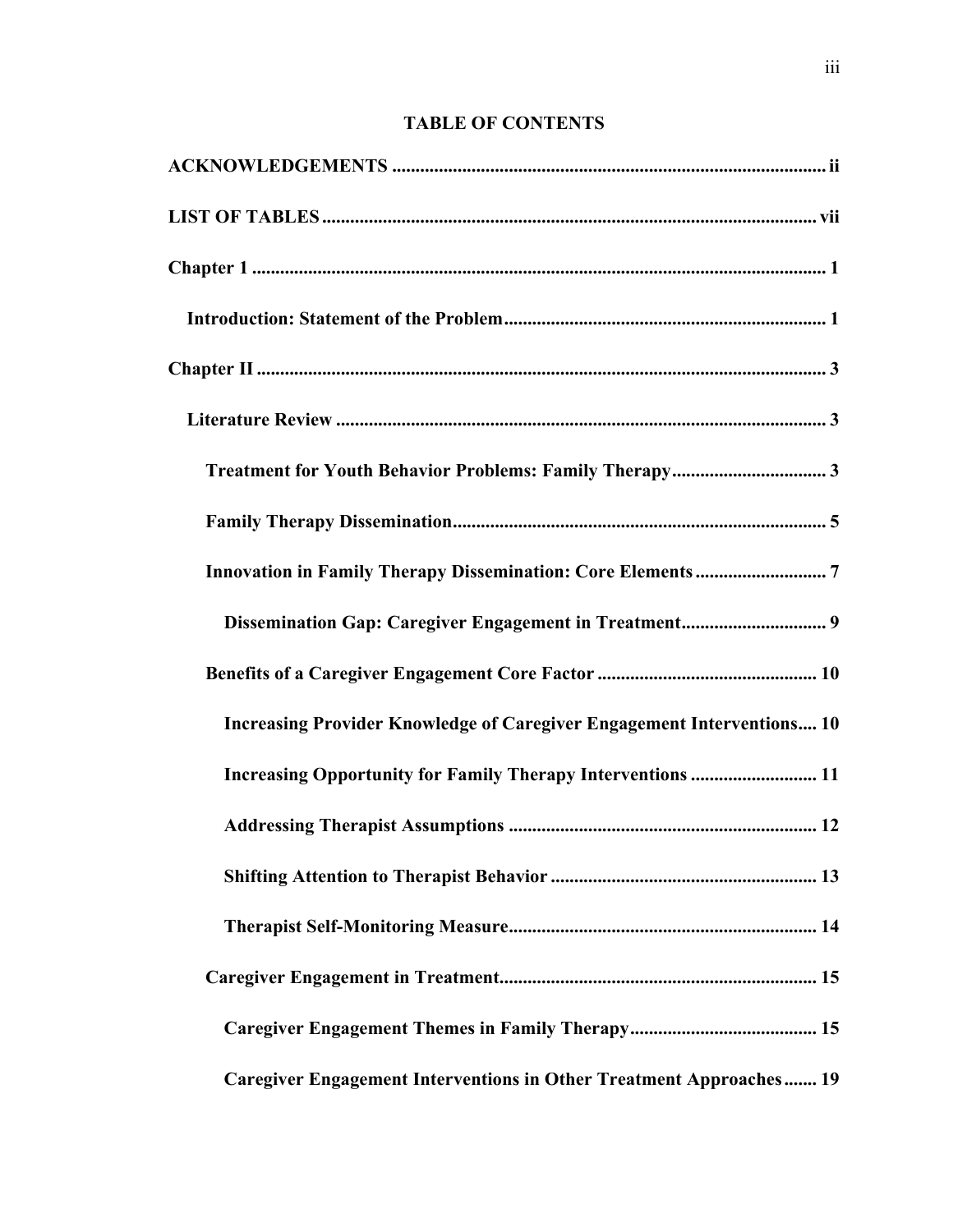| Research Question #1: Can independent observational coders reliably rate the |
|------------------------------------------------------------------------------|
| extent to which community therapists utilize caregiver engagement techniques |
|                                                                              |
| Research Question #2: Do caregiver engagement techniques cohere as a valid   |
|                                                                              |
| Research Question #3: Does greater use of caregiver engagement techniques    |
|                                                                              |
|                                                                              |
|                                                                              |
|                                                                              |
|                                                                              |
| 28<br><b>Study Measures </b>                                                 |
|                                                                              |
|                                                                              |
|                                                                              |
|                                                                              |
|                                                                              |
|                                                                              |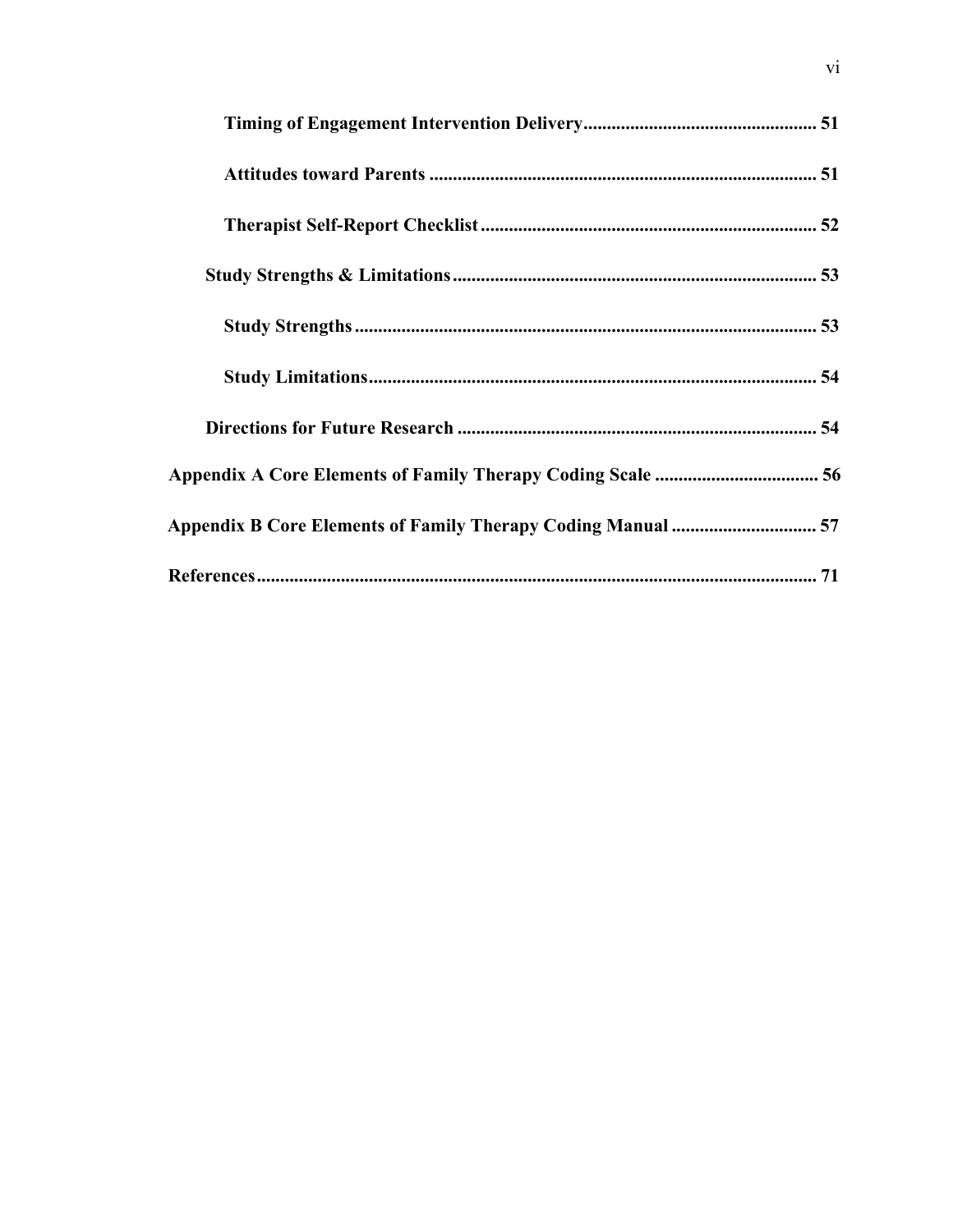# **LIST OF TABLES**

<span id="page-10-0"></span>

| Table 1. Item-level and factor-level descriptive statistics for caregiver engagement      |
|-------------------------------------------------------------------------------------------|
|                                                                                           |
|                                                                                           |
| Table 3. Item-level and factor-level one-way random ICCs for caregiver engagement         |
|                                                                                           |
| Table 4. Item-level Pearson's r correlation coefficients for caregiver engagement         |
|                                                                                           |
| Table 5. Factor-level bivariate Pearson's r correlation coefficients for core elements of |
|                                                                                           |
|                                                                                           |
| Table 7. Unconditional models testing linear change in each outcome variable              |
| Table 8. Caregiver Engagement factor score effects on one-year outcomes controlling for   |
|                                                                                           |
| Table 9. Caregiver engagement factor score effects on one-year outcomes controlling for   |
|                                                                                           |
| Table 10. Post-hoc mean comparisons of Caregiver Engagement factor score across           |
|                                                                                           |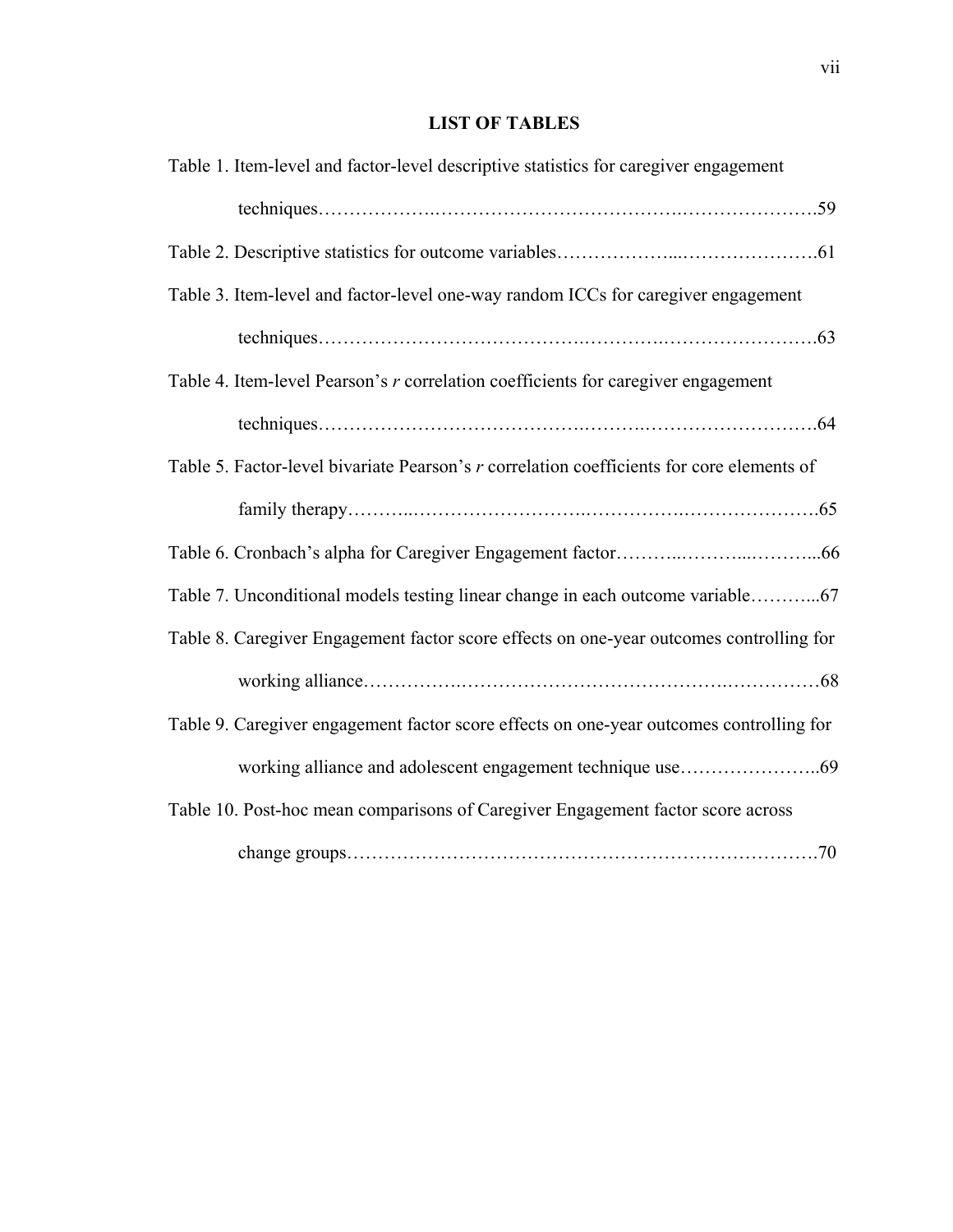#### **Chapter 1**

# **Introduction: Statement of the Problem**

<span id="page-11-1"></span><span id="page-11-0"></span>Compared to other research-proven approaches, family therapy has the strongest evidence base for treating adolescent behavior problems (Hogue et al., 2018; McCart & Sheidow, 2016). A fundamental and unique feature of family therapy for adolescent behavior problems that differentiates family therapy from other approaches is family involvement in treatment. At the core, family therapy models seek to intervene directly with family members to repair relationships, foster developmentally appropriate parenting strategies, and target systemic challenges in key extrafamilial systems (Rowe, 2012). An obvious and key feature of family involvement is caregiver engagement, characterized by interventions aimed at enhancing parent motivation, involvement, and investment in the therapy process (Hogue et al., 2017).

Family therapy has yet to be widely adopted in routine care for youth behavior problems. Research has identified several barriers to family therapy uptake, perhaps the most pressing being proprietary licensing and quality assurance procedures required by the leading manualized, empirically supported family therapy models (i.e., Brief Strategic Family Therapy, Functional Family Therapy, Multidimensional Family Therapy, Multisystemic Family Therapy). As an alternative, experts in adolescent mental health research and treatment have turned to a core elements approach, designed to define common treatment techniques across evidence-based treatments (Chorpita et al., 2005a, 2005b; Hogue et al., 2017; Hogue et al., 2019; Hogue et al., in preparation). However, a gap in this approach exists. Despite the inherent commitment to engage parents in the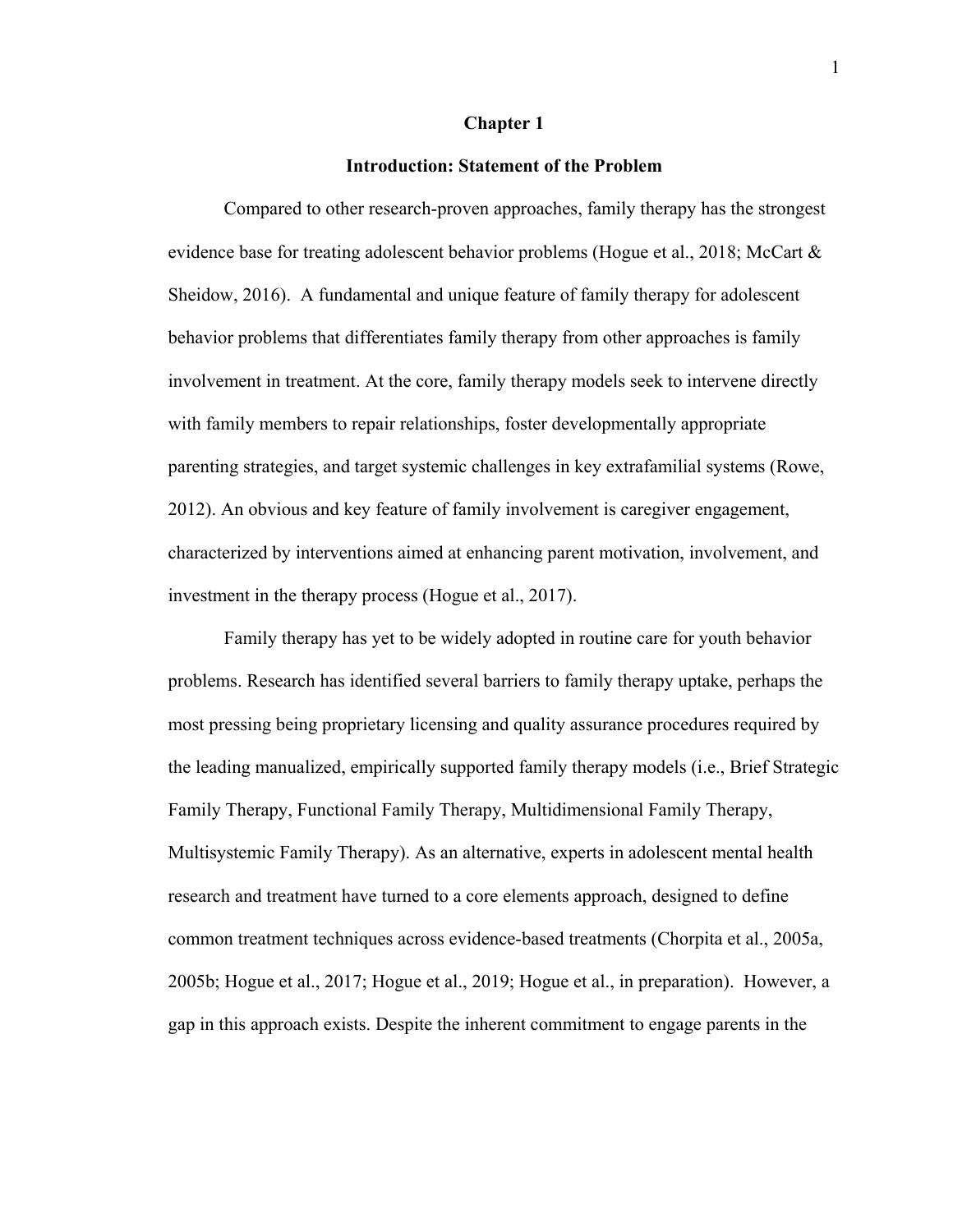family therapy approach, a Caregiver Engagement factor has yet to be empirically validated as a core element of family therapy.

The present study tests the construct and predictive validity of a Caregiver Engagement factor in a community-based sample using observational coding data. The Caregiver Engagement factor is composed of four engagement techniques derived from family therapy theory and clinical experience: *Enhances Love and Commitment, Caregiver Collaboration, Caregiver Ecosystem, and Joins with Caregivers*. These techniques describe therapist efforts to reduce emotional disconnection between caregivers and their children, underscore efforts at parenting, acknowledge difficult past and present circumstances caregivers experience including difficulties that their child brings, and generate hope for the future and the current treatment.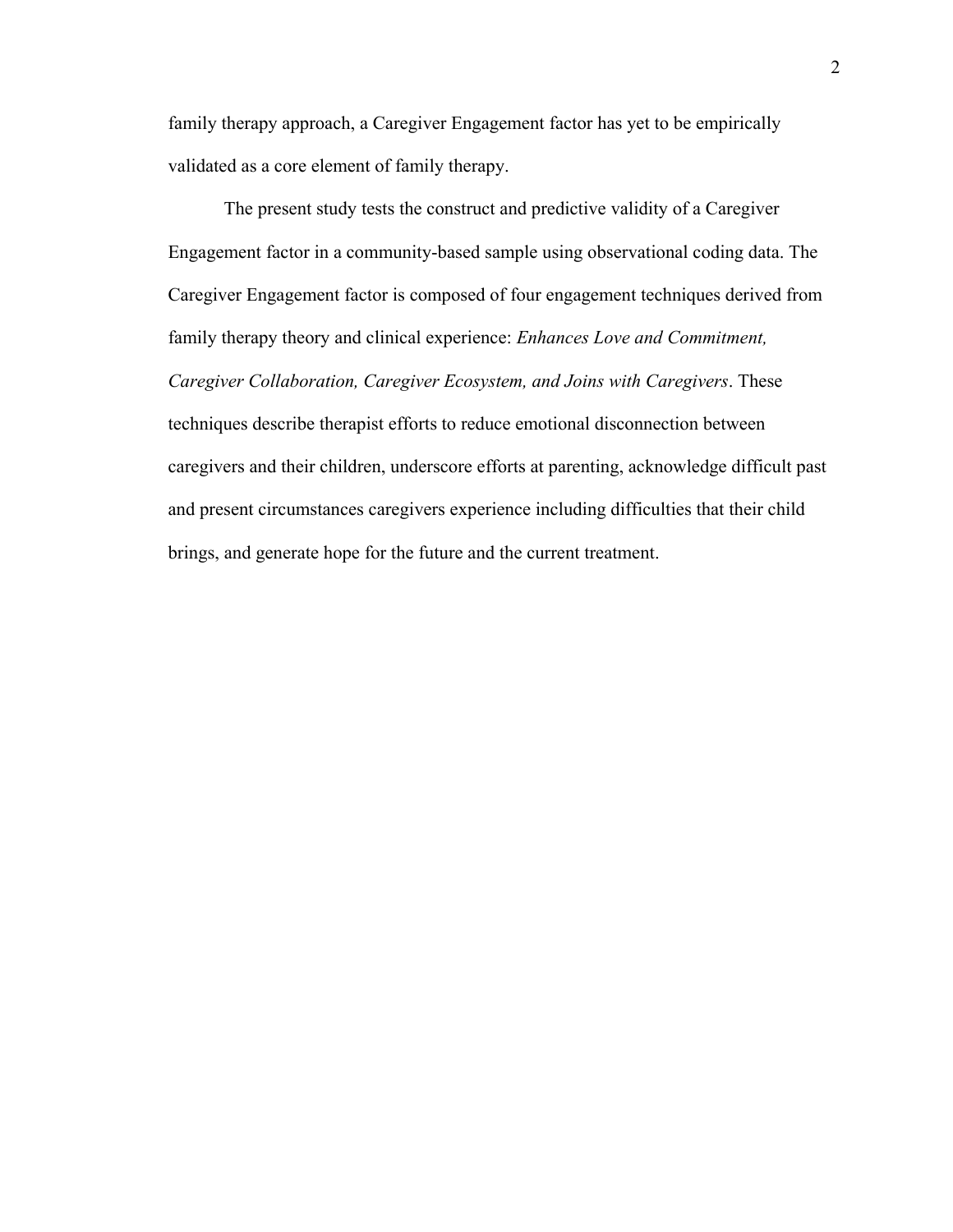# **Chapter II**

# **Literature Review**

#### <span id="page-13-2"></span><span id="page-13-1"></span><span id="page-13-0"></span>**Treatment for Youth Behavior Problems: Family Therapy**

Family therapy and multicomponent treatments integrating family therapy techniques are proving to be among the most effective models to treat a range of youth psychopathology (Hogue et al., 2018; McCart & Sheidow, 2016). Compared to individually-based treatments that focus more specifically on youth skill building and emotion regulation, family-based treatments incorporate parents in treatment and see the family system as the focus of treatment to not only improve skills but also address parent, family, and environmental factors that have been shown to be associated with poor child outcomes. Family therapy treatments simultaneously target intrapersonal factors (e.g., patterns cognitive, behavioral, and emotional processes associated with problematic behavior) as well as interpersonal change (e.g., transactional patterns between family members and between family members and extrafamilial persons and systems).

Manualized family therapy has reached the highest levels of empirical validation for treating a range of youth behavior problems. Family therapy has been shown to be effective in treating youth substance use (Hogue et al., 2014), delinquency (McCart  $\&$ Sheidow, 2016), obsessive-compulsive disorder (Freeman et al., 2014) anorexia nervosa (Lock, 2015), and anxiety disorders (Higa-McMillan et al., 2016). For conduct and substance use disorders in particular, comprehensive reviews (Hogue et al., 2018; McCart & Sheidow, 2016) and meta-analyses (Dopp et al., 2017; Tanner-Smith et al., 2013) show that family therapy models have the strongest evidence base compared to other research supported approaches. Moreover, family therapy is recognized as a treatment of choice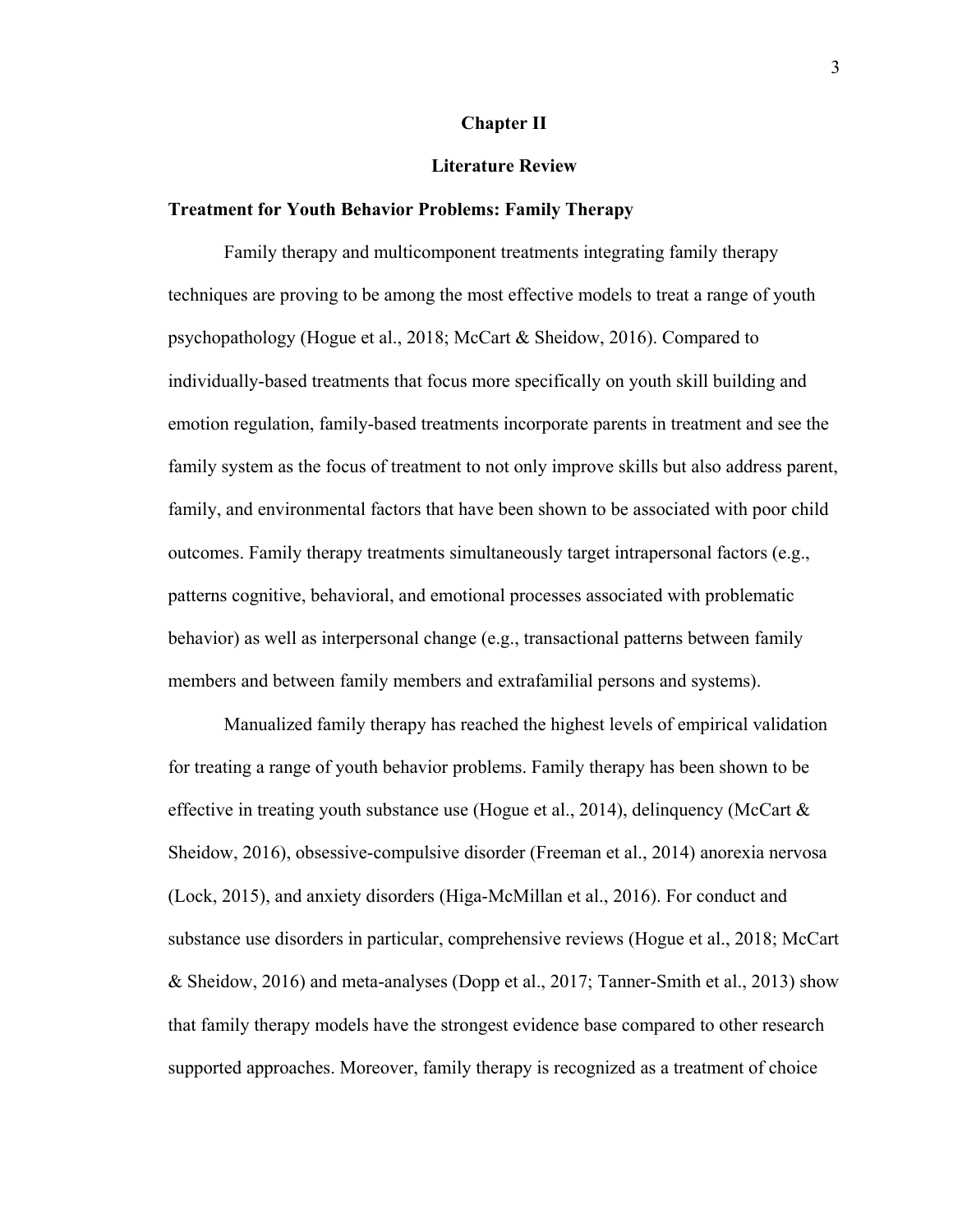for the prevention and treatment of adolescent violence and risky behaviors, depression, mania and anxiety, and the management of more severe mental illnesses including schizophrenia (Sexton & Datchi, 2014).

One of the defining features of family therapy in comparison to other treatment approaches is the focus on understanding family relationships and improving conflicted family interactions (Sexton & Datchi, 2014). Family therapy is often described as being concerned with the space between people instead of within them (Rivet & Buchmüller, 2017), accentuating family connection and relationships as an agent for healing rather than focusing specifically on the presenting problems of the individual. In this way, family members are reframed as part of the solution to problems rather than placing blame on the youth.

Family therapy encompasses a range of interventions that includes family skills training and relational or systemic therapies. Family skills training is a more behavioral approach that focuses on teaching new positive and effective coping, communication, and problem-solving skills to family members as well as developmentally appropriate parenting strategies. The basis of systemic family therapy is reframing adolescent symptoms as problems that need relational solutions within the family, and understanding the family's experience within systems with which they interact (Rowe, 2012). These are distinct from treatment frameworks that place an emphasis on supporting individuals to overcome problematic patterns of thoughts, feelings, and behaviors where therapists plan and carry out treatment activities at the level of the individual client.

To support the goals of family therapy, treatment is often solution-focused, brief, and designed with specific and attainable therapy goals in mind (AAMFT, 2020).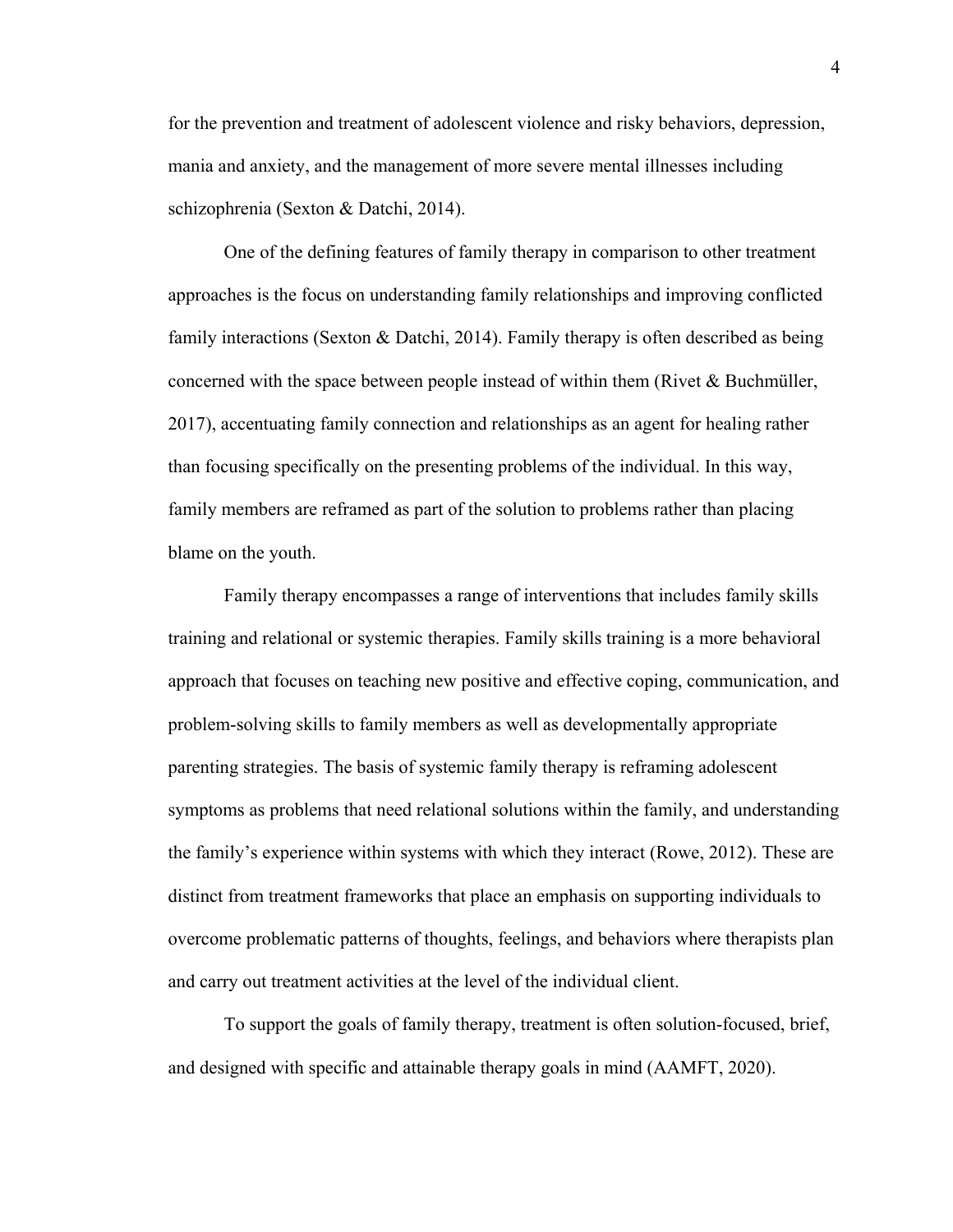Multiple family members participate in the majority of sessions, though individual sessions are also planned to prepare family members for future conjoint sessions. Although family members are sometimes invited to join sessions in more individualbased treatment models, this is often with the objective of supporting treatment generalization outside of the therapy room through tasking family members with encouraging and monitoring the use of learned skills at home.

# <span id="page-15-0"></span>**Family Therapy Dissemination**

Despite the large evidence base of empirical research, family therapy has yet to be widely adopted in routine care (Withers et al., 2016) for a number of reasons. Manualized family therapy models require an extensive set of quality assurance procedures to ensure fidelity to respective models. These procedures include but are not limited to standardized initial training, guidelines and requirements for ongoing training, and provisions of observational coding of sessions by model experts. This is a mismatch with community mental health providers who need affordable and easily scalable treatment models that can be implemented under constraints of low budget and high practitioner turnover (Hogue et al., 2013; Knudsen et al., 2008). Put simply, the quality assurance procedures required by typical manualized family therapy models are too expensive and resource demanding for the vast majority of community clinics to maintain. In fact, even with state funding and infrastructure designed to support the roll-out of these kinds of manualized models, initial training and ongoing quality assurance demands often remain problematic (McHugh & Barlow, 2010).

Even if these logistical barriers were non-existent, research suggests some therapist may be uninterested in learning full-scale manualized treatments. For example,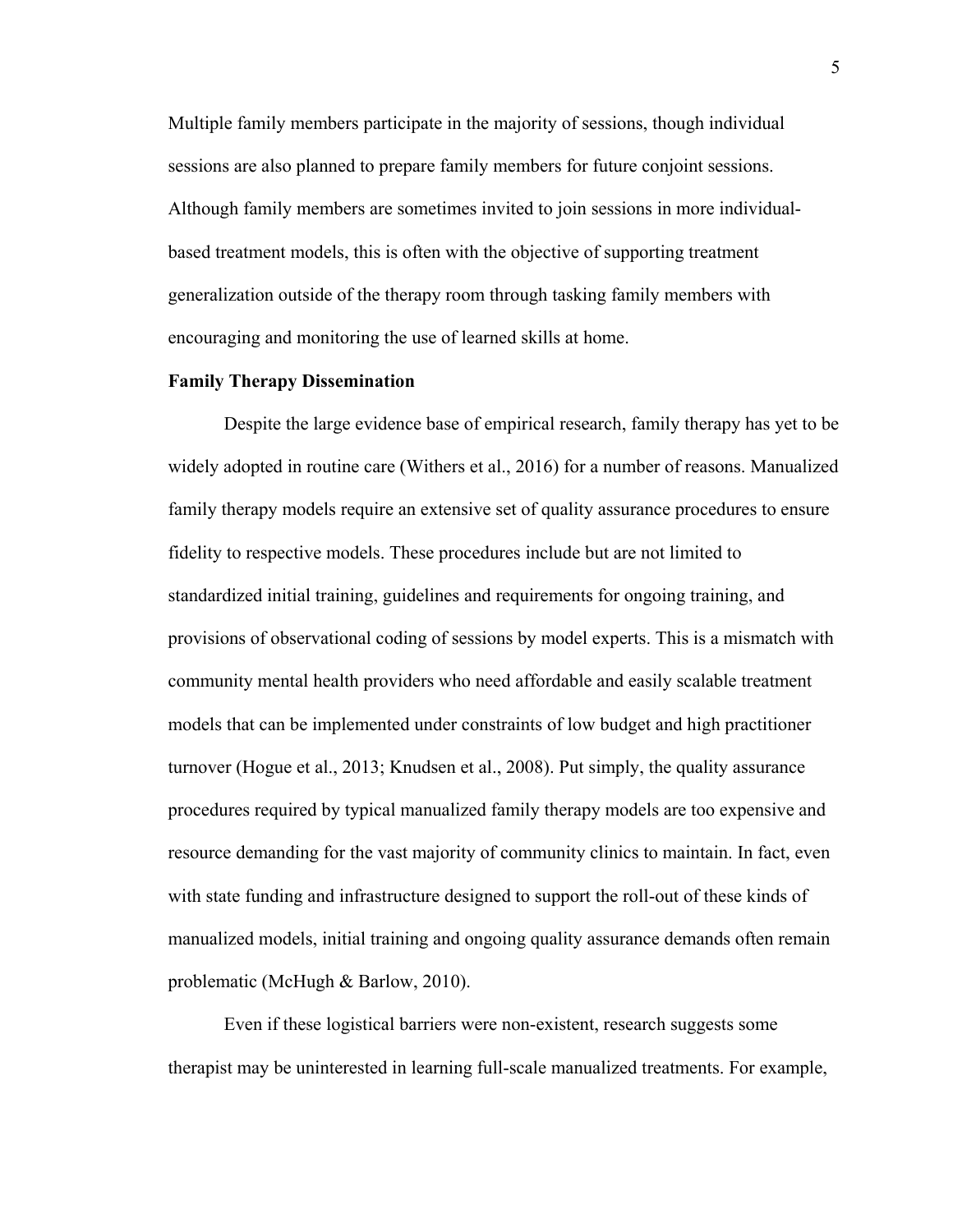in one national study of practicing psychologists, about half reported little to no interest in using a manualized intervention due to concerns about rigidity of treatment manuals, among other reasons (Addis & Krasnow, 2000). Other research suggests negative attitudes toward manualized treatments held by therapists outweigh cited advantages. Therapist concerns included worry about manualized interventions interfering with therapeutic alliance and the belief that evidence-based interventions are ineffective or a mismatch for the clinical population or treatment center (Baumann et al., 2006; Stewart et al., 2021). Research suggests that in some cases, therapists develop these kinds of negative opinions about treatment manuals despite little familiarity and exposure to them (Addis & Krasnow, 2000, Bauman et al., 2006).

 Another barrier limiting the availability of family therapy in routine care is insufficient training opportunities in family therapy for clinicians in training. According to the Commission on Accreditation for marriage and Family Therapy Education, there are only 128 accredited doctoral or master's level graduate programs offering training in family therapy and the vast majority of these training programs are masters level. For clinicians interested in growing expertise in family therapy intervention who do not attend one of these programs, remaining options include post-degree certificate programs and private training programs that require significant additional time and financial investment. This is consistent with trends abroad. For example, in Sweden, although older generations of psychologists and psychiatrists are likely to have some competency in family therapy, younger generations are less likely to be competent. Training is largely restricted to social workers who are able to access family therapy training in their educational programs and to those who have the time and resources to pursue private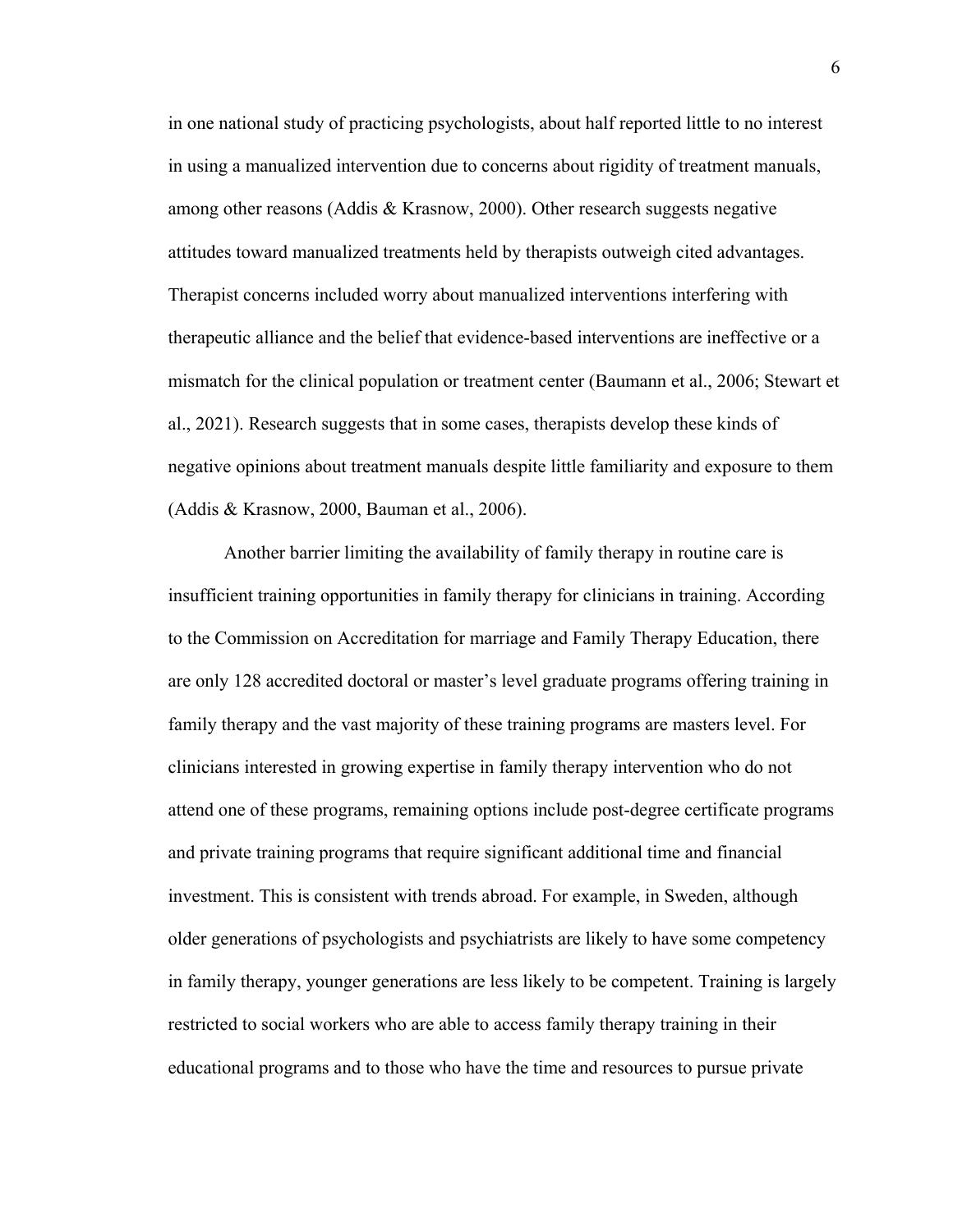training institutes (Ringborg, 2016). This significant barrier limits the availability of family therapy and prevents adolescents and families from receiving this effective treatment option.

Hope remains for family therapy in usual care with growing efforts to disseminate family therapy. Research suggests growing interest among clinicians to learn family therapy interventions and resources continue to be allocated to promoting family-based interventions for adolescents and families (Withers et al., 2017). Even more promising is that research indicates community therapists practicing family therapy in usual care settings in the absence of the hefty quality assurance procedures are able to achieve positive therapeutic outcomes (Hogue et al., 2015; Hogue et al., under review). This research suggests that if we can provide clinicians with basic training in family therapy and tools to self-monitor their use of interventions, we may be able to increase access and availability of family therapy in routine care.

#### <span id="page-17-0"></span>**Innovation in Family Therapy Dissemination: Core Elements**

Researchers and clinicians are motivated to identify alternative dissemination strategies to manualized models in order to bridge the gap between what is known about effective treatment and real-world practice (Perkins et al., 2007). This is true for mental health services broadly and not just family therapy in particular. The most successful alternative to manualized treatment models to date is the core elements approach, which was defined by Chorpita and colleagues nearly two decades ago (Chorpita et al., 2005a, 2005b) and has only grown in popularity since. A core elements approach provides accessibility to community providers by offering granular, flexible, and transdiagnostic treatment elements that are fundamental and presumed to be active ingredients of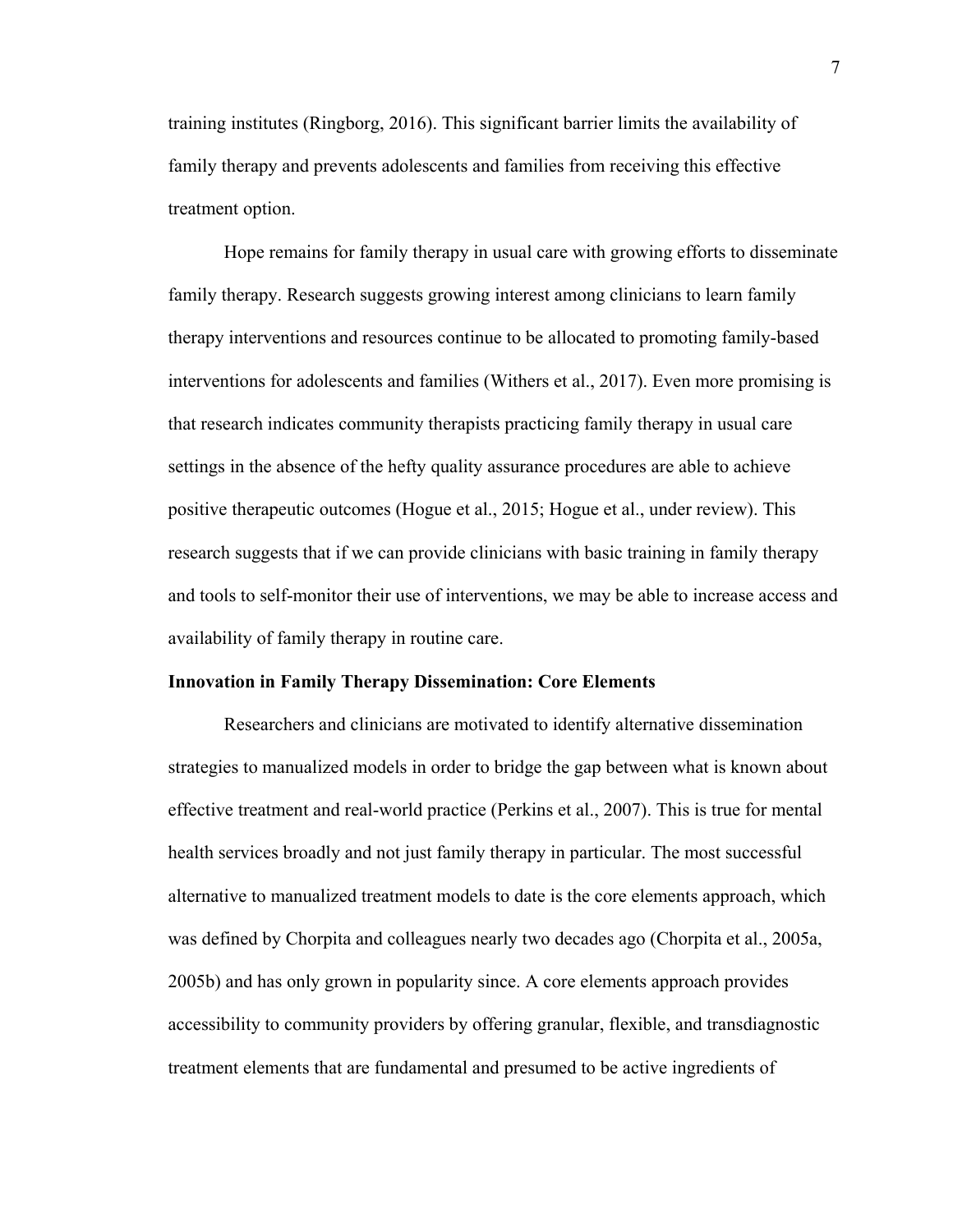comparable manuals (Chropita & Daleiden, 2009). For front line clinicians and community mental health providers without the resources to adopt or learn a manualized treatment model, core elements can be more easily learned and integrated into existing practices.

Core elements are a viable method for disseminating evidence-based practices that can be incorporated into existing treatment approaches while maintaining treatment efficacy. Core elements are identified by specifying discrete techniques validated in randomized trails that are prescribed in larger intervention protocols from a given clinical orientation for specific disorders and/or presenting problems. Then, techniques are distilled into a smaller set of overlapping elements that represent the core features across manuals. Randomized trials testing the effectiveness of core elements for a broad set of childhood disorders suggest a core elements approach may produce sustained improvement in outcomes with a faster rate of change compared to usual care and treatment as usual (Chorpita et al., 2017; Chorpita et al., 2013; Weisz et al., 2012). Moreover, training clinicians and providers in core elements that can be applied to multiple clients rather than teaching entire treatment protocols specific to one presenting problem or clinical disorder may be a more effective method to increase the quality of mental health treatment provided in usual care (Garland et al., 2008) without taxing resources and overburdening clinicians.

For family therapy specifically, defining core elements of treatment may be especially useful to reduce the research-practice gap. Similar to innovations in mental health care for childhood disorders, family therapy research has also moved toward dissemination in real-world clinical settings by emphasizing clinical skills and discrete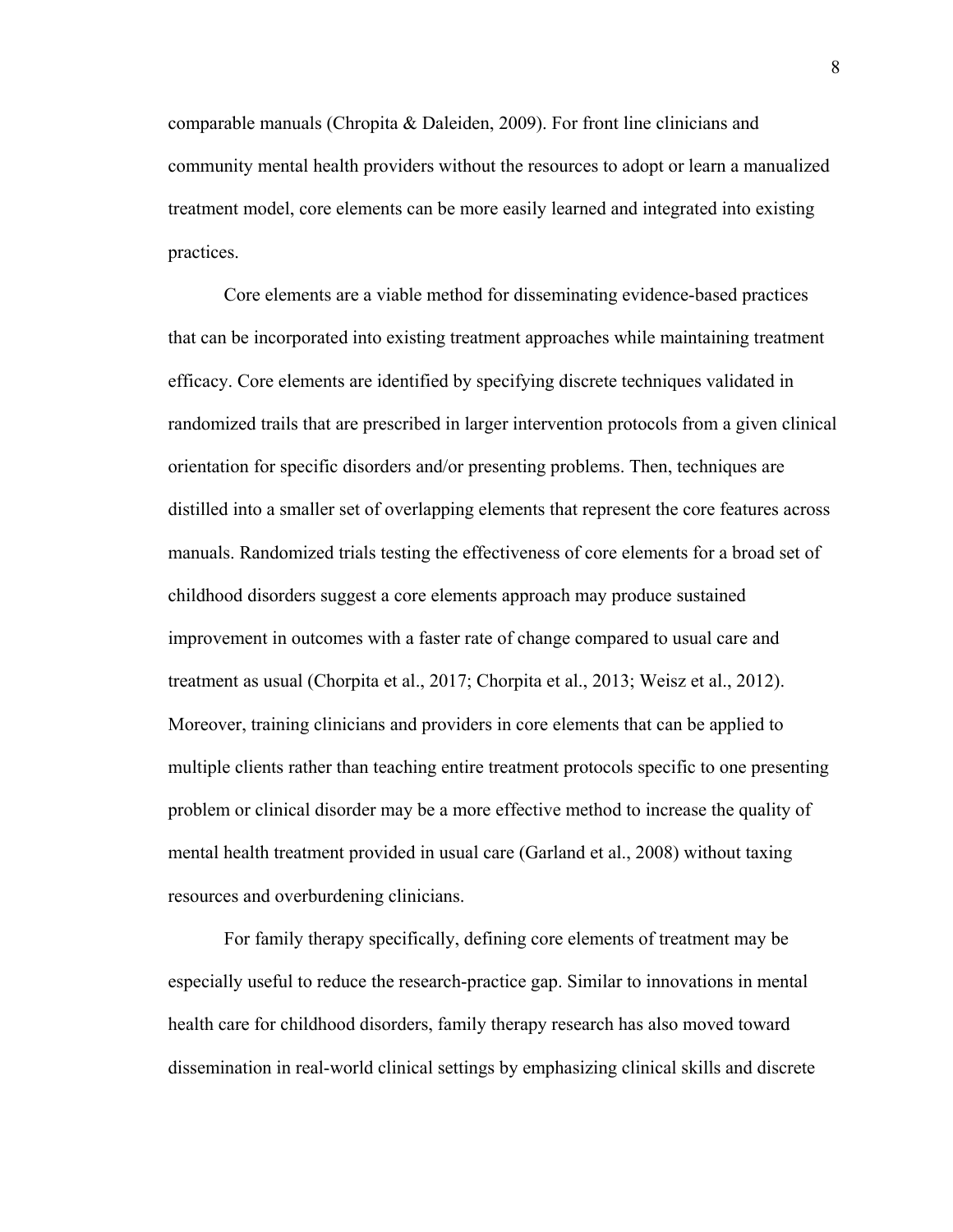family therapy practice techniques (Sexton & Datchi, 2014). Research has defined mechanisms of change in family therapy including process variables like therapeutic alliance (see Sexton & Datchi, 2013) and core elements of treatment thought to be common across various manualized models and implicated in therapeutic gains (see Hogue et al., 2017, Hogue et al., 2019; Rivett & Buchmüller, 2017).

Of particular relevance to the proposed study is the work of Hogue and colleagues. Hogue and colleagues were among the first to distill core elements of family therapy for adolescent conduct and substance use problems using a sample of three manualized family therapy models (i.e., Multidimensional Family Therapy, Brief Strategic Family Therapy, Functional Family Therapy). Starting with a conceptual distillation (Hogue et al., 2017) followed by an empirical distillation using extensive observational coding of family therapy sessions (Hogue et al., 2019), this work yielded empirical justification for four core elements of family therapy: Interactional Change, Emphasize Relationships, Adolescent Engagement, and Relational Reframe (see Hogue et al., 2019). These factors describe interventions intended to invite and direct family interactions in session, coach new patterns of behaviors and ways of thinking within the family, join with and engage the adolescent in treatment with family-wide goals, and focus treatment on family functioning and relationships.

#### **Dissemination Gap: Caregiver Engagement in Treatment**

<span id="page-19-0"></span>Engaging caregivers in treatment has obvious importance to family therapy. Although caregiver engagement in treatment has been defined as a core treatment component in conceptual work (Hogue et al., 2017, Rivett & Buchmüller, 2017), caregiver engagement has yet to be empirically validated as a core element of family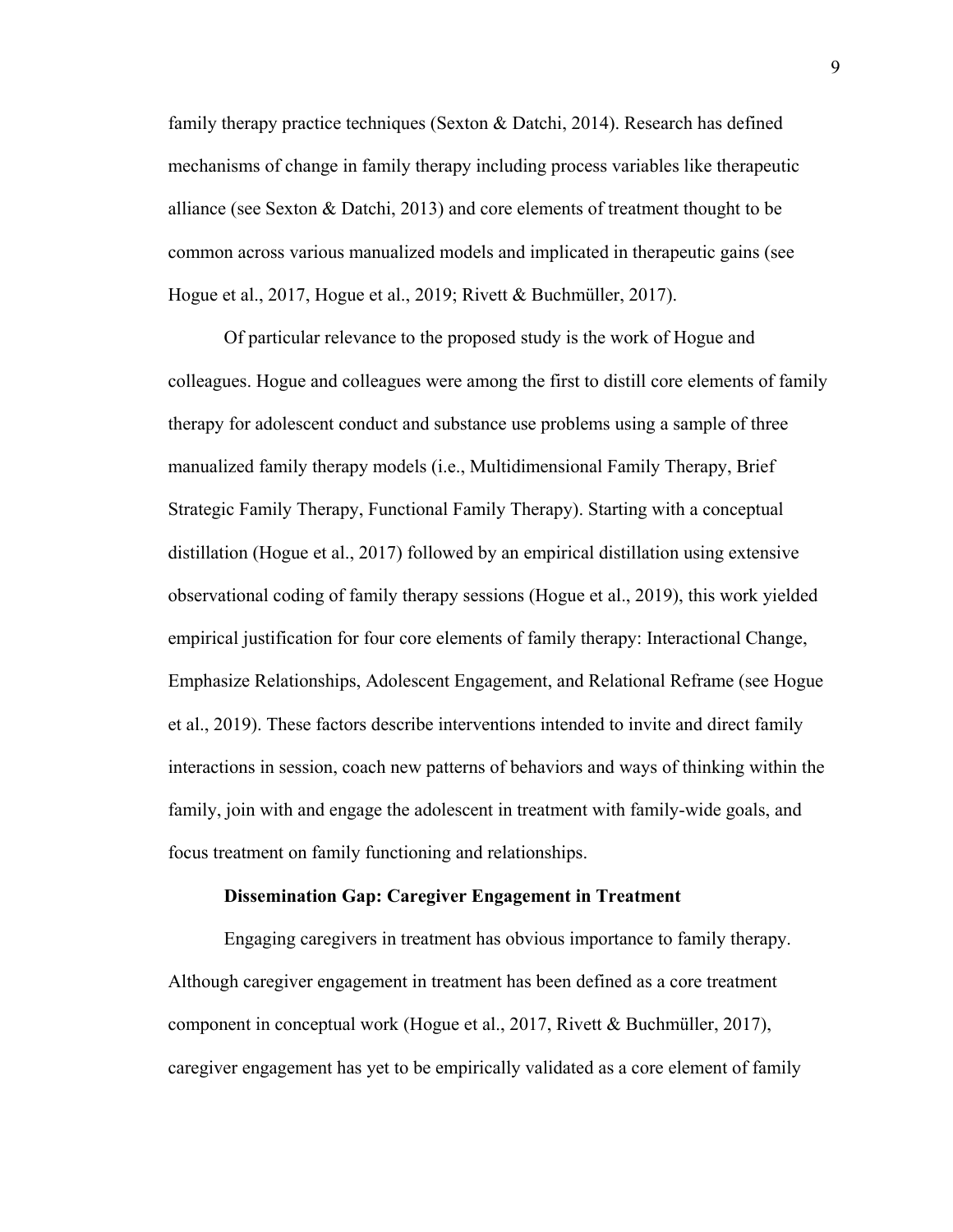therapy. Prior work by Hogue and colleagues utilizing empirical distillation methods expected to yield a factor describing family engagement. However, caregiver engagement interventions loaded on separate factors and were ultimately trimmed in favor of model fit. This is not to say that caregiver engagement interventions are not core to family therapy. On the contrary, caregiver engagement is fundamental to family therapy. Prior exploratory and confirmatory factor analysis methods may have been unsuccessful due to differences in the conceptualization of caregiver involvement and engagement across the family therapy models that were sampled in previous work. It is possible that this prevented distillation of a caregiver engagement factor because it infers differing functions across observed models. It may also be that for some models, caregiver engagement techniques are concentrated in specific treatment phases such as treatment initiation and engagement, which would complicate factor analysis across the entire treatment episode. Additional research is essential to understanding the psychometric properties of caregiver engagement interventions in family therapy as a first step to potentially identifying a core factor describing caregiver engagement interventions.

# <span id="page-20-1"></span><span id="page-20-0"></span>**Benefits of a Caregiver Engagement Core Factor**

# **Increasing Provider Knowledge of Caregiver Engagement Interventions**

Providing empirical justification for a Caregiver Engagement factor can support therapists to effectively connect with and engage parents in treatment through increasing provider knowledge of interventions that are grounded in family therapy. As descried below, caregiver engagement strategies used by family therapists target engagement and retention barriers that are common in youth behavioral health services such as parents feeling misunderstood and blamed, and therapeutic goals that are misaligned with family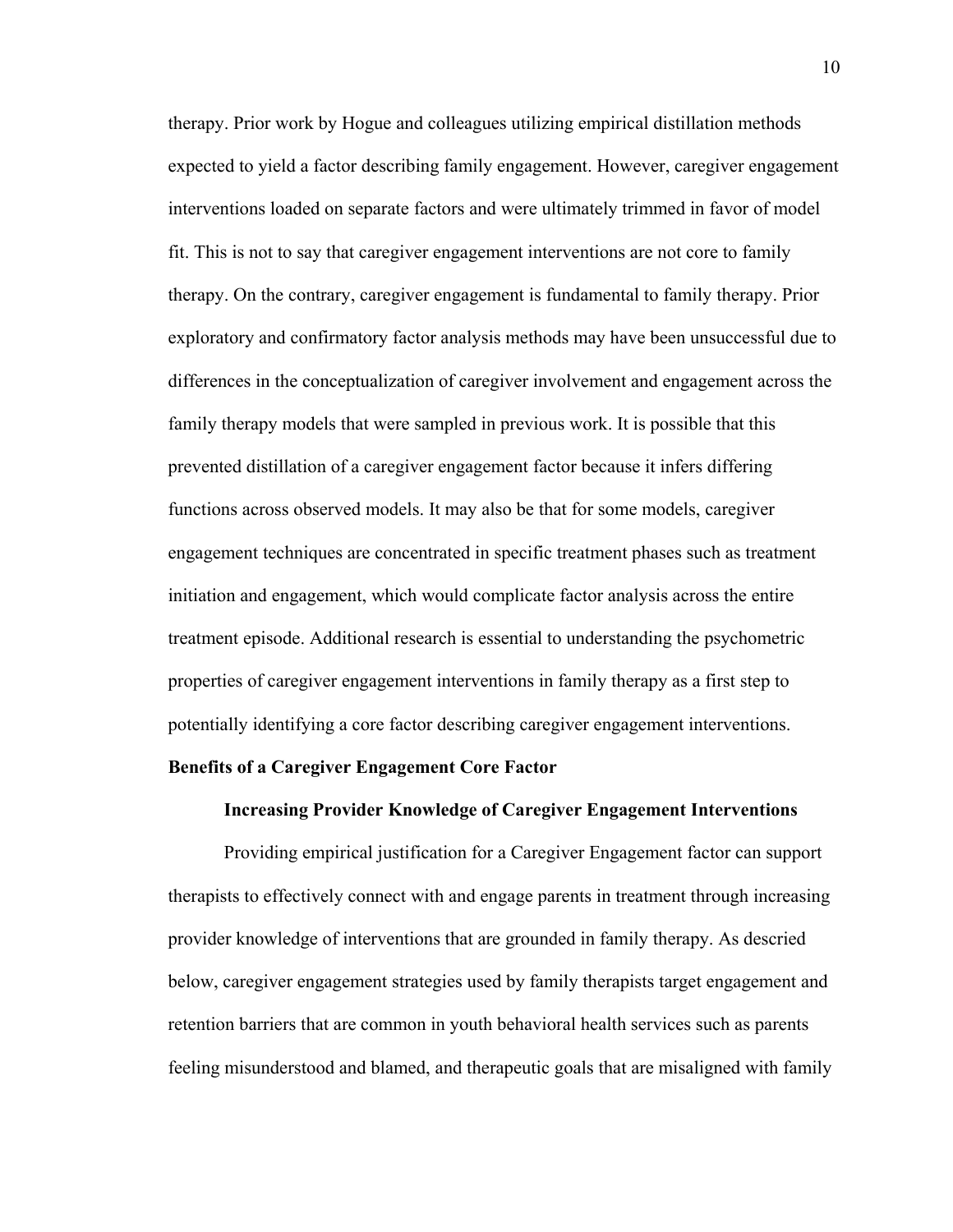needs. For example, family therapy engagement seeks to validate parental frustration and the considerable stress parents may be experiencing in their parenting and non-parenting roles, collaborate with parents to identify personally meaningful treatment goals, and take a stance of nonjudgmental curiosity of the unique strengths, needs, and circumstances of the family.

Qualitative research exploring therapeutic interventions used in usual care has found that therapists report using a high degree of family therapy interventions. In one study use of family therapy far outweighed the use of other interventions like behavioral interventions, CBT, and psychodynamic therapy (Baumann et al., 2006). Therefore, it may be that caregiver engagement interventions grounded in family therapy theory would be somewhat familiar to some therapists and a welcomed opportunity to enhance their understanding of engagement interventions.

Mental health providers are not the only professional group that would benefit from increased knowledge of caregiver engagement interventions. There are many other professions for which working with parents and caregivers is paramount including child welfare caseworkers, medical professionals, teachers, and school personnel. A Caregiver Engagement factor made up of a set of engagement interventions that can be used flexibly outside of the context of a therapy manual has the potential to benefit these providers as well to better engage parents in their work as well.

## **Increasing Opportunity for Family Therapy Interventions**

<span id="page-21-0"></span>Enhancing engagement is likely to yield greater caregiver attendance and participation in treatment (Karver et al., 2006). Greater caregiver engagement in family therapy treatment opens the door to the full spectrum of family therapy techniques that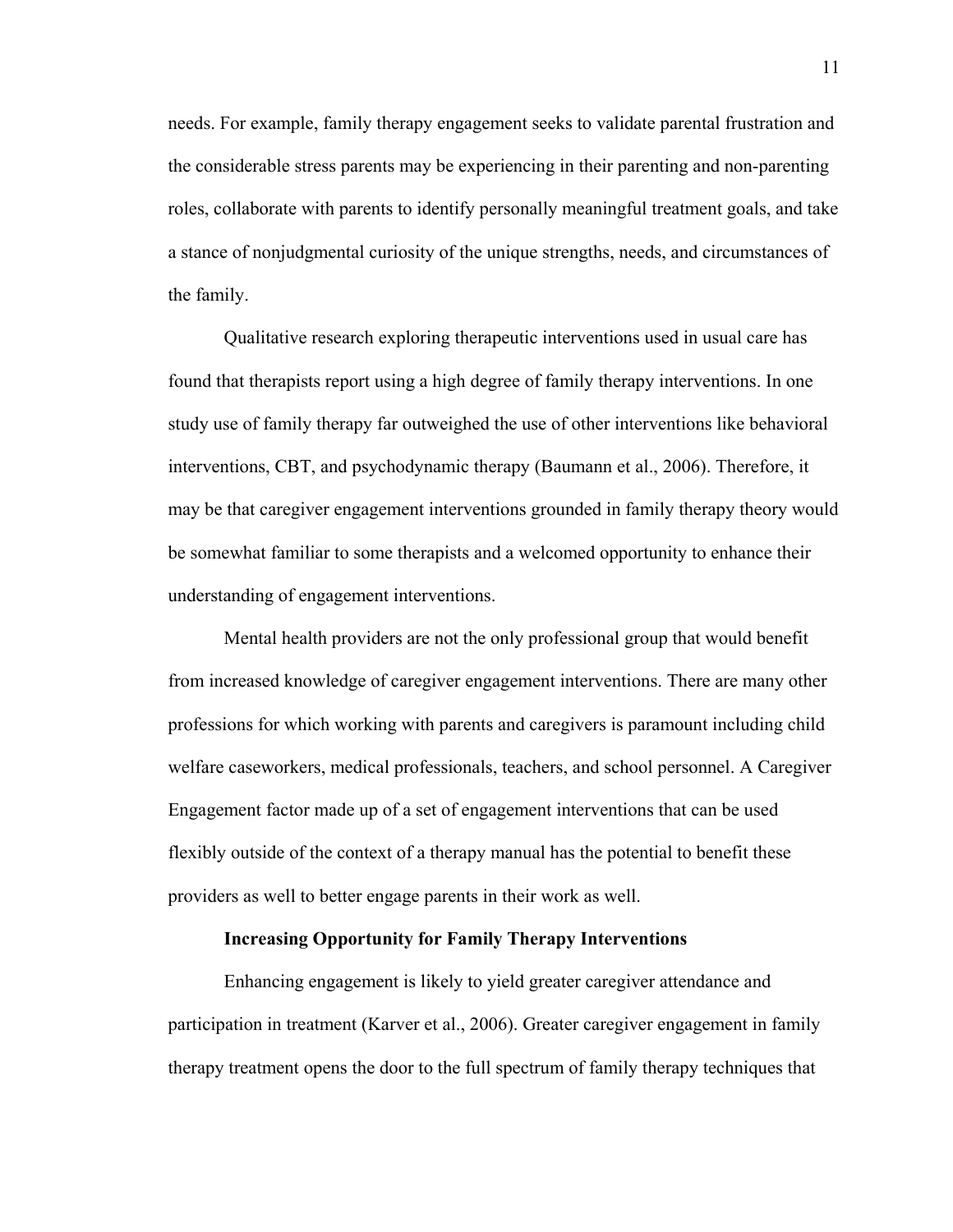are effective for adolescents. For example, techniques geared toward family behavior change such as arranging, coaching, and processing family interactions as they occur in conjoint family therapy sessions as well as teaching and practicing new family skills in session (e.g., positive communication skills). These kinds of interventions are difficult to implement in adolescent only sessions.

Increasing caregiver engagement may also increase the use of family-based interventions used by therapists that work from clinical orientations other than family therapy. A clinician providing cognitive behavioral therapy may integrate the same caregiver engagement interventions into their treatment in order to teach new family communication and problem solving skills. Greater caregiver collaboration and alliance through these engagement interventions can also support the generalization of newly learned skills and behaviors to other settings through parental consultation and support.

# **Addressing Therapist Assumptions**

<span id="page-22-0"></span>Research suggests in some instances, therapists and the families they treat hold conflicting views about parent participation in treatment. Prior research has identified some therapists believe youth do not want their parents to participate in treatment and perceive parental unwillingness while at the same time youth and parents report interest in family-based sessions [\(Baker-Ericzén et al., 2013\)](https://www.ncbi.nlm.nih.gov/pmc/articles/PMC5556951/#R5). One question that remains is how therapist attitudes toward parents and their assumptions about whether parents are willing to participate in treatment influence the degree to which they utilize interventions designed to increase parental involvement in treatment. Caregiver engagement interventions from family therapy shifts attention to connecting with family members as part of the treatment in and of itself. Caregiver engagement interventions distilled from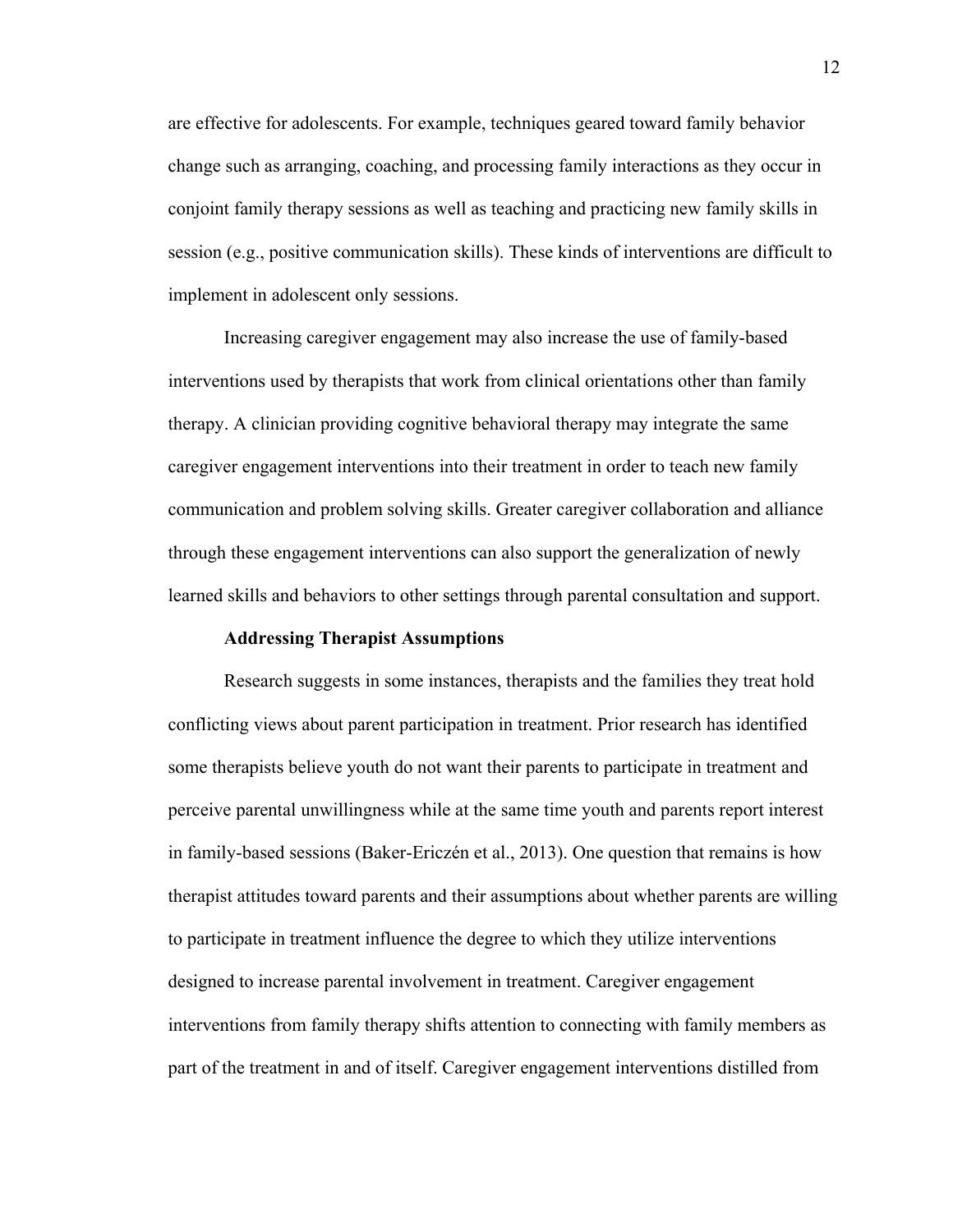family therapy are unique in the premise that parental reluctance to participate may be expected and is a symptom of family conflict and presenting problems rather than a therapy interfering factor.

#### **Shifting Attention to Therapist Behavior**

<span id="page-23-0"></span>Although the past two decades has experienced significant growth in identifying and describing techniques to engage parents in treatment, the extent to which these interventions are used in usual care is less understood. Focusing on therapist delivery of caregiver engagement interventions is a relatively new line of research compared to the long history of engagement research that analyzes client behavior. The current literature base is dominated by research examining parent behaviors such as treatment attendance and participation as core constructs to understand youth treatment delivery (Becker et al., 2015; Nock & Ferriter, 2005). Caregiver attendance in particular has long been used as a quality indicator of mental health treatment services (Wright et al., 2019). Active session participation and compliance with treatment recommendations including homework exercises are other commonly used measures of caregiver engagement (e.g., Haine-Schlagel & Walsh, 2015) as well as parent active, independent, and responsive contributions in treatment (e.g., Haine-Shlagel & Walsh, 2015, Stadnick et al., 2016). Less understood is how clinicians deliver engagement intervention to invite caregivers to treatment, especially after treatment initiation. This is especially true for adolescent treatment. Some research indicates that even when caregivers attend sessions, caregivers are infrequently the target of intervention strategies and instead are more passive session participants throughout treatment (Garland et al., 2010).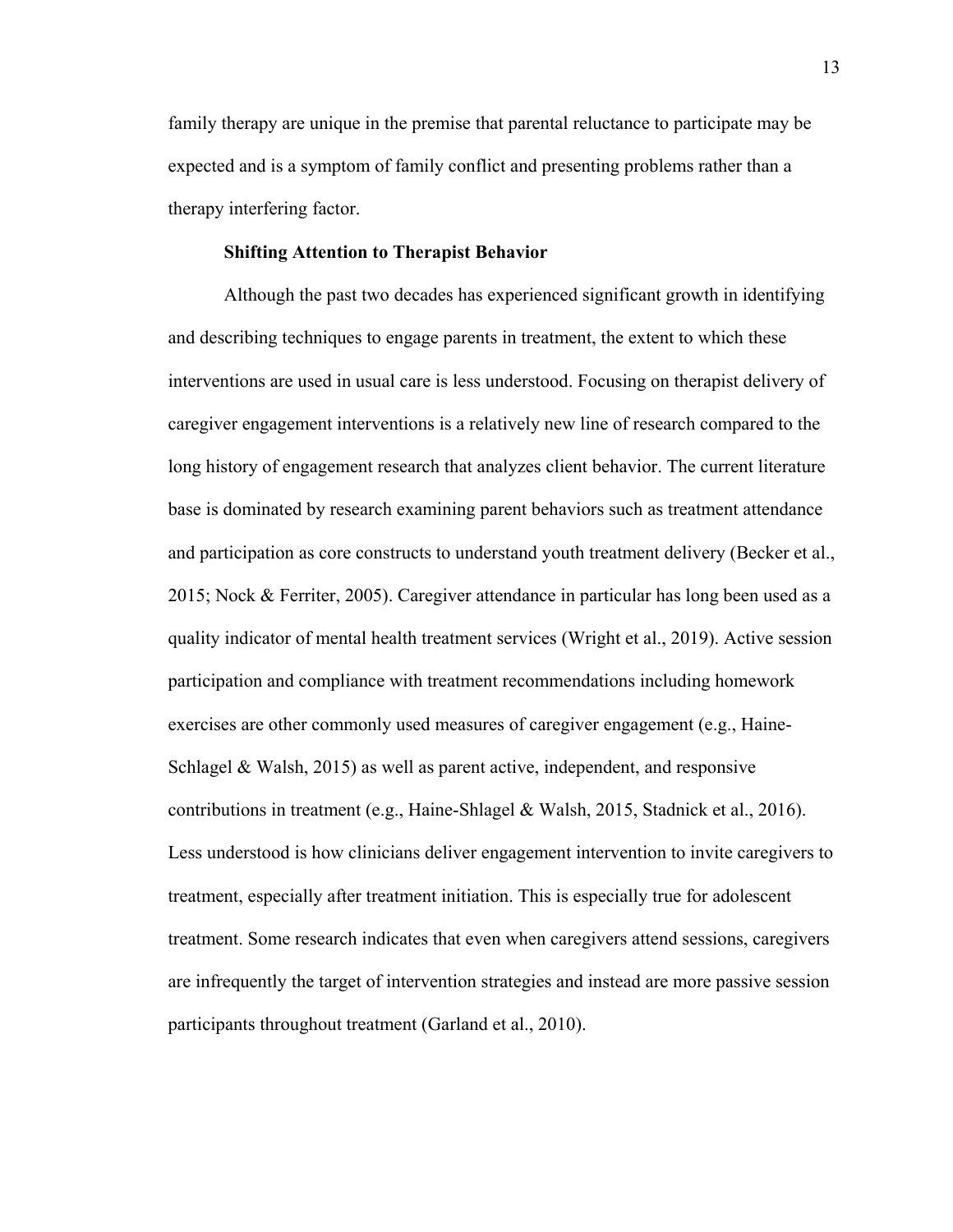Quantitative research examining therapist use of caregiver engagement interventions is scarce. In one study utilizing observational coding of community-based therapists treating youth and families, four treatment techniques were identified that were implemented to engage parents in treatment: information gathering, psychoeducation, establishing and reviewing goals, addressing external care (Haine-Schlagel et al., 2012). Yet, only one of these strategies (psychoeducation) was delivered on average and with moderate intensity while the other three were delivered at low intensity. This research suggests there is ample room to grow in increasing therapist use of caregiver engagement interventions, especially given shared understanding that parent involvement is a critical component of evidence-based practices for youth.

# **Therapist Self-Monitoring Measure**

<span id="page-24-0"></span>Validating a Caregiver Engagement factor has the potential to increase provider self-monitoring of intervention delivery. Individual items can be conceptualized as a checklist for clinicians to complete to allow clinicians themselves and supervisors to assess the delivery of interventions intended to engage caregivers in treatment. Research examining uptake of caregiver engagement interventions in younger clinical samples suggest that when clinicians are provided with an implementation toolkit including selfreport adherence checklists, not only does their attitude toward and use of these kinds of interventions increase, families perceive treatment to be more effective and their participation in treatment increases (Haine-Schlagel et al., 2018). However, such a checklist is only helpful to the degree that it is empirically validated and psychometrically sound.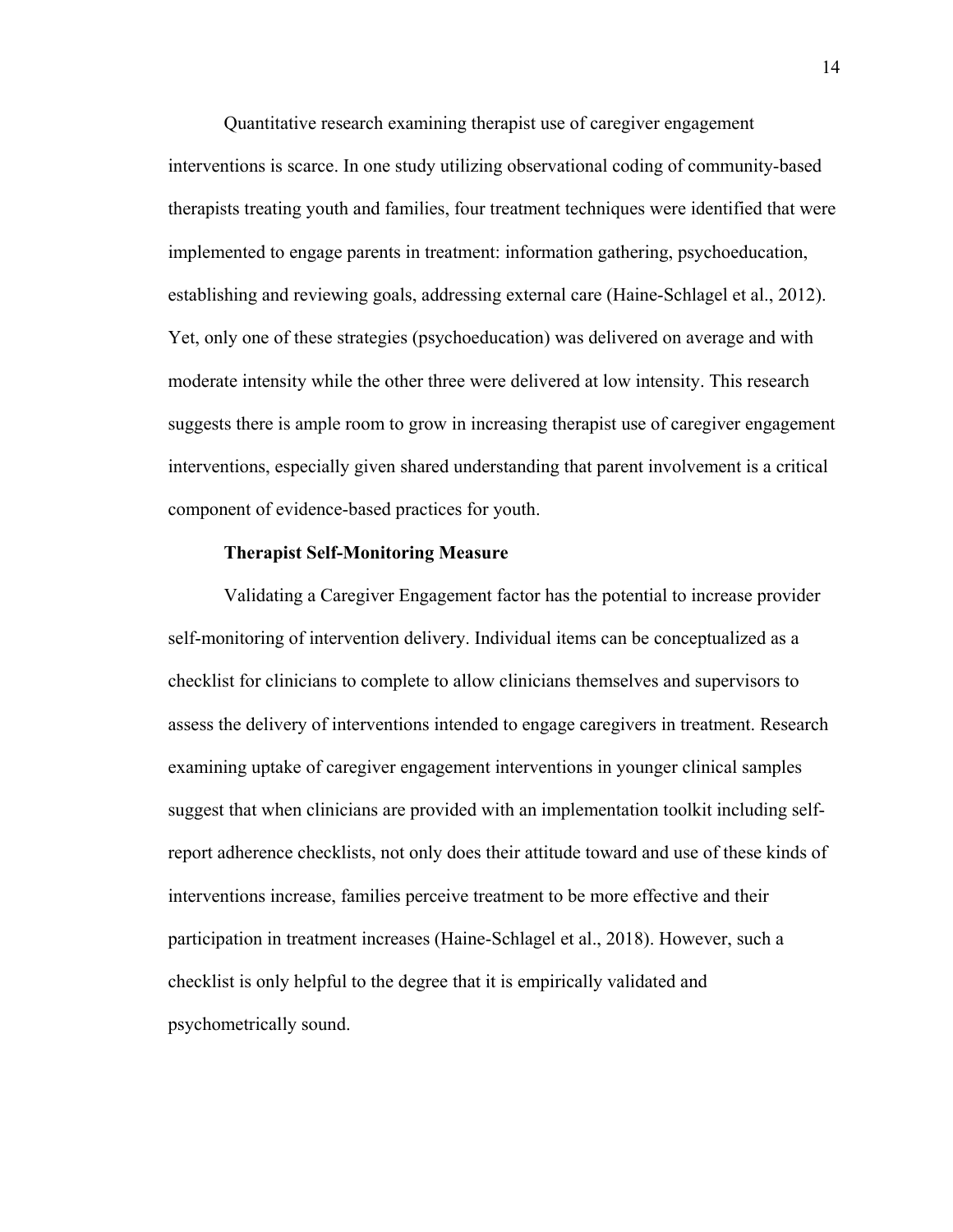# <span id="page-25-0"></span>**Caregiver Engagement in Treatment**

Research suggests parent willingness and participation in treatment is associated with positive therapeutic outcomes (Karver et al., 2006). If parents are working in treatment they are likely to be making changes conducive to positive outcomes for their child whether that be in behavioral treatments such as parent management training or family therapy. One key pathway to changing problematic adolescent behavior is through fostering age and developmentally appropriate parenting skills and supporting parentchild and other family relationships, which requires caregiver engagement and involvement in treatment.

# **Caregiver Engagement Themes in Family Therapy**

<span id="page-25-1"></span>Manualized family therapy models including Functional Family Therapy (FFT; Alexander, 1982), Multidimensional Family Therapy (MDFT; Liddle & Rowe, 2000) and Brief Strategic Family Therapy (BSFT; Robbins & Szapocnik, 2000; Sapocznik & Williams, 2000) are exemplary in their clinical guidelines and demonstrated success with engaging parents and other family members in treatment. In fact, some research suggests family therapy engagement interventions are the best approach for engaging and retaining caregivers in treatment (e.g., Coatsworth et al., 2001; Ignoldsby, 2010; Santisteben et al., 1996; Szapocnik et al., 1998). Although existing manualized family therapy models have been developed independently, common themes across these models exist that describe comparable approaches to engaging caregivers in treatment. These models may represent an ideal starting point for identifying interventions that are core to caregiver engagement from a family therapy orientation.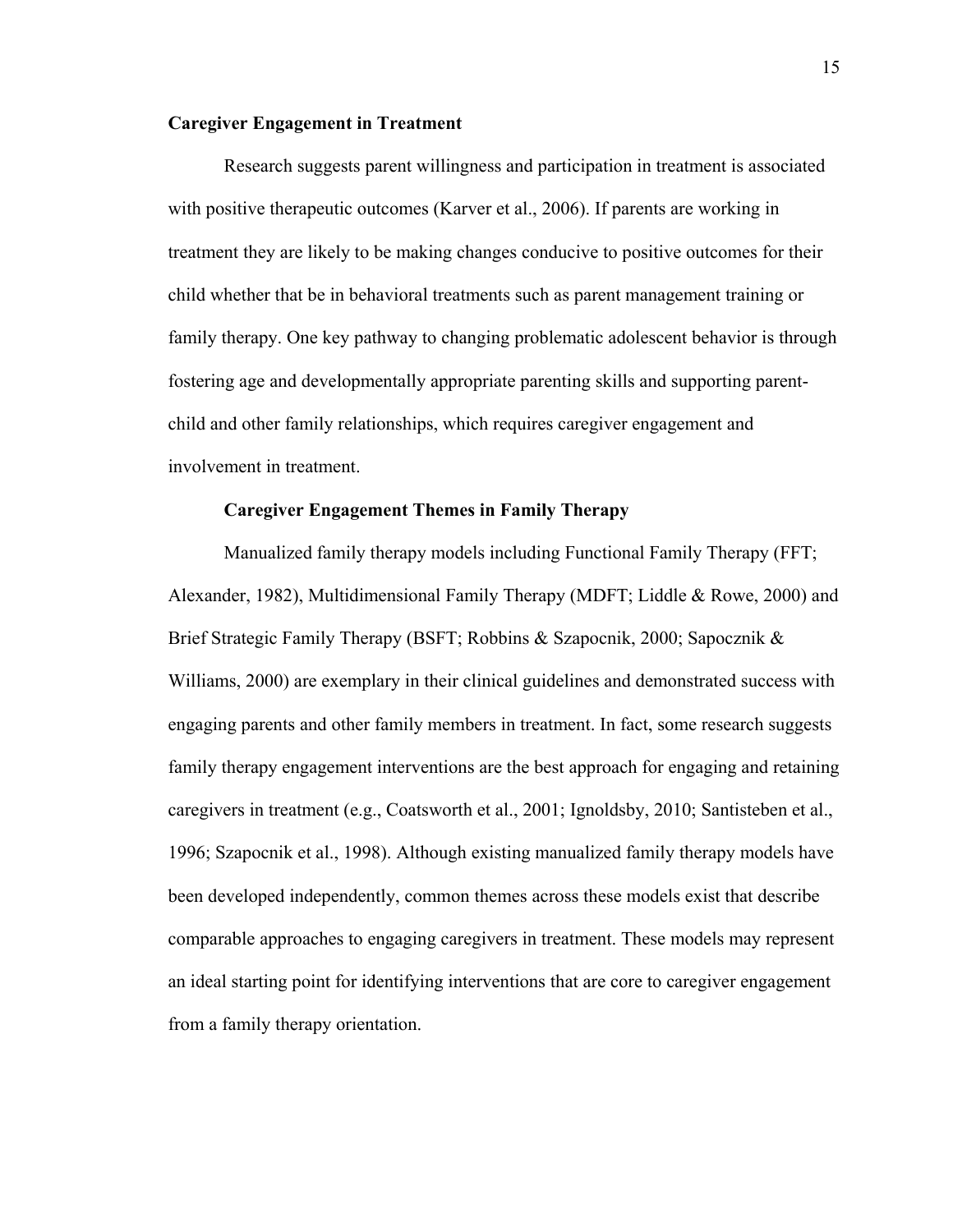One of the ultimate goals of caregiver engagement interventions in family therapy is to reduce disconnection and enhance the emotional bond between caregivers and their child. In addition, engaging caregivers in treatment requires fostering confidence that they can be influential in their child's life and a part of the solution to presenting problems. Doing so is fundamental to building motivation and buy-in for later cognitive and behavioral change interventions such as changes in parenting practices, ageappropriate limit setting, and parental monitoring and discipline strategies. This starts with understanding caregivers as individuals with their own needs and experiences both within the family system and also within their life outside of being a parent. Caregiver engagement interventions core to existing family therapy models are described below and serve as the basis for the four caregiver engagement techniques examined in the present study.

*Theme 1: Collaboration with caregivers.* Fundamental to caregiver engagement in family therapy is acknowledging that parents have their own needs and barriers to treatment engagement. Caregivers may experience low motivation for treatment, hold stigmatized beliefs about the causes of their child's presenting problems, engage in selfblame, and have poor confidence in their ability to influence their teen's behavior (Liddle & Schmidt, 1994, Morrissey-Kane & Prinz, 1999). Collaborating with parents by expanding optimism for treatment, increasing parenting confidence, and co-creating family-focused treatment goals is fundamental to engagement. Unique to family therapy is that goals can be adolescent, parent, and/or family-centered depending on the distinctive needs and experiences of each family. This supports efforts to engage parents in treatment by allowing and even encouraging treatment goals that are personally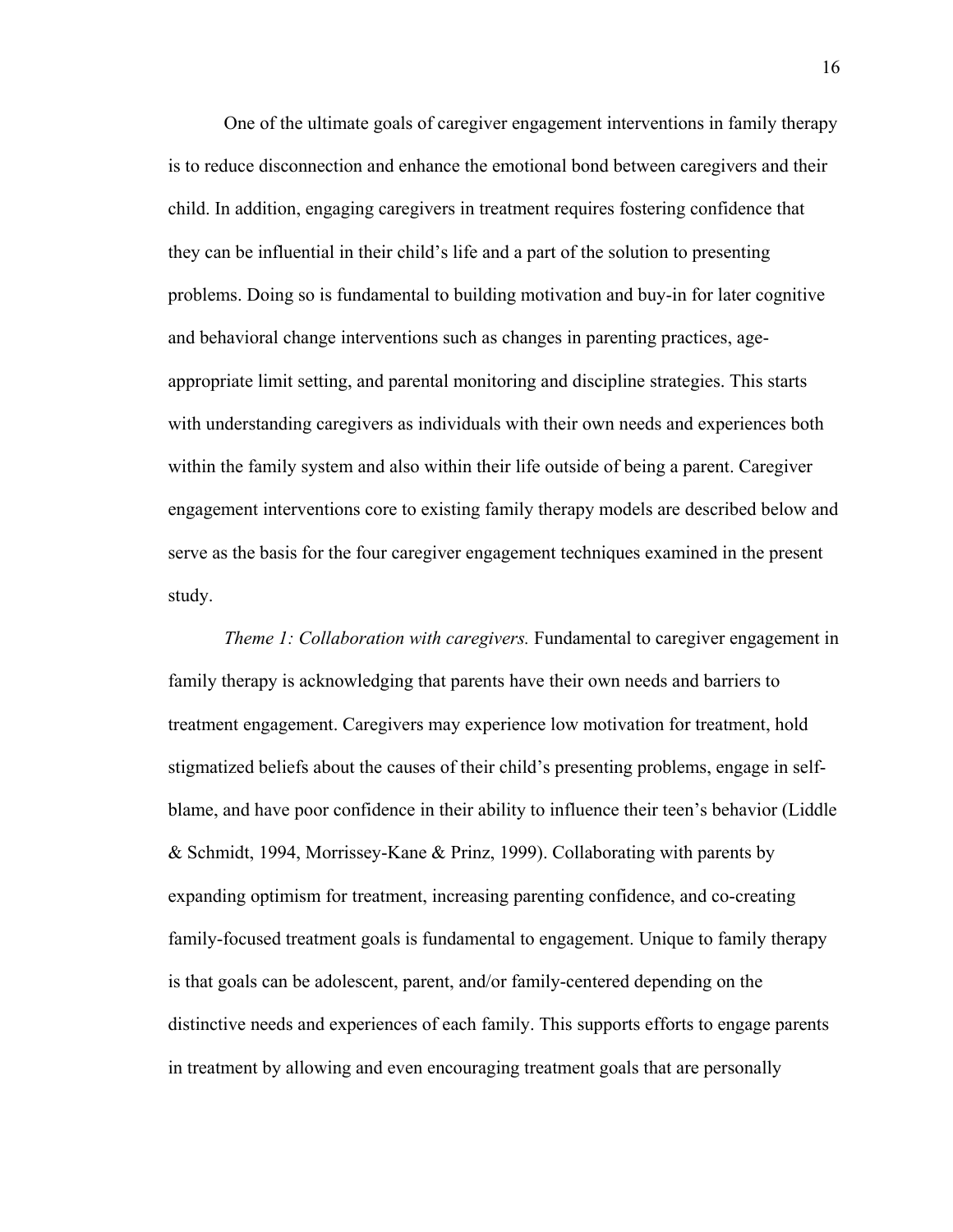meaningful to parents as well as adolescents. In this way, parents have something to gain by participating in treatment with their child. As treatment progresses, collaboration continues through periodic check-ins to ensure and/or re-establish investment in working on established goals, or to reformulate treatment goals as indicated.

At treatment initiation, it is not uncommon for parents to feel hopeless. This is especially true for those families that may have experienced previous unsuccessful treatment episodes and lack understanding about treatment processes (Coatsworth et al., 2004). Family therapy is different from other treatment approaches in its view that treatment reluctance is expected. Engagement includes providing treatment psychoeducation for family members as a strategy to build hope and motivation for the current treatment (Szapocznik et al., 1998, 2003). Emphasis is placed on the current therapy as a space to talk about family issues in a new way with active caregiver involvement throughout treatment. Moreover, as treatment progresses, aligning with caregivers and continuing to offer optimism for treatment and instill confidence in ability to change behaviors and ways of relating to their child is necessary to achieve ongoing engagement.

*Theme 2: Enhancing love and commitment.* Teens and families frequently present to treatment under duress and high in family conflict (Shirk & Karver, 2003, Waldron et al., 2017). Caregiver engagement strategies seek to rekindle emotional connection between parents and their adolescent by fostering parental commitment to their child's well-being and reducing emotional distance between parents and their children. Parental love and warmth are often obscured by negative emotions that are more prominent in times of family discord. Family therapists work under the assumption that parental love is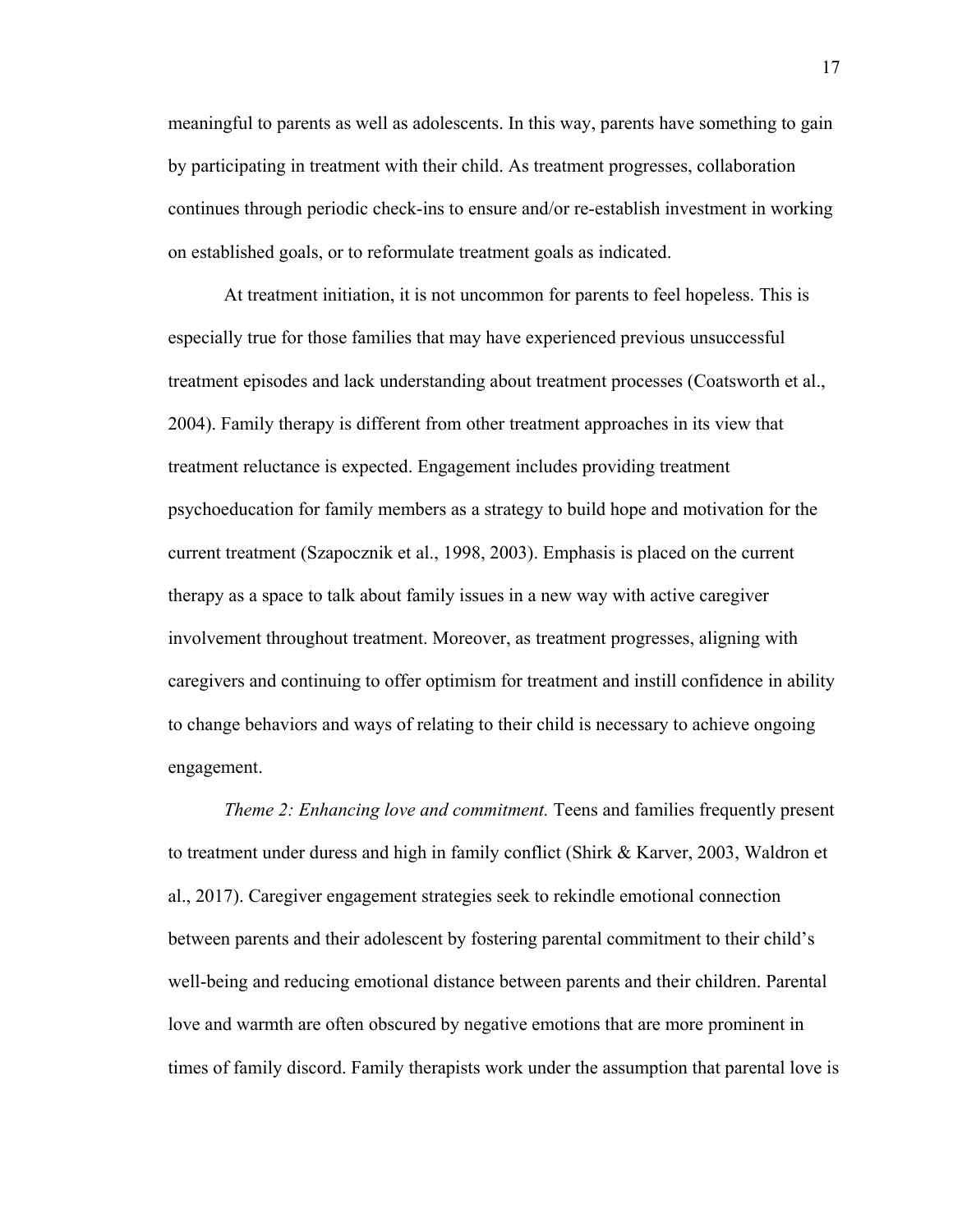still present, and clinicians are tasked with uncovering and enhancing feelings of love, commitment, and connection (Liddle, 2003). For example, family therapists may attempt to prompt memories and feelings relative to their child that are in opposition to current family circumstances and also aspirations for a more positive family future. Doing so evokes a more positive and hopeful mindset and is key to parent-child reconnection.

*Theme 3: Understanding caregiver's ecosystem.* Essential to building empathy and connection with parents is understanding and providing validation of their life circumstances outside of their role as a parent. Many parents who present to treatment with their children experience or have experienced in the past other life stressors such as economic hardship, low social and familial support, poverty, and psychopathology (Liddle, 2003). Caregivers may also hold negative feelings toward their own upbringing and the parenting they experienced, which is necessary to understand in order to support change in current parenting practices. These difficult circumstances are likely to affect parenting and family management and also engagement and participation in therapy. Identifying and managing caregiver stressors is important to motivate parents for treatment and garner willingness to try new ways of connecting to family members.

In addition to exploring parental functioning and well-being, it is important to understand sources of strengths and support. Without adequate social support and ability to manage daily stress, parents may have less energy and motivation for participating in treatment sessions or believe that it is unmanageable to engage in therapy. Discussing non-parental activities supports caregiver resiliencies and reinforces the need for self-care and social support from friends and other family members.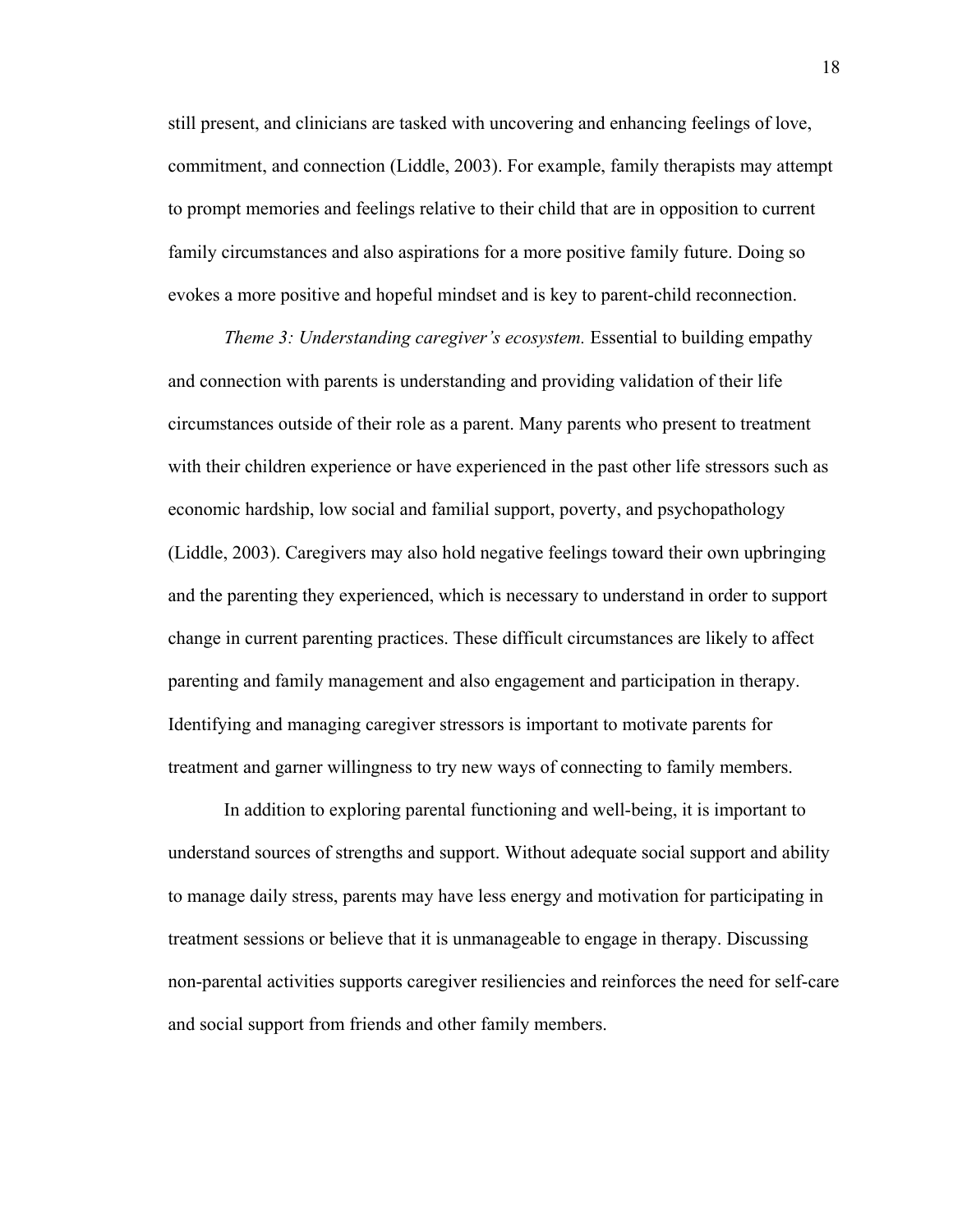*Theme 4: Joining with caregivers.* An environment where parents feel that their position within the family system is respected and valued is critical to engage parents in treatment (Greif, 1990). This is built carefully through demonstrating respect, understanding, and acceptance of caregivers throughout treatment so that caregivers feel their position in the family is respected and their contribution is meaningful and valued (Szapocznik et al., 2012). Earning trust and acceptance allows for access to the family system while maintaining therapeutic leadership necessary for the therapeutic process. Family therapists may acknowledging the challenging past and present experiences within the family and the difficulties their child brings to show understanding and grow willingness to engage in treatment to improve the parent-child relationship and develop a deeper understanding of their child's experience and point of view.

# **Caregiver Engagement Interventions in Other Treatment Approaches**

<span id="page-29-0"></span>Caregiver engagement in treatment is foundational to the most effective evidencebased treatment approaches in addition to family therapy for variety of youth mental health disorders. For example, caregiver participation is core to treatment for two of the most common presenting problems in community mental health: youth disruptive behaviors (Eyberg et al., 2008) and attention deficit/hyperactivity disorder (Evans et al., 2014), often treated via parent management training and cognitive behavioral interventions (Chorpita & Weisz, 2009). Moreover, family involvement is becoming increasing more prevalent as an adjunct to cognitive behavioral therapy for negative emotionality (Ehrenreich et al., 2009) and internalizing disorders such as anxiety (Lebowitz et al., 2014). As reviewed below, the approaches to caregiver engagement from other clinical orientations map onto many of the themes of caregiver engagement in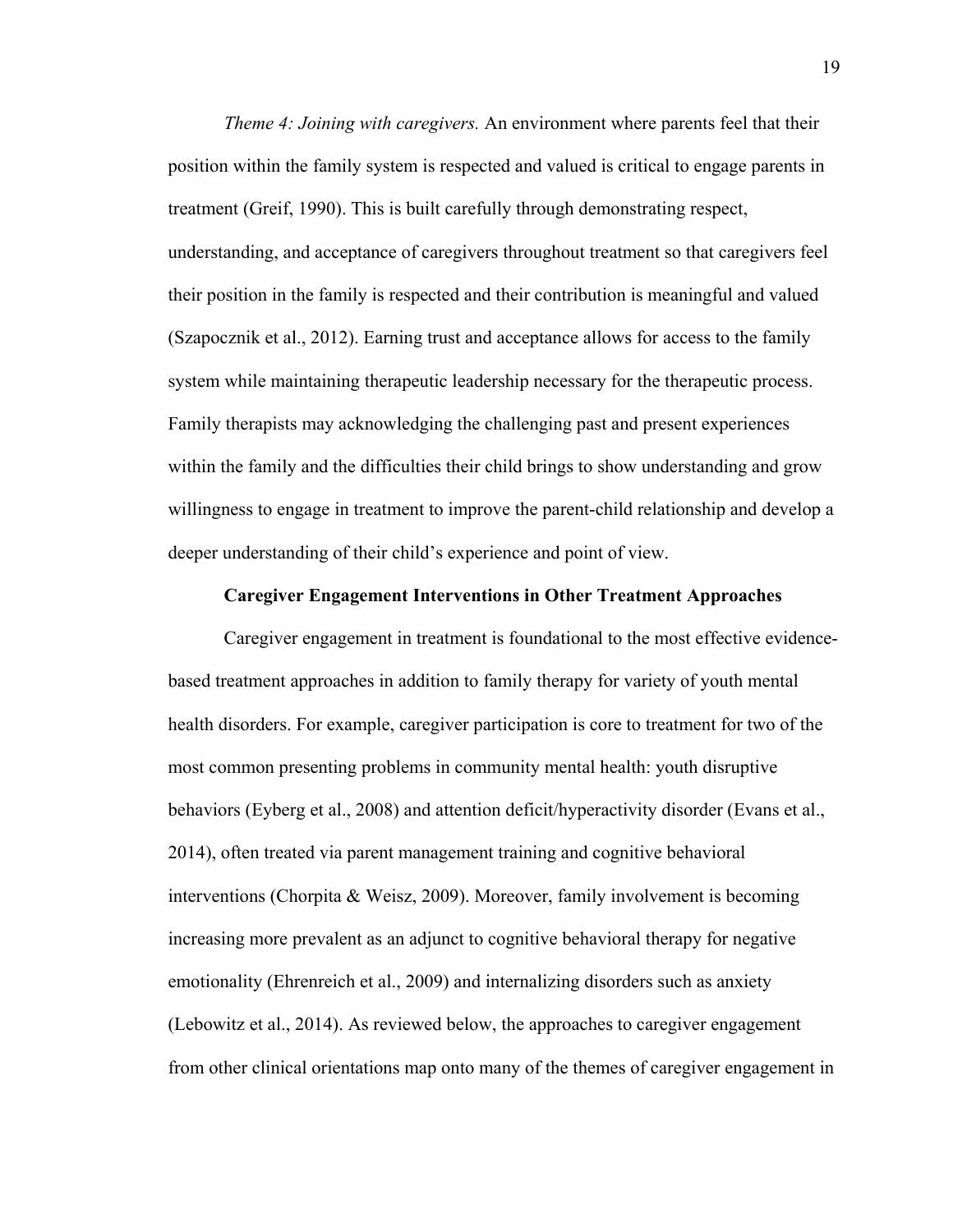family therapy reviewed above. From both orientations, engagement interventions address not just caregiver participation in sessions but also their attitudes toward treatment, investment in the therapeutic process, and their life outside of their role as a parent. This overlap provided additional conceptual support for the four caregiver engagement techniques examined in the present study.

Research studying caregiver engagement interventions in child and adolescent mental health services has identified a number of engagement strategies. One of the most thorough distillation of techniques to engage families in treatment for child and adolescent mental health services has been conducted by Becker and colleagues (Becker et al., 2018). Becker et al. identified 30 empirically supported practice elements promoting engagement in treatment for youth and parents via enhancing social, cognitive, affective, and behavioral commitment to treatment. This is consistent with other research studying caregiver engagement interventions. For example, Staudt and colleagues (2007) developed an empirically derived five component model of caregiver engagement drawing from a number of psychological and clinical models for engaging parents in treatments of various kinds. They arrived at 5 central engagement targets: (1) treatment relevance and acceptability; (2) cognitions and beliefs about treatment; (3) daily stresses; (4) external barriers to treatment; (5) therapeutic alliance. Moreover, McKay and colleagues (1998, 2004) have extensively studied the process of parent and family engagement in treatment, identifying concrete principles to enhance caregiver engagement. Their early work identified key principles to be addressed at the start of treatment for initial engagement. Recommendations target (1) clarifying need for services highlighting what the caregiver perceives to be their child's needs; (2) acknowledging the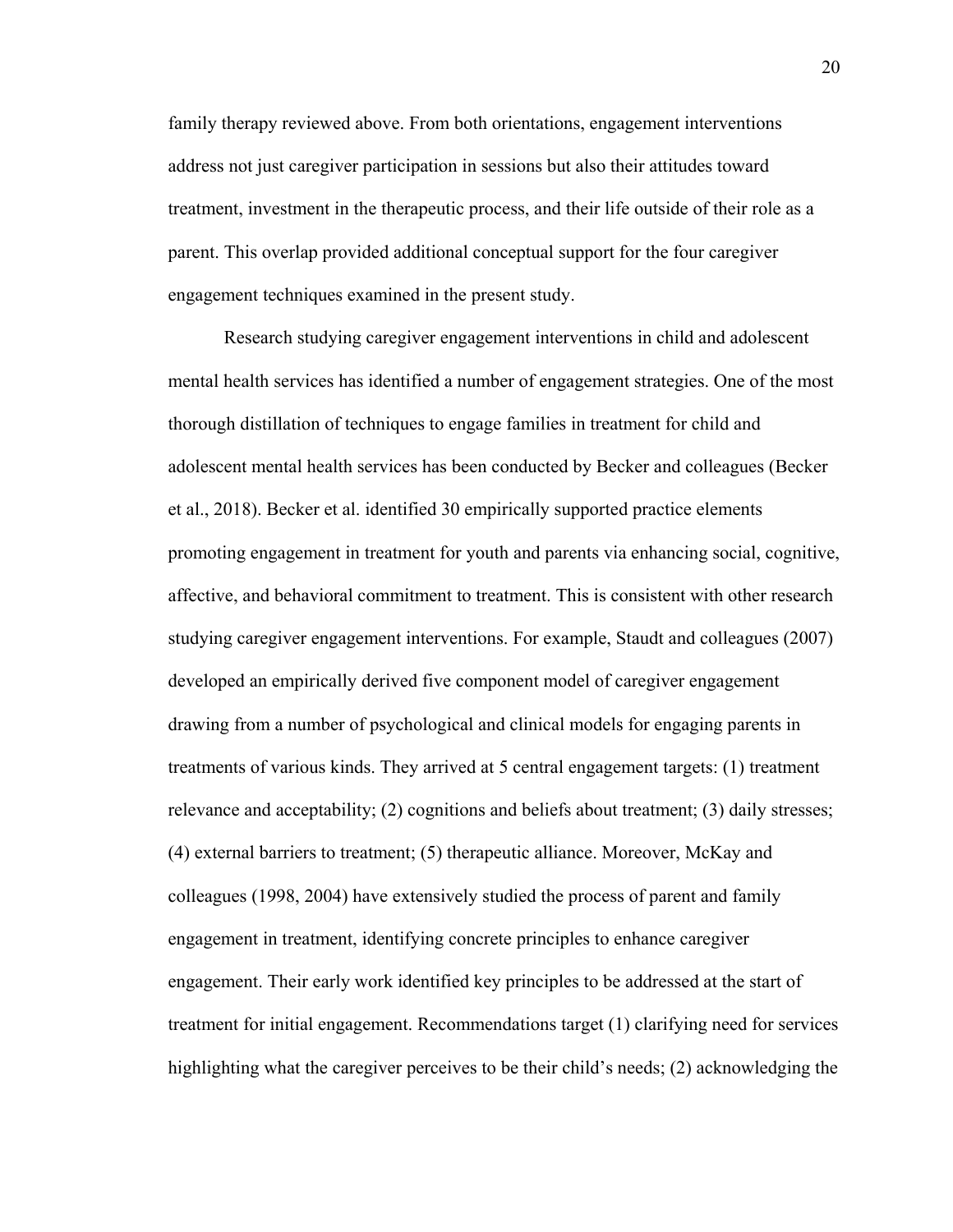strength it takes for parents to seek help and validate the difficulty their child brings; (3) explore concerns related to previous treatment experiences; and (4) problem solve potential barriers to attending the first session (McKay et al., 1998). McKay and colleagues furthered this work by identifying an additional four key principles of engagement to be prioritized in every session to enhance engagement across the treatment episode: (1) describe the treatment process and expectations; (2) create a collaborative relationship and space for the family to share their experiences; (3) focus on practical concerns that can allow for early treatment gains; and (4) problem solve potential barriers to continued treatment attendance (McKay et al., 2004).

# <span id="page-31-0"></span>**The Present Study**

The present study utilizes archival data from a family therapy observational coding study conducted by Hogue and colleagues investigating the correspondences in family therapy process and outcomes in family therapy delivered by frontline clinicians in routine community-based services. The present study focuses specifically on a subset of family therapy techniques utilized to engage caregivers in treatment. The current study has three main innovations described below.

First, compared to the vast literature examining treatment delivery in controlled laboratory settings, virtually nothing is known about treatment delivery in usual care and community-based settings. This study will add to the literature base seeking to understand the delivery of evidence-based treatments in usual care without the kinds of quality assurance procedures in place under controlled studies and manualized treatment delivery. Better understanding usual care contexts is key to dissemination and implementation of evidence-based practices (Hoagwood & Kolko, 2009).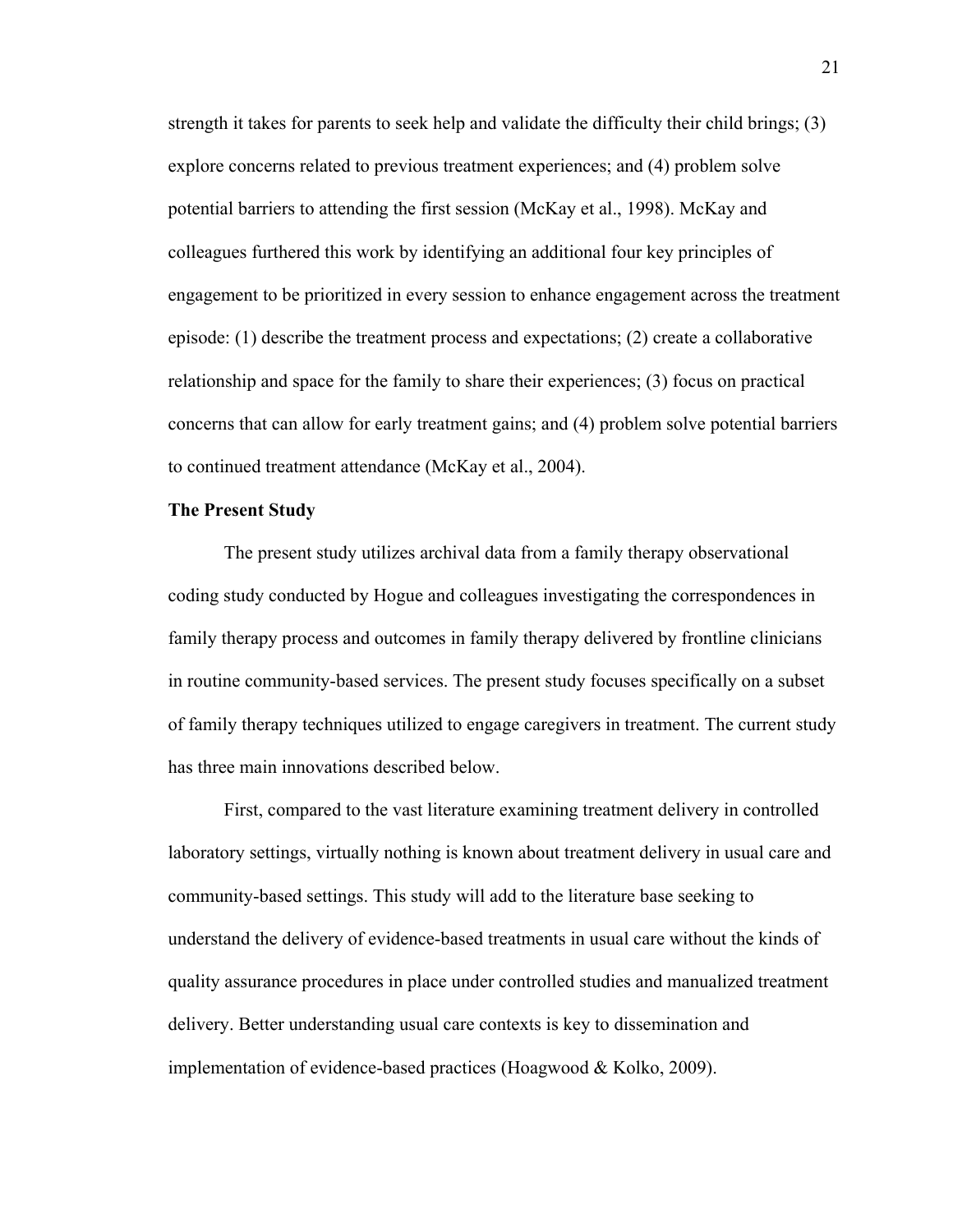Second, it will seek to establish construct validity of a Caregiver Engagement factor composed of caregiver engagement techniques common to manualized family therapy models using observational coding data. Coding spanned the use of 21 core family therapy techniques including four caregiver engagement items: (1) *Parent Collaboration*: Attempts to collaborate with parent(s) by instilling hope and/or involving them in treatment goals; (2) *Love and Commitment*: Enhances parental feelings of love and commitment; (3) *Parent Ecosystem*: Focuses on parents' non-parenting life as an adult person; and (4) *Joins*: Joins with parent(s). Previous research by Hogue and colleagues failed to validate a Caregiver Engagement factor. The current study is uniquely positioned to shed light on the psychometric properties of a Caregiver Engagement factor to carry forward the line of research uncovering core elements of family therapy for adolescent behavior problems.

Third, this study examines links between caregiver engagement technique use and clinical outcomes at one-year follow-up to test the practical clinical value of caregiver engagement techniques. And, in doing so, the current study will provide empirical data to understand if collaborating and connecting with caregivers to engage them in treatment impacts symptoms in a unique way compared to interventions designed to engage adolescents. Establishing construct and predictive validity would suggest that not only do these caregiver engagement items appear in front line care, they also influence outcomes in expectable ways.

The current study is exceptionally suited to carry these objectives forward in part due to the process by which the caregiver engagement techniques were identified and operationalized to maximize representation validity. First, items were written to be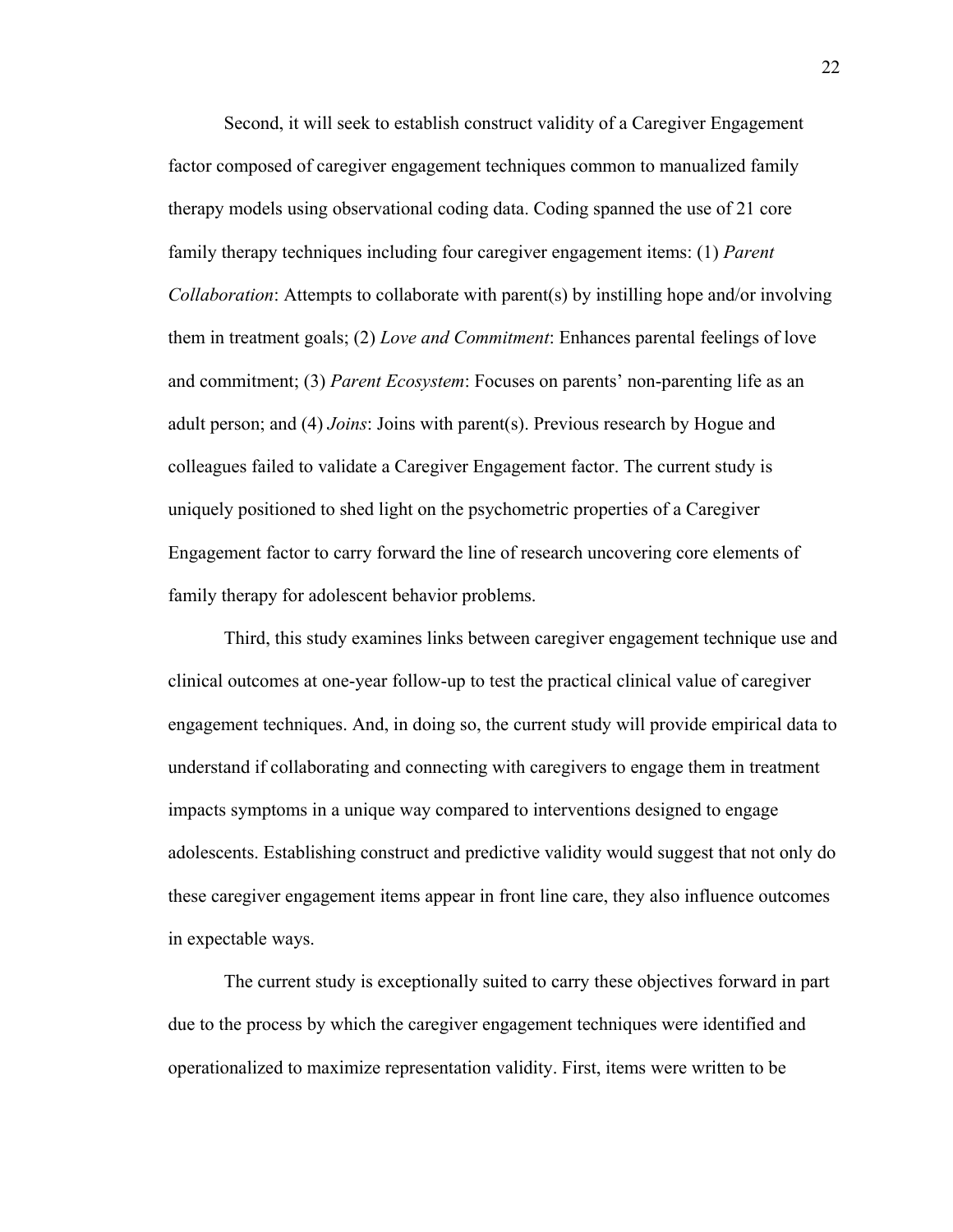clearly recognizable and easily compared to common approaches for engaging caregivers in family therapy treatment. Second, the items were co-created and vetted by a team of family therapy experts with experience in family therapy model development and dissemination to ensure content validity. Integrating empirical research and clinical knowledge in this way has been recommended as one way to bolster the dissemination of family therapy in real world settings (Withers et al., 2016).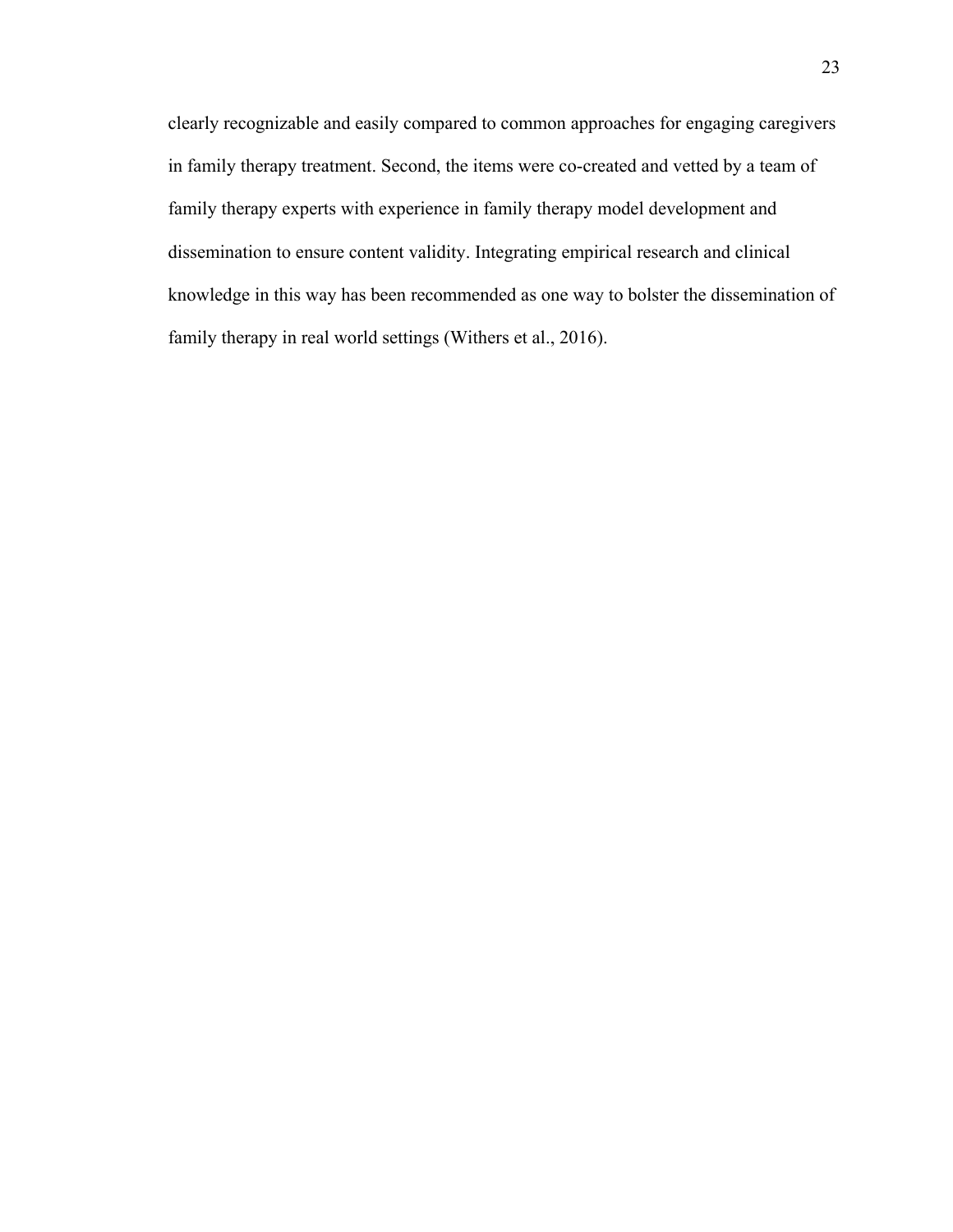#### **Chapter III**

# **Research Questions and Hypotheses**

<span id="page-34-1"></span><span id="page-34-0"></span> The present study has three research questions with five hypotheses pertaining to the reliability and validity of a Caregiver Engagement factor derived from family therapy theory in a sample of community-based family therapy sessions.

<span id="page-34-2"></span>**Research Question #1: Can independent observational coders reliably rate the extent to which community therapists utilize caregiver engagement techniques in treatment?**

**Hypothesis 1:** One-way random intraclass correlation coefficients will demonstrate evidence of strong inter-rater reliability between independent observational coders on four caregiver engagement techniques.

<span id="page-34-3"></span>**Research Question #2: Do caregiver engagement techniques cohere as a valid construct?**

**Hypothesis 2:** The four caregiver engagement techniques will demonstrate strong bivariate correlation and high internal consistency assessed via Cronbach's alpha. **Hypothesis 3:** The Caregiver Engagement factor will demonstrate weak bivariate correlation with four other empirically supported family therapy factors identified in prior research (i.e., Interactional change, Relational Reframe, Adolescent Engagement, Emphasize Relationships; Hogue et al., 2019).

**Hypothesis 4:** There will be no difference in the extent to which caregiver engagement techniques are utilized across Phase 1, Phase 2, and Phase 3 treatment sessions.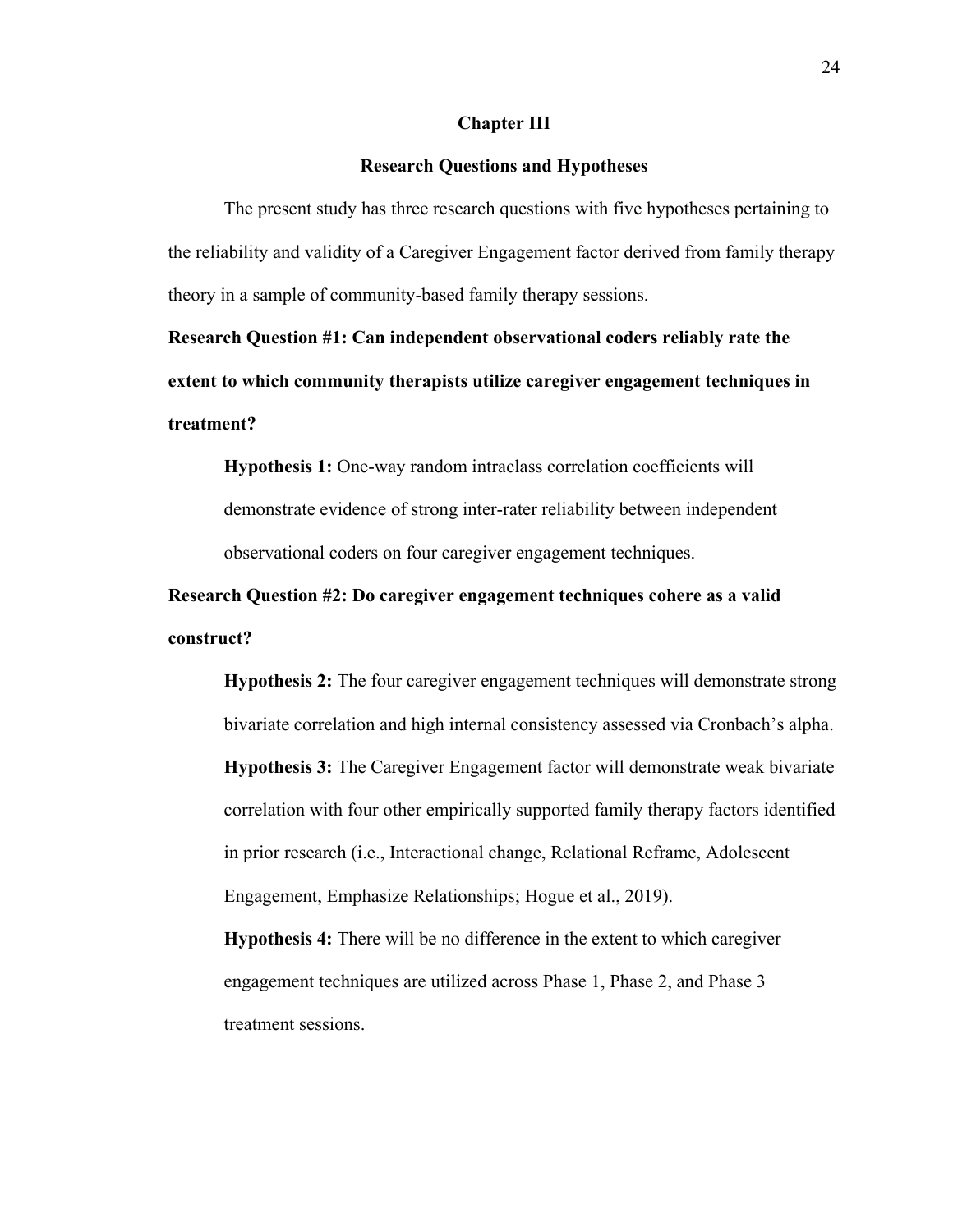<span id="page-35-0"></span>**Research Question #3: Does greater use of caregiver engagement techniques predict clinical outcomes over one-year follow-up?**

**Hypothesis 5:** Higher Caregiver Engagement factor score will predict better outcomes over one-year follow-up in several clinical domains: youth externalizing problems, youth internalizing problems, family functioning, and youth substance use.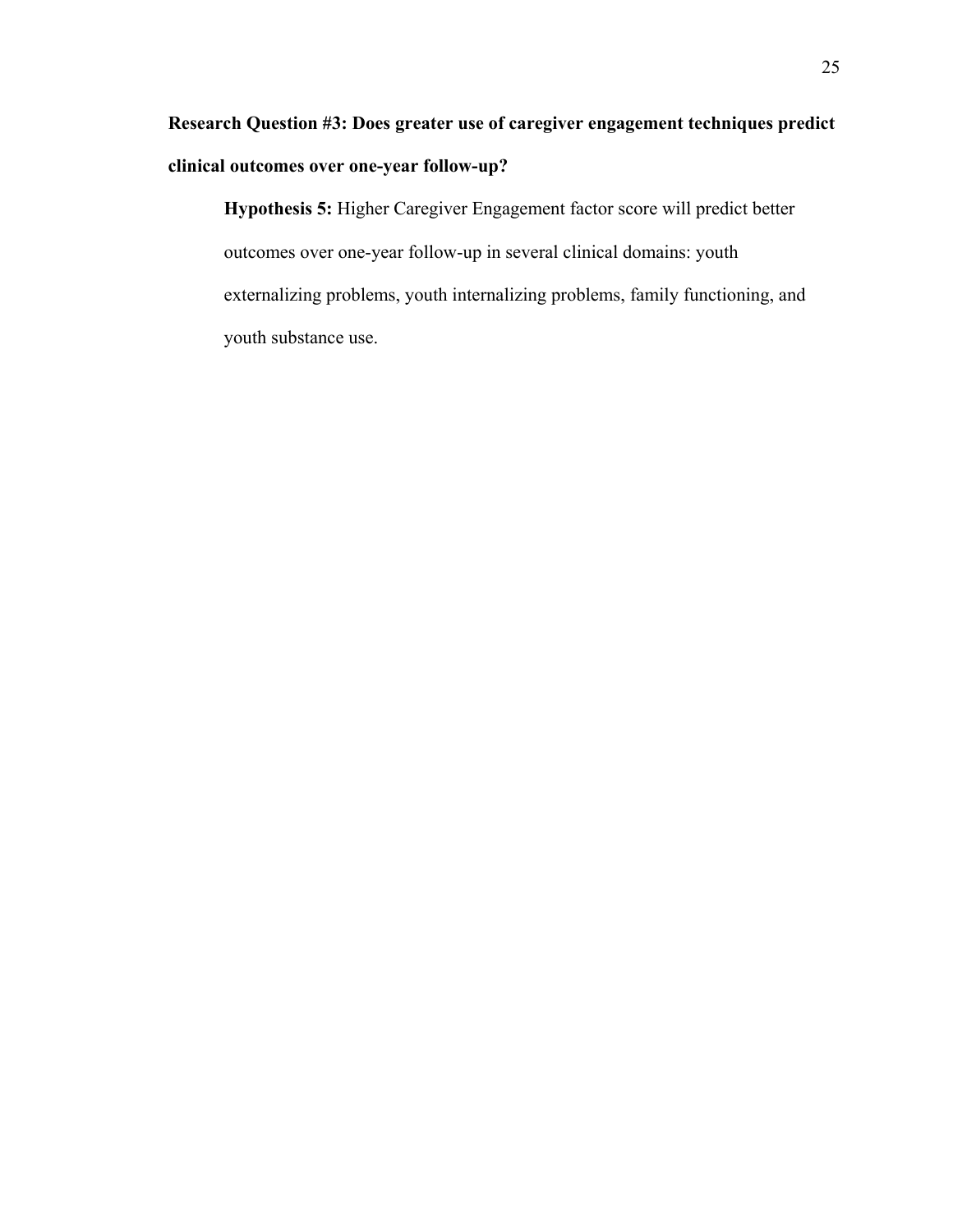#### **Chapter IV**

#### **Method**

## **Study Sample**

This study utilized archival data from a parent study conducted by Hogue and colleagues (R01DA037496; PI: Hogue) testing the construct and predictive validity of core elements of family therapy for adolescent substance use and behavior problems. The sample represents a total of 320 audio or video recorded sessions and outcome data from 152 cases treated by 45 therapists participating in one of three randomized trials investigating delivery of family therapy for adolescent behavior problems in community settings. Each pool is described in detail below.

One sample pool, an implementation trial of Functional Family Therapy (FFT-I; Robbins et al., 2016), contributed 98 sessions from 50 cases. The parent trial for this pool (Robbins et al., 2019) was conducted in California and examined the effects of observation-based supervision versus conventional model supervision across eight community agencies. In this pool, adolescents were 70% male and on average, 15.1 years of age. Adolescents self-identified as 76% Hispanic America, 16% African American, 6% White Non-Hispanic, and 2% unknown. Adolescents were treated by 22 therapists (68% female; 45% Hispanic American, 41% White Non-Hispanic, and 14% African American).

A second pool, an adaptation trial of Multisystemic Therapy delivered in routine care (Henggeler & Schaeffer, 2016) titled Outpatient Treatment for Adolescents (OPT-A), contributed 115 sessions from 59 cases. The parent trial (Sheidow et al., 2020) took place in South Carolina and demonstrated the efficacy of OPT-A for adolescents with co-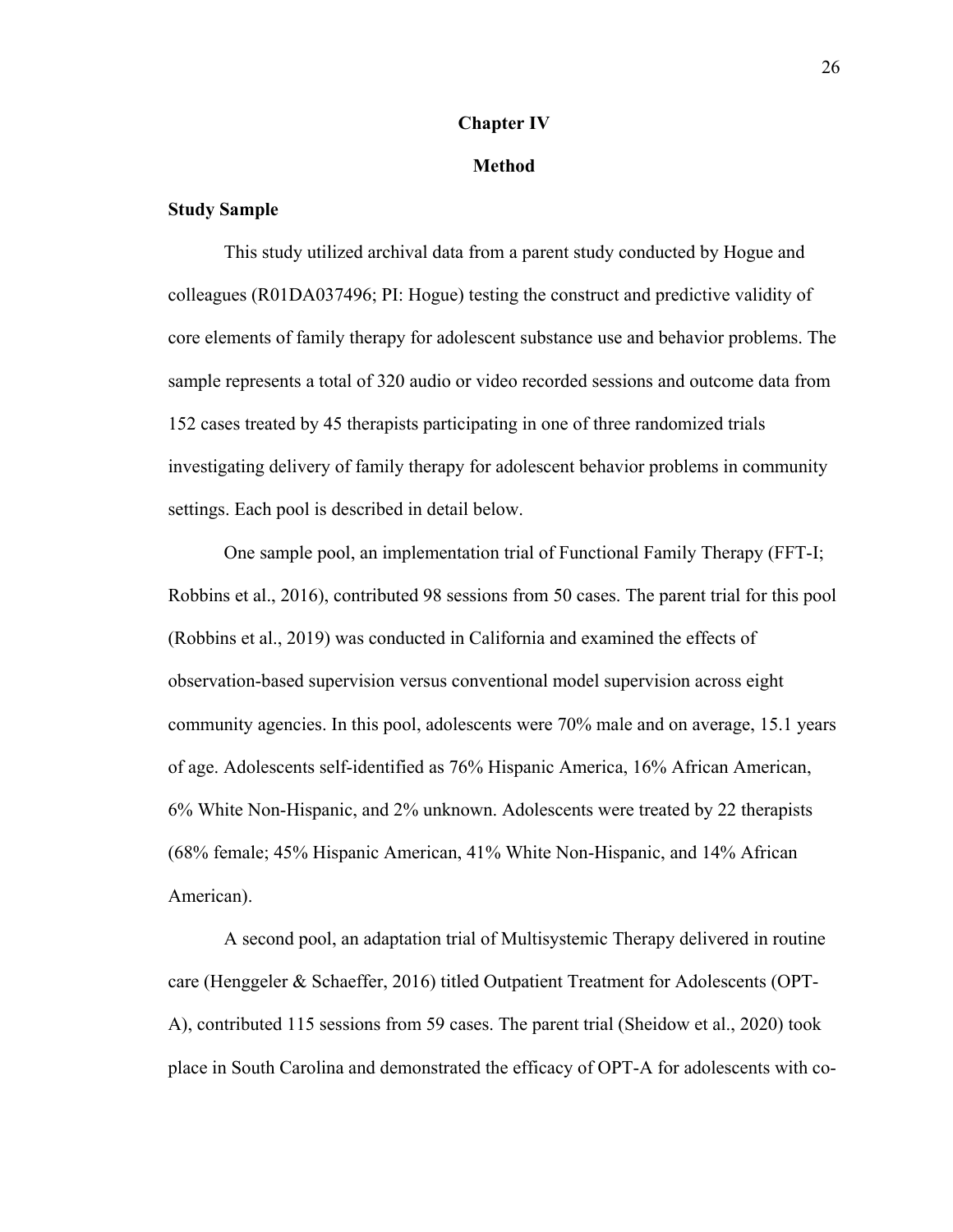occurring substance use, internalizing and externalizing problems delivered by Masters level clinicians in a community mental health center. In this pool, adolescents were 59% male and on average, 15.1 years of age. Adolescents self-identified as 66% White Non-Hispanic America, 15% African American, 5% Hispanic American, and 5% another race/ethnicity. Adolescents were treated by 2 therapists (1 female; 2 African American).

A third pool, a naturalistic trial of non-manualized family therapy in usual care (UC-FT), contributed 107 sessions from 52 cases. The parent trial (Hogue et al., 2015) was conducted in New York City and demonstrated superior outcomes for adolescents in one clinic that featured family therapy as the routine standard of care versus five clinics that featured various alternative treatment approaches; the UC-FT condition was shown to have strong adherence to the family therapy approach (Hogue et al., 2017). In this pool, adolescents were 50% male and on average, 15.8 years of age. Adolescents selfidentified as 73% Hispanic America, 15% African American, 2% White Non-Hispanic, 4% another race/ethnicity and 6% unknown. Adolescents were treated by 21 therapists (76% female; 76% Hispanic American, 14% White Non-Hispanic, and 10% African American).

Importantly, therapists in all three pools were standard workforce clinicians with diverse training backgrounds and experience treating cases from routine clinic referral streams. In all three pools, outcome data were collected at baseline, six-month follow-up, and twelve-month follow-up.

#### **Session Sample Selection Procedures**

In the parent study, to select a reduced but still representative sample of recorded (audio or video) sessions from each case, treatment was divided into three generic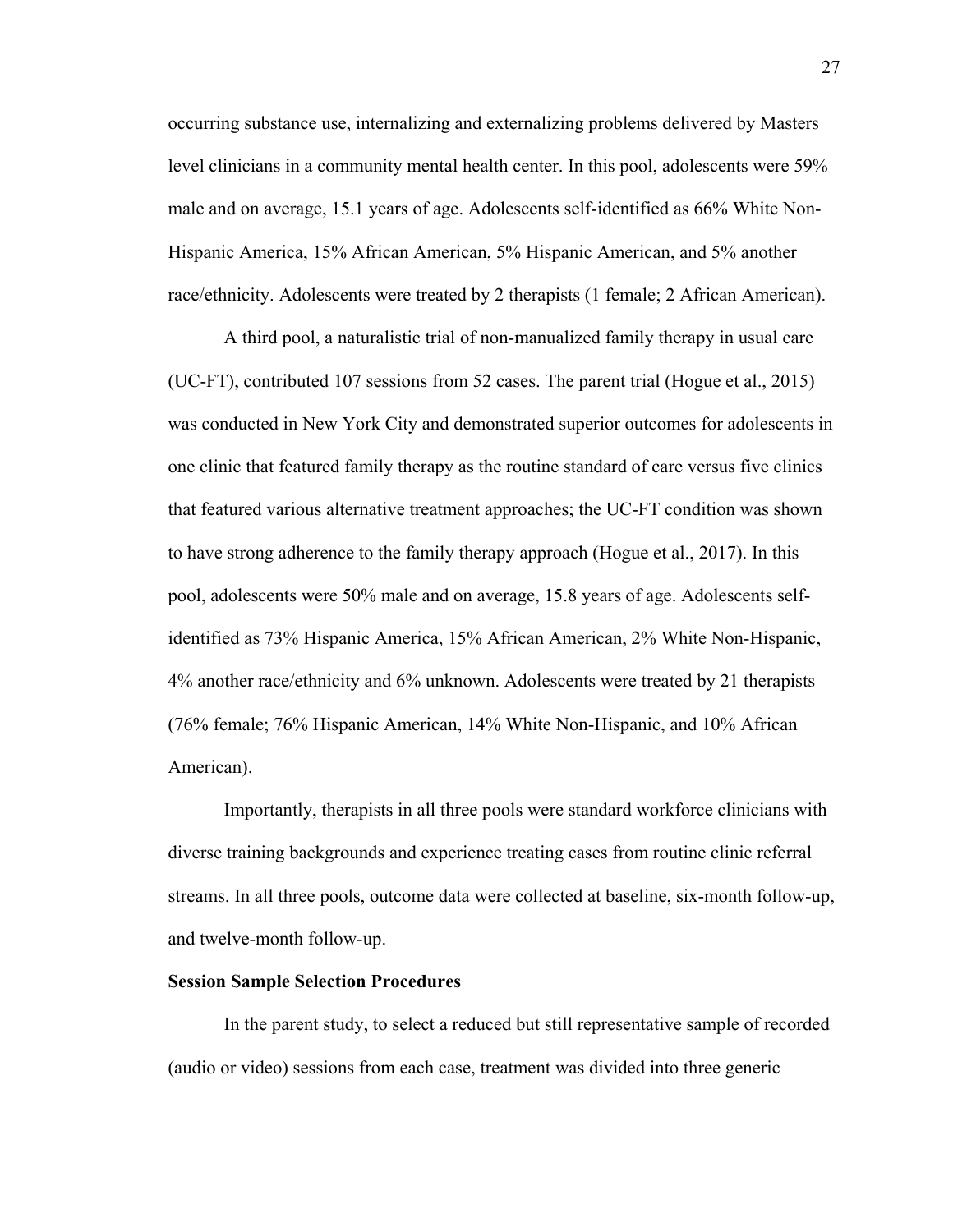sampling phases: Phase 1 (Sessions  $1-2$ ), Phase 2 (Sessions  $3-6$ ), and Phase 3 (Sessions 7–20). Sampling phases were created based on the timing and sequencing of treatment techniques prescribed by manualized family therapy models. The sampling design of the parent study allowed for the examination of phase effects in the present study. Sessions later than the twentieth were excluded, as they represent an unusual length of treatment for family therapy in routine care, unless only sessions later than 20 were available; in these few instances  $(n=9)$  the earliest session available was used for Phase 3. One session was randomly selected for coding from each sampling phase for which at least one session had occurred. The final session for a given case was excluded to avoid selection of termination-focused sessions (e.g., therapy graduation) that may generally preclude family therapy interventions. A percentage of initially selected recordings were over 75 minutes long; in this circumstance  $(n=31)$ , a shorter replacement tape within the same phase was randomly selected, or if a replacement tape was not available, only the first 60 minutes were coded. Fourteen percent of the sample  $(n=22)$  had sessions in all three phases, 68% (n=109) had sessions in two of the phases (usually Phases 2 and 3), and 15% (n=24) had sessions in one phase only (usually Phase 3). Overall, there were 99 recordings in Phase 1, 103 in Phase 2, and 118 in Phase 3, for a total of 320 recordings. Adolescents and caregivers appeared together in 74% of sessions, with 18% of sessions containing only adolescents and 8% only caregivers.

#### **Study Measures**

#### **Caregiver engagement Techniques**

Caregiver engagement was rated using the Therapist Behavior Rating Scale: Core Elements of Family Therapy (TBRS-CEFT; Bobek et al., 2018). The TBRS is a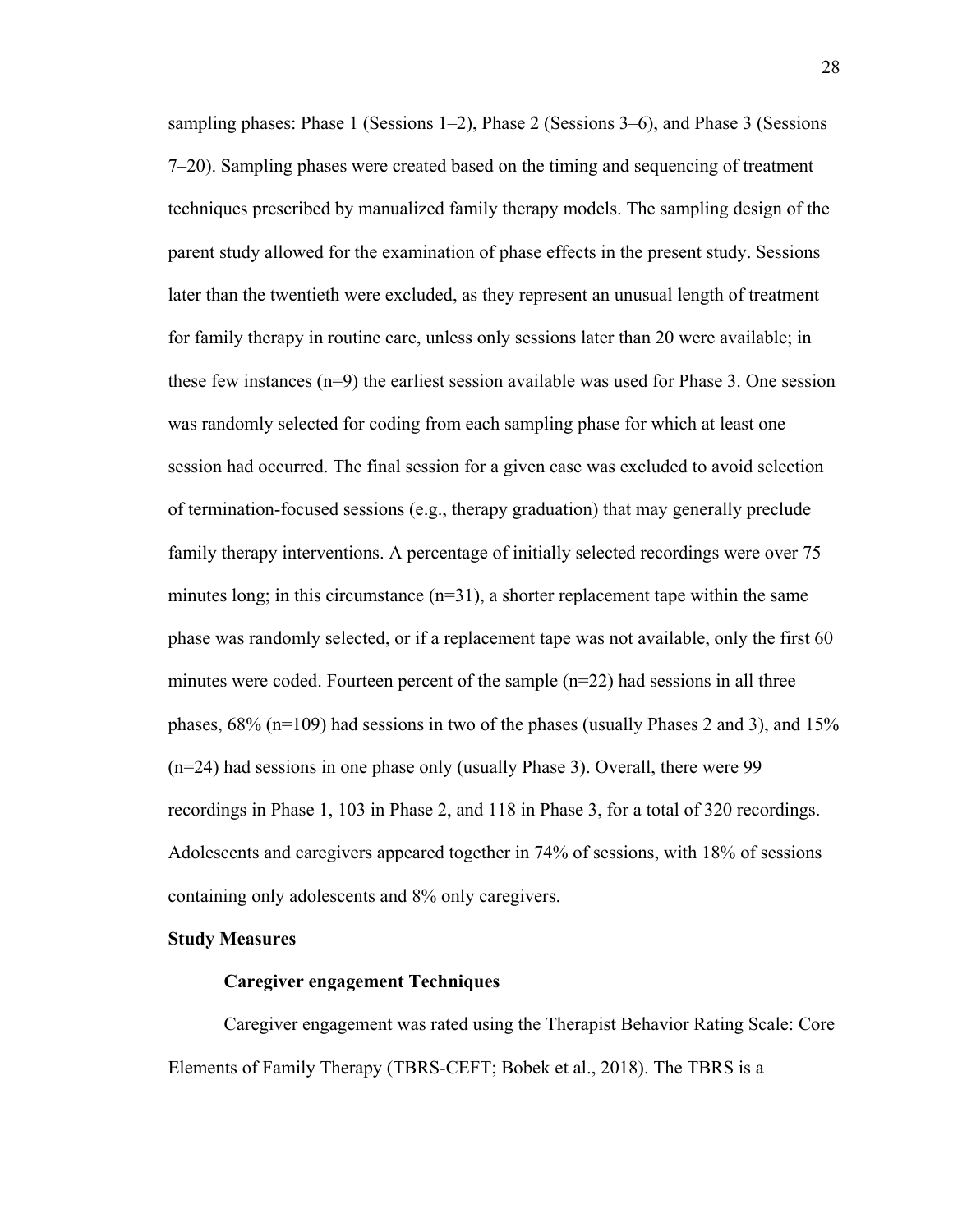measurement system designed by Hogue and colleagues (1994) for observational rating of family therapy interventions. The TBRS has been adapted and rigorously tested as a measurement tool in a number of observational coding studies since its inception (e.g., Diamond et al., 2007; Hogue et al., 1998, 2007, 2019). The most recent version of the TBRS, the TBRS-CEFT, contains items that represent core elements of evidence-based family therapy for adolescent conduct and substance use disorders. The scale measures the extensiveness (i.e., thoroughness and/or frequency) with which family therapy techniques are utilized in observed session, based on a 5-point Likert-type scale: 1 = *Not at all*, 2 = *A little bit*, 3 = *Moderately*, 4 = *Considerably*, 5 = *Extensively* (see Appendix A). Most recent psychometric data (Hogue et al., 2019) showed fair-to-excellent interrater reliability for each item using one-way random intraclass correlation coefficients (ICC(1,2); Shrout & Fleiss, 1979), range .54 – .91; strong inter-item correlations within module (i.e., internal consistency) using Cronbach's α, range .67 – .93; and weak-to-modest average correlations among subscales (i.e., strong module differentiation) using Pearson's *r*, range .04 – .30. For the current study, Caregiver engagement techniques (i.e., Parent Collaboration, Love and Commitment, Parent Ecosystem, Join with Parents) were added to original TBRS-CEFT scale for observational coding. An example caregiver engagement item from the coding manual is presented in Appendix B.

#### **Working Alliance**

Working alliance was observationally coded with one item: "Please rate the extent to which the session featured a strong working alliance (i.e., a collaborative and connected relationship)" based on a 5-point Likert-type scale: 1 = *Not at all*, 2 = *A little*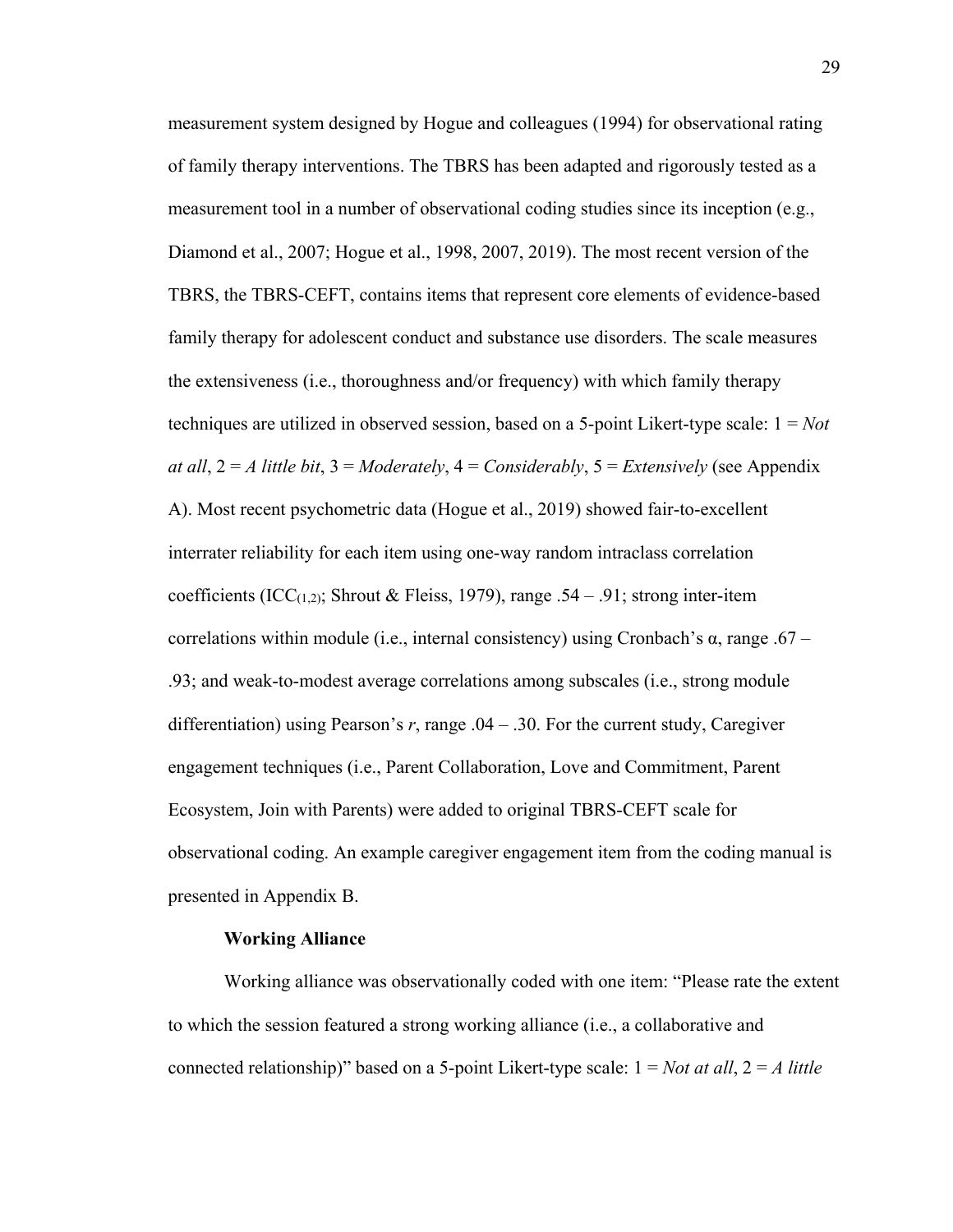*bit*, 3 = *Moderately*, 4 = *Considerably*, 5 = *Extensively*. This item was adapted from a single-item therapist-report version designed for use in routine care settings by Bickman and colleagues (2012). The single-item measure has demonstrated solid psychometric properties in large-scale studies of community-based youth mental health services (e.g., Bickman et al., 2016; Breda & Riemer, 2012), including strong bivariate correlation with a well-validated 52-item alliance measure for both youth-therapist and caregiver-therapist alliance scores  $(r = .75 \text{ and } .81 \text{ respectively};$  Bickman et al., 2012). In the parent study from which the current sample was drawn, this single-item alliance measure with strong face validity was preferred over lengthier alliance measures to reduce coder burden known to trouble observational coding studies of this kind (Shelef & Diamond, 2008). In the present sample, the ICC for the adolescent alliance item (ICC  $=$  .47) and caregiver item (ICC= .50) indicate adequate interrater reliability (Cicchetti, 1994). If both an adolescent and parent attended a given session, separate ratings were provided for each and later averaged to generate a single family alliance score for the session.

#### **Client Outcomes**

The current study selected client outcome measures from the three parent trials (FFT-I, OPT-A, UC-FT) that represented primary transdiagnostic intervention targets: behavior problems, family functioning, and substance use. All client outcome data were collected at baseline, six-month follow-up, and one-year follow-up. Because the trials did not share a common assessment battery, below indicates which measures derive from which trials.

*Behavior Problems*. Youth behavior problems were measured using the *Achenbach System of Empirically Based Assessment* (ASEBA). The ASEBA offers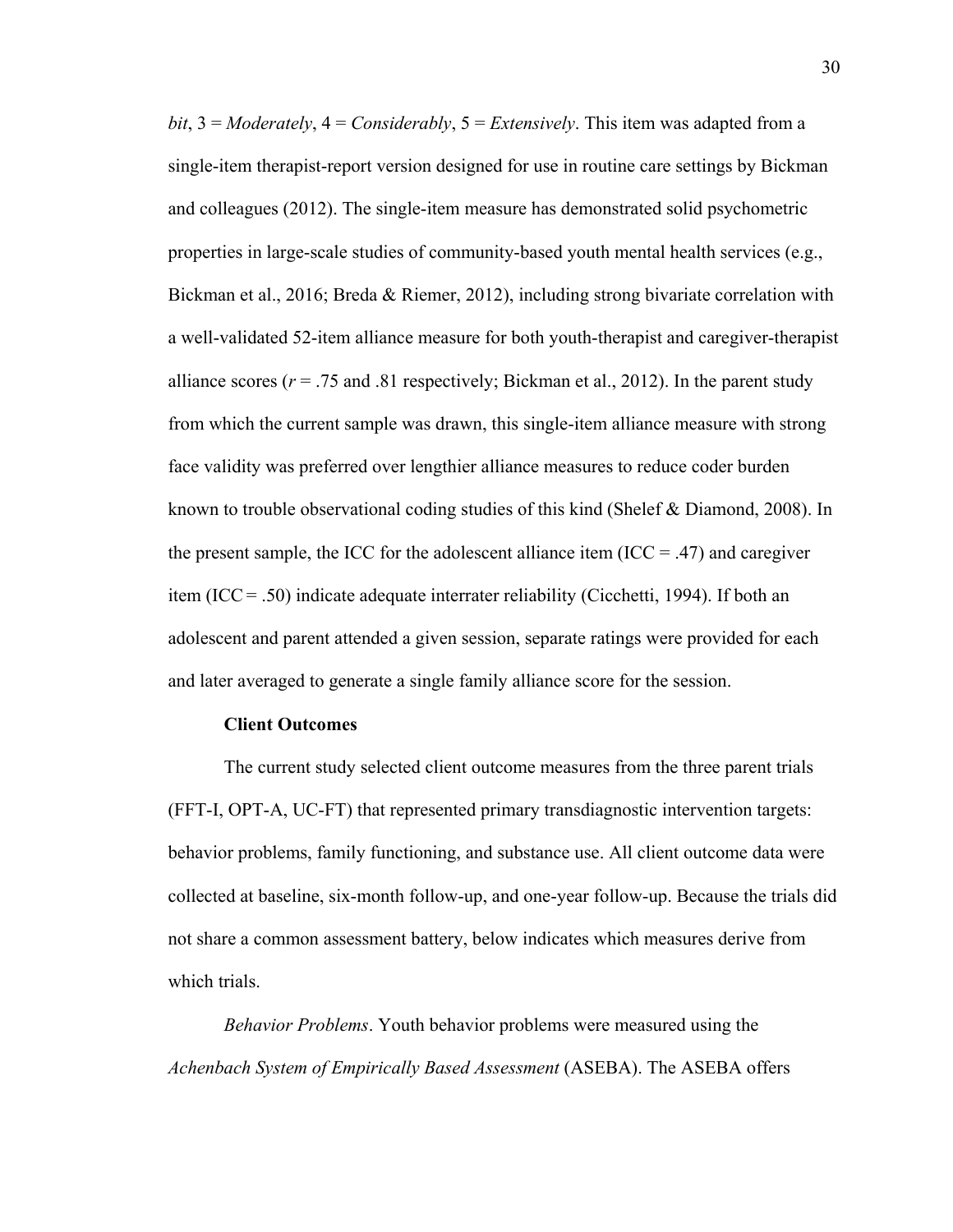parallel self-report and parent-report measures of youth behavior problems supported by extensive evidence of reliability, validity, and clinical utility: the *Child Behavior Checklist* (CBCL; parent report) and *Youth Self-Report* (YSR) (Achenbach & Rescorla, 2001). The CBCL and YSR are tailored for the particular informant intended to complete the assessment. Each assessment was created, tested, and revised using clinical and community samples of youth and have been normed on nationally representative samples (Achenback, 1991; Achenbacah & Rescorla, 2001). Research has found 1-week testretest reliabilities ranging from .79 to .96 and alpha coefficients range from .68 to .97 in nationally representative samples (see Achenbach & Rescorla, 2001). The CBCL and YSR contain broadband summary scales of Externalizing (delinquent, aggressive) and Internalizing (anxious/depressed, withdrawn, somatic complaints) behavior problems (Achenbach, 1966). The parent-report externalizing variable combined data from all three pools (FFT-I, OPT-A, UC-FT); youth-report externalizing, parent-report internalizing, and youth-report internalizing combined data from the FFT-I and UC-FT pools.

*Family Functioning.* The *Family Environment Scale* (FES: Moos & Moos, 1986) is a self-report measure completed separately by adolescents and parents containing ten subscales describing family home life, each with strong internal consistency and testretest reliability (see Boyd, 1997, Moos 1990). This study used the 10-item Family Cohesion and Family Conflict subscales, which show evidence of strong reliability and internal consistency in adolescent samples (alpha coefficients = .67 and .72 respectively; Boyd et al., 2004). Adolescent-report and parent-report variables for both subscales combined data from the FFT-I and UC-FT pools.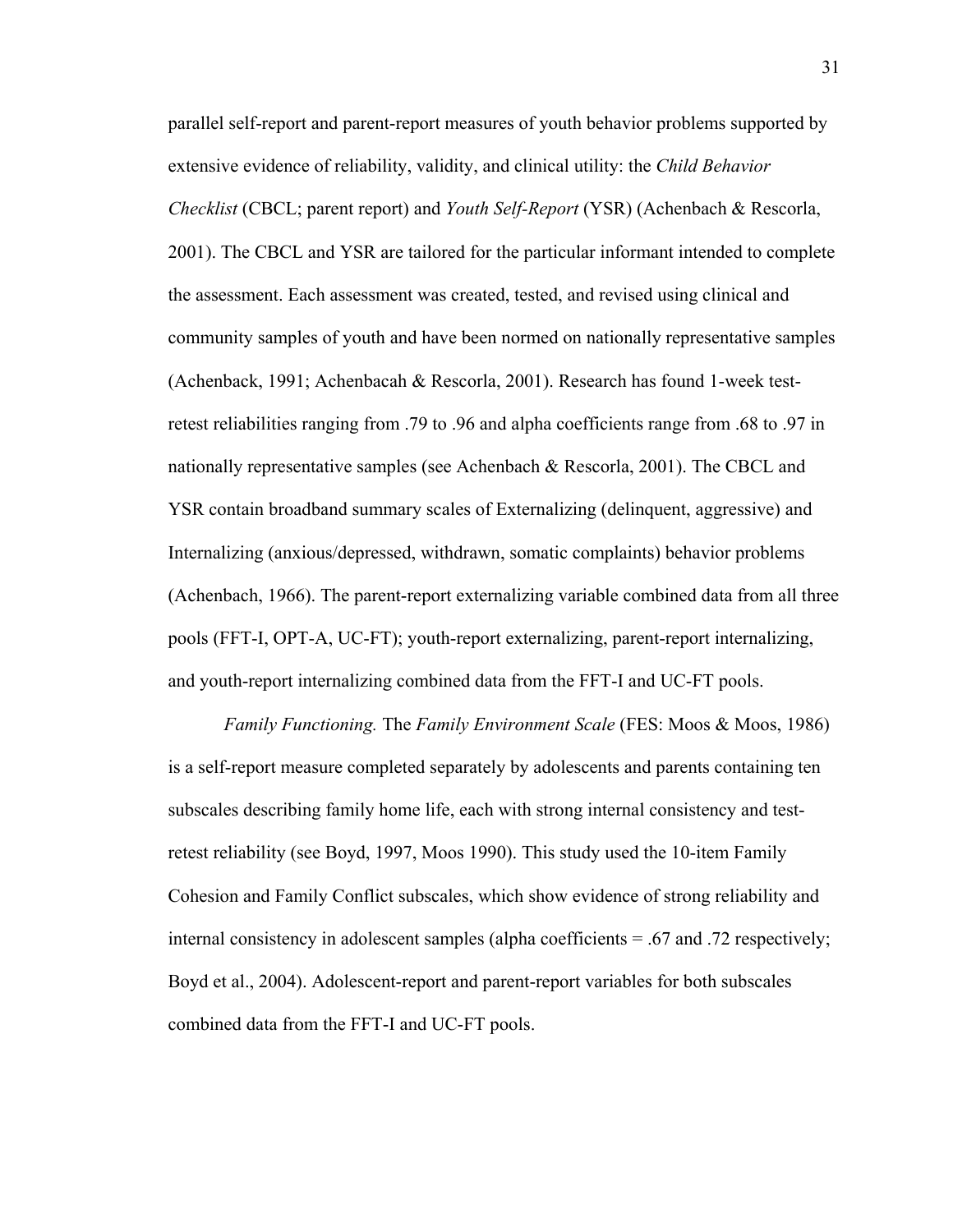*Substance Use.* Substance use was assessed using urine drug assays testing for a range of commonly used illegal substances, which indicated either Absence or Presence of a given substance. This variable was obtained from the OPT-A pool only (the other two pools did not collect urine assays).

#### **Observational Coding Procedures and Raters**

Caregiver engagement technique use and working alliance were coded at the same time by the same group of raters. Raters were trained during twice-weekly meetings via review of the observational coding scoring manual, in-group coding practice, and exercises to increase understanding of scale items. Study coding commenced once raters reached a collective reliability threshold of intraclass correlation coefficient (ICC $_{(1,2)}$  = .65 for 80% of items) and was monitored thereafter. All sessions were independently coded in their entirety by two raters randomly assigned to sessions in pairs according to a balanced incomplete randomized block design (Fleiss, 1981). There were 11 raters (including author NP): 10 female; 8 White Non-Hispanic, 3 Hispanic American. Six had a Master's degree.

#### **Plan of Analysis**

Study analyses occurred in three stages following preliminary descriptive analyses. Preliminary, Stage 1, and Stage 2 analyses were conducted in IBM SPSS for Windows, Version 27.0 (IBM Corp, 2020). Preliminary analyses were conducted to test statistical assumptions including: (a) descriptive analyses to assess measures of central tendency and dispersion (mean, standard deviation, median, range, skewness, kurtosis) for all continuous variables (i.e., individual caregiver engagement items, Caregiver Engagement factor score, working alliance, behavior problems, family functioning) and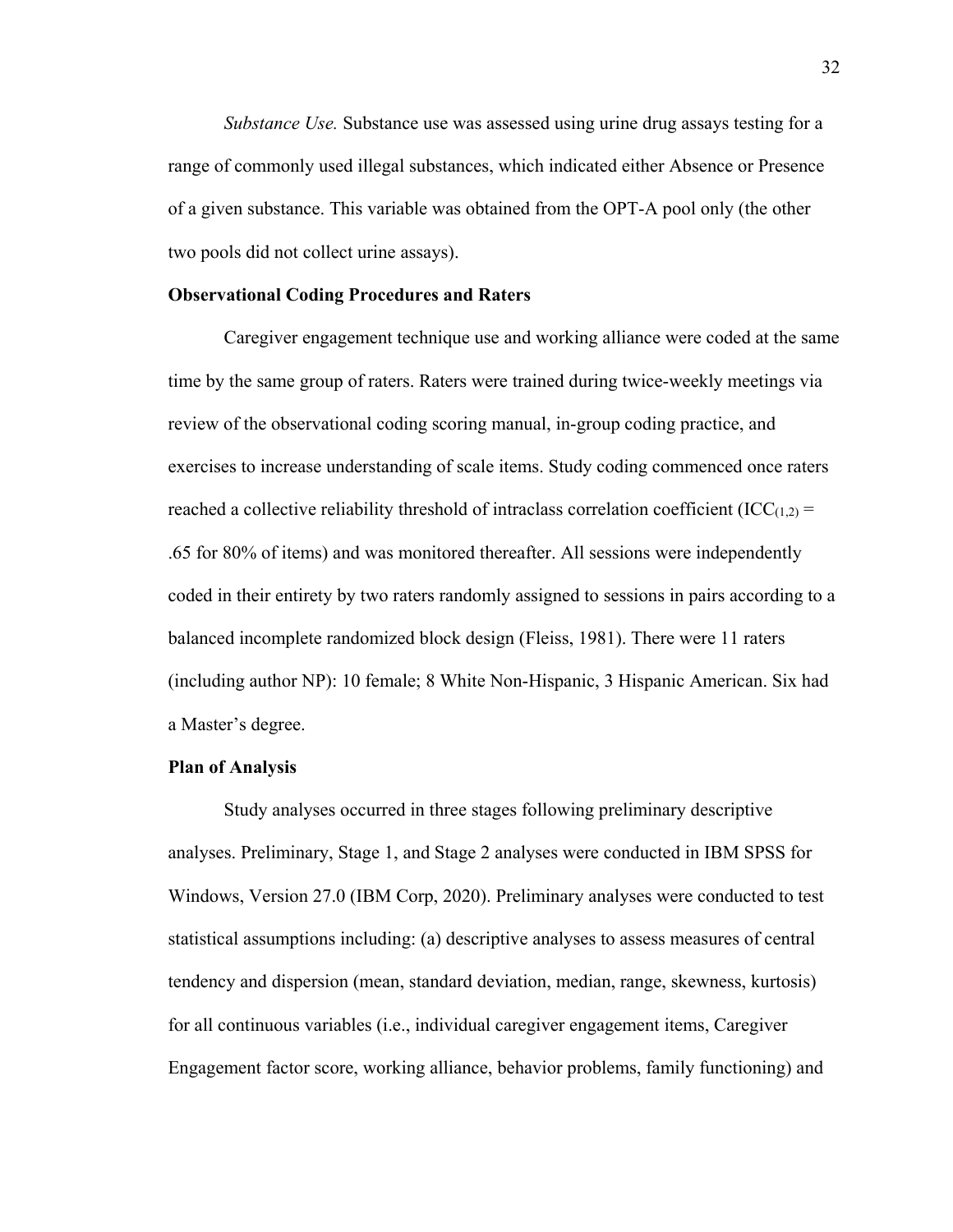proportions for all categorical variables (i.e., adolescent substance use); and (b) data screening for outliers, missing data, and covariance between study variables. Transformations were applied to variables that violated normality standards in the event that more conservative data trimming of outliers was insufficient.

In Stage 1 the interrater reliability of caregiver engagement items was evaluated to test Hypothesis 1. Interrater reliability for the four caregiver engagement items and working alliance were calculated using the one-way random intraclass correlation coefficient (ICC $(1,2)$ ; Shrout & Fleiss, 1979). ICC is the gold standard for assessing interrater reliability for continuous variables with two or more coders (Hallgren, 2012) and can be interpreted according to: (a) Cicchetti (1994) criteria for classifying ICC magnitudes, which hare ubiquitous in observational coding research on behavioral interventions: below .40 = poor, .40 - .59 = fair, .60 - .74 = good, and .75 and above = excellent; and/or (b) Koo and Li's (2016) criteria recommended for behavioral measurement theory more broadly: below .50 = poor, .50 - .74 is fair, .75 - .90 is good, and  $.91 - 1.0$  is excellent. Once adequate interrater reliability was established, item scores were averaged across raters to yield a single score for each of the four techniques within each sample pool. Finally, items were averaged to create a factor level caregiver engagement score for each case.

Stage 2 analyses examined the construct validity of the Caregiver Engagement factor to test Hypotheses 2-4. First, bivariate correlations between the four caregiver engagement items were calculated to assess the strength of the relation between each pair of items and Cronbach's alpha was calculated to determine internal consistency (i.e., high scores for one item within a specific measure correspond to high scores on other items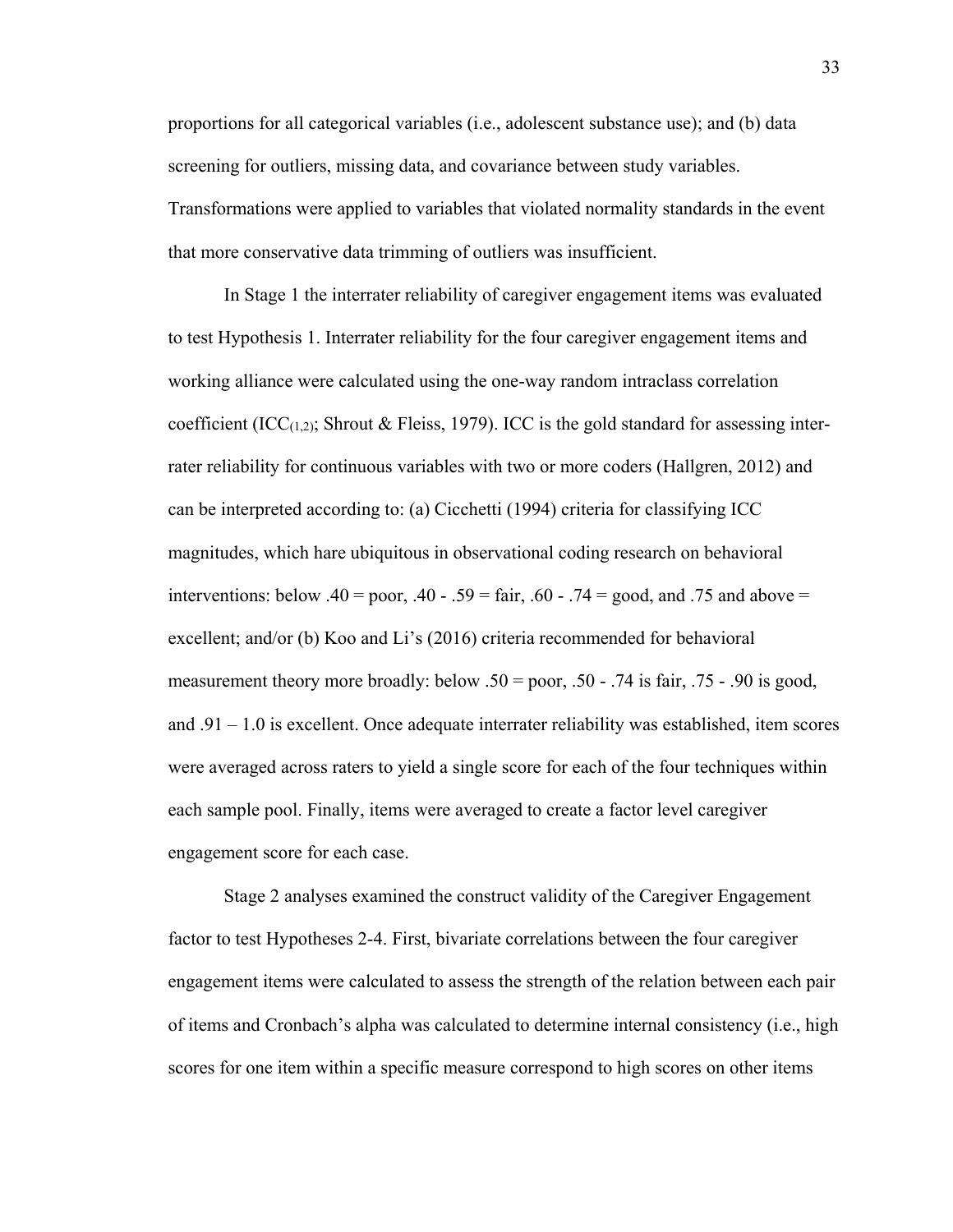within the measure). Then, bivariate correlations between the Caregiver Engagement factor and four separate family therapy factors validated by Hogue and colleagues (i.e., Interactional Change, Relational Reframe, Adolescent Engagement, Emphasize Relationships; Hogue et al., 2019) were calculated to determine factor differentiation. Finally, data were stratified by treatment phase (i.e., Phase 1, Phase 2, Phase 3) to test for consistency in inter-item relations and one-way analysis of variance was used to test for mean differences in Caregiver Engagement factor score across treatment phases.

Finally, in Stage 3, latent growth curve modeling (LGCM; Duncan & Duncan, 2004) was conducted to examine technique-outcome associations over one-year followup. LGCM produces growth curve estimates for each individual case and aggregates individual trajectories to estimate mean growth parameters of intercept and slope (Curran et al., 2011). The intercept parameter characterizes the sample in terms of average baseline value of the dependent variable and the slope parameter estimates the rate and shape of change over time. LGCM was preferred over a multilevel modeling framework, given the longitudinal panel design in which participants were assessed at baseline, sixmonth, and one-year follow-up from baseline (Curran et al., 2010). The first step in LGCM was to test a test for linear change in each dependent variable over time. Then, preliminary analyses examined whether adolescent race/ethnicity, sex, and age were associated with linear change in each outcome variable; any of these variables that was significantly associated with a given outcome variable was retained as a covariate along with working alliance. Finally, Caregiver Engagement factor score was included as the predictor in each model to examine the impact of caregiver engagement technique use on symptom change over time.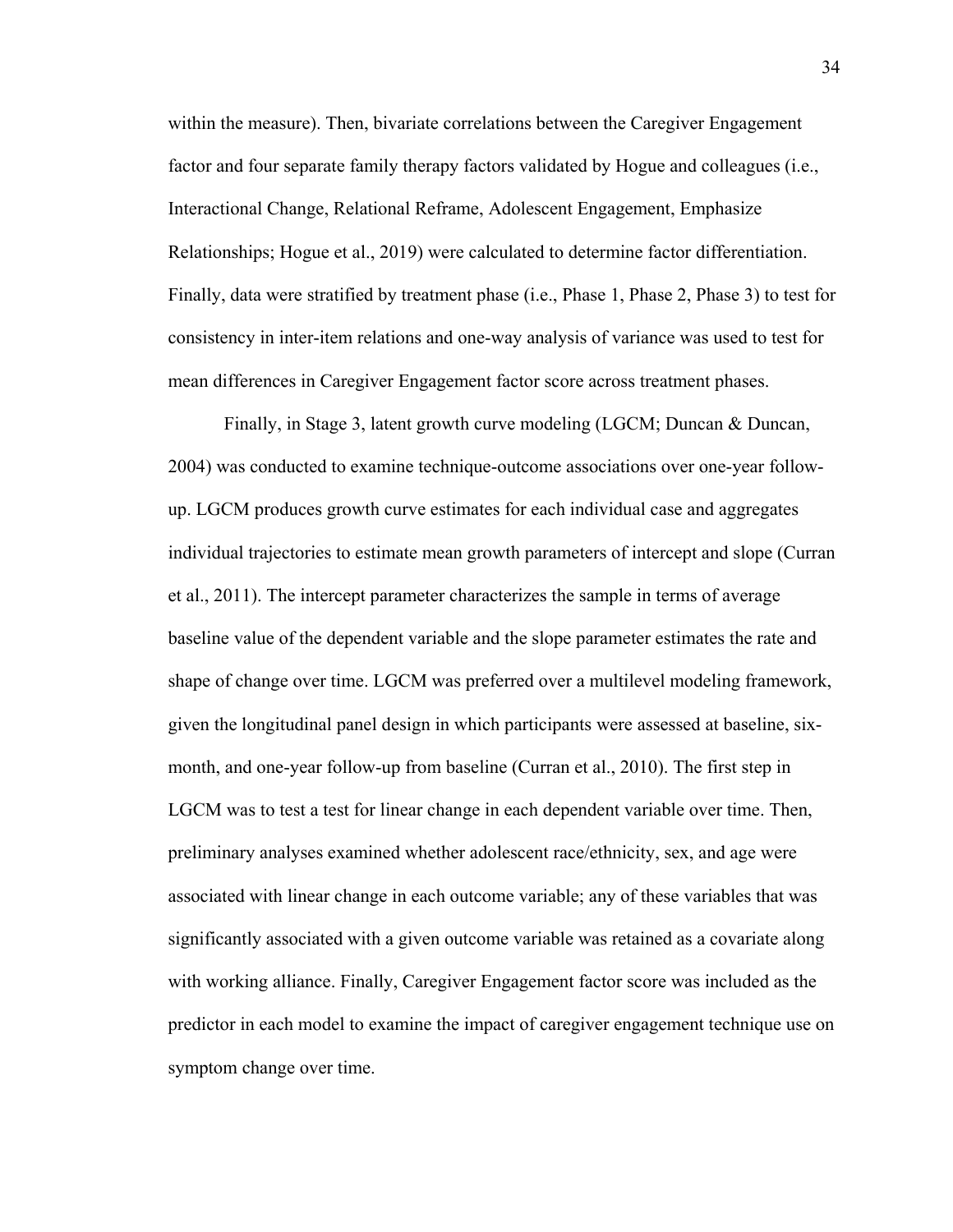Stage 3 analyses were conducted in Mplus Version 8.3 (Muthén & Muthén, 1998- 2017). Analyses addressed non-independence of data, specifically, family sessions nested within therapists, using the CLUSTER command and sandwich variance estimator, which computes standard errors taking into account complex sampling procedures including this kind of data clustering (Diggle et al., 2002, Muthén & Muthén, 1998-2017). Although it was also the case that therapists were nested within agencies, a preliminary examination of the intraclass correlation coefficient revealed that the ratio of between-cluster variance to total variance for Agency was nearly zero (ICC was < .001 to .07 across outcome variables). This indicates that ignoring nesting at this third level would have negligible impact on study results (Kreft & DeLeeuw, 1998). In comparison, the ICC for Therapist ranged from .04 to .19 across outcome variables. Therefore, for modeling parsimony Agency was not included as an additional cluster variable in the present study. For effect size estimates, we used  $\beta$  coefficients from the growth curve models estimating fully standardized effects (Cohen, 1988). Specifically, *β* indexes unit change in the outcome variable for one standard deviation of change in slope of the predictor variable, in this case, Caregiver Engagement factor score (as described in Muthén & Muthén, 1998- 2017).

#### **Exploratory Analyses**

The Caregiver Engagement factor was tested individually, rather than included with the other four core elements of family therapy distilled by Hogue and colleagues (Hogue et al., 2019, submitted). The highly stringent design of including all five factors as co-predictors would risk masking effect of the Caregiver Engagement factor, especially to the degree that the five factors are clinically counterbalanced such that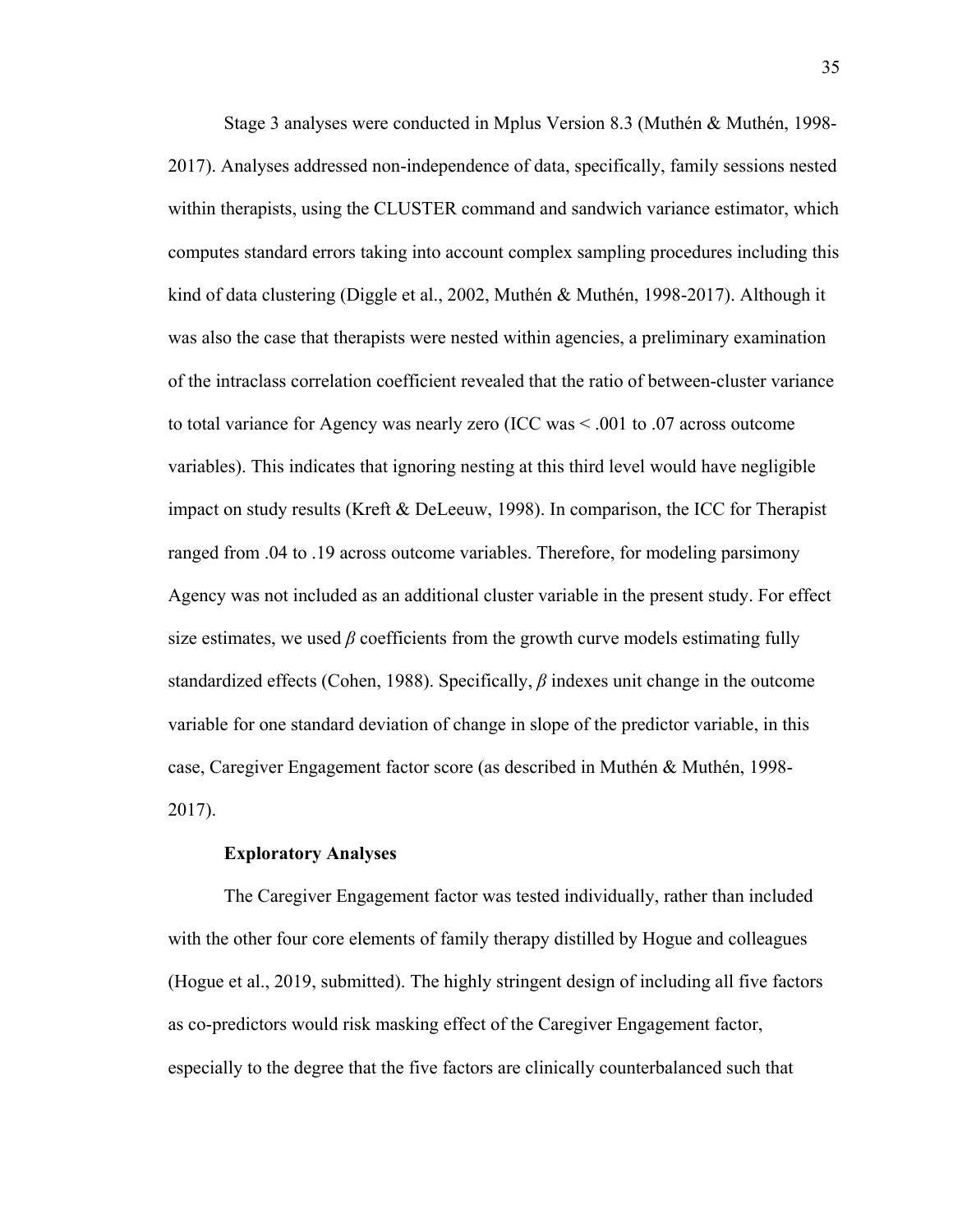greater use of one factor may be associated with lesser use of other factors in a given session. However, on an exploratory basis, Stage 3 analyses were extended by re-running the final models controlling for the use of adolescent engagement interventions. Adolescent engagement interventions are conceptually closest to the caregiver engagement interventions examined in the present study. Understanding the extent to which caregiver engagement interventions uniquely predict outcomes beyond what is accounted for by interventions targeting adolescent engagement is clinically useful and relevant.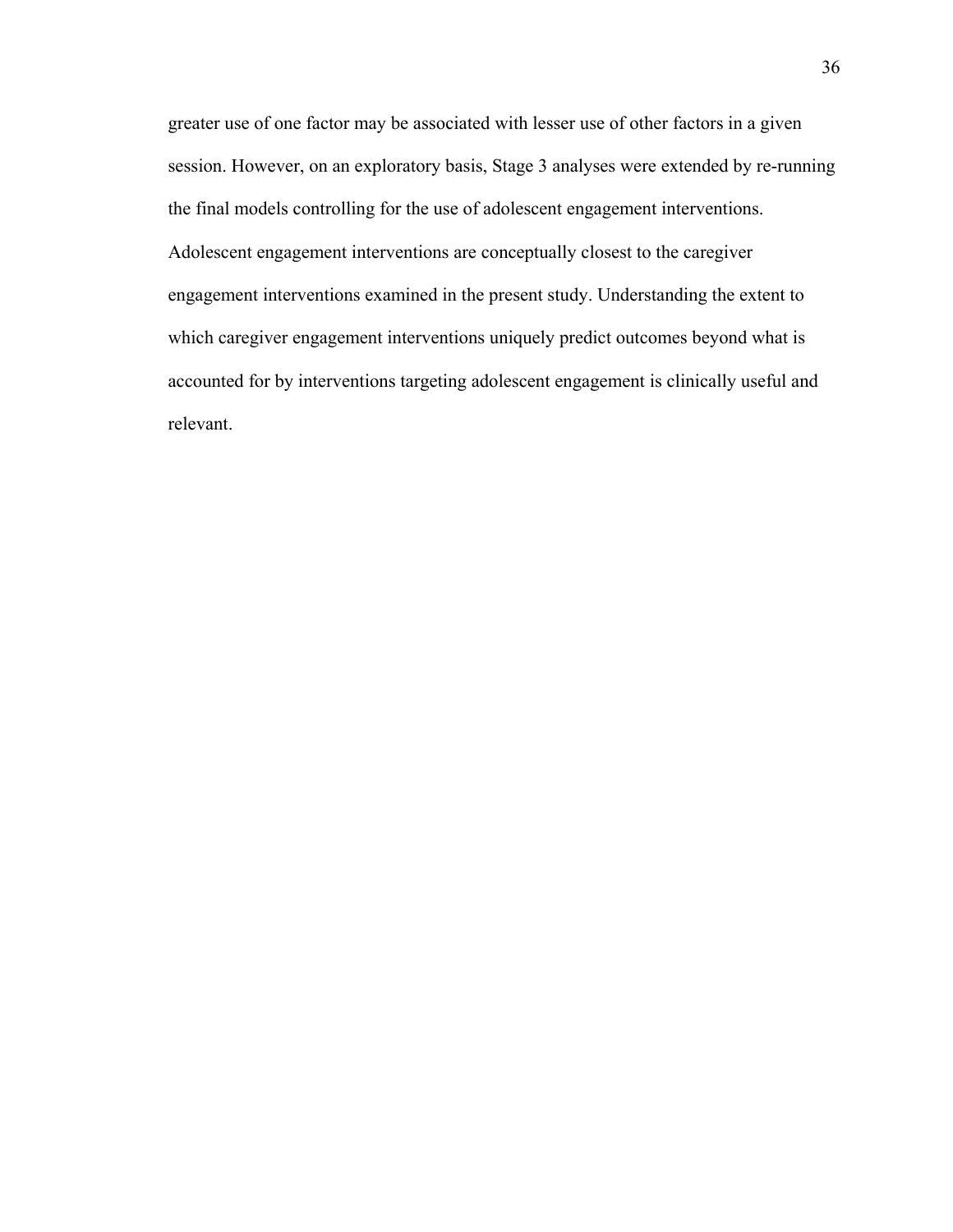#### **Chapter V**

#### **Results**

#### **Stage 1: Preliminary Analyses**

#### **Sample Demographics**

*Therapist demographics.* Study therapists included 45 therapists working in three community-based mental health clinics. Therapists averaged  $31.4$  (SD = 9.7) years of age (68% self-identified female, 31% male). Self-identified race/ethnicity was 41% African American, 40% Latinx, and 19% White Non-Hispanic. A total of 63% of therapists held a master's level degree, 4% a doctorate degree 1% a bachelor's degree. Therapist education was unreported for 30% of the sample (one sample pool: FFT-I).

 *Family demographics.* Study therapists treated a total of 152 adolescents and their families. Adolescents averaged 15 years of age (*SD* = 1.65) and 63% of adolescents were male (37% female). Self-identified race/ethnicity was 52% Hispanic, 30% White Non-Hispanic, 16% Hispanic, and 2% another race/ethnicity. Eighty-two percent of caregivers who participated in treatment sessions earned less than \$45,000 in family income, 28% obtained a high school degree, and 19% graduated from college.

#### **Descriptive Statistics**

*Caregiver engagement techniques.* Factor and item level descriptive statistics for the four caregiver engagement items including measures of central tendency and dispersion are presented in Table 1. Across the full sample  $(N = 320$  sessions) and within Phase 1 sessions ( $n = 99$ ), Phase 2 sessions ( $n = 103$ ) and Phase 3 sessions ( $n = 118$ ), *Join with Parents* was used by therapists with the highest degree of frequency and thoroughness in sessions, followed by *Instill Hope,* then *Enhance Love and Commitment,*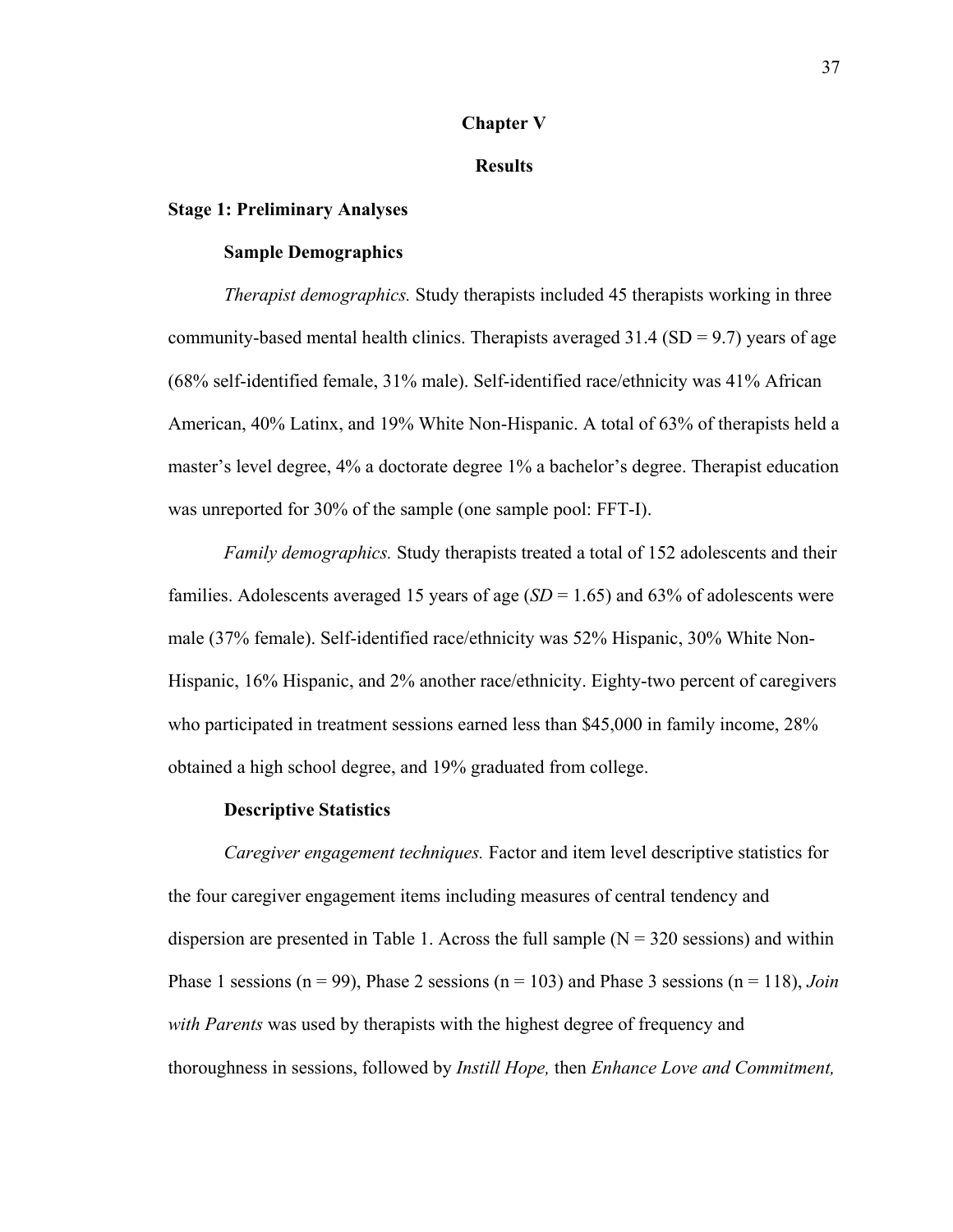and finally, *Parent Ecosystem.* Across the full sample, mean *Join with Parents* score was 3.05 (*SD =* 1.26), *Instill Hope* was 2.06 (*SD =* .88), *Enhance Love and Commitment* was 1.50 (*SD =* .70), and *Parent Ecosystem* was 1.41 (*SD =* .70). Skew and kurtosis values at the item-level for *Enhance Love and Commitment* and *Parent Ecosystem* suggested slight deviation from normality (skewness  $= 1.74$  and 2.05 respectively; kurtosis  $= 3.60$  and 4.13 respectively), however, at the factor level skew and kurtosis values were close to zero, indicating normal distribution; therefore, data trimming and/or transformation were not indicated. Caregiver engagement factor score was slightly highest during Phase 3 (*M* = 2.05, *SD* = .70), followed by Phase 1 (*M* = 2.02, *SD* = .64) and then Phase 2 (*M* = 1.94,  $SD = .66$ ). One-way analysis of variance testing for between treatment phase differences in Caregiver Engagement factor score was non-significant  $[F(2, 317) = .812, p = .45]$ , indicating stability in the frequency and thoroughness of caregiver engagement technique use over treatment.

*Outcome variables:* Descriptive statistics for all outcome variables (i.e., externalizing symptoms, internalizing symptoms, family conflict, family cohesion, substance use) at each time point (i.e., baseline, 6-months, 12-month) are presented in Table 2. Skew and kurtosis values for all outcome variables indicate approximate normal distribution; therefore, data transformations were not indicated.

#### **Stage 1: Inter-rater Reliability**

To assess interrater reliability between observational coders, one-way random ICCs were calculated for each of the four caregiver engagement technique items as well as the Caregiver Engagement factor score (see Table 3). ICCs were interpreted based on Cicchetti's (1994) criteria for classifying ICC magnitudes: below .40 is poor, .40-.59 is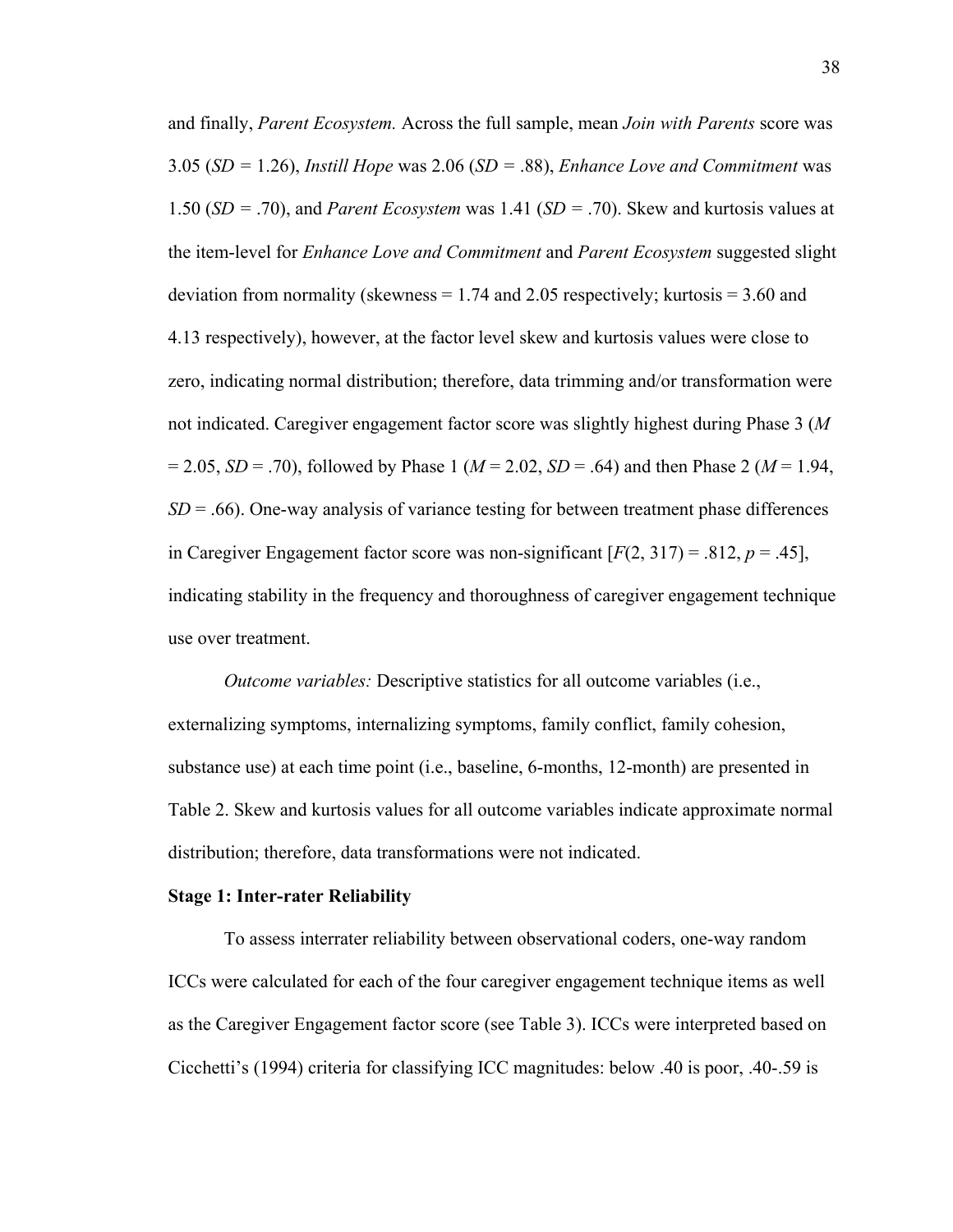fair, .60-.74 is good, and .75-1.0 is excellent. Item ICCs ranged from .52 to .81 for the four caregiver engagement items: *Join with Parents* ICC = .81, *Instill Hope* ICC = .52, *Enhance Love and Commitment* ICC = .56, and *Parent Ecosystem* ICC = .66. The ICC for the Caregiver Engagement factor score was .82. These data have two main implications. First, all 4 item-level scores and the mean factor-level score were adequately reliable, supporting their use in Stage 2 and Stage 3 analyses. Second, these four caregiver engagement items could be dependably and consistently scored by independent observers trained to rate the frequency and thoroughness with which therapists used each of the items during family therapy sessions.

#### **Stage 2: Construct Validity Analyses**

*Bivariate item correlations.* Bivariate Pearson's *r* correlation coefficients for the four caregiver engagement items were calculated at the item-level and are presented in Table 4. Correlation magnitude can be interpreted as follows: 0 is no correlation, +/- .01- .29 is low,  $+/-.30$  to .49 is moderate, and  $+/-.50$  to  $+/-1.0$  is high. Bivariate correlations in the current sample ranged from .17 to .61 with 1 bivariate correlation falling within the high range, 4 within the moderate range, and 1 within the low range. Similar correlation trends were found within treatment phases (see Table 4).

*Bivariate factor correlations.* Table 5 presents factor-level bivariate Pearson's *r* correlation coefficients between the Caregiver Engagement factor and the other four factors distilled by Hogue and colleagues (i.e., Interactional Change, Relational Reframe, Adolescent Engagement, Emphasize Relationships). Factors are considered nonredundant when *r* < .70 (Kline, 1979). At the factor level, correlations between Caregiver Engagement and the other factors ranged from  $-.23$  to  $.58: r = -.23$  for Adolescent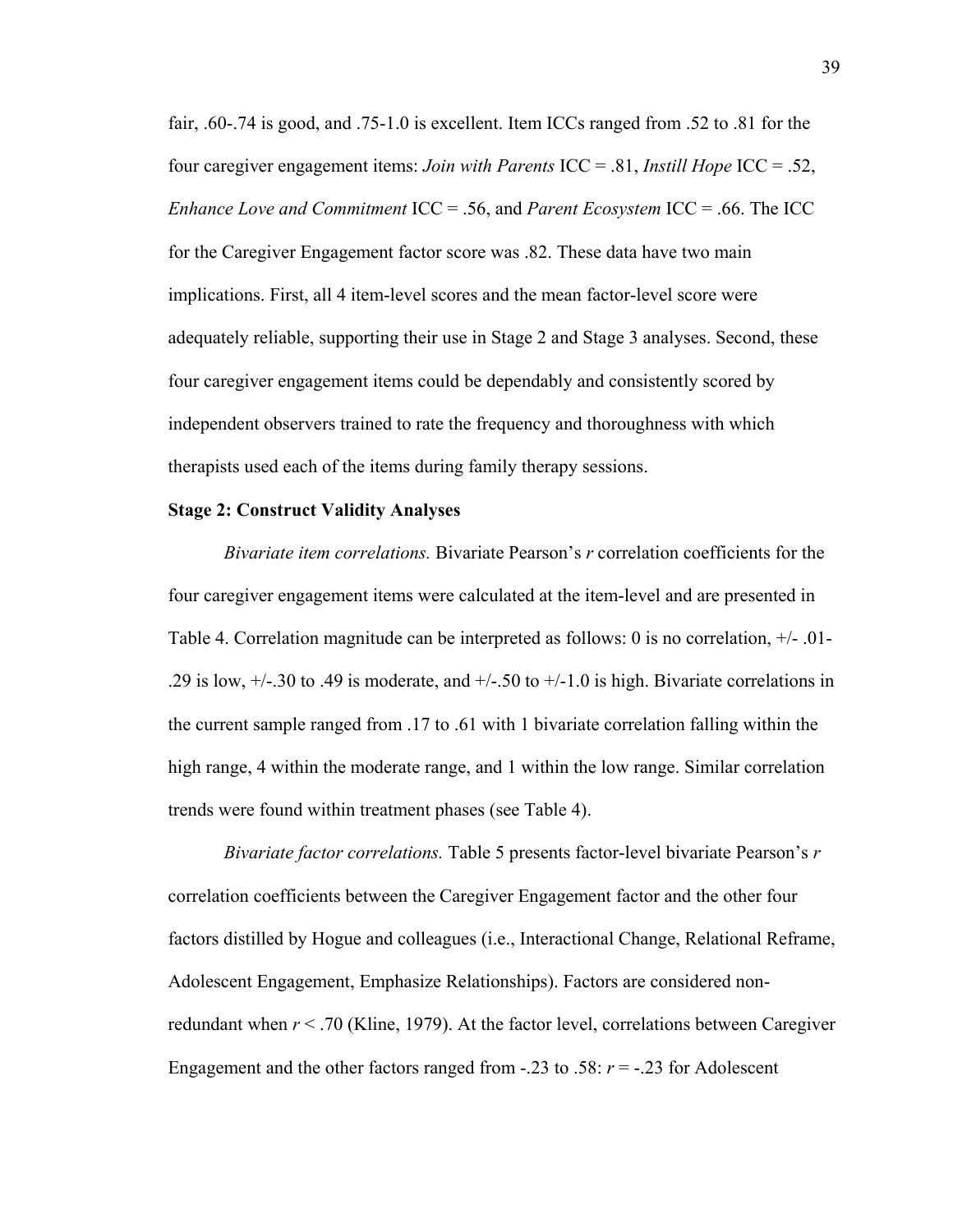Engagement,  $r = .40$  for Relational Focus,  $r = .58$  for Relational Reframe,  $r = .35$  for Interactional Change. The absence of consistently high correlations between the Caregiver Engagement factor and the other four factors suggests substantial factor discrimination between the cluster of items intended to engage caregivers in treatment and other item clusters that represent core elements of family therapy. This provides further evidence for construct validity. Post-hoc examination of the strongest bivariate correlation (Caregiver Engagement and Relational Focus) at the item level suggests the strength of the correlation at the factor level is driven by the correlation between a single Relational Focus item a single caregiver engagement item rather than high bivariate correlations of all items.

Cronbach's alpha was calculated to understand the internal consistency of the set of caregiver engagement items and is considered a primary index of scale reliability. Alpha coefficient of .70 or higher is considered acceptable (Nunnally, 1978). Cronbach's alpha for the full sample and by each treatment phase is presented in Table 6. Cronbach's alpha for the full sample ( $\alpha = .72$ ) as well as within each treatment phase (range  $\alpha = .70$ ) to .74) indicates adequate internal consistency. Moreover, attempting to improve scale reliability by systematically deleting individual items was unsuccessful, suggesting the strongest reliability for the set of four items compared to any other combination of the four items. The magnitude and consistency of Cronbach's alpha provides additional empirical support for construct validity.

#### **Stage 3: Predictive Validity Analyses**

Results of the series of growth curve models are presented in Tables 7-9. The β coefficients can be used as effect sizes and interpreted as follows (Cohen, 1988): Small =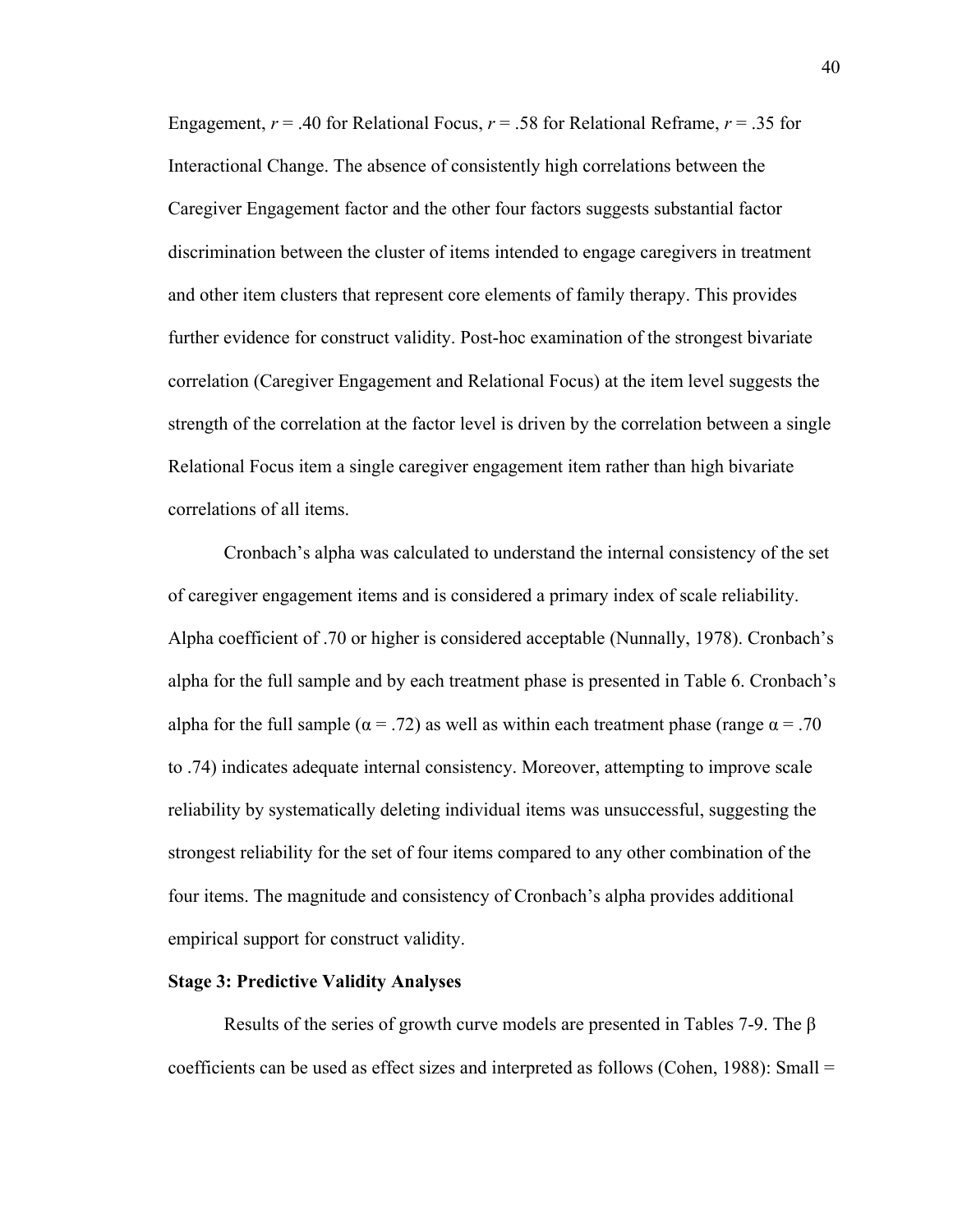.10, Medium = .30, Large = .50. As presented in Table 7, all outcome variables demonstrated a significant linear slope estimate for growth factor mean, indicating significant change in the outcome variable over time in the expected direction (decreases in internalizing and externalizing symptoms, family conflict, and substance use; increases in family cohesion). Results of LGCM models including Caregiver Engagement factor score as the predictor variable and controlling for working alliance are presented in Table 8; only significant results are reported here. There were significant Caregiver Engagement factor effects for four outcomes. One result was in the expected direction: higher use of caregiver engagement techniques was associated with larger proportions of youth with negative urine drug screen results ( $\beta$  = -0.75, *SE* = 0.39, *pseudo-z* = -1.90, *p* < 0.01). Three results were counterintuitive and all based on youth-report, suggesting that greater use of caregiver engagement techniques was associated with increases in internalizing symptoms ( $\beta$  = 0.45, *SE* = 0.58, *pseudo-z* = 0.78, *p* = 0.04) and externalizing symptoms ( $\beta$  = 0.29, *SE* = 0.10, *pseudo-z* = -1.87, *p* < 0.01), and decreases in family cohesion ( $\beta$  = -0.27, *SE* = 0.14, *pseudo-z* = 1.78,  $p$  = 0.03). No caregiver-report outcomes were significant.

#### **Exploratory Analyses**

Results of LGCM described above held consistent in direction and significance when controlling for the use of adolescent engagement interventions, which are conceptually similar to caregiver engagement items. That is, one result was in the expected direction, indicating that higher use of caregiver engagement techniques was associated with larger proportions of youth with negative urine drug screen results (*β* = - 0.89,  $SE = 0.28$ , *pseudo-z* = -3.18,  $p < 0.001$ ). Three results were counterintuitive per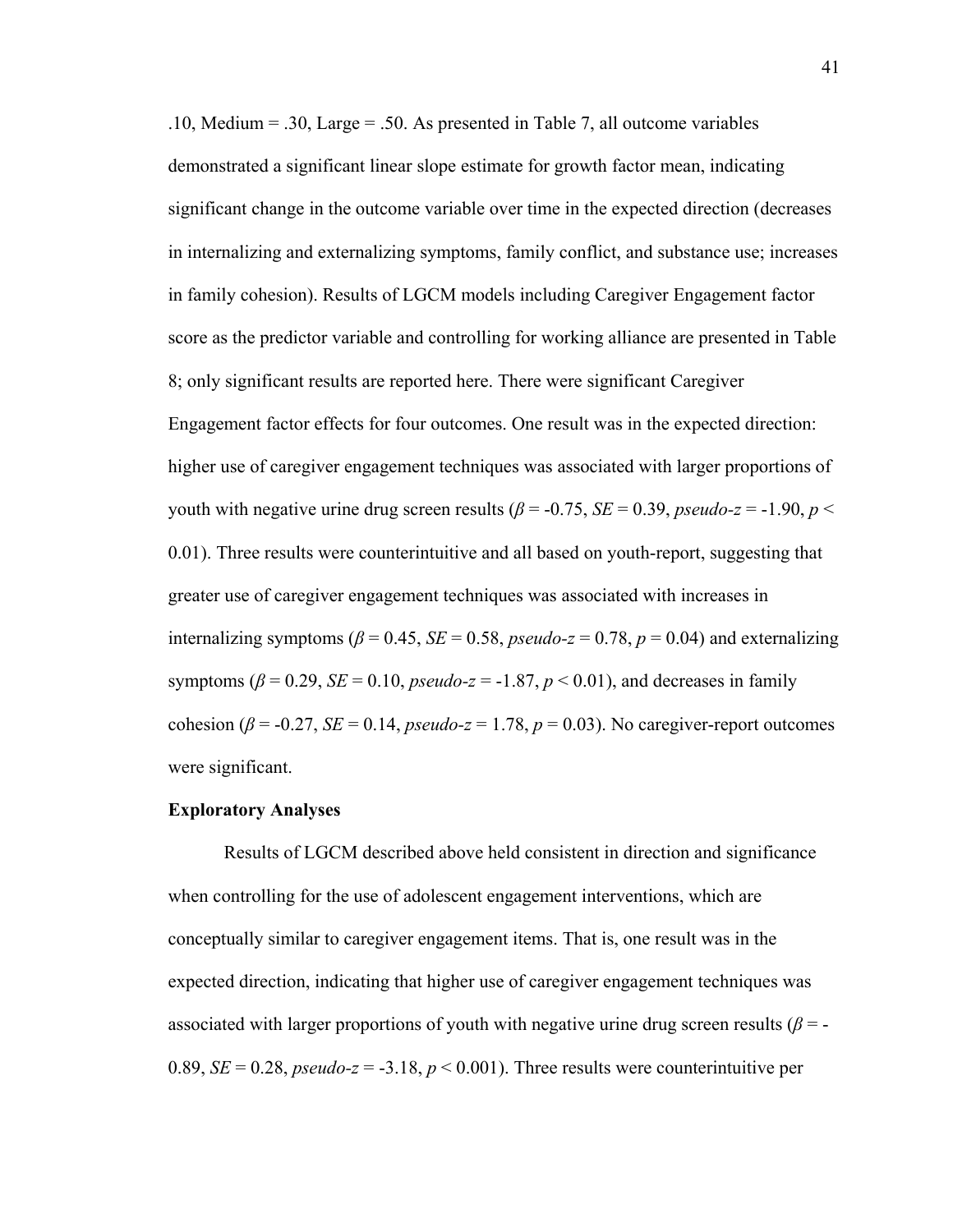youth-report only, suggesting that greater use of caregiver engagement techniques was associated with increases in internalizing symptoms ( $\beta = 0.62$ ,  $SE = 0.87$ , *pseudo-z =* 0.87,  $p < 0.01$  and externalizing symptoms ( $\beta = 0.26$ ,  $SE = 0.09$ , *pseudo-z* = 2.75,  $p <$ 0.01), and decreases in family cohesion ( $\beta$  = -0.29, *SE* = 0.15, *pseudo-z* = -1.89, *p* =  $0.03$ ).

#### **Post-hoc Analyses**

Post-hoc analyses were conducted to better understand counterintuitive results suggesting that greater use of caregiver engagement interventions had iatrogenic effects based on youth report (but not caregiver report). Given the finding that the caregiver engagement factor score had similar effects across a number of youth-report outcome variables, it is unlikely that results were due to a fundamental problem with the way the caregiver engagement interventions were measured or scored. Instead, results may be related to caregiver engagement interventions being utilized in response to poor clinical progress or other presenting problems complicating the overall symptom presentation.

For the three outcome variables associated with significant results (i.e., youthreport internalizing symptoms, youth-report externalizing symptoms, youth-report family cohesion), cases were coded as either having improved over treatment, deteriorated, or experienced no change. Categories were created using change scores from baseline to one-year follow-up. Cases were coded as having improved if the change score was positive (e.g.,, one-year symptom score was lower than baseline score) and no smaller than 1 standard deviation below the mean change for the particular outcome. Cases were coded as having deteriorated if the change score was negative (e.g., one-year symptom score was higher than baseline score) and no greater than 1 standard deviation above the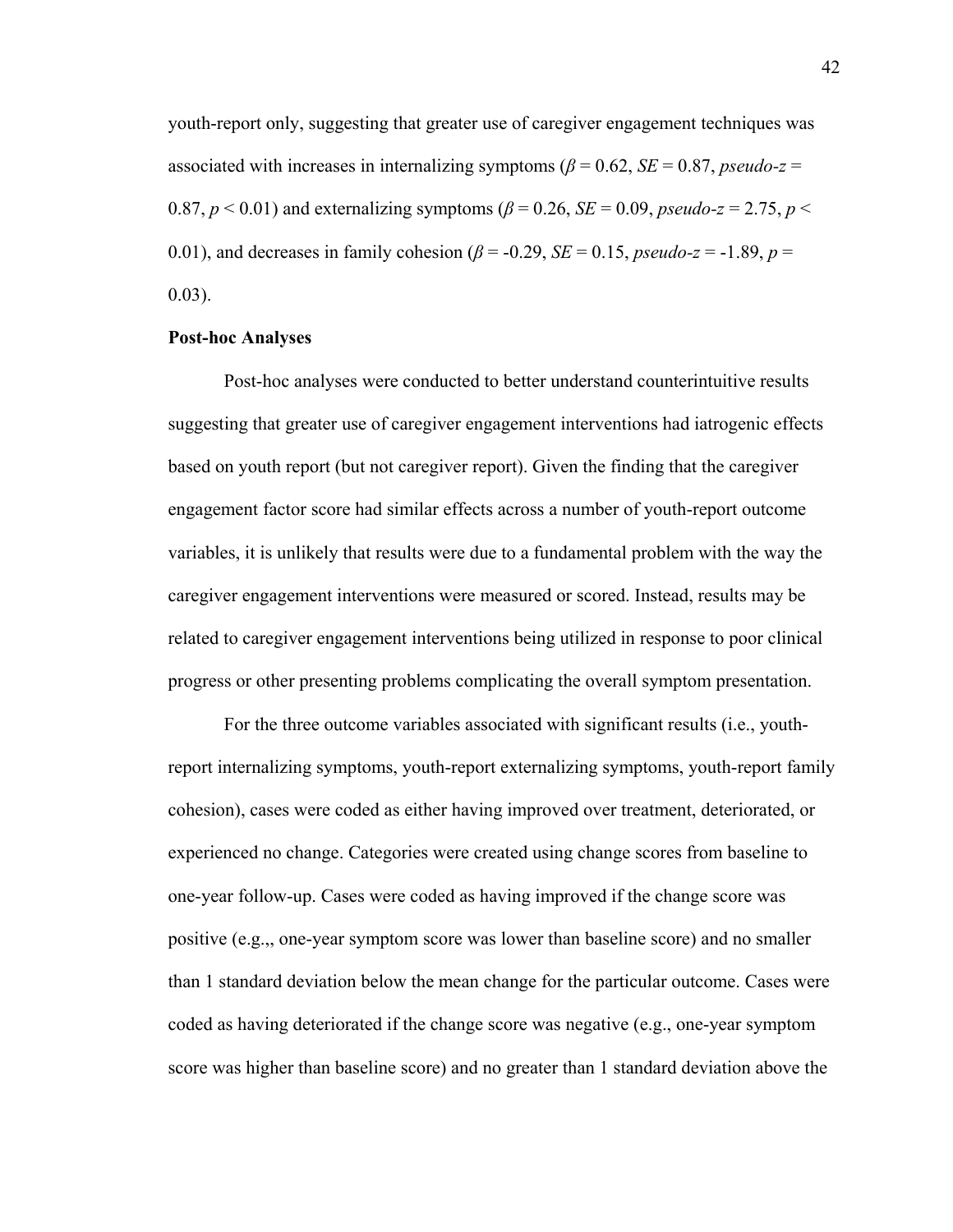mean change. Cases that did not fall into one of these two categories (i.e., minimal improvement, minimal deterioration, zero change score) were coded as experiencing no change on the outcome variable.

One-way analysis of variance was conducted to test for mean difference in Caregiver Engagement factor score across the three change groups. Results were significant or trending toward significance for all three outcome variables, indicating mean differences in Caregiver Engagement factor score across cases that improved, deteriorated, or remained the same (see Table 10). Results were significant for youthreport internalizing symptoms  $[F(2, 89) = 9.46, p < .001]$  and youth-report family cohesion  $[F(2, 59) = 3.13, p = .05]$ , and trended toward significance for youth-report externalizing symptoms  $[F(2, 65) = 2.38, p = .10]$ . To diagnose between group differences a series of independent samples *t*-tests were conducted for each outcome variable. Per youth-report on internalizing symptoms and family cohesion, compared to cases that improved, there was significantly greater use of caregiver engagement technique use in cases for which there was no change  $[t(76) = -4.26, p < 0.001; t(45) = -1.001$ 2.23,  $p = .04$  respectively] and cases that deteriorated  $\left[\frac{t(68)}{s} - 2.28, p = .03; t(45) = -1\right]$ 2.13,  $p = .05$ ]. A similar pattern was found for youth-reported externalizing symptoms  $[t(46) = -1.58, p = .09; t(54) = -1.85, p = .07]$ . For all three outcome variables there were no significant differences in Caregiver Engagement factor score between cases for which there was no change and cases that deteriorated.

Taken together, these post-hoc analyses provide some evidence to suggest that rather than therapist use of caregiver engagement interventions causing more negative outcomes, it is likely that therapists in this sample responded to stagnant or worsening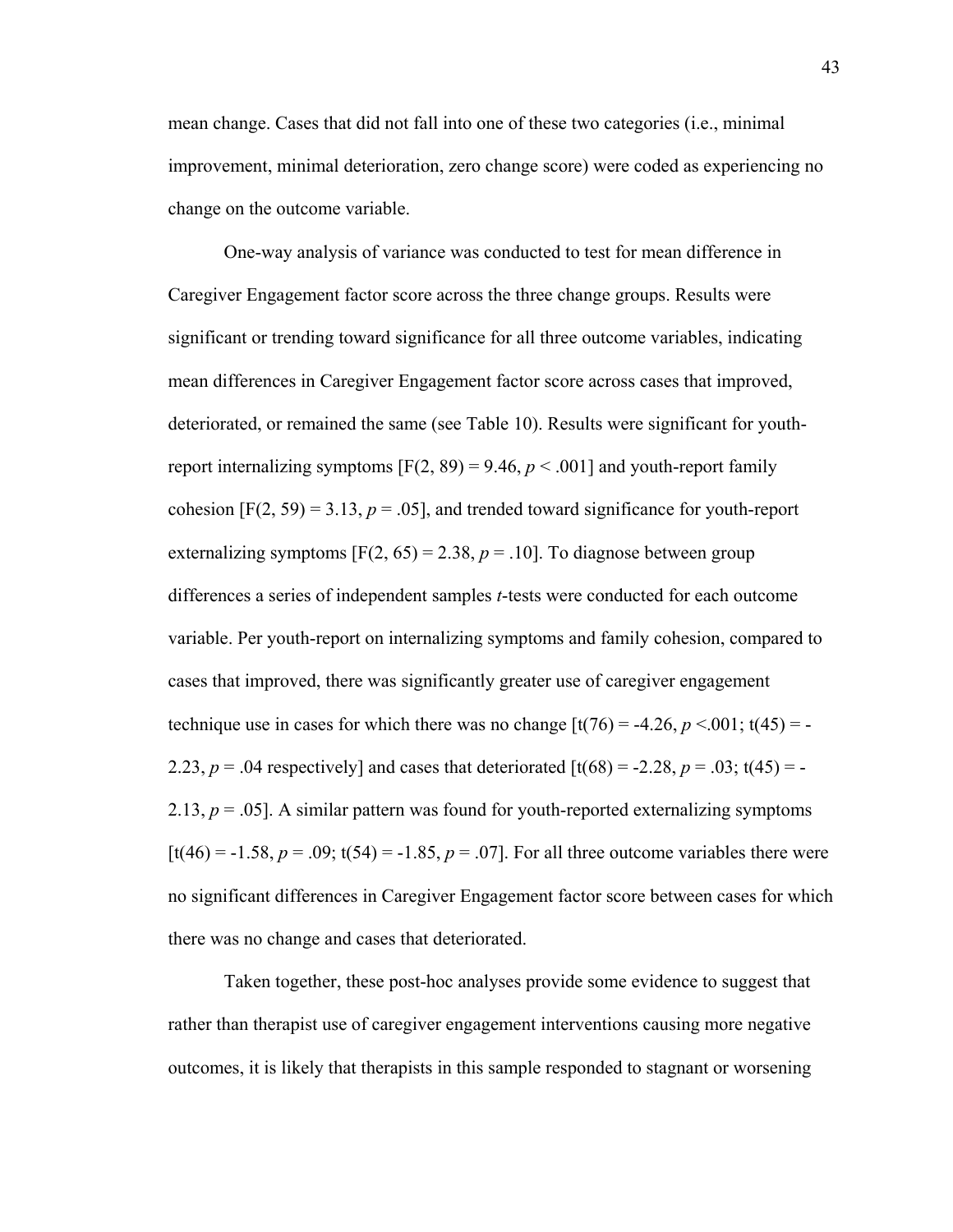cases by increasing efforts to involve parents in treatment. If it were true that greater use of caregiver engagement techniques exacerbated presenting problems, we would expect significantly greater use of caregiver engagement technique use in cases that deteriorated versus those who experienced no change, and moreover, both of these groups would have significantly greater engagement scores than cases that improved. However, these posthoc results suggest no difference in caregiver engagement technique use between the nochange and deterioration groups.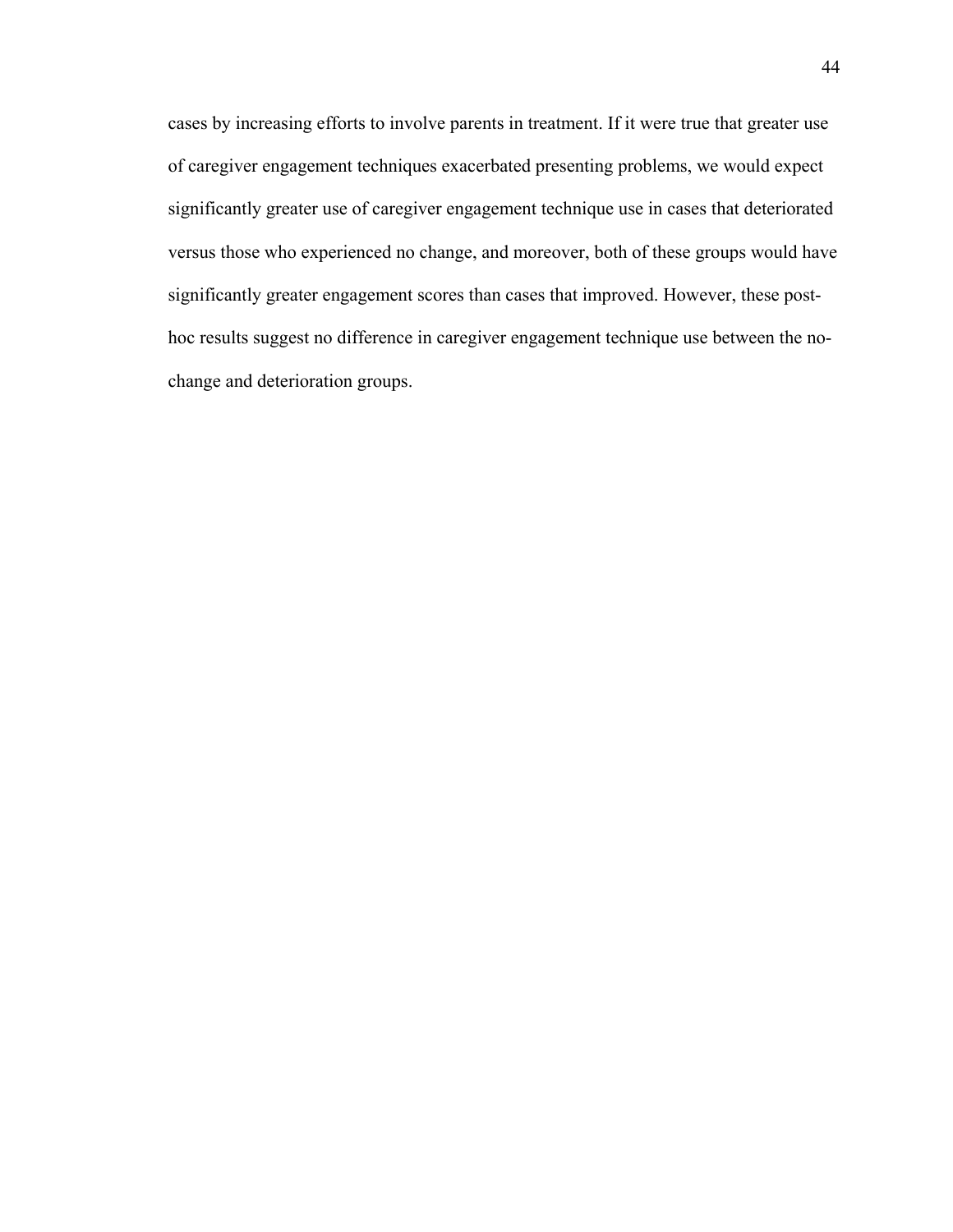#### **Chapter VI**

#### **Discussion**

#### **Background and Research Hypotheses**

Identifying core elements of family therapy is a relatively new line of research that has the potential to increase the availability of family therapy in usual care by proving a flexible and accessible alternative to manualized family therapy. Prior research distilling core elements of family therapy conducted by Hogue and colleagues (2017, 2019) has identified four common elements across manualized models: *Adolescent Engagement, Relational Focus, Interactional Change, Relational Reframe.* Previous empirical distillations failed to identify a core factor describing caregiver engagement, with only adolescent engagement cohering as a unified factor. The current study extends this line of research by exploring the psychometric properties of a core factor of caregiver engagement in a new sample of family therapy delivered in community care. The factor was comprised of four techniques to engage caregivers in treatment that are conceptually similar across models of family therapy. This study tested five hypotheses pertaining the construct and predictive validity of a Caregiver Engagement factor using a sample of community-based video or audio recorded therapy sessions that were observationally scored by trained coders for various family therapy techniques including caregiver engagement.

#### **Summary of Main Findings**

The present study found evidence demonstrating the reliability and construct validity of a Caregiver Engagement factor identified via conceptual distillation of caregiver engagement techniques in family therapy. In other words, the four caregiver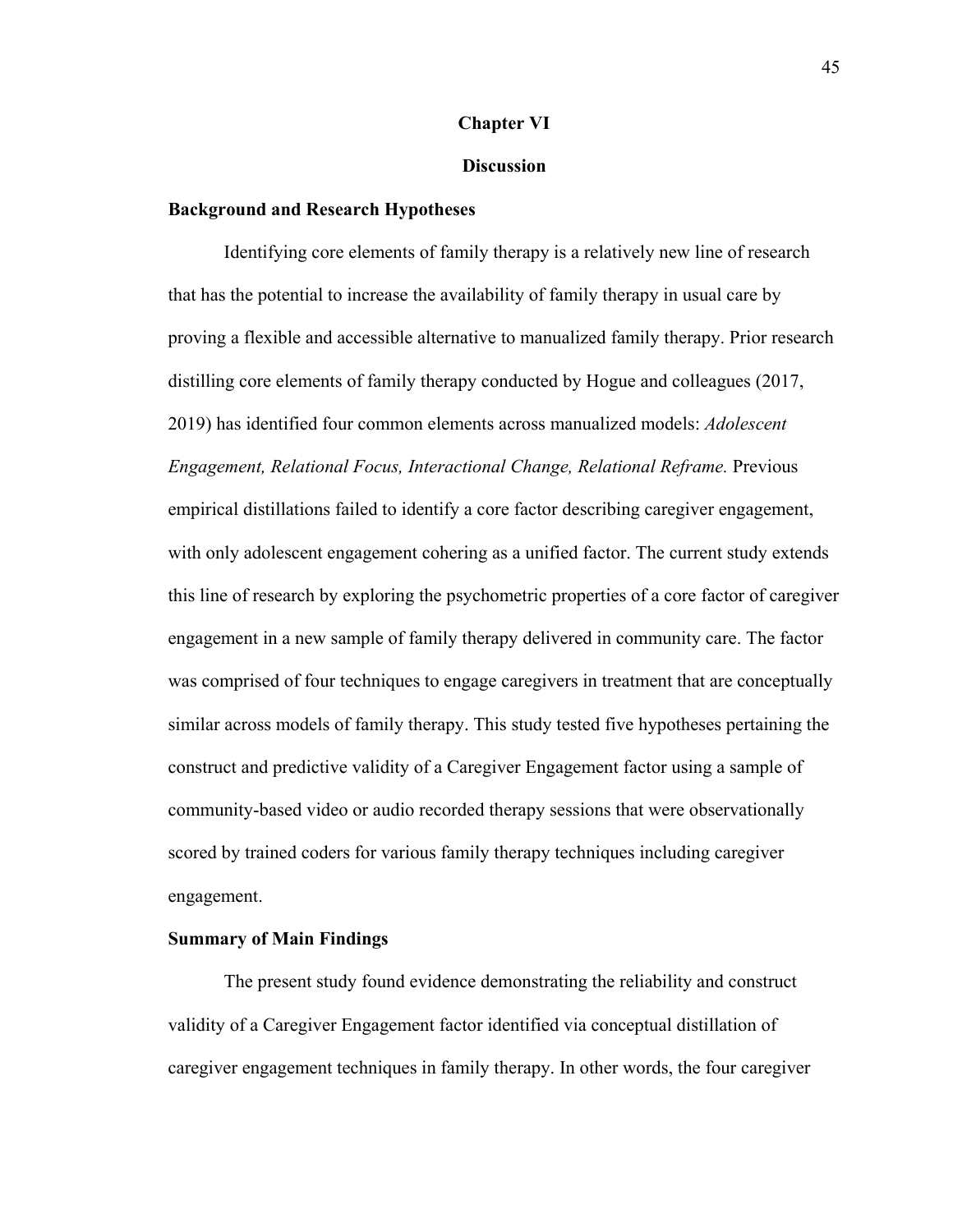engagement items evaluated in the current sample (i.e., *Parent Collaboration*, *Love and Commitment*, *Parent Ecosystem, Join with Parents*) cohere as a single and reliable factor measuring a unidimensional construct (Tavakol & Dennick, 2011): caregiver engagement in treatment for adolescent behavior problems.

Results of the present study were mixed as they pertain the predictive validity of the Caregiver Engagement factor. There was empirical evidence suggesting greater use of caregiver engagement techniques improved outcomes for adolescent substance use, as well as counterintuitive results suggesting greater use of caregiver engagement techniques worsened outcomes for externalizing symptoms, internalizing symptoms, and family cohesion per youth-report. Results of post-hoc analyses indicate that therapists may be responding to worsening adolescent presentation with greater efforts to involve parents in treatment. The main conclusions for each hypothesis are described in detail below and then clinical implications are discussed.

#### **Hypothesis 1**

As expected, in the current study independent observational coders reliably scored the four caregiver engagement items. Items scores demonstrated a high degree of correlation and raters achieved Fair to Excellent inter-rater reliability for each item (i.e. ICC range = .51-.81; Cicchetti, 1994). In other words, a group of naïve observational coders could be trained to consistently rate the degree to which these four caregiver engagement treatment techniques were used by community therapists. Because these ratings were reliable, scores could be used to further test the construct and predictive validity of the set of four items. These findings are consistent with previous observational studies of this kind assessing therapist use of family therapy interventions in both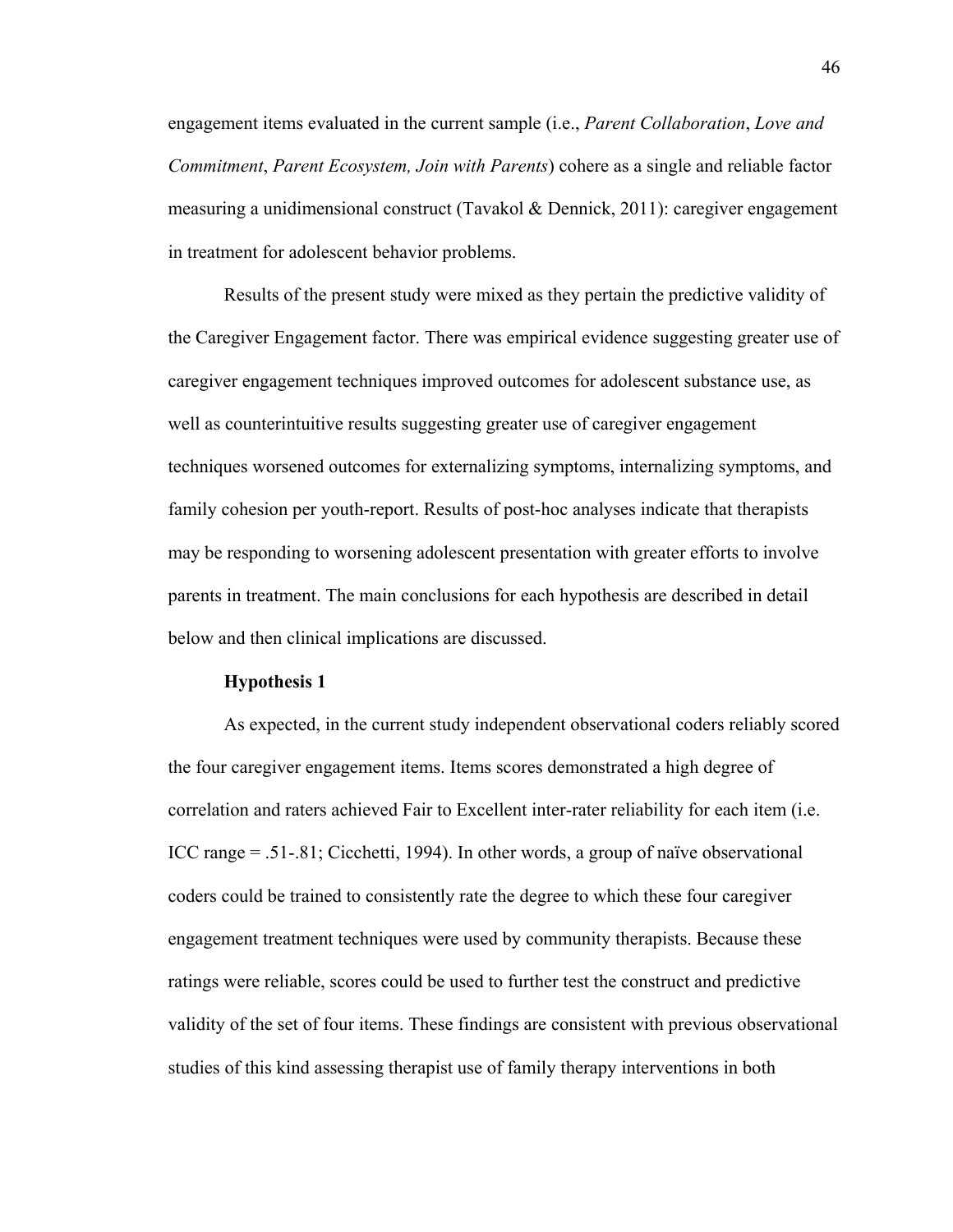controlled and community settings (e.g., Hogue et al., 2015; Hogue et al., under review; Hurlburt et al., 2010).

#### **Hypothesis 2**

As predicted, the present study found evidence of convergent validity indicating the set of items measures a single underlying construct of caregiver engagement in treatment. The four caregiver engagement items were found to have positive moderate-tohigh inter-item correlations indicating a linear relation between pairs of items, such that greater use of one item was associated with greater use of other items. This is expected among items deemed to be similar to one another. In addition, the Caregiver Engagement factor demonstrated high internal consistency as evidenced by Cronbach's alpha across the full sample and within each treatment phase, indicating the items as a set are unidimensional and closely related.

#### **Hypothesis 3**

As predicted, the present study found evidence of discriminant validity suggesting the Caregiver Engagement factor is a unified construct that is can be differentiated from previously distilled core factors of family therapy. Specifically, the Caregiver Engagement factor tested in the present study was not redundant with four other core factors of family therapy validated in prior research by Hogue et al. (i.e., Interactional Change, Emphasize Relationships, Adolescent Engagement, and Relational Reframe; see Hogue et al., 2019 for a description). Although the Caregiver Engagement factor was moderately correlated with one factor (i.e., Relational Focus; Hogue et al., 2019), further analysis of this finding suggested the correlation was driven by a single bivariate item correlation. Overall, the Caregiver Engagement factor measured unique techniques of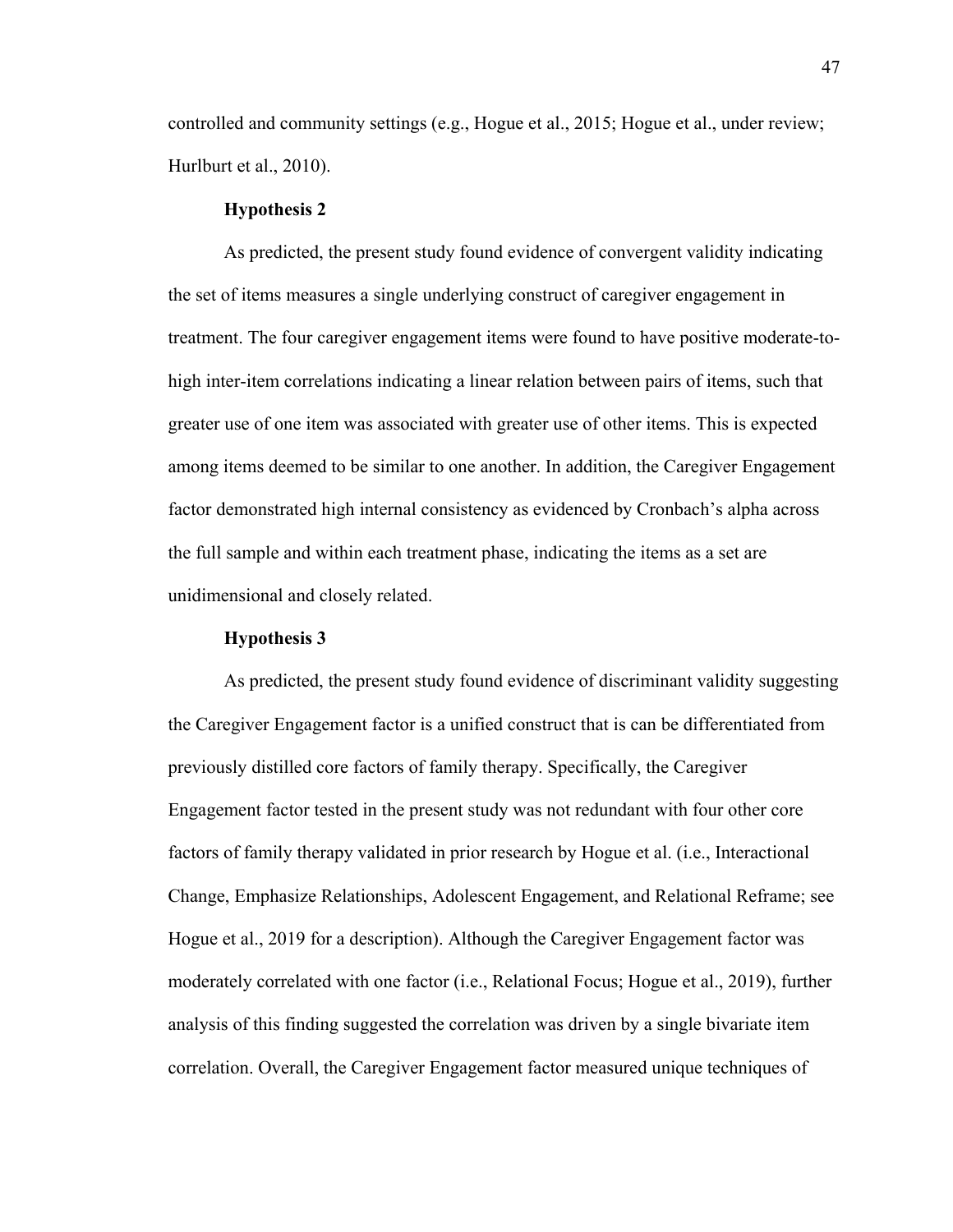family therapy not captured by existing factors comprised of core elements of family therapy.

#### **Hypothesis 4**

As hypothesized, results indicate that caregiver engagement interventions were used to a similar degree of frequency and thoroughness throughout treatment. There were no significant differences in the extent to which caregiver engagement techniques were implemented across Phase 1, Phase 2, and Phase 3 of treatment. This indicates that in this sample of community-based family therapy, caregiver engagement was an ongoing process throughout treatment. This is consistent with recommendations outlined in manualized family therapy models dictating that caregiver engagement is an ongoing therapeutic task that is not limited to treatment initiation. Instead, caregivers are actively engaged throughout the treatment episode from treatment initiation to behavior change and generalization phases.

#### **Hypothesis 5**

Results of the present study as they pertain to Hypothesis 5 were mixed. It was hypothesized that greater us of caregiver engagement interventions would be associated with improved clinical outcomes over one-year follow-up. Results provide support for youth substance use: greater use of caregiver engagement interventions was associated with a decrease in the proportion of youth who tested positive for substance use over oneyear follow-up. This is consistent with a large body of research and clinical recommendations highlighting caregiver and family engagement in treatment for youth substance use disorders as a key component for effective treatment and lasting clinical gains (Gilbert et al., 2004).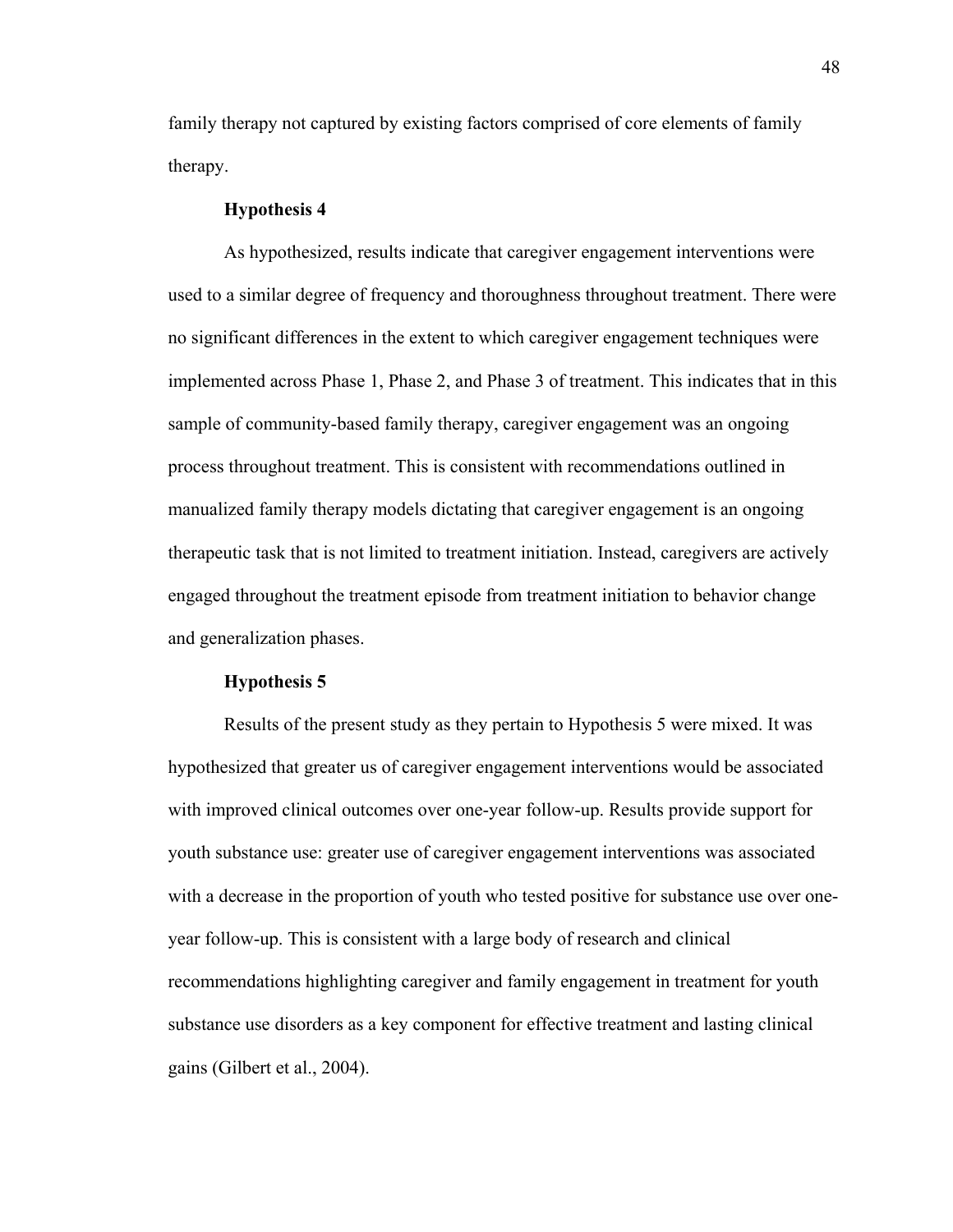However, as reported by youth, greater use of caregiver engagement interventions was associated with worsening outcomes for internalizing symptoms, externalizing symptoms, and family cohesion. This was in contrast to parent-report data for which there were no significant predictive effects. One conclusion that can be drawn is that therapist efforts to engage parents in treatment indeed had iatrogenic effects in this sample and exacerbated presenting problems. Or, involving parents in treatment lessens the degree to which youth experiences or perceives family cohesion and connection. However, what is more conceptually and clinically plausible, as well as supported by post-hoc analyses, is that when youth presenting problems worsened, therapists responded with efforts to engage parents in treatment. This result is consistent with previous research finding that among community-based youth psychotherapy treatment, youth symptom severity predicted parent involvement, such that children with more behavior problems had higher parent involvement in their treatment (Brookeman-Frazee et al. 2010; Haine-Schlagel et al., 2012). It may be that therapists and/or the family perceive a greater need for caregiver involvement in treatment for cases that experience worsening behavior problems.

Moreover, previous research suggests a similar finding at the family-level. Specifically, prior research has found evidence that higher rates of parental strain and family stress at treatment entry predicted greater involvement of parents throughout treatment (Richards et al., 2008). In other words, when cases entered treatment with more severe symptomology and family stress, therapists responded by increasing their use of caregiver engagement interventions and/or parents were more motivated to participate in their child's treatment in response.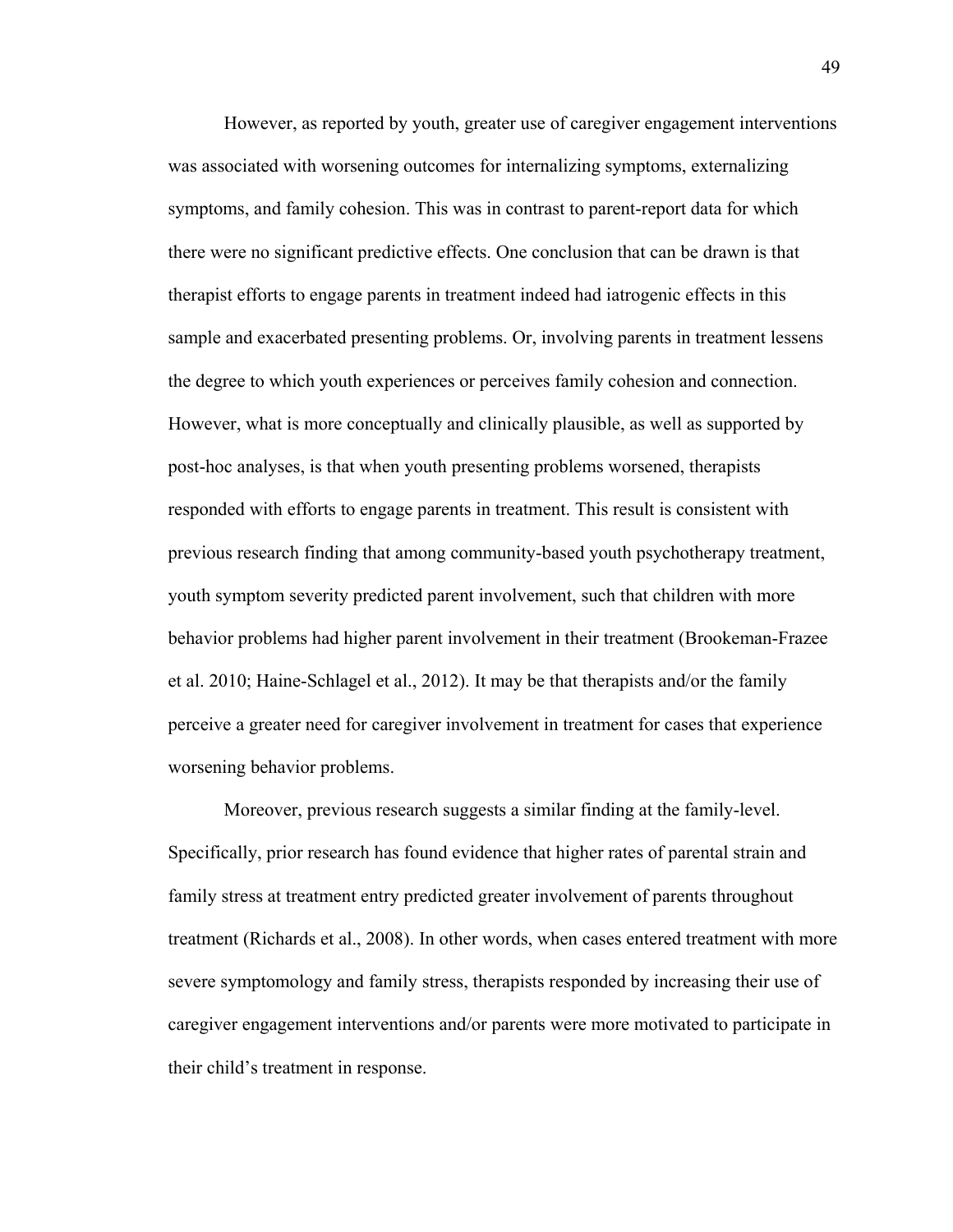Predictive effects remained consistent when controlling for the extent to which adolescent engagement interventions were utilized in a given session. In other words, in this sample the way in which caregiver engagement interventions influenced outcomes was different from the effects of conceptually similar interventions targeting youth engagement.

#### **Clinical Implications**

This study provides preliminary empirical evidence for a core element grounded in family therapy describing intervention techniques designed to engage caregivers in treatment for adolescent behavior problems. A growing body of research seeks to identify core elements of evidence-based interventions in an effort to alleviate some of the current barriers to disseminating evidence-based interventions. Core elements represent a more viable option for disseminating evidence-based interventions for a number of reasons including enhanced flexibility and accessibility as well as reduction in the resources required by manualized models to ensure quality assurance (Hogue et al., 2013).

Although construct validity of the factor was established, results of the current study suggest some iatrogenic effects suggesting worsening outcomes associated with greater efforts to engage parents in treatment. It conceptually possible that therapist use of caregiver engagement interventions somehow precipitated worse externalizing and internalizing outcomes in youth. However, this is unlikely given a number of reasons including decades of research highlighting the importance of parent and family engagement in youth mental health services of various kinds (e.g., Brinkmeyer et al., 2004; Liddle, 1995; Laptook, 2016; McKay et al., 2004).

New approaches to caregiver engagement in youth mental health services are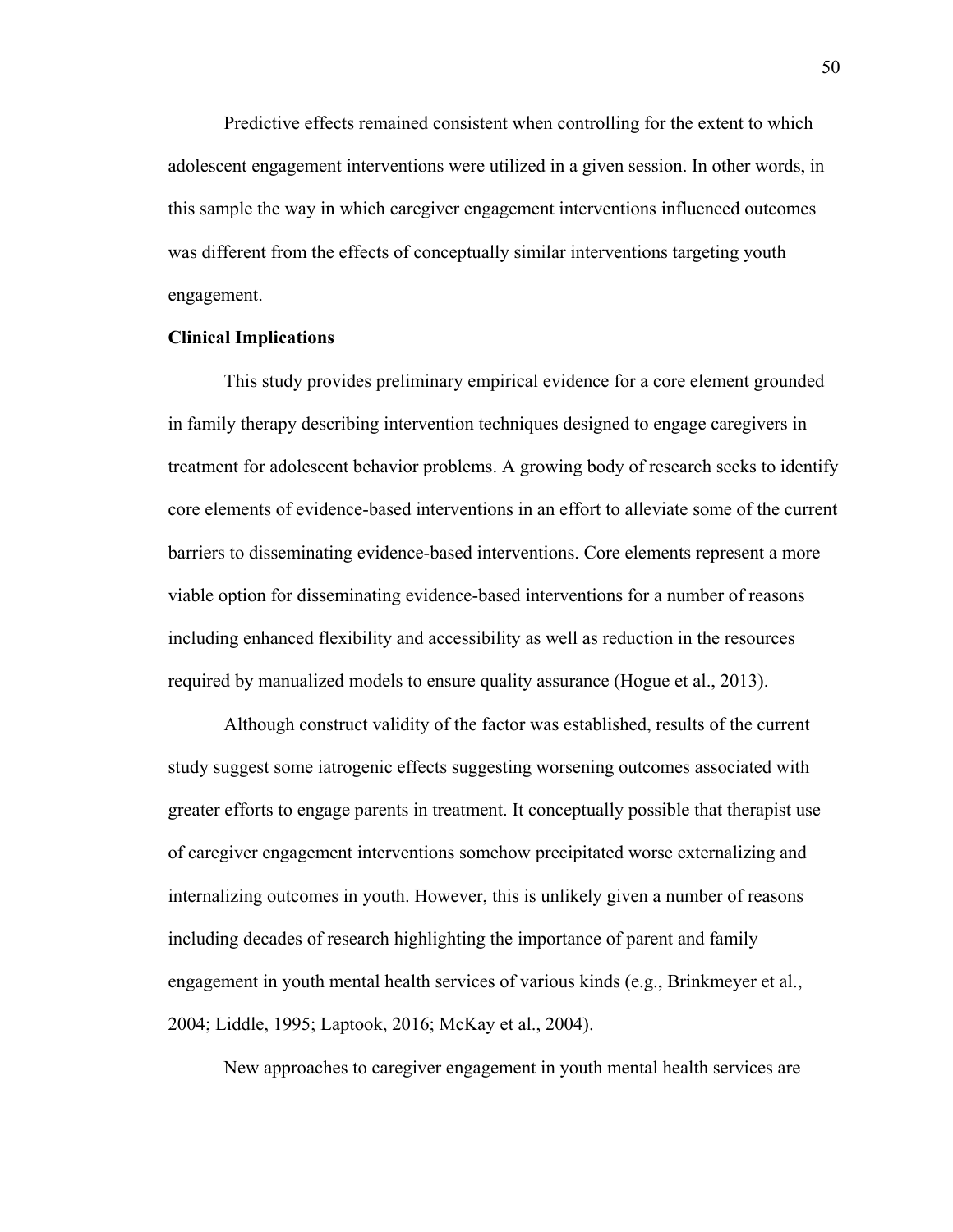greatly needed. Despite the fact that the most effective treatments for youth mental health concerns require some degree of parental and family involvement in care, rates of caregiver engagement in services remains inadequate related to a host of logistical and perceptual engagement barriers (see Becker et al., 2018 for a review). Engagement interventions grounded in family therapy may be one way to increase rates of caregiver engagement in treatment however this work requires replication and greater understanding of mechanisms that may lead to worsening outcomes among teens.

#### **Timing of Engagement Intervention Delivery**

The current study suggests that family therapists typically utilize caregiver engagement interventions consistently from treatment initiation through termination. This represents a conceptual shift from other methods of caregiver and family engagement in mental health services wherein engagement is concentrated early in treatment in order to target both logistical barriers to participation (e.g., child care, transportation) and early cognitive beliefs related to treatment acceptance and readiness (see Ingoldsby, 2010 for a review). The timing and extent of caregiver engagement interventions prescribed by family therapy may be one of the reasons contributing to findings that family therapy has among the highest rates of caregiver and family engagement and retention in treatment (Coatsworth et al., 2001). In the current study, it is possible that the greater emphasis on caregiver engagement interventions contributed to findings of worsening outcomes as reported by youth.

#### **Attitudes toward Parents**

One noteworthy conceptual difference between caregiver engagement in family therapy, including the engagement techniques tested in the current study, compared to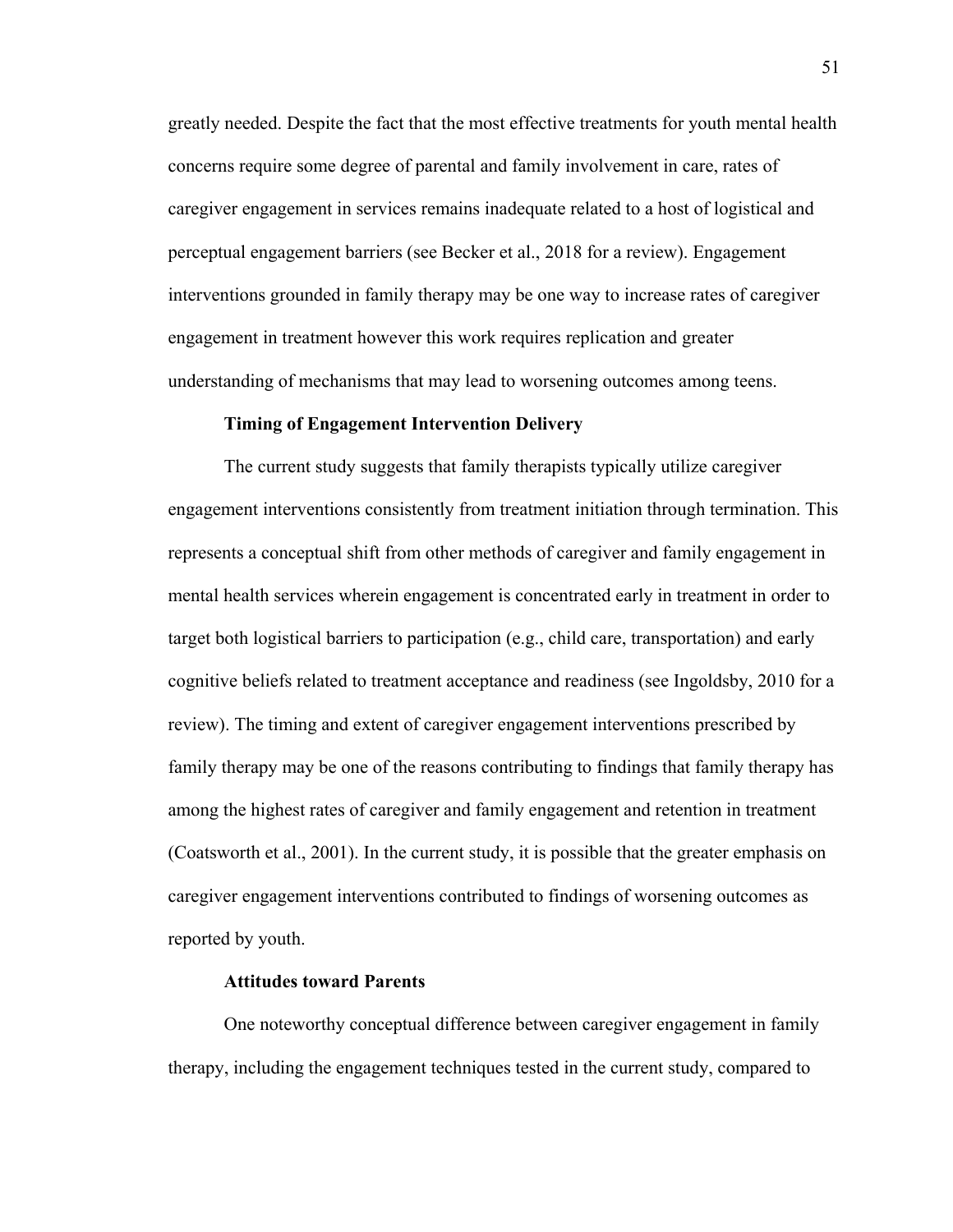other treatment approaches relates to assumptions and perceptions of parental reluctance to participate in treatment. Prior research suggests therapists may hold unhelpful assumptions related to caregiver engagement and participation in treatment (e.g., [Baker-](https://www.ncbi.nlm.nih.gov/pmc/articles/PMC5556951/#R5)[Ericzén et al., 2013\)](https://www.ncbi.nlm.nih.gov/pmc/articles/PMC5556951/#R5). Reluctance on the part of caregivers to engage in treatment is understood to be normative in family therapy and an expected aspect of working to engage parents and other caregivers. This fundamental move away from parents as "resistant" may be one way to improve rates of family involvement and engagement across mental health services more broadly. Moreover, sensitivity to family ecosystem and external factors that maintain or reinforce problematic behaviors are seen as intervention points and embedded in the kinds of caregiver engagement techniques used by family therapists. Therapists assume the role of advocating not just for adolescent and youth clients but also for their parents.

#### **Therapist Self-Report Checklist**

Given results that support the construct validity of the Caregiver Engagement factor, the items can serve as a checklist for therapist self-monitoring of use of parent engagement interventions in treatment. Monitoring of caregiver engagement via constructs like caregiver attendance may overestimate engagement (Becker et al., 2013). Shifting focus to therapist use of engagement interventions may be a more realistic alternative that promotes self-reflection and identification of room to grow, when it exists, in delivering interventions to engage and retain caregivers in treatment. Moreover, results of this kind of self-report checklist can be a valuable supervision aid to reinforce and/or enhance engagement intervention delivery. However, before it is recommended to integrate the engagement practices tested in the current study, more research is needed to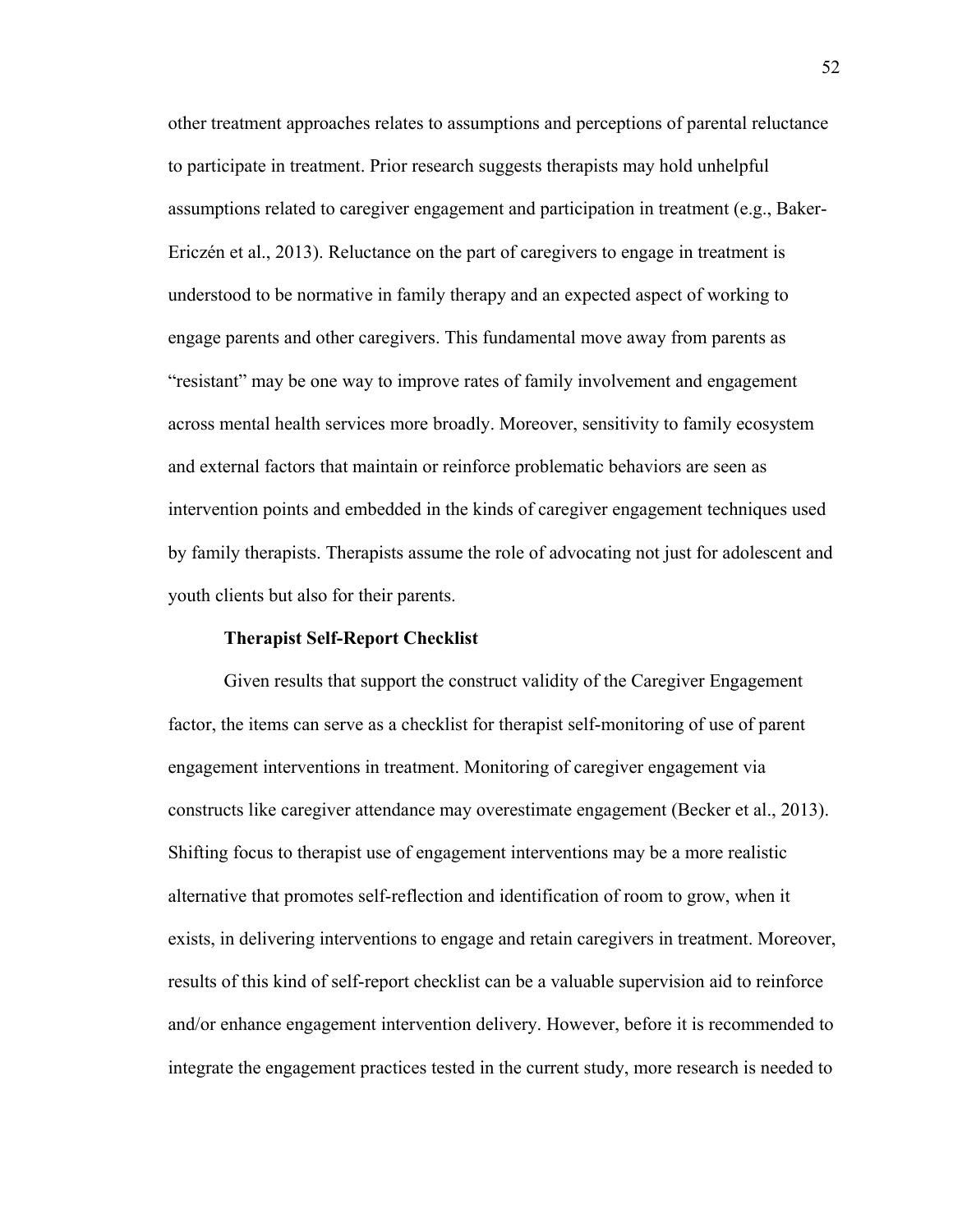understand the counterintuitive effects of worsening behavior problems as per youthreport.

#### **Study Strengths & Limitations**

#### **Study Strengths**

Study strengths include that data were collected in real-world community mental health care with a diverse clinical sample rather than a controlled laboratory setting. This adds to the growing body of evidence suggesting that family therapy techniques can be implemented in the real world outside of controlled training clinics (Sexton et al., 2013) and without extensive quality assurance procedures (Hogue et al., 2013). Moreover, the caregiver engagement techniques scored in the current study were identified and described by a team of family therapy experts with extensive expertise in model development and implementation.

Another strength pertains to the independence of ratings for caregiver engagement techniques and therapeutic outcome. The frequency and thoroughness of use of the four caregiver engagement interventions was rated independently from measuring clinical outcomes in each sample pool. This fostered an independent estimate of intervention delivery and clinical outcomes that may otherwise be biased when intervention delivery and outcomes are measured concurrently or by the same rater. Furthermore, outcome data were collected from both youth and caregiver perspectives allowing for predictive analyses to be conducted separately for each reporter. A final strength is the rigorous observational data collection method as it relates to initial coder training and ongoing monitoring.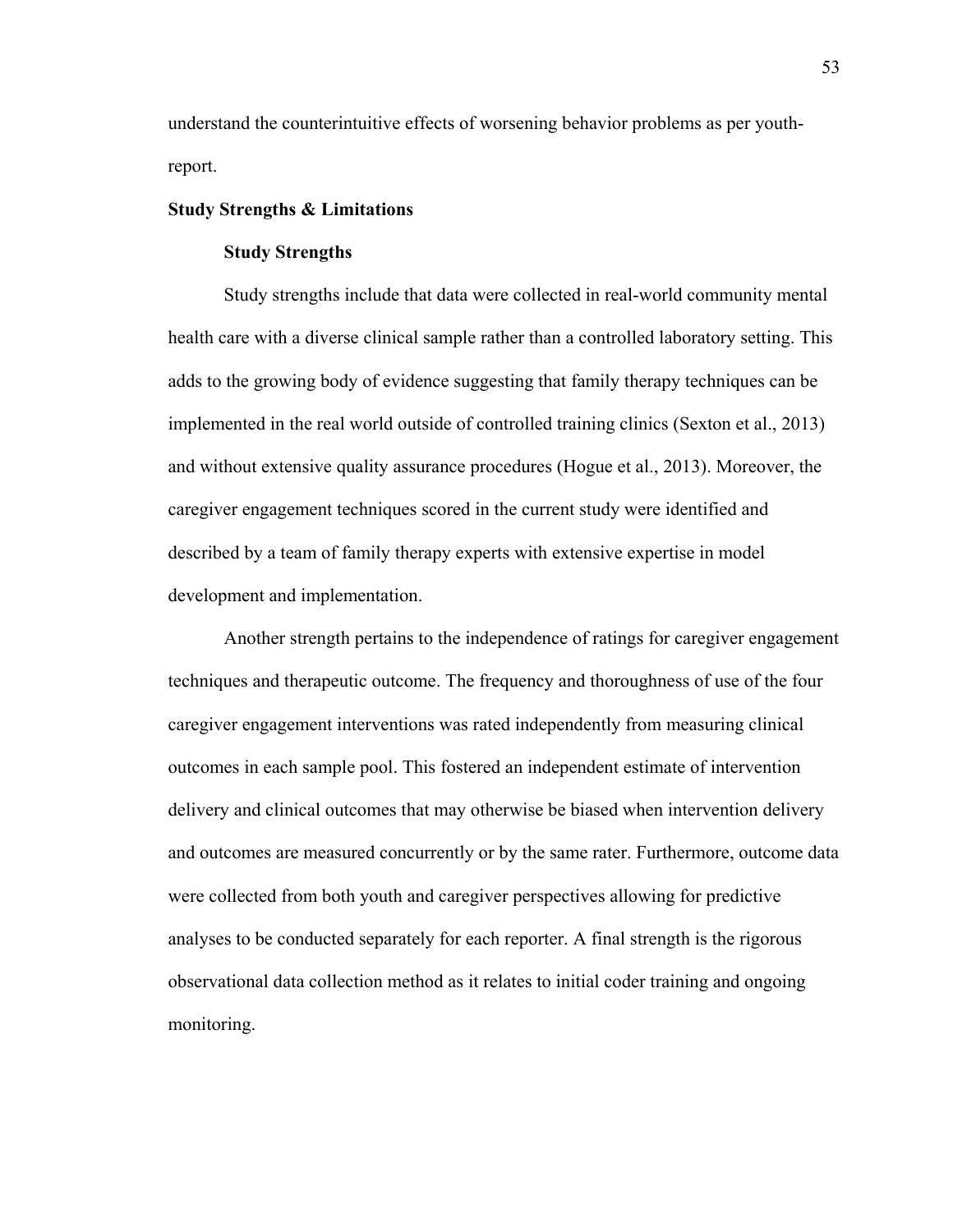#### **Study Limitations**

One limitation of the present study pertains to the data analysis procedures. Data were combined across different treatment pools in order to increase sample size and power to detect significant effects. It is possible that the combining data under the assumption that technique-outcome links would be similar across study pools masked effects that may have been found in one or two pools but not all three, or, contrary effects between samples. Although this study controlled for nesting of sessions within therapists, there were not sufficiently large sample sizes to model the effects of therapists nested within community sample.

 Another limitation relates to the way in which use of caregiver engagement techniques was measured. Techniques were assessed and scored in the context of the frequency and thoroughness with which a given technique was utilized by the clinician. This method is consistent with similar fidelity and therapy dose studies in family therapy as well as other treatment approaches (e.g., McLeod et al., 2015; Rodriguez-Quintana & Lewis, 2018). What was not taken into account was therapist intent, nor the degree to which a given engagement intervention was delivered by the clinician with skill and competence.

#### **Directions for Future Research**

A fundamental next step is to understand the dynamic interplay of engagement techniques and symptom improvement over treatment. It would be informative to explore the timing of engagement interventions in cases where symptoms improve, worsen, or remain unchanged in order to better diagnose and understand the extent to which caregiver engagement interventions explain and/or are one agent for change in clinical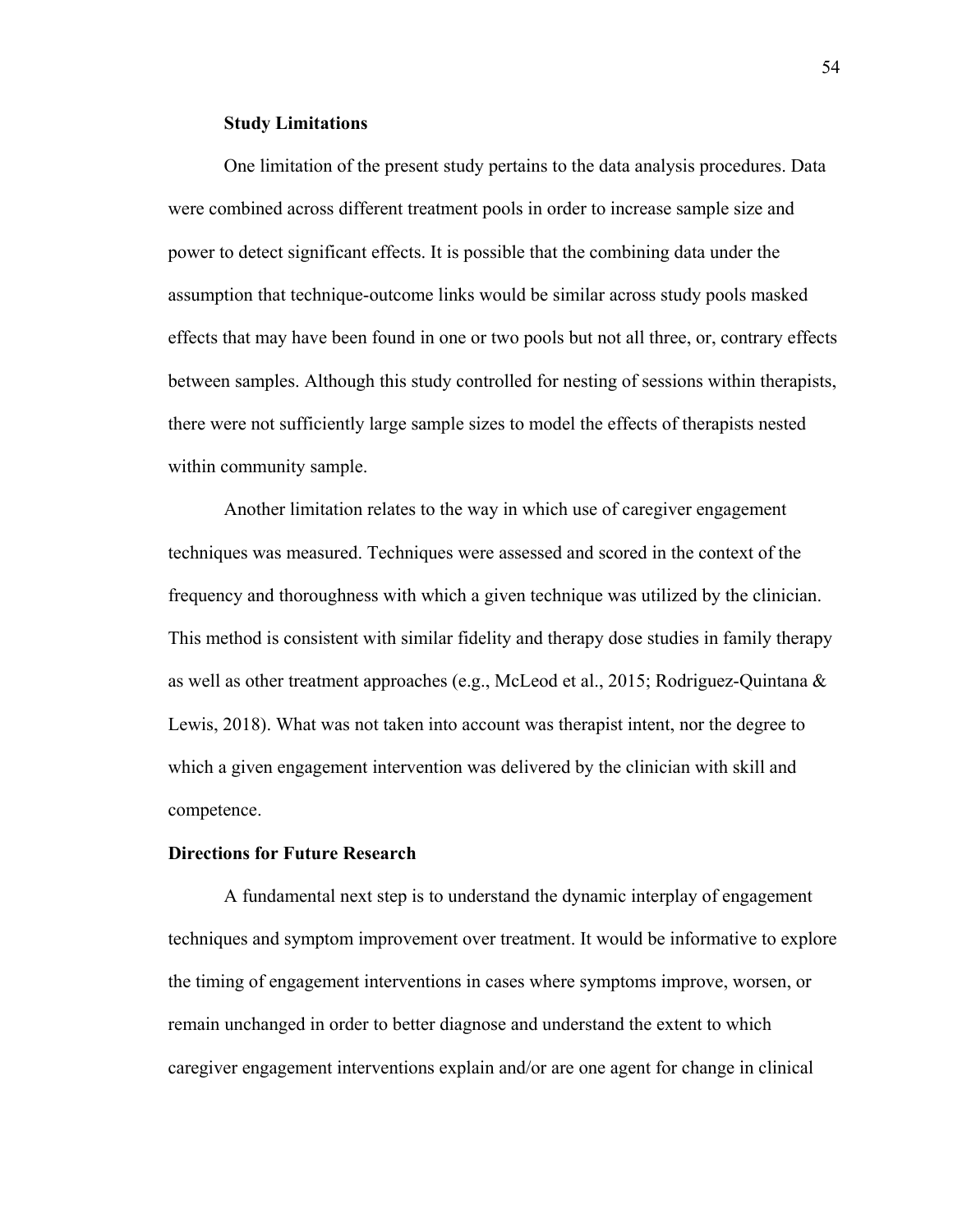outcomes. This line of research will help to understand potential mechanisms of the counterintuitive findings in the current study.

The present study provides empirical evidence in support of a unidimensional Caregiver Engagement factor that is valid and can reliably scored by trained observational coders. Another next step in this line of research is exploring the degree to which therapist can be trained to reliably self-report on their use of these caregiver engagement interventions, and if the results of the present study generalize to therapistreport. In other words, it remains to be seen whether therapists can reliably self-report their use of these caregiver engagement strategies and if so, if therapist self-report yields similar patterns of technique-outcome associations. Future research may also consider whether therapist attention to their use of caregiver engagement interventions impacts attitudes and perceptions about caregiver motivation and willingness to participate in mental health services for their children, which may improve rates of caregiver engagement and retention in community settings.

Disseminating core elements of family therapy is a promising step improve the quality of mental health care in for adolescents and families. However, additional research is fundamental to further operationalize and test whether distilled elements are coherent, can be implemented in routine care, and improve outcomes, especially as it relates to caregiver engagement in treatment. Replication is important to understand the extent to which the validity established in the current study is generalizable to other populations and settings different from the sample used in the present study (McLeod et al., 2013).

55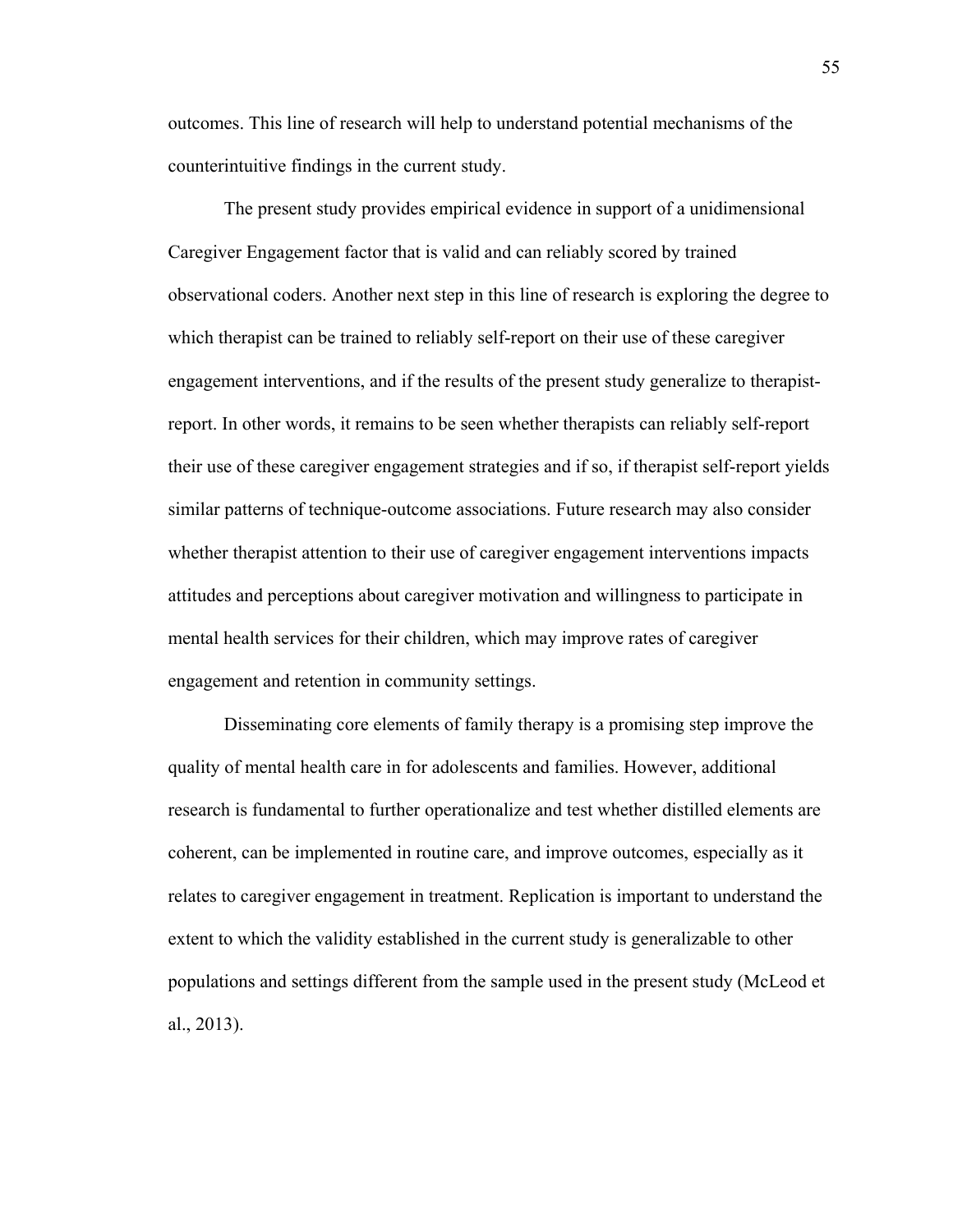## **Appendix A**

## **Core Elements of Family Therapy Coding Scale**

## **PART I: TREATMENT TECHNIQUES SCALE**

**Instructions:** Listed below are therapist behaviors commonly used in sessions. Using the Likert scale provided below, please indicate the **degree to which each behavior is present** in the session you are viewing. Scores will be based on consideration of both the thoroughness and the frequency with which the given behavior is evidenced. Place the appropriate number from the Likert scale in the space provided next to each item.

| Not at all | A little bit | Moderately | Considerably | Extensively |
|------------|--------------|------------|--------------|-------------|

## **CAREGIVER ENGAGEMENT**

*(If no caregivers present, score "N/A")*

- \_\_\_\_\_1. **Love and Commitment:** Enhances feelings of love and commitment.
- \_\_\_\_\_2**. Instills Hope**: Attempts to collaborate with parent(s) by instilling hope and/or involving them in treatment goals.
- \_\_\_\_\_3. **Parent Ecosystem**: Focuses on parent's non-parenting life as an adult person.

\_\_\_\_\_4. **Joins with parents**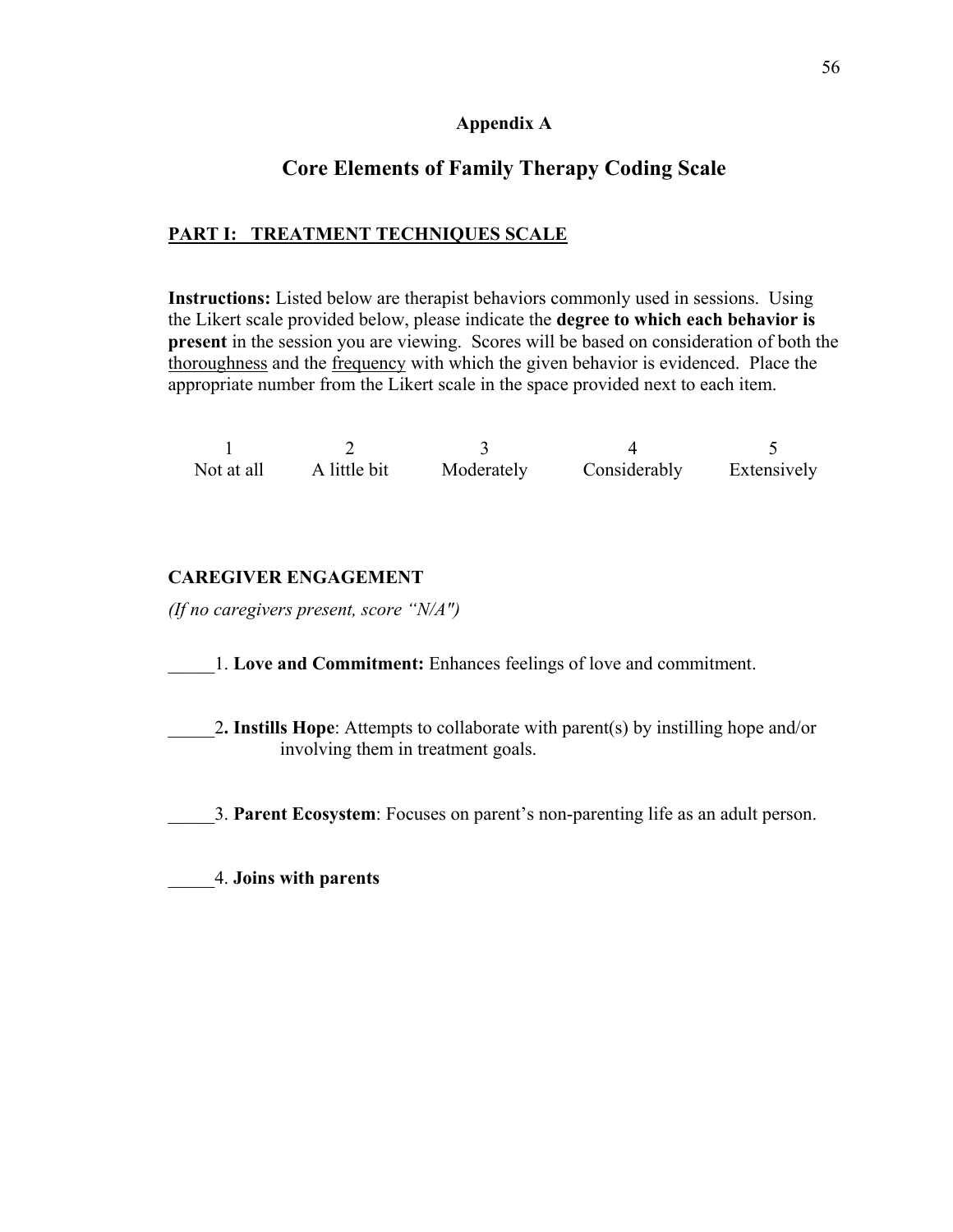#### **Appendix B**

### **Core Elements of Family Therapy Coding Manual**

#### Item Description: Instills Hope

## *Instills Hope:* **Attempts to collaborate with parent(s) by instilling hope and/or involving them in treatment goals.**

#### Description:

Therapists are called upon to couch the process of therapy as a joint struggle to overcome problems and realize goals. Emphasis is placed on engaging the client in productive discussion, maintaining client interest in the therapeutic process, and making therapy a collaboration that is equally shared between therapist and client. This is equally true for a frustrated, angry and overburdened parent as for the teen. Thus, at the beginning of and throughout treatment, therapists attempt to build or maintain a working alliance with parents by (a) generating hope about the future in general and the therapy in particular and (b) formulating and revisiting active parental involvement in treatment goals.

a) Generates hope about the future. By the time they reach treatment, many parents have become hopeless about change. Behavior-problem and drug-using adolescents can be frustratingly defiant and emotional or inaccessible and unresponsive. Parents often feel that they have "tried everything" and are on the verge of abdication. Therapists should encourage parents not to give up despite their well-honed frustrations. By describing therapy as a place in which the struggle for change can be waged and won, the therapist creates a motivation and a forum for productive collaboration with the parent.

b) Involves parents in treatment goals. Effective therapy involves the definition of specific treatment goals. In most cases, parents come to therapy worried about their adolescent's welfare and bring with them a host of goals, such as having their adolescent obey curfew, cease or decrease substance use, do better in school, make more or different friends, participate in more extrafamilial activities, and so forth. In some cases, parents begin treatment with the expectation that they are dropping their adolescent off to be fixed by the therapist; they do not see themselves as active participants in the therapy process. In all cases, the therapist's job is to make clear to the parent that successful therapy requires the parent's active involvement. This item should be scored when the therapist formulates the treatment goals in a manner that involves the parent in a meaningful way. Parental involvement in treatment goals can take one of two forms: (1) The parent is asked to help define and work on goals that are adolescent-centered, that is, focus on change/improvement in the adolescent's behavior primarily (e.g., "I know it's important to you that Joey start doing better in school. Let's talk about some ways you can help him with that"). (2) The parent is asked to collaborate on goals that are parent-centered (focus on change in parenting practices, such as improving supervision habits) or family-centered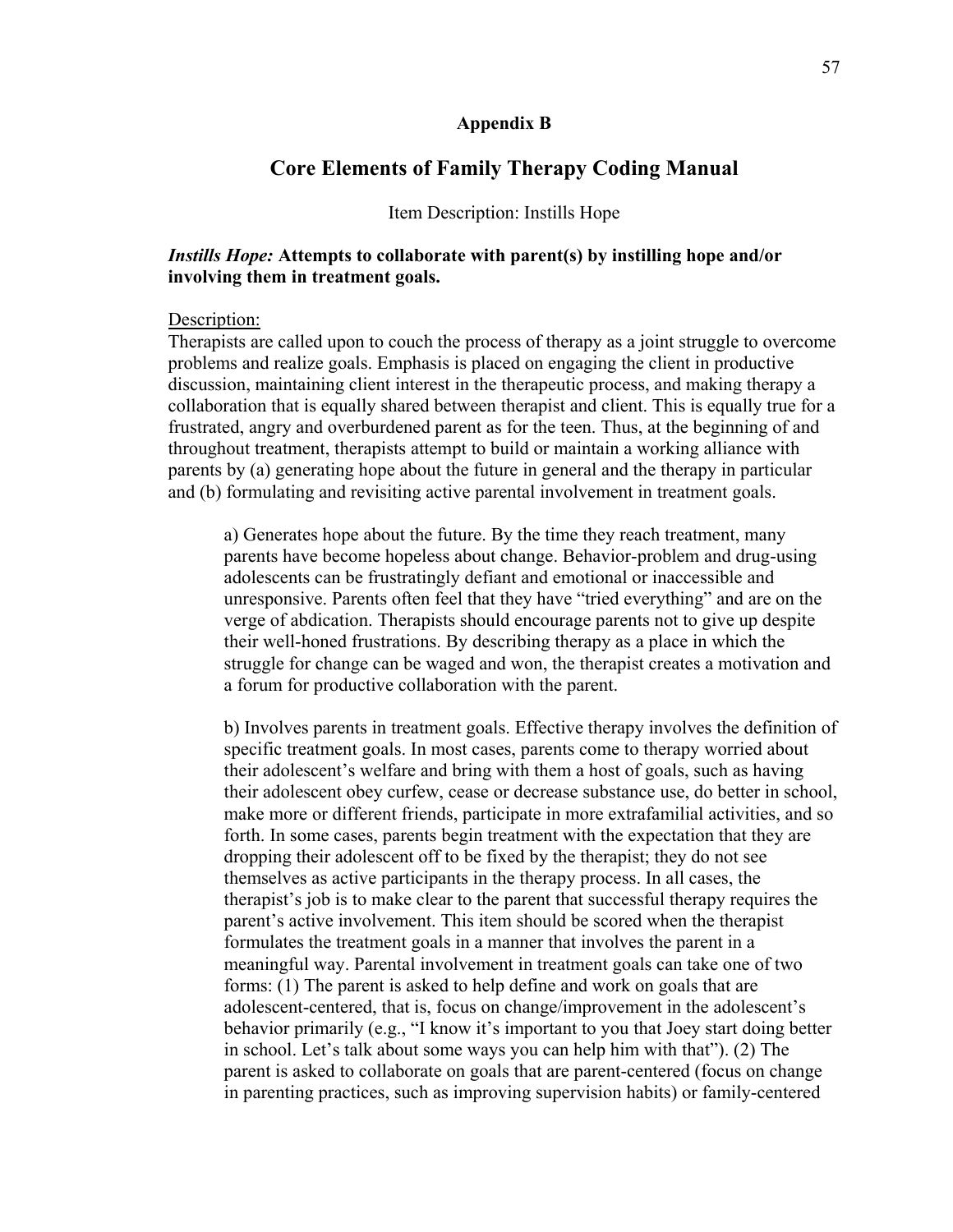(focus on change in the adolescent-parent relationship, such as increasing positive communication). As they do with adolescents, therapists periodically check in with parents to ensure that they continue to endorse and be invested in these goals (i.e., "Are you still on board with this?").

This item will often be scored when the therapist and parent discuss aspects of the therapy situation itself. Score this item whenever the therapist encourages the parent to continue attending sessions, points out the ways in which therapy can help the parent succeed, discusses how therapy is an opportunity to talk about new issues or old issues in new ways, and so forth. Such talk about the importance of treatment is an indirect form of establishing therapist-parent collaboration and, in many cases, a direct way for actively involving the parent in therapy.

Working to enroll or re-engage a teen in school, a summer program, or another prosocial activity is a common treatment goal for many youth. Thus interventions aimed at enhancing a parent's involvement in such activities, as described above, should be scored. However, merely presenting such as goal matter-of-factly, or pursuing the goal as a routine/ongoing part of the therapeutic work, without directly targeting parent investment in such, should not be scored.

#### *Exemplars:*

*"I hear how much you have going: being a single parent, working, trying to be there for your own parents and not getting much support. I really want to be able to be a support for you and your son. You have a good foundation, you really do. We just need to finetune things."* 

*"You said that your daughter resents you for a lot of things that happened in the past. Talking about those things may help to open up the door between you. Would you be willing to talk with her about some stuff that has gone down in the past?"* 

*"I think that there are things you can do to help your daughter open up to you."* 

*"You and I together are trying to help her not go under. This isn't going to be easy, but I'm going to push you to hear her point of view and you're not always going to agree. I'm going to help her bring things to you, and to help you hear her."* 

*"I agree, the fact that your daughter doesn't talk to you at all is worrisome. Can we make that the first order of business? Finding out what keeps her from talking to you and trying to change that?"* 

*"I'm worried about her failing school, too. That would be a real blow. How about if we spend some time together figuring out what it is going to take to save this year?"* 

*"I may ask you two to do some difficult things, but I believe that if you are willing to push yourselves, you can play an important role in helping your son turn things around."*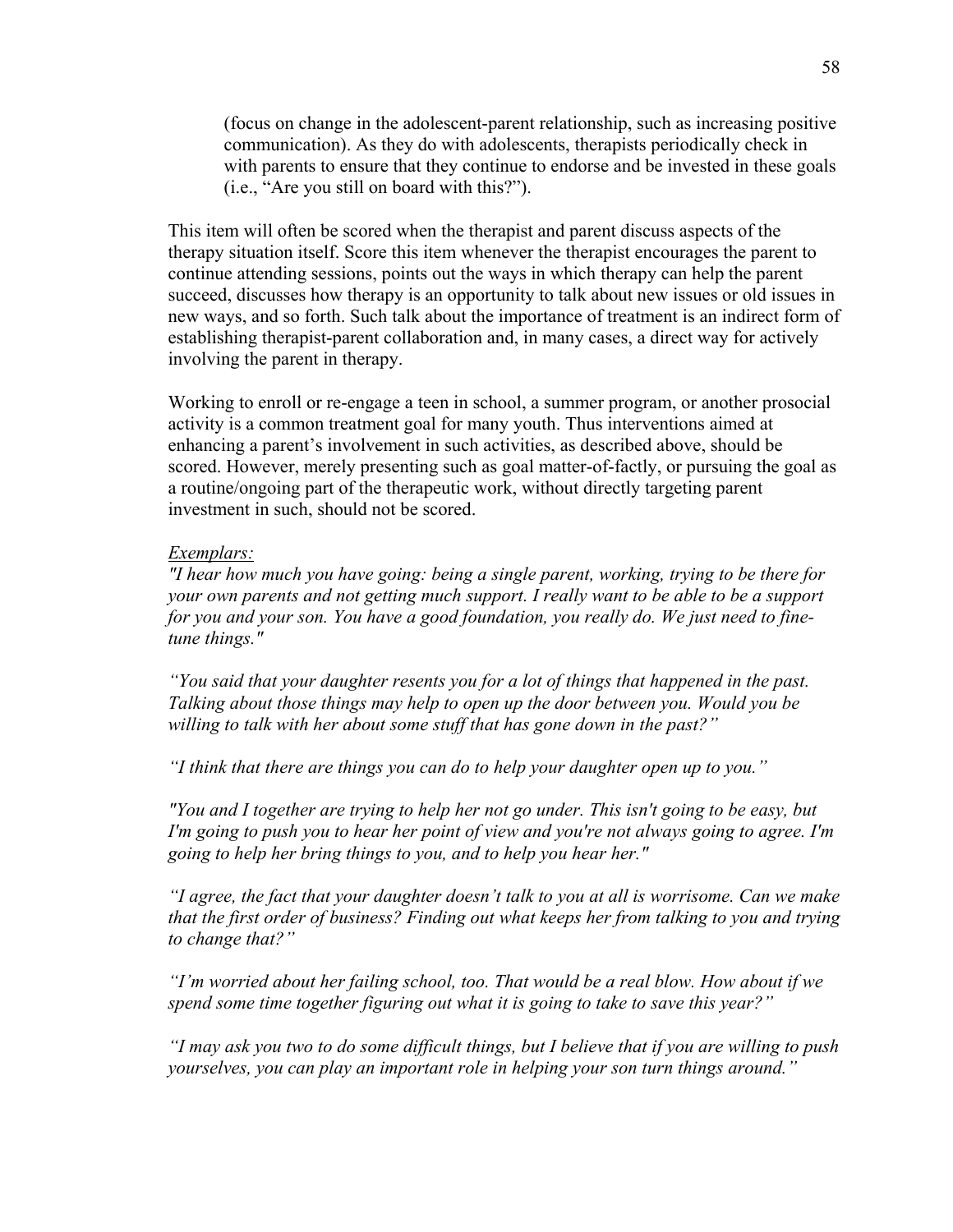## **Table 1**

Mean (SD) Median Range Skewness Kurtosis **Full Sample (N=320)** Caregiver Engagement 2.00 (.67) 2.13 3.00 .01 -.66 Love & Commitment 1.50 (.70) 1.00 4.00 1.74 3.60 Instill Hope 2.06 (.88) 2.00 4.00 .50 -.51 Parent Ecosystem 1.41 (.70) 1.00 3.50 2.05 4.13 Join with Parent(s)  $3.05 (1.26)$   $3.50$   $4.00$   $-0.39$   $-0.93$ **Phase 1 (n=99)** Caregiver Engagement 2.02 (.64) 2.13 2.63 .02 -.47 Love & Commitment 1.46 (.64) 1.00 2.5 1.34 .84 Instill Hope 2.08 (.88) 2.00 3.5 .57 -.34 Parent Ecosystem 1.45 (.75) 1.00 3.5 2.23 5.54 Join with Parent(s) 3.11 (1.19) 3.50 4.00 -.47 -.64 **Phase 2 (n=103)** Caregiver Engagement 1.94 (.66) 2.00 2.63 .13 -.61 Love & Commitment 1.47 (.68) 1.00 4.00 2.26 7.20 Instill Hope 2.01 (.89) 2.00 4.00 .64 -.09 Parent Ecosystem 1.29 (.52) 1.00 2.00 1.70 1.83 Join with Parent(s)  $2.98 (1.26)$   $3.00$   $4.00$   $-0.37$   $-0.99$ **Phase 3 (n=118)**

*Item-level and factor-level descriptive statistics for caregiver engagement techniques.*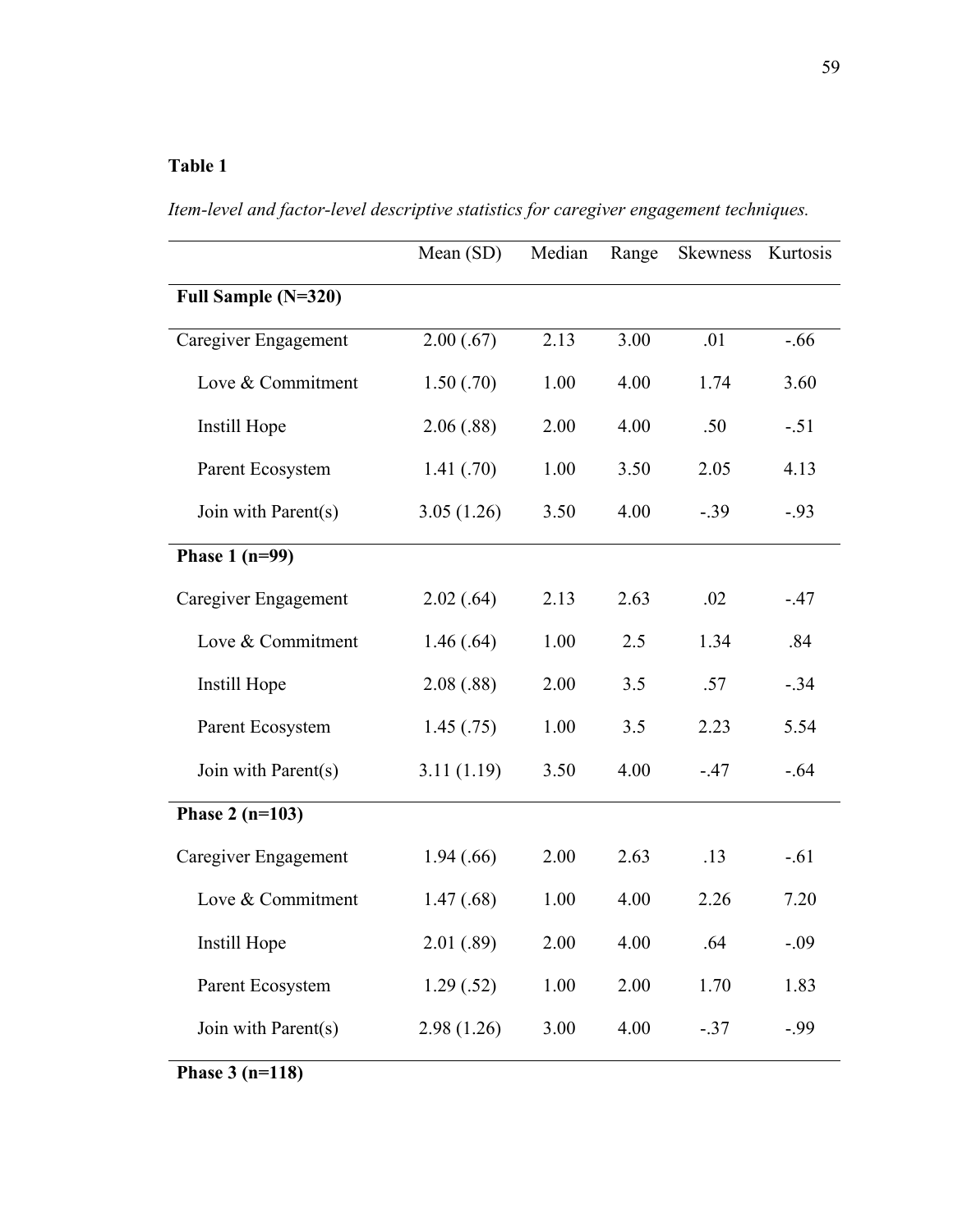| Caregiver Engagement | 2.05(.70)  | 2.13 | 3.00 | $-.11$ | $-.75$  |
|----------------------|------------|------|------|--------|---------|
| Love & Commitment    | 1.57(.76)  | 1.50 | 4.00 | 1.57   | 2.68    |
| Instill Hope         | 2.10(.87)  | 2.00 | 3.00 | .32    | $-.94$  |
| Parent Ecosystem     | 1.47(0.79) | 1.00 | 3.00 | 1.77   | 2.19    |
| Join with Parent(s)  | 3.05(1.31) | 3.50 | 4.00 | $-.36$ | $-1.06$ |
| .<br>.<br>___        |            |      |      |        |         |

*Note.* SD = Standard Deviation.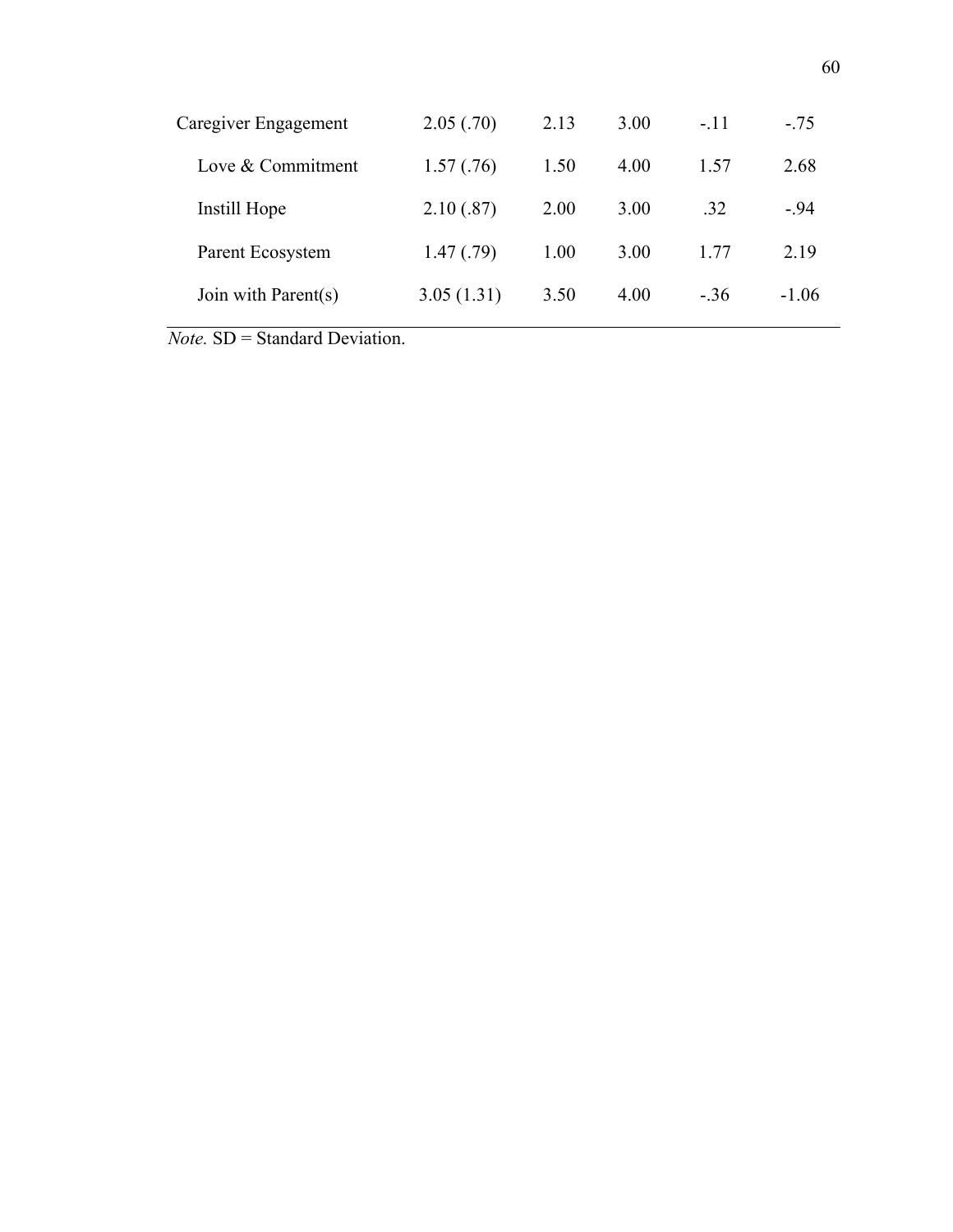## **Table 2**

# *Descriptive statistics for outcome variables.*

|                                       | N   | Mean (SD)     | Median | Range | <b>Skew</b> | <b>Kurtosis</b> |  |  |
|---------------------------------------|-----|---------------|--------|-------|-------------|-----------------|--|--|
| <b>Youth-report internalizing</b>     |     |               |        |       |             |                 |  |  |
| <b>Baseline</b>                       | 149 | 55.32 (14.40) | 53.14  | 68.70 | 0.78        | 0.41            |  |  |
| 6-month                               | 118 | 50.55 (15.47) | 46.35  | 70.42 | 0.95        | 0.73            |  |  |
| 12-month                              | 92  | 49.33 (13.42) | 45.13  | 58.52 | 0.85        | 0.08            |  |  |
| <b>Caregiver-report internalizing</b> |     |               |        |       |             |                 |  |  |
| <b>Baseline</b>                       | 89  | 65.85 (17.69) | 62.08  | 73.68 | 0.52        | $-0.33$         |  |  |
| 6-month                               | 81  | 60.44(16.63)  | 56.42  | 63.16 | 0.83        | $-0.16$         |  |  |
| 12-month                              | 70  | 59.54 (19.12) | 53.51  | 70.18 | 0.91        | $-0.17$         |  |  |
| <b>Youth-report externalizing</b>     |     |               |        |       |             |                 |  |  |
| <b>Baseline</b>                       | 96  | 57.55 (13.94) | 56.18  | 55.88 | 0.40        | $-0.81$         |  |  |
| 6-month                               | 81  | 53.86 (15.26) | 51.51  | 66.18 | 1.10        | 0.92            |  |  |
| 12-month                              | 68  | 50.55 (11.16) | 48.80  | 41.18 | 0.58        | $-0.65$         |  |  |
| <b>Caregiver-report internalizing</b> |     |               |        |       |             |                 |  |  |
| <b>Baseline</b>                       | 142 | 68.66 (15.09) | 70.79  | 69.33 | 0.06        | $-0.54$         |  |  |
| 6-month                               | 126 | 61.56 (13.87) | 59.57  | 65.00 | 0.79        | 0.23            |  |  |
| 12-month                              | 100 | 61.26 (16.93) | 60.50  | 84.00 | 0.98        | 1.38            |  |  |
| <b>Youth-report family cohesion</b>   |     |               |        |       |             |                 |  |  |
| <b>Baseline</b>                       | 78  | 5.86(2.13)    | 6      | 8     | $-0.37$     | $-0.81$         |  |  |
| 6-month                               | 63  | 6.02(2.14)    | 7      | 8     | $-0.62$     | $-0.58$         |  |  |
| 12-month                              | 62  | 6.66(2.16)    | $\tau$ | 9     | $-1.20$     | 0.92            |  |  |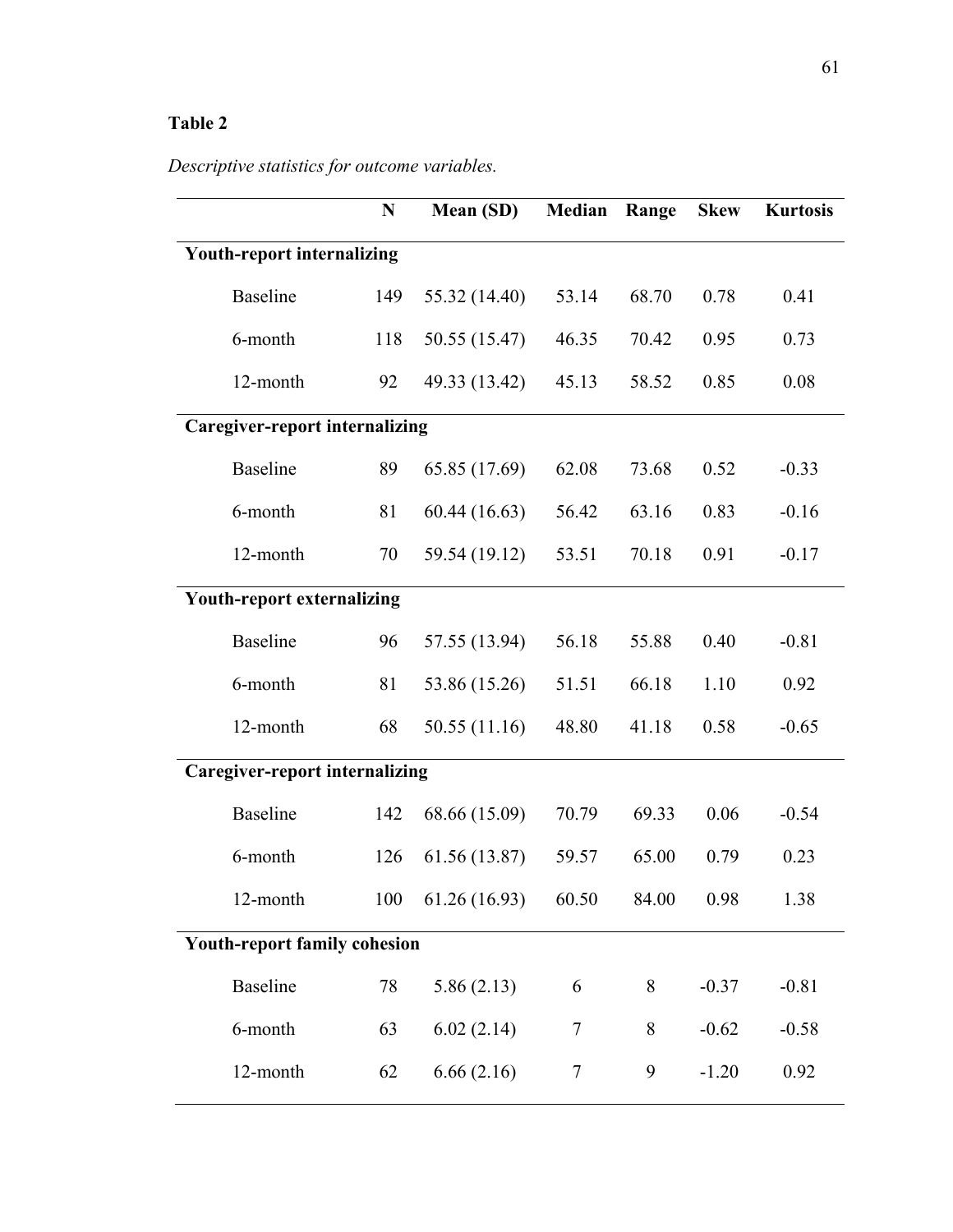| <b>Caregiver-report family cohesion</b> |                                     |    |                      |                     |   |         |         |  |
|-----------------------------------------|-------------------------------------|----|----------------------|---------------------|---|---------|---------|--|
| <b>Baseline</b>                         |                                     | 75 | 5.59(2.39)           | 6                   | 8 | $-0.19$ | $-1.22$ |  |
| 6-month                                 |                                     | 67 | 5.88(2.35)           | $\overline{7}$      | 8 | $-0.67$ | $-0.68$ |  |
|                                         | 12-month                            | 69 | 6.14(2.30)           | $\tau$              | 8 | $-0.60$ | $-0.63$ |  |
|                                         | <b>Youth-report family conflict</b> |    |                      |                     |   |         |         |  |
| <b>Baseline</b>                         |                                     | 78 | 3.67(2.43)           | 3                   | 9 | 0.42    | $-0.66$ |  |
| 6-month                                 |                                     | 63 | 3.17(2.17)           | 3                   | 9 | 0.55    | $-0.30$ |  |
|                                         | 12-month                            | 62 | 2.61(2.25)           | $\overline{2}$      | 9 | 0.92    | 0.19    |  |
| <b>Caregiver-report family conflict</b> |                                     |    |                      |                     |   |         |         |  |
| <b>Baseline</b>                         |                                     | 75 | 3.93(2.16)           | $\overline{4}$      | 8 | 0.09    | $-0.88$ |  |
| 6-month                                 |                                     | 67 | 3.69(2.20)           | $\overline{4}$      | 8 | 0.36    | $-0.79$ |  |
|                                         | 12-month                            | 69 | 3.49(2.39)           | $\overline{3}$      | 9 | 0.49    | $-0.72$ |  |
| <b>Urine Drug Screen</b>                |                                     |    |                      |                     |   |         |         |  |
| <b>Baseline</b>                         |                                     | 53 | 21 Positive $(40\%)$ |                     |   |         |         |  |
| 6-month                                 |                                     | 36 |                      | 14 Positive $(25%)$ |   |         |         |  |
|                                         | 12-month                            | 21 | 6 Positive $(11\%)$  |                     |   |         |         |  |

*Note.* SD = Standard Deviation.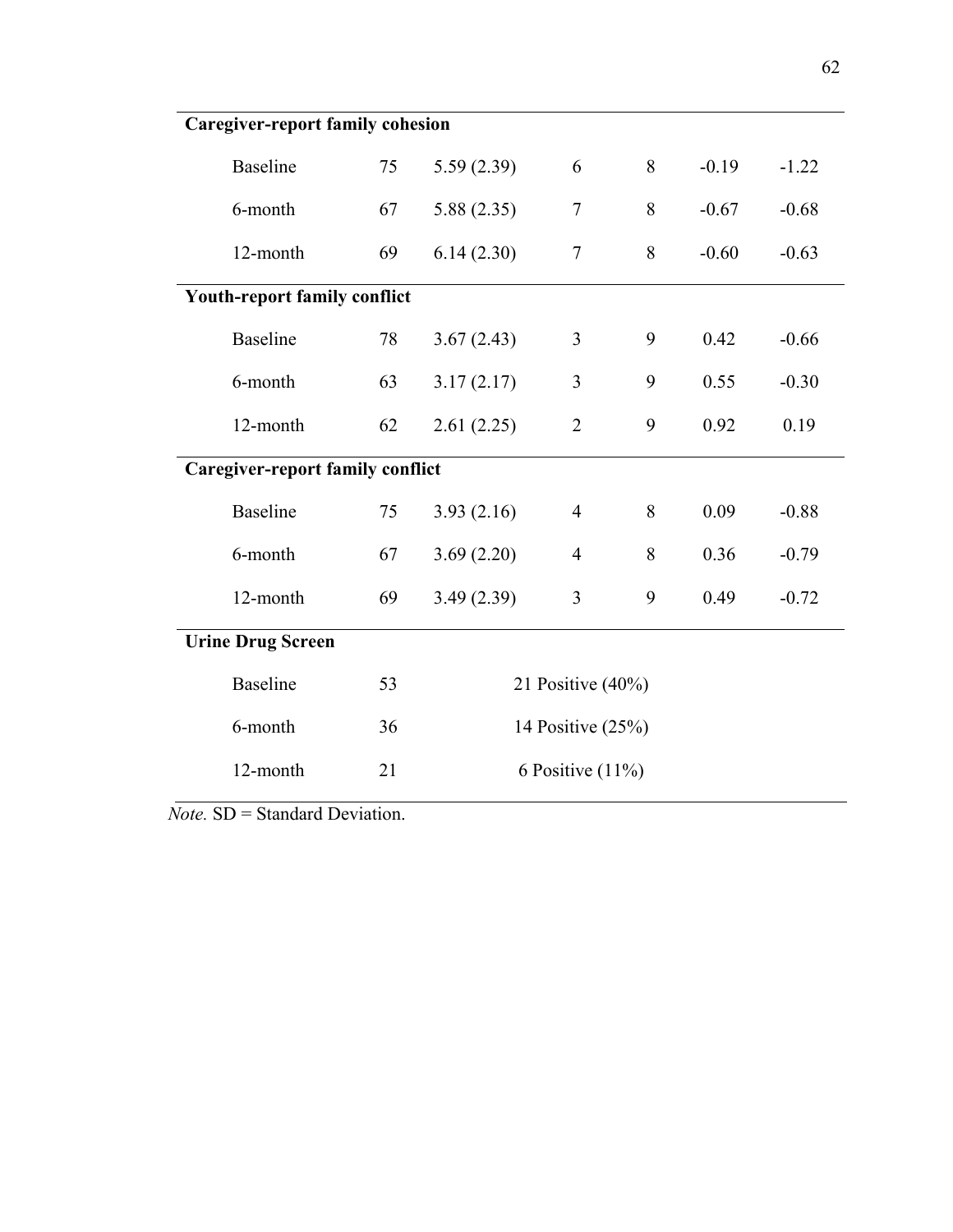| <b>Scale/Item</b>                   | $ICC_{1,2}^a$ | Classification <sup>b</sup> |
|-------------------------------------|---------------|-----------------------------|
| Caregiver Engagement                | 0.82          | Excellent                   |
| <b>Enhances Love and Commitment</b> | 0.56          | Fair                        |
| Instills Hope                       | 0.52          | Fair                        |
| Parent Ecosystem                    | 0.66          | Good                        |
| Joins with Parents                  | 0.81          | Excellent                   |

*Item-level and factor-level one-way random ICCs for caregiver engagement techniques.* 

<sup>a</sup>One-way random intraclass correlation coefficient (Shrout & Fleiss, 1979)

<sup>b</sup>Guidelines by Cichetti (1994)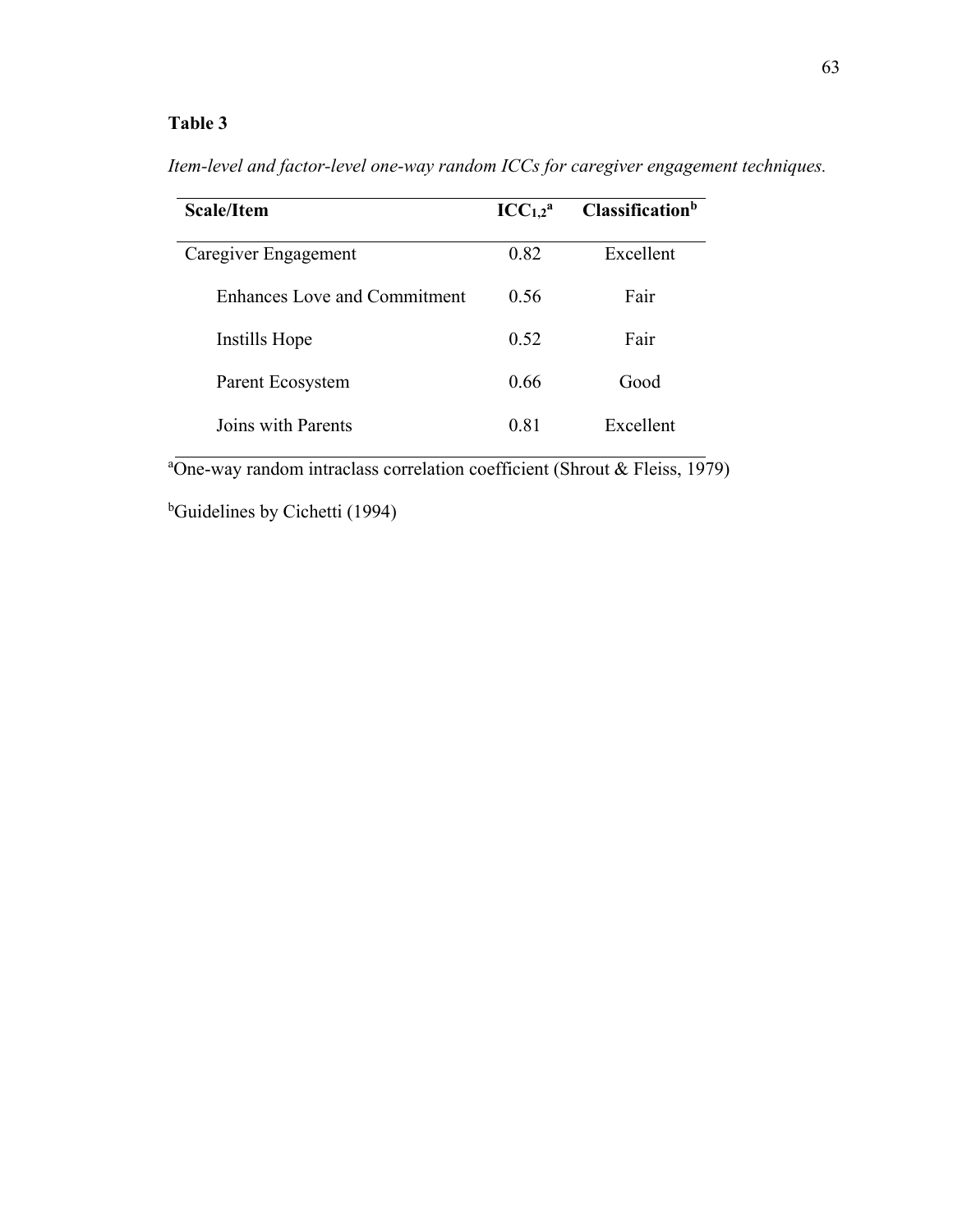Item-level Pearson's r correlation coefficients for caregiver engagement techniques. *Item-level Pearson's r correlation coefficients for caregiver engagement techniques.*

|                                                                                                    | Commitment<br>Love &             | Instill<br>Hope             | Ecosystem<br>Parent       | Join with<br>Parent(s)  |
|----------------------------------------------------------------------------------------------------|----------------------------------|-----------------------------|---------------------------|-------------------------|
|                                                                                                    |                                  | Full Sample                 |                           |                         |
|                                                                                                    |                                  | (Phase 1, Phase 2, Phase 3) |                           |                         |
| Commitment<br>Love &                                                                               |                                  | $*80+$                      | $.31**$                   | $.44**$                 |
|                                                                                                    |                                  | $(.39**, .56**, .43**)$     | $(.26**, .27***, .27***)$ | $(47**, 42**, 43**)$    |
| Instill                                                                                            |                                  |                             | $.17***$                  | $**19$ .                |
| Hope                                                                                               |                                  |                             | $(.11, .30**, .14)$       | $(.56**, .67**, .61**)$ |
| Parent                                                                                             |                                  |                             |                           | $.41**$                 |
| Ecosystem                                                                                          |                                  |                             |                           | $(.40**, .41**, .43**)$ |
| Join with                                                                                          |                                  |                             |                           |                         |
| ** $\bigcap_{m=1}^{\infty}$ oti $\bigcap_{m=1}^{\infty}$ oti $\bigcap_{m=1}^{\infty}$<br>Parent(s) | $\frac{1}{2}$ at the 0.01 lessed |                             |                           |                         |

\*\* Correlation significant at the 0.01 level.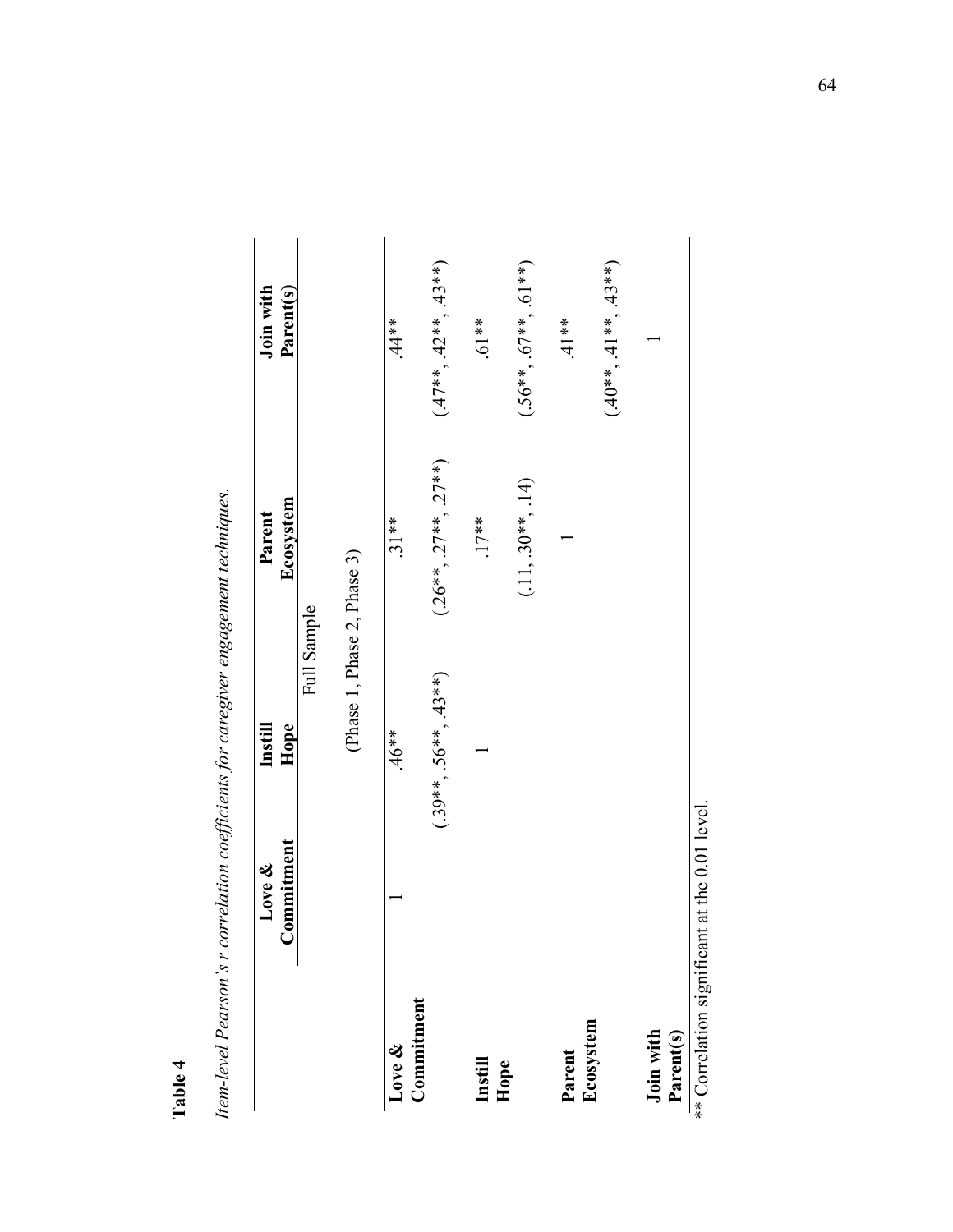| ın |
|----|
| ω  |
| ., |
| ă  |
| -  |

*Factor-level bivariate Pearson's r correlation coefficients for core elements of family therapy.*  Factor-level bivariate Pearson's r correlation coefficients for core elements of family therapy.

|                         | Engagement<br>Caregiver | Engagement<br>Adolescent | Relational<br>Focus         | Relational<br>Reframe                                                    | Interactional<br>Change |
|-------------------------|-------------------------|--------------------------|-----------------------------|--------------------------------------------------------------------------|-------------------------|
|                         |                         |                          | Full Sample                 |                                                                          |                         |
|                         |                         |                          | (Phase 1, Phase 2, Phase 3) |                                                                          |                         |
| Caregiver               |                         | $-23**$                  | $.40**$                     | $.58**$                                                                  | $.35**$                 |
| Engagement              |                         |                          |                             | $(-.03, -.27**, -.36**)$ $(.34**, .45**, .43**)$ $(.49**, .61**, .65**)$ | $(.23**, .45**, .35**)$ |
| Adolescent              |                         |                          | $.18**$                     | S.                                                                       | $.12***$                |
| Engagement              |                         |                          | $(.29**, .11, .13)$         | $(.18, .07, -.04)$                                                       | $(.14, .05, .19*)$      |
| Relational              |                         |                          |                             | $.61***$                                                                 | $41**$                  |
| Focus                   |                         |                          |                             | $(.53**, .74**, .64**)$                                                  | $(.37**, .50**, .45**)$ |
| Relational<br>Reframe   |                         |                          |                             |                                                                          | $.64***$                |
|                         |                         |                          |                             |                                                                          | $(65**, 66**, 60**)$    |
| Interactional<br>Change |                         |                          |                             |                                                                          |                         |
|                         |                         |                          |                             |                                                                          |                         |

\*\* Correlation significant at the 0.01 level. \*\* Correlation significant at the 0.01 level.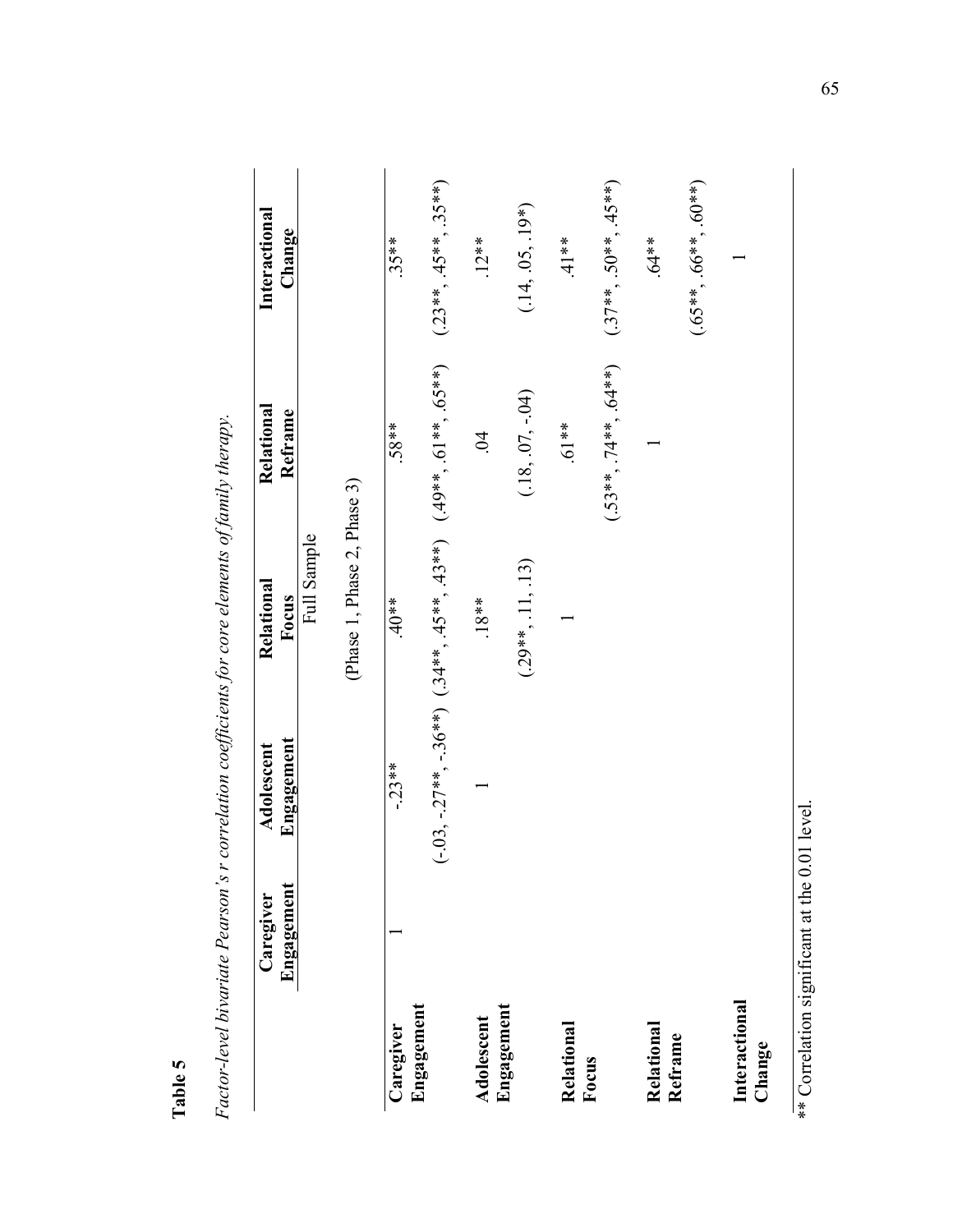|                      |             | Cronbach's Alpha $(a)$   |                         |      |  |
|----------------------|-------------|--------------------------|-------------------------|------|--|
|                      | Full Sample |                          | Phase 1 Phase 2 Phase 3 |      |  |
| Caregiver Engagement | 0.72        | 0.70                     | 0.74                    | 0.72 |  |
|                      |             | $\alpha$ if item deleted |                         |      |  |
| Love & Commitment    | 0.67        | 0.64                     | 0.70                    | 0.67 |  |
| Instill Hope         | 0.61        | 0.62                     | 0.58                    | 0.63 |  |
| Parent Ecosystem     | 0.73        | 0.71                     | 0.76                    | 0.71 |  |
| Join with Parents    | 0.56        | 0.49                     | 0.64                    | 0.53 |  |

*Cronbach's alpha for Caregiver Engagement factor.* 

*Note.* Alpha coefficient of .70 or higher is considered acceptable (Nunnally, 1978)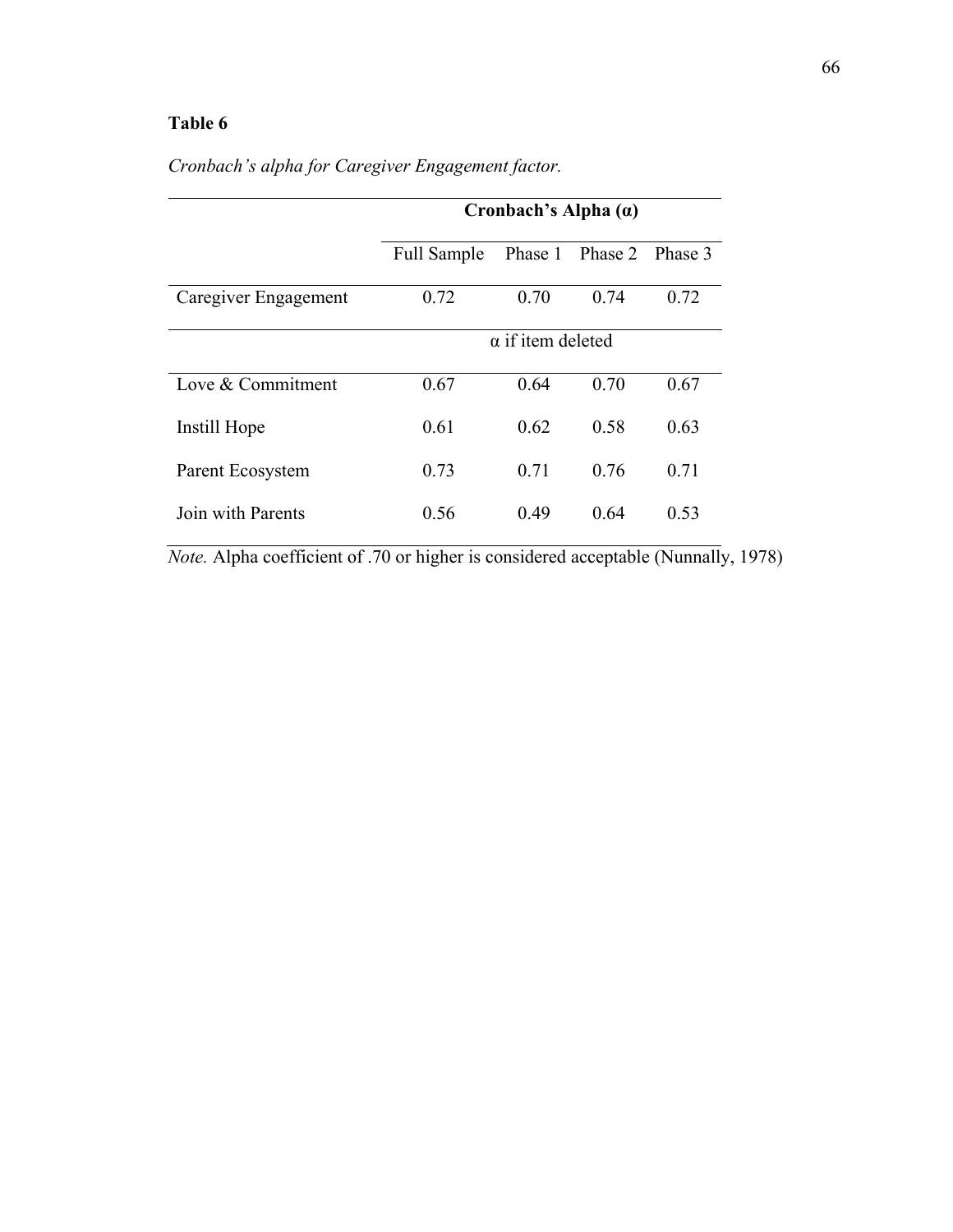|                                        | <b>Intercept</b> |          | <b>Linear Slope</b> |          |
|----------------------------------------|------------------|----------|---------------------|----------|
|                                        | $\beta$ (SE)     | Pseudo-z | $\beta$ (SE)        | Pseudo-z |
| <b>Internalizing Symptoms</b>          |                  |          |                     |          |
| Youth-report <sup>a</sup>              | $4.81***(0.95)$  | 5.08     | $-0.69***(0.42)$    | $-1.62$  |
| Caregiver-report <sup>a</sup>          | $4.52***(0.56)$  | 8.10     | $-1.47***$ (4.17)   | $-0.35$  |
| <b>Externalizing Symptoms</b>          |                  |          |                     |          |
| Youth-report <sup>a</sup>              | $4.31***(0.45)$  | 9.58     | $-0.33**$ (0.11)    | $-2.89$  |
| Caregiver-report <sup>b</sup>          | $5.35***(0.88)$  | 6.09     | $-1.12***(0.76)$    | $-1.45$  |
| <b>Family Functioning</b>              |                  |          |                     |          |
| Youth-report Cohesion <sup>a</sup>     | $3.49***$ (0.58) | 6.03     | $0.43*(0.21)$       | 2.08     |
| Youth-report Conflict <sup>a</sup>     | $2.08***(0.39)$  | 5.29     | $-0.56**$ (0.31)    | $-1.81$  |
| Caregiver-report Cohesion <sup>a</sup> | $3.23***(0.82)$  | 3.92     | $0.29**$ (0.10)     | 2.84     |
| Caregiver-report Conflict <sup>a</sup> | $2.43***(0.40)$  | 6.16     | $-0.39*(0.48)$      | $-0.82$  |
| <b>Substance Use</b>                   |                  |          |                     |          |
| Urine Drug Screen <sup>c</sup>         | $0.00***(0.00)$  | 0.01     | $-1.34***$ (.89)    | $-1.51$  |

*Unconditional models testing linear change in each outcome variable.* 

*Note.* The linear slope estimate represents linear change in the outcome variable from

baseline to one-year follow-up. SE = Standard error.

 ${}^{\rm a}$ N = 99; FFT-I and UC-FT pools combined.

 $b N = 152$ ; FFT-I, UC-FT, OPT-A pools combined.

 $\mathrm{c} \text{N} = 53$ ; OPT-A pool only.

\**p* < .05, \*\**p* < .01, \*\*\**p* < .001, <sup>+</sup>*p* < .10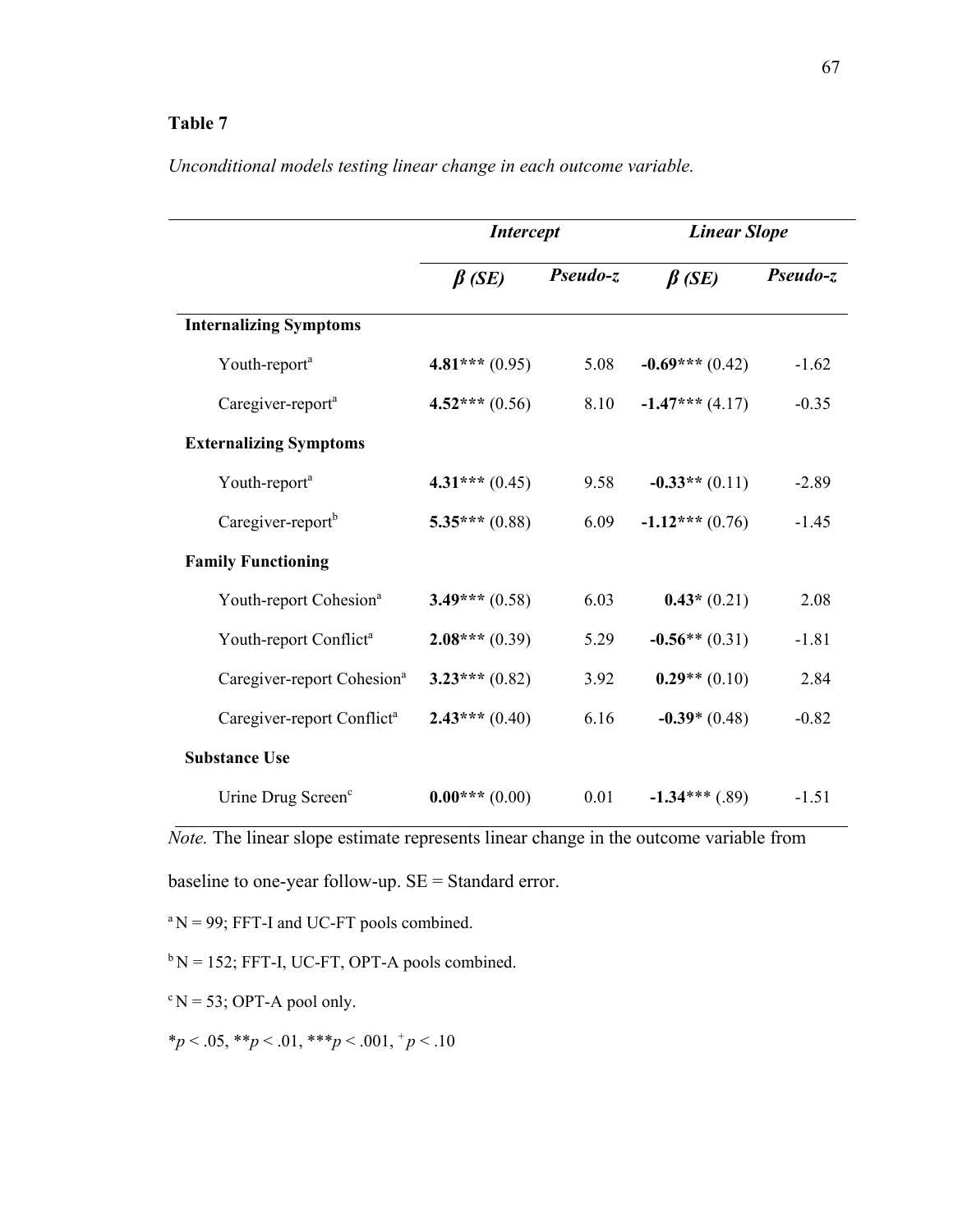*Caregiver engagement factor score effects on one-year outcomes controlling for working alliance.*

|                                        | <b>Intercept</b> |          | <b>Linear Slope</b> |          |
|----------------------------------------|------------------|----------|---------------------|----------|
|                                        | $\beta$ (SE)     | Pseudo-z | $\beta$ (SE)        | Pseudo-z |
| <b>Internalizing Symptoms</b>          |                  |          |                     |          |
| Youth-report <sup>a</sup>              | $-0.09(0.13)$    | $-0.71$  | $0.45*(0.58)$       | 0.78     |
| Caregiver-report <sup>a</sup>          | $-0.02(0.16)$    | $-0.14$  | 0.48(1.82)          | 0.26     |
| <b>Externalizing Symptoms</b>          |                  |          |                     |          |
| Youth-report <sup>a</sup>              | $-0.29**$ (0.10) | $-2.88$  | $0.29**$ (0.10)     | 3.01     |
| Caregiver-report <sup>b</sup>          | 0.01(0.11)       | $-0.14$  | 0.36(0.33)          | 1.10     |
| <b>Family Functioning</b>              |                  |          |                     |          |
| Youth-report Cohesion <sup>a</sup>     | 0.19(1.22)       | 1.59     | $-0.27*(0.14)$      | $-1.87$  |
| Youth-report Conflict <sup>a</sup>     | $-0.39(0.13)$    | $-3.02$  | 0.20(0.20)          | 0.99     |
| Caregiver-report Cohesion <sup>a</sup> | 0.25(0.62)       | 0.36     | $-0.10(0.29)$       | $-0.36$  |
| Caregiver-report Conflict <sup>a</sup> | $-1.64(0.22)$    | $-0.76$  | $-0.14(1.19)$       | $-0.12$  |
| <b>Substance Use</b>                   |                  |          |                     |          |
| Urine Drug Screen <sup>c</sup>         | $0.33***(0.16)$  | 2.13     | $-0.74***(0.39)$    | $-1.90$  |

*Note.* The linear slope estimate represents linear change in the outcome variable from

baseline to one-year follow-up. SE = Standard error.

 ${}^{\text{a}}$ N = 99; FFT-I and UC-FT pools combined.

 $b N = 152$ ; FFT-I, UC-FT, OPT-A pools combined.

 $c$  N = 53; OPT-A pool only.

\**p* < .05, \*\**p* < .01, \*\*\**p* < .001, <sup>+</sup>*p* < .10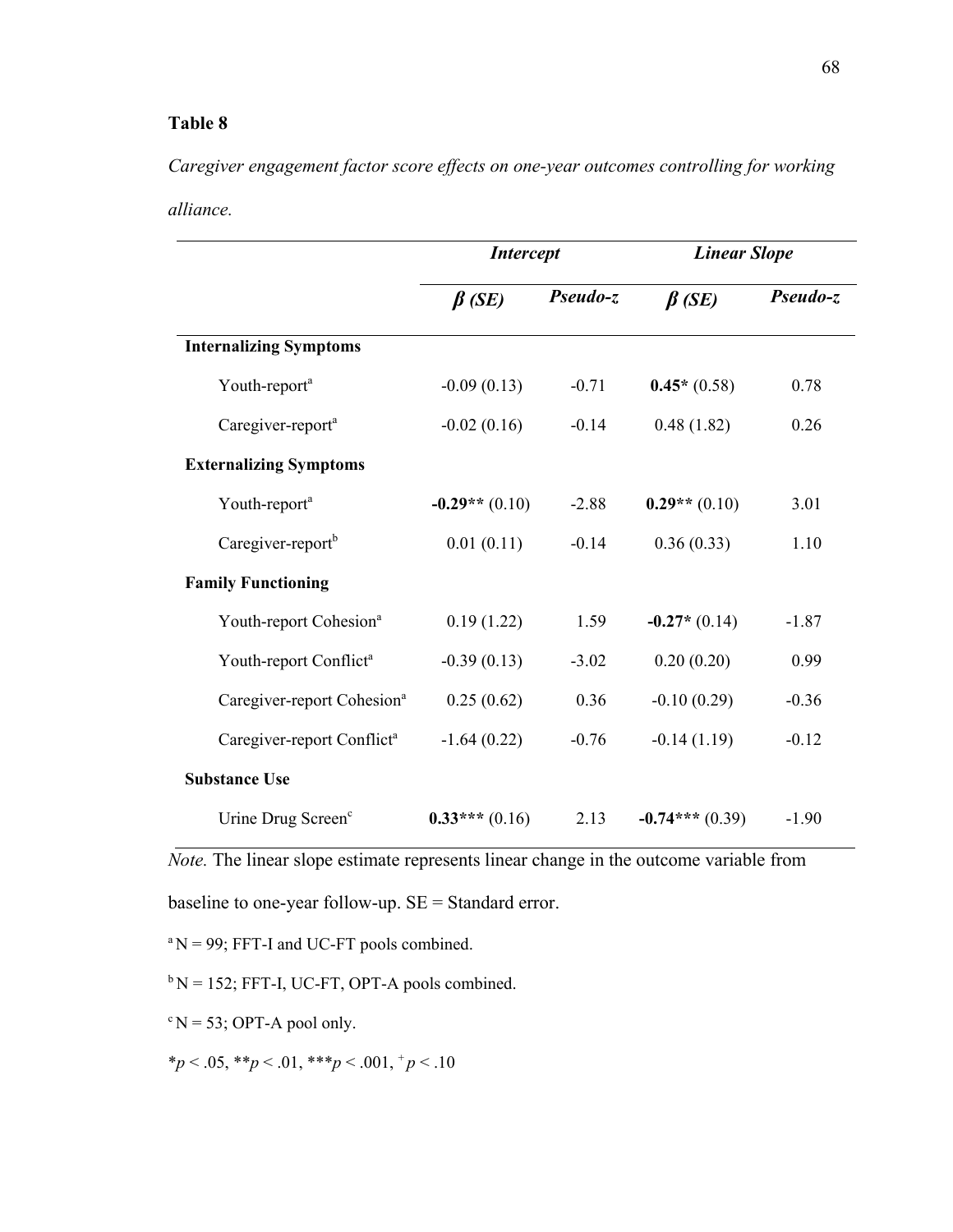*Caregiver engagement factor score effects on one-year outcomes controlling for working alliance and adolescent engagement technique use.*

|                                        |                  | Intercept | <b>Linear Slope</b> |          |
|----------------------------------------|------------------|-----------|---------------------|----------|
|                                        | $\beta$ (SE)     | Pseudo-z  | $\beta$ (SE)        | Pseudo-z |
| <b>Internalizing Symptoms</b>          |                  |           |                     |          |
| Youth-report <sup>a</sup>              | $-0.14(0.13)$    | $-1.21$   | $0.62**$ (0.87)     | 0.71     |
| Caregiver-report <sup>a</sup>          | $-0.01(0.16)$    | $-0.01$   | 0.17(1.47)          | 0.12     |
| <b>Externalizing Symptoms</b>          |                  |           |                     |          |
| Youth-report <sup>a</sup>              | $-0.26*(0.11)$   | $-2.50$   | $0.26**$ (0.09)     | 2.75     |
| Caregiver-report <sup>b</sup>          | 0.03(0.10)       | 0.03      | 0.24(0.26)          | 0.91     |
| <b>Family Functioning</b>              |                  |           |                     |          |
| Youth-report Cohesion <sup>a</sup>     | 0.23(0.14)       | 1.61      | $-0.29*(0.15)$      | $-1.89$  |
| Youth-report Conflict <sup>a</sup>     | $-0.40**$ (0.18) | 2.25      | 0.17(0.14)          | $-2.96$  |
| Caregiver-report Cohesion <sup>a</sup> | 0.10(0.20)       | 0.52      | $-0.11(0.29)$       | $-0.39$  |
| Caregiver-report Conflict <sup>a</sup> | $-0.21(-.22)$    | $-0.98$   | $-0.03(0.71)$       | $-0.05$  |
| <b>Substance Use</b>                   |                  |           |                     |          |
| Urine Drug Screen <sup>c</sup>         | $0.32***(0.19)$  | 1.67      | $-0.89***(0.28)$    | $-3.18$  |

*Note.* The linear slope estimate represents linear change in the outcome variable from

baseline to one-year follow-up. SE = Standard error.

SE = Standard error.

 ${}^{\text{a}}$ N = 99; FFT-I and UC-FT pools combined.

 $b N = 152$ ; FFT-I, UC-FT, OPT-A pools combined.

 $\mathrm{c} \text{N} = 53$ ; OPT-A pool only.

\**p* < .05, \*\**p* < .01, \*\*\**p* < .001, <sup>+</sup>*p* < .10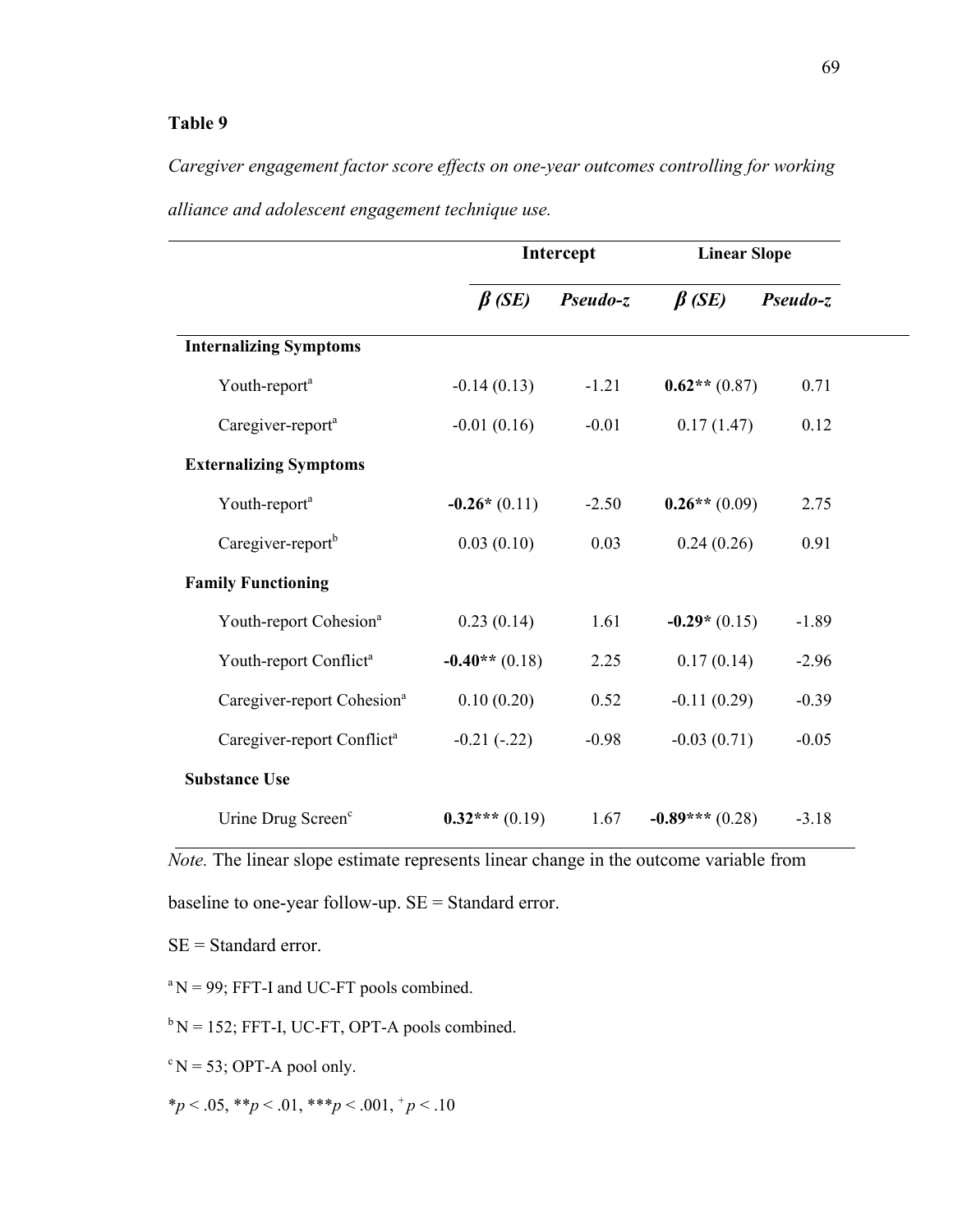*Post-hoc mean comparisons of Caregiver Engagement factor score across change* 

| groups. |
|---------|
|---------|

|                                   | N  | Mean (SD)  | $\mathbf{F}^{\mathbf{a}}$ | $t^b$       |
|-----------------------------------|----|------------|---------------------------|-------------|
| <b>Youth-report internalizing</b> |    |            | 9.46***                   |             |
| Improved                          | 56 | 1.93(0.53) |                           |             |
| No change                         | 14 | 2.46(0.41) |                           | $-4.26***$  |
| Deteriorated                      | 12 | 2.30(0.63) |                           | $-2.28*$    |
| <b>Youth-report externalizing</b> |    |            | $2.38^{+}$                |             |
| Improved                          | 36 | 2.07(0.56) |                           |             |
| No change                         | 12 | 2.34(0.38) |                           | $-1.58^{+}$ |
| Deteriorated                      | 20 | 2.36(0.58) |                           | $-1.85^{+}$ |
| <b>Youth-report cohesion</b>      |    |            | $3.13*$                   |             |
| Improved                          | 31 | 2.09(0.50) |                           |             |
| No change                         | 16 | 2.41(0.45) |                           | $-2.23*$    |
| Deteriorated                      | 15 | 2.40(0.53) |                           | $-2.13*$    |
|                                   |    |            |                           |             |

*Note.* SD = Standard Deviation.

<sup>a</sup>One-way analysis of variance compared mean PE factor scoree across improved, no change, and deteriorated groups.

<sup>b</sup>t-test compared no change and deteriorated groups to the improved group.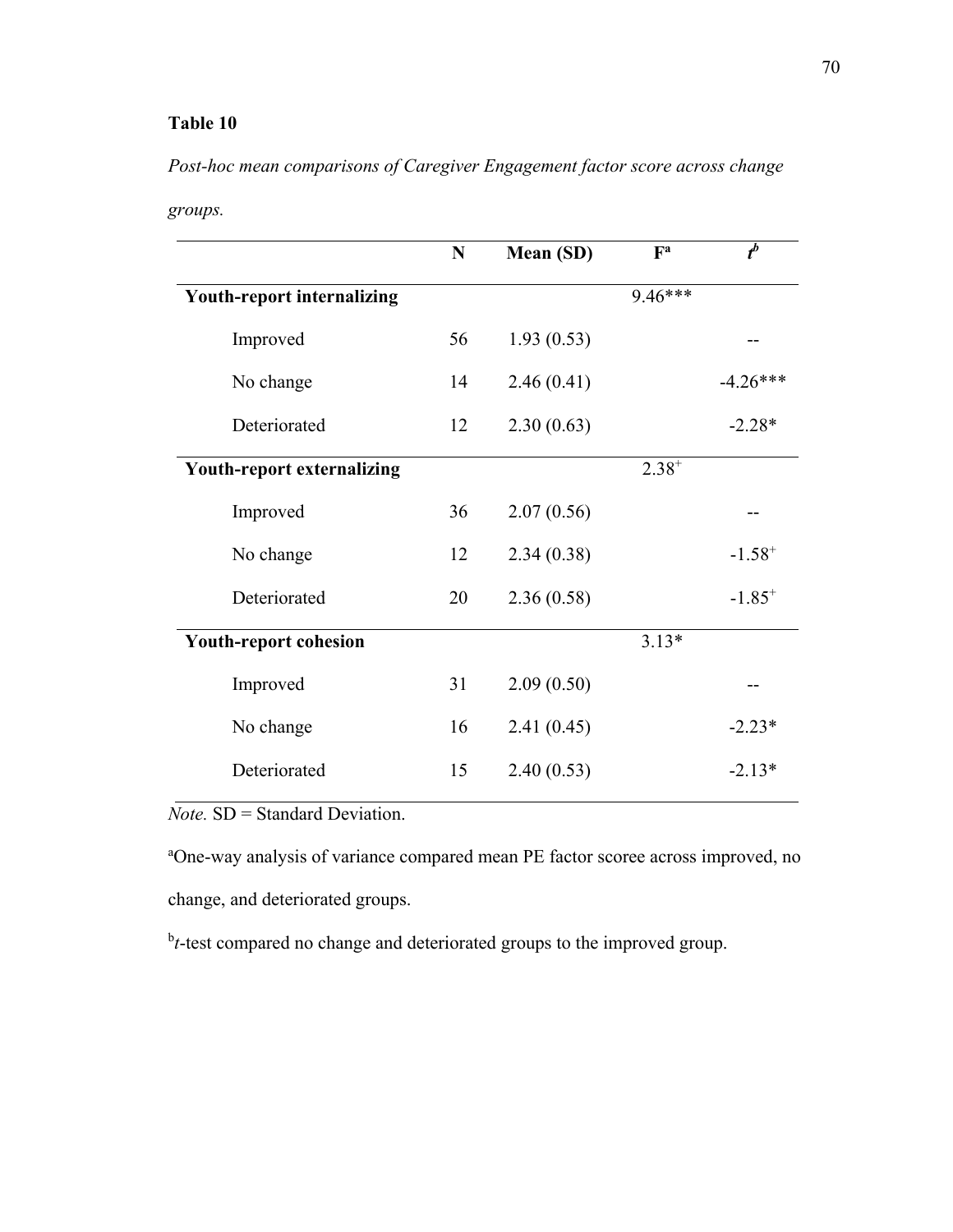#### **References**

- Achenbach, T. M. (1966). The classification of children's psychiatric symptoms: A factor-analytic study. *Psychological Monographs, 80, (No. 615).*
- Addis, M. E., & Krasnow, A. D. (2000). A national survey of practicing psychologists' attitudes toward psychotherapy treatment manuals. *Journal of consulting and clinical psychology*, *68*(2), 331.
- Alexander, J., & Parsons, B. V. (1982). *Functional family therapy*. Brooks/Cole Publishing Company.
- Alexander, J. F., Waldron, H. B., Robbins, M. S., & Neeb, A. A. (2013). Functional family therapy for adolescent behavior problems. American Psychological Association.
- American Psychiatric Association. (2013). *Diagnostic and statistical manual of mental disorders (DSM-5®)*. American Psychiatric Pub.
- Angold, A., Costello, E. J., & Erkanli, A. (1999). Comorbidity. *Journal of child psychology and psychiatry*, *40*(1), 57-87.
- Armstrong, T. D., & Costello, E. J. (2002). Community studies on adolescent substance use, abuse, or dependence and psychiatric comorbidity. *Journal of Consulting and Clinical Psychology*, *70(6),* 12-24.
- Baker-Ericzén, M. J., Jenkins, M. M., & Haine-Schlagel, R. (2013). Therapist, parent, and youth perspectives of treatment barriers to family-focused community outpatient mental health services. *Journal of Child and Family Studies, 22*(6), 854-868.

Baumann, B. L., Kolko, D. J., Collins, K., & Herschell, A. D. (2006). Understanding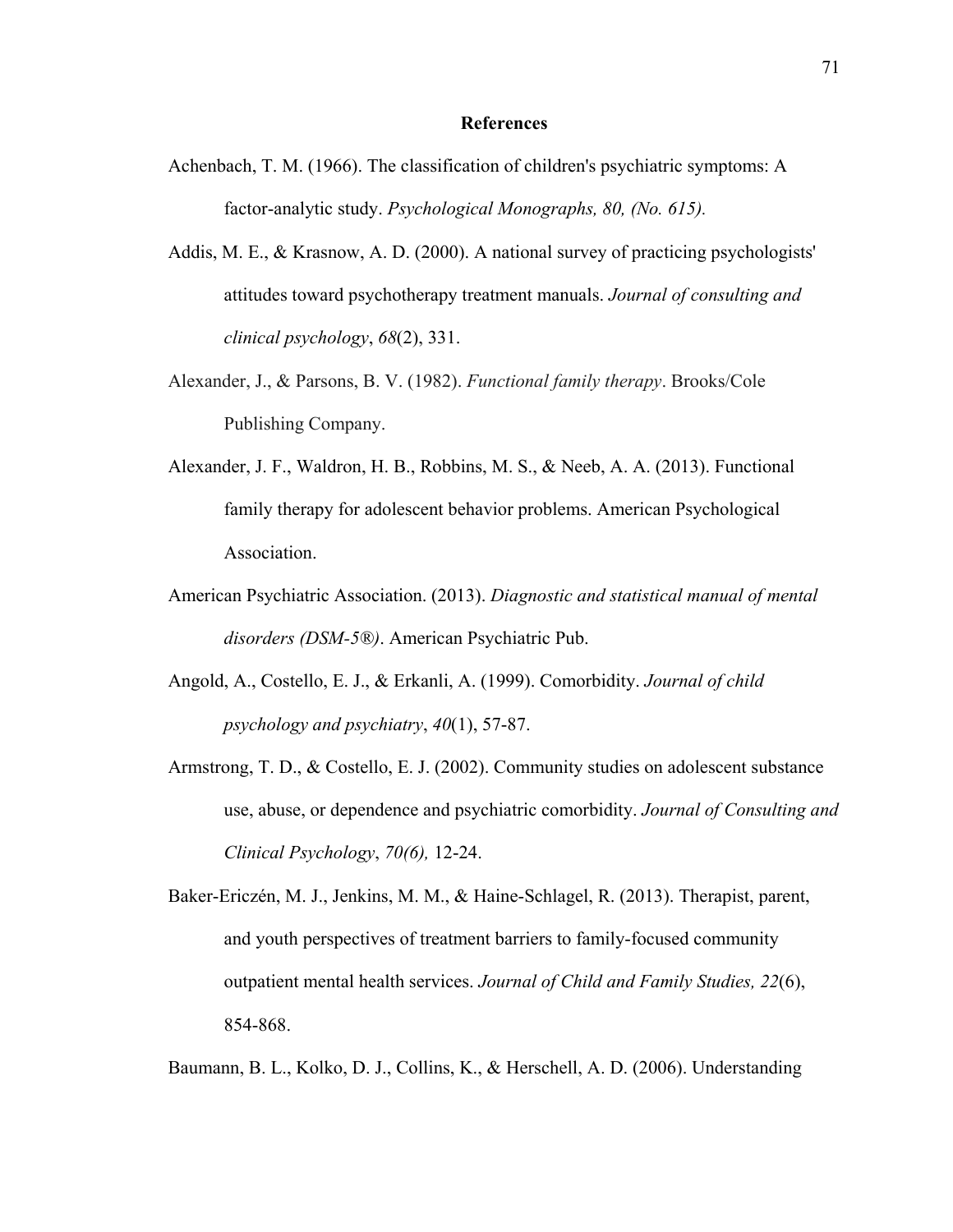practitioners' characteristics and perspectives prior to the dissemination of an evidence-based intervention. *Child Abuse & Neglect*, *30*(7), 771-787.

- Becker, K. D., Boustani, M., Gellatly, R., & Chorpita, B. F. (2018). Forty years of engagement research in children's mental health services: Multidimensional measurement and practice elements. *Journal of Clinical Child & Adolescent Psychology, 47*(1), 1-23.
- Bickman, L., De Andrade, A. R. V., Athay, M. M., Chen, J. I., De Nadai, A. S., Jordan-Arthur, B. L., & Karver, M. S. (2012). The relationship between change in therapeutic alliance ratings and improvement in youth symptom severity: Whose ratings matter the most?. *Administration and Policy in Mental Health and Mental Health Services Research, 39*(1-2), 78-89.
- Bickman, L., Douglas, S. R., De Andrade, A. R. V., Tomlinson, M., Gleacher, A., Olin, S., & Hoagwood, K. (2016). Implementing a measurement feedback system: A tale of two sites. *Administration and Policy in Mental Health and Mental Health Services Research, 43*(3), 410-425.
- Bobek, M., Porter, N., Krohner, N., & Hogue, A. (2018). Scoring manual for Core Elements of Family Therapy: Therapist Behavior Rating Scale (CEFT-TBRS). *Self-published document available from the authors: ahogue@centeronaddiction.org.*
- Boyd, C. P., Gullone, E., Needleman, G. L., & Burt, T. (1997). The Family Environment Scale: Reliability and normative data for an adolescent sample. *Family process*, *36*(4), 369-373.

Boyd, C. P., Gullone, E., Needleman, G. L., & Burt, T. (1997). The Family Environment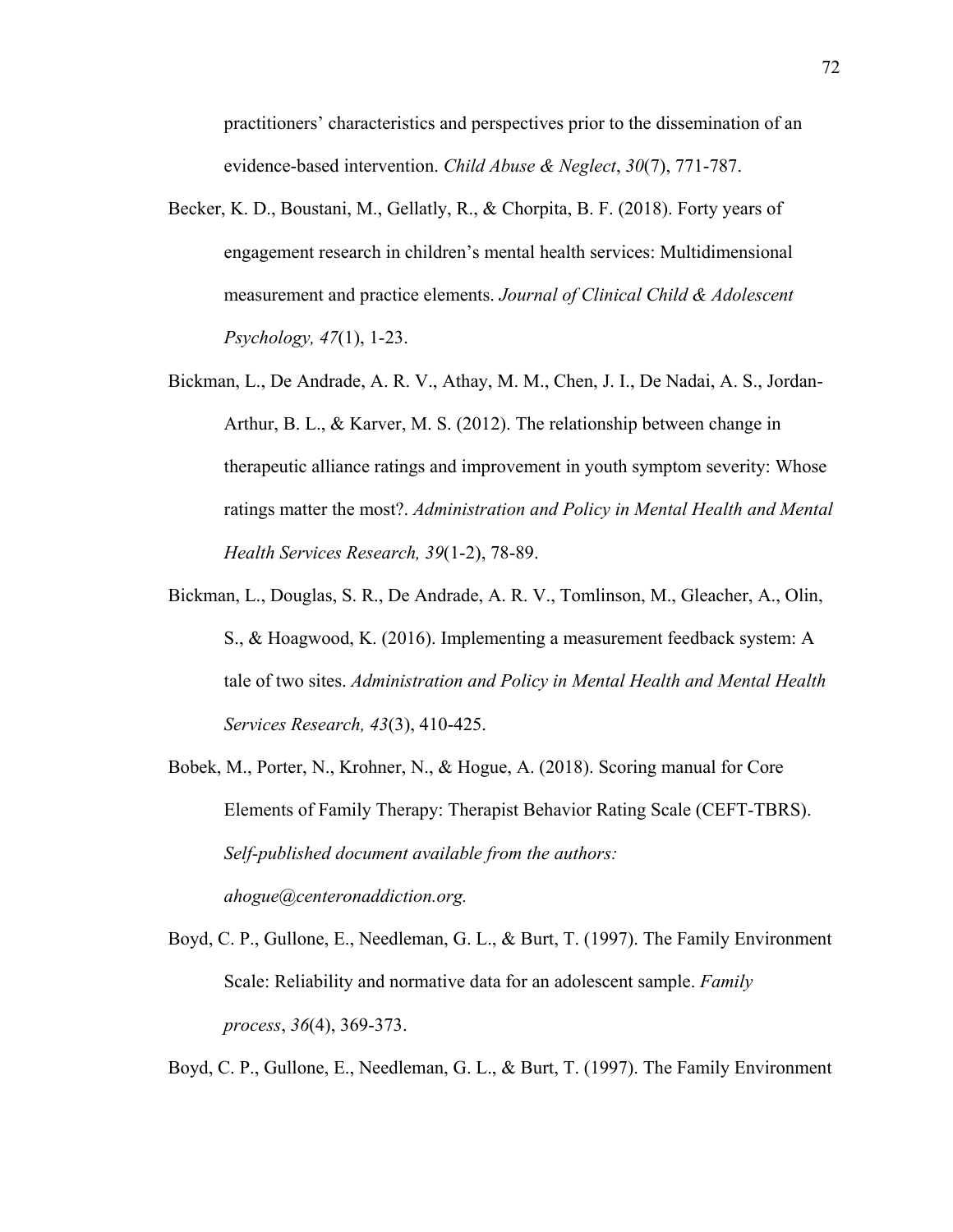Scale: Reliability and normative data for an adolescent sample. *Family Process, 36*(4), 369-373.

- Boylan, K., Vaillancourt, T., Boyle, M., & Szatmari, P. (2007). Comorbidity of internalizing disorders in children with oppositional defiant disorder. *European child & adolescent psychiatry*, *16*(8), 484-494.
- Boyle, C. A., Boulet, S., Schieve, L. A., Cohen, R. A., Blumberg, S. J., Yeargin-Allsopp, M., ... & Kogan, M. D. (2011). Trends in the prevalence of developmental disabilities in US children, 1997–2008. *Pediatrics*, *127*(6), 1034-1042.
- Breda, C. S., & Riemer, M. (2012). Motivation for Youth's Treatment Scale (MYTS): A new tool for measuring motivation among youths and their caregivers. *Administration and Policy in Mental Health and Mental Health Services Research, 39*(1-2), 118-132.
- Brinkmeyer, M. Y., Eyberg, S. M., Nguyen, M. L., & Adams, R. W. (2004). Family engagement, consumer satisfaction and treatment outcome in the new era of child and adolescent in-patient psychiatric care. *Clinical Child Psychology and Psychiatry*, *9*(4), 553-566.
- Carr, A. (2009). The effectiveness of family therapy and systemic interventions for child‐ focused problems. *Journal of Family Therapy, 31*(1), 3-45.

Chacko, A., Jensen, S. A., Lowry, L. S., Cornwell, M., Chimklis, A., Chan, E., … Pulgarin, B. (2016). Engagement in behavioral parent training: Review of the literature and implications for practice. *Clinical Child and Family Psychology Review, 19*(3), 204–215.

Chassin, L., Bountress, K., Haller, M., & Wang, F. (2014). Adolescent Substance Use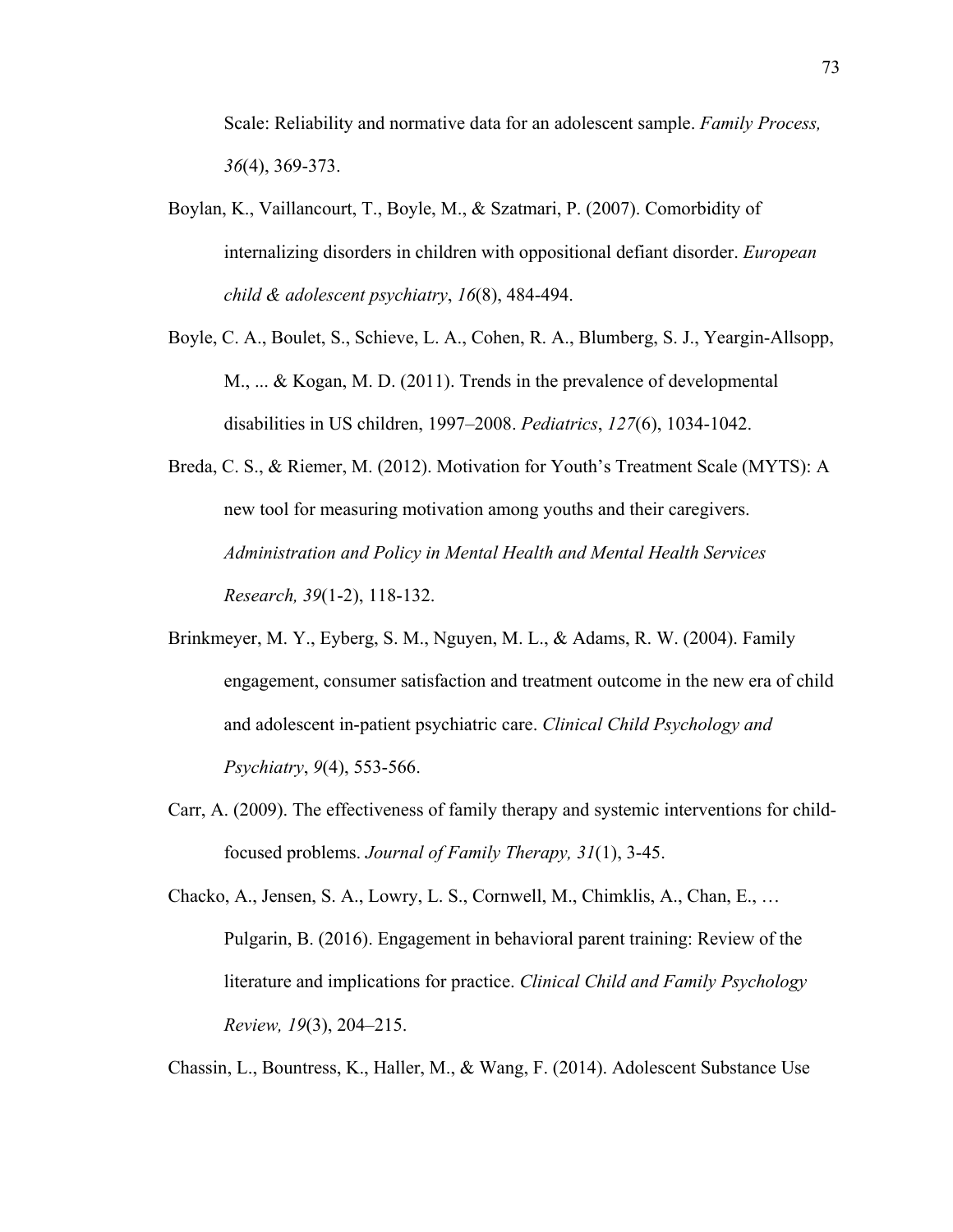Disorders. In E. J. Mash & R. A. Barkley (Eds.), *Child psychopathology* (pp. 145). New York: Guilford Press.

- Chorpita, B. F., & Daleiden, E. L. (2009). Mapping evidencebased treatments for children and adolescents: Application of the distillation and matching model to 615 treatments from 322 randomized trials. *Journal of Consulting & Clinical Psychology, 77*, 566–579.
- Chorpita, B. F., Daleiden, E. L., Park, A. L., Ward, A. M., Levy, M. C., Cromley, T., ... & Krull, J. L. (2017). Child STEPs in California: A cluster randomized effectiveness trial comparing modular treatment with community implemented treatment for youth with anxiety, depression, conduct problems, or traumatic stress. *Journal of Consulting and Clinical Psychology, 85*(1), 13.
- Chorpita, B. F., Weisz, J. R., Daleiden, E. L., Schoenwald, S. K., Palinkas, L. A., Miranda, J., ... & Gibbons, R. D. (2013). Long-term outcomes for the Child STEPs randomized effectiveness trial: a comparison of modular and standard treatment designs with usual care. *Journal of Consulting and Clinical Psychology, 81(*6), 999.
- Chorpita, B. F., & Weisz, J. R. (2009). MATCH-ADTC: Modular approach to therapy for children with anxiety, depression, trauma, or conduct problems. PracticeWise.

Chorpita, B. F., Weisz, J. R., Daleiden, E. L., Schoenwald, S. K., Palinkas, L. A., Miranda, J., ... & Gibbons, R. D. (2013). Long-term outcomes for the Child STEPs randomized effectiveness trial: a comparison of modular and standard treatment designs with usual care. *Journal of Consulting and Clinical Psychology*, *81*(6), 999.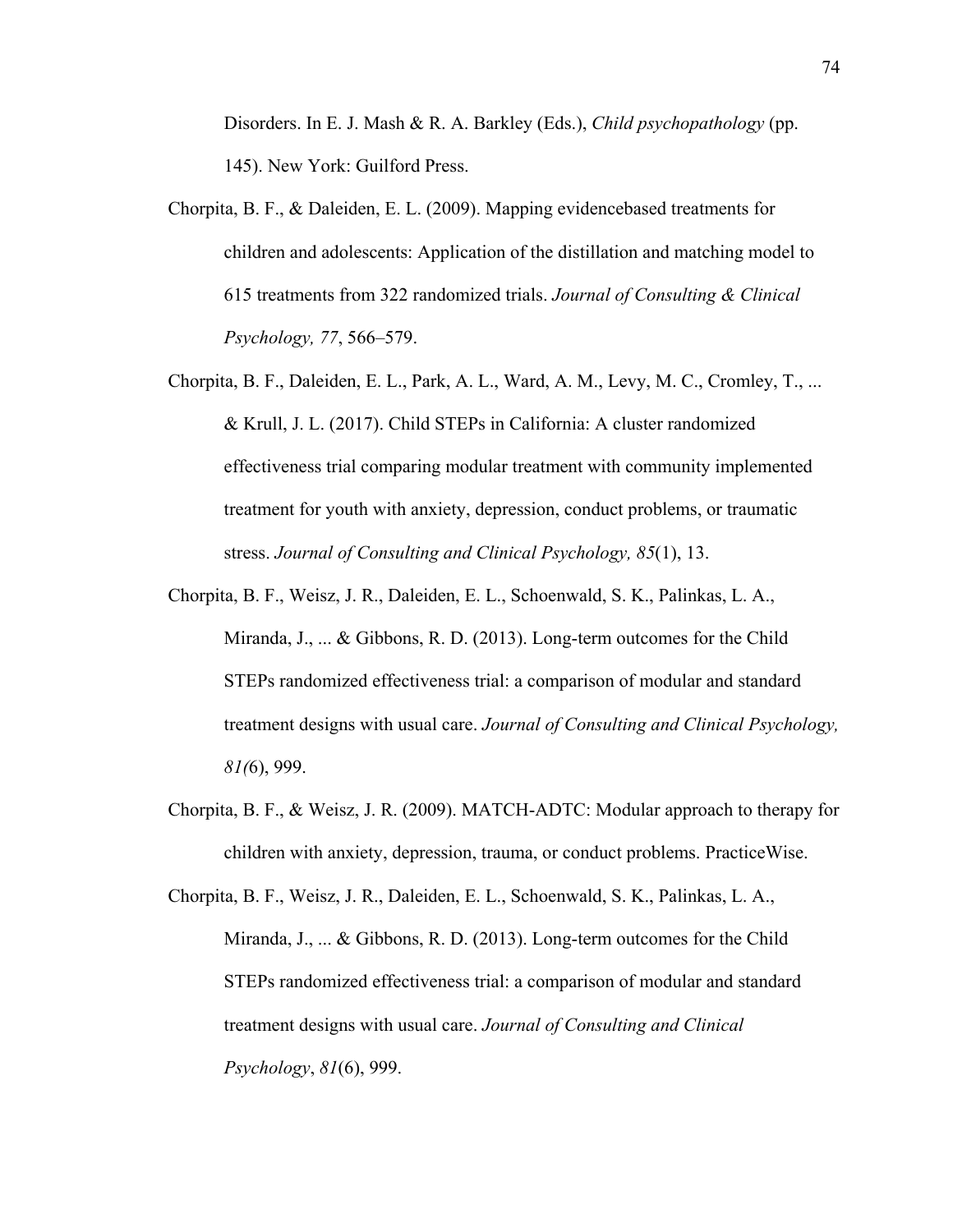- Cicchetti, D. V. (1994). Guidelines, criteria, and rules of thumb for evaluating normed and standardized assessment instruments in psychology. *Psychological Assessment, 6,* 284-290.
- Coatsworth, J. D., Santisteban, D. A., McBride, C. K., & Szapocznik, J. (2001). Brief strategic family therapy versus community control: Engagement, retention, and an exploration of the moderating role of adolescent symptom severity*. Family Process, 40*(3), 313-332.
- Cohen, J. (1988). *Statistical Power Analysis for the Behavioral Sciences, 2nd ed.* Hillsdale, NJ: Laurence Erlbaum Associates.
- Conway, K. P., Swendsen J., Husky, M. M., He, J. P., & Merikangas, K. R. (2016). Association of lifetime mental disorders and subsequent alcohol and illicit drug use: results from the National Comorbidity Survey–Adolescent Supplement. *Journal of the American Academy of Child & Adolescent Psychiatry*, *55(4),* 280- 288.
- Cottrell, D., & Boston, P. (2002). Practitioner review: The effectiveness of systemic family therapy for children and adolescents. *Journal of Child Psychology and Psychiatry, 43*(5), 573-586.
- Crane, D. R., & Christenson, J. D. (2012). A summary report of the cost-effectiveness of the profession and practice of marriage and family therapy. *Contemporary Family Therapy, 34*(2), 204-216.
- Cronbach, L. J. (1951). Coefficient alpha and the internal structure of tests. psychometrika, 16(3), 297-334.

Curran, P. J., Bauer, D. J., & Willoughby, M. T. (2004). Testing main effects and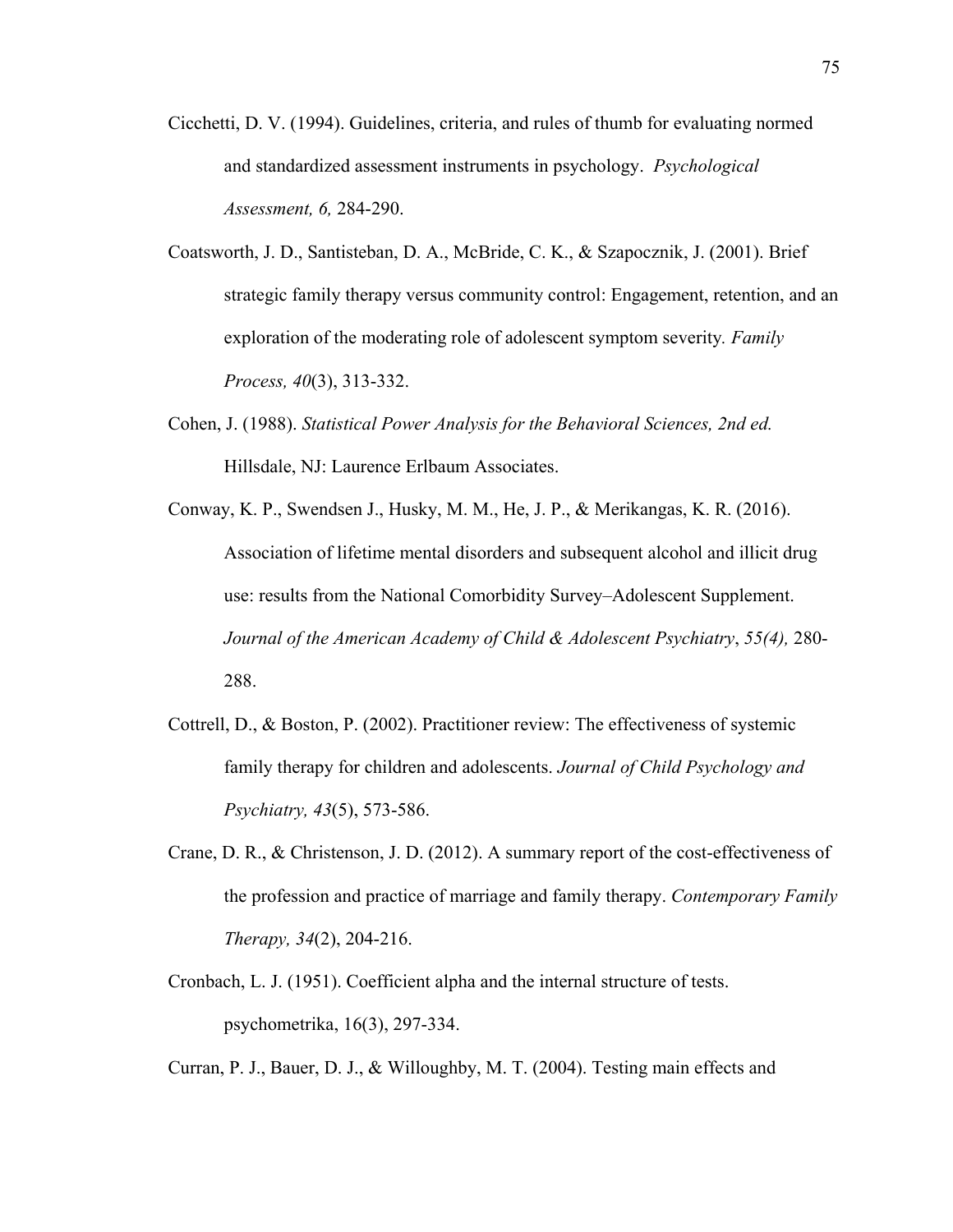interactions in latent curve analysis. *Psychological Methods*, *9*(2), 220.

- Curran, P. J., Oeidat, K., & Losardo, D. (2010). Twelve frequently asked questions about growth curve modeling. *Journal of Cognitive Development 11*(2), 121-136.
- Diamond, G. M., Diamond, G. S., & Hogue, A. (2007). Attachment‐based family therapy: Adherence and differentiation. *Journal of Marital and Family Therapy, 33*(2), 177-191.
- Diggle, P., Heagerty, P., Liang, K., & Zeger, S. (2002). *Analysis of Longitudinal Data (2nd Edition)*. Great Britian: Oxford University Press.
- Dishion, T. J., & Kavanagh, K. (2003b). Intervening in adolescent problem behavior: A family-centered approach. New York: NY: Guilford Press.
- Dowell, K. A., & Ogles, B. M. (2010). The effects of parent participation on child psychotherapy outcome: A meta-analytic review. *Journal of Clinical Child & Adolescent Psychology*, *39*(2), 151-162.
- Duncan, T. E., & Duncan, S. C. (2004). An introduction to latent growth curve modeling. *Behavior Therapy*, *35*(2), 333-363.
- Duncan, T. E., Duncan, S. C., Strycker, A. L., Li, F., & Alpert, A. (1999). *An Introduction to Latent Variable Growth Curve Modeling*. Mahwah, NJ: Sage.
- Ehrenreich, J. T., Goldstein, C. R., Wright, L. R., & Barlow, D. H. (2009). Development of a unified protocol for the treatment of emotional disorders in youth. *Child & family behavior therapy*, *31*(1), 20-37.
- Evans, Steven W., Julie Sarno Owens, and Nora Bunford. "Evidence-based psychosocial treatments for children and adolescents with attention-deficit/hyperactivity disorder." *Journal of Clinical Child & Adolescent Psychology* 43, no. 4 (2014):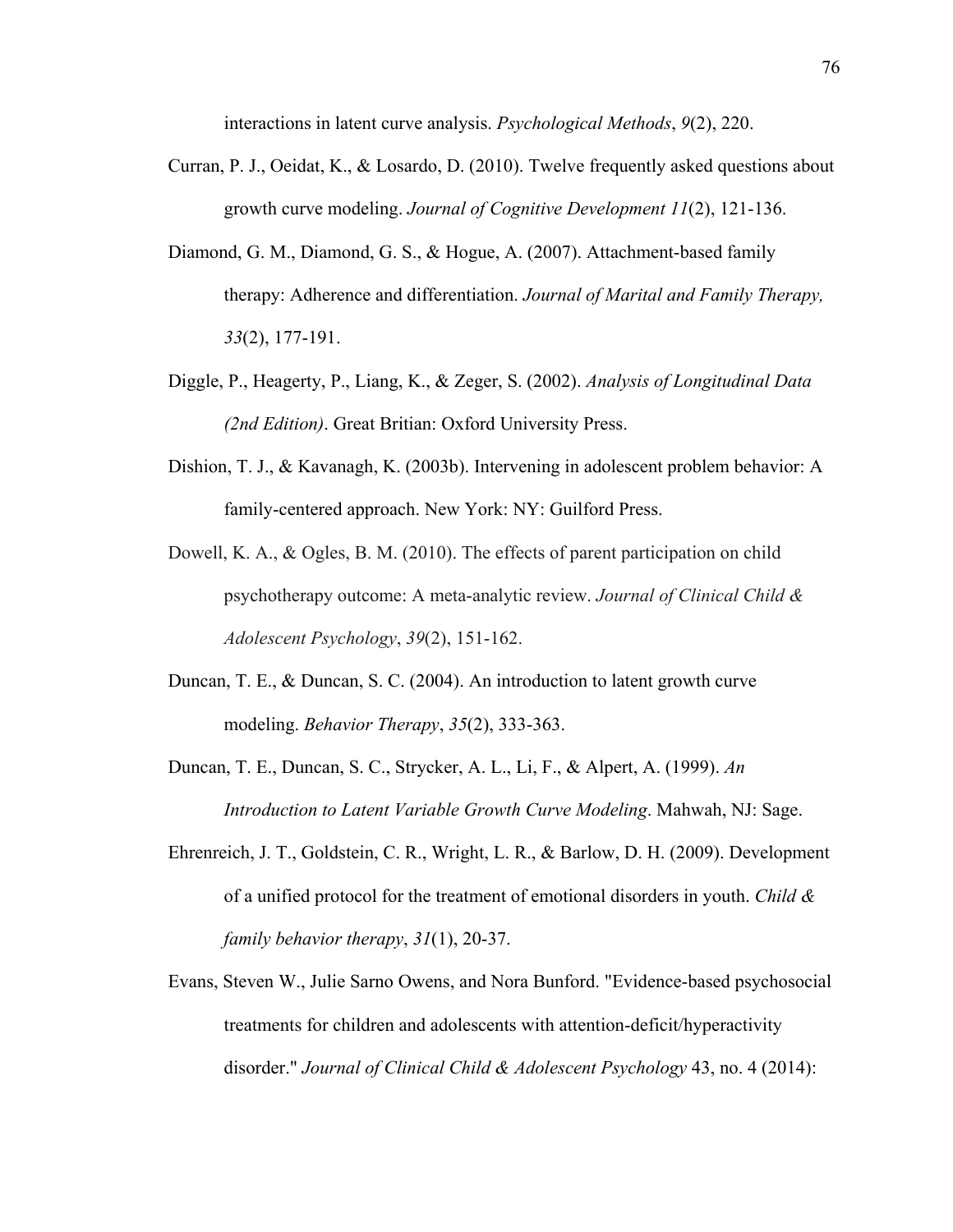- Eyberg, S. M., Nelson, M. M., & Boggs, S. R. (2008). Evidence-based psychosocial treatments for children and adolescents with disruptive behavior. *Journal of clinical child & Adolescent psychology*, *37*(1), 215-237.
- Garland, A. F., Hawley, K. M., Brookman-Frazee, L., & Hurlburt, M. S. (2008). Identifying common elements of evidence-based psychosocial treatments for children's disruptive behavior problems. *Journal of the American Academy of Child & Adolescent Psychiatry, 47*(5), 505-514.
- Garland, A. F., Hurlburt, M. S., Brookman-Frazee, L., Taylor, R. M., & Accurso, E. C. (2010). Methodological challenges of characterizing usual care psychotherapeutic practice. *Administration and Policy in Mental Health and Mental Health Services Research*, *37*(3), 208-220.
- Gilbert, J. M., Oliff, H., Sutton, D., Bartlett, C., & Henderson, R. (2004). Substance Abuse Treatment And Family Therapy. A Treatment Improvement Protocol (TIP) Series 39. *Substance Abuse and Mental Health Services Administration*.
- Gopalan, G., Goldstein, L., Klingenstein, K., Sicher, C., Blake, C., & McKay, M. M. (2010). Engaging families into child mental health treatment: updates and special considerations. *Journal of the Canadian Academy of Child and Adolescent Psychiatry. 19(3),* 182-196..
- Greif, G. L. (1990). Twenty-five basic joining techniques in family therapy. *Journal of Psychoactive Drugs, 22*(1), 89-90.
- Gross, D., Julion, W., & Fogg, L. (2001). What motivates participation and dropout among low‐income urban families of color in a prevention intervention?. *Family*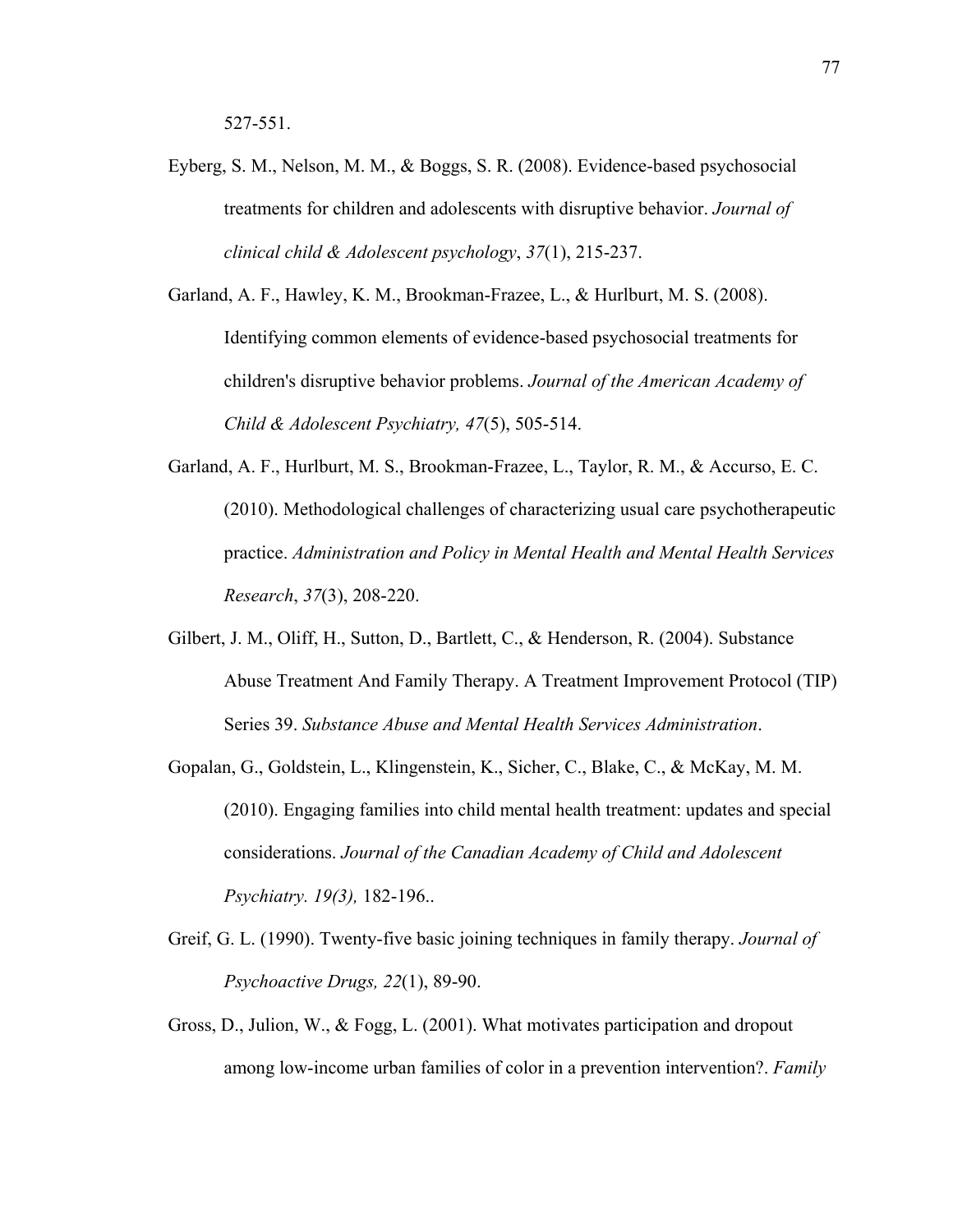*Relations*, *50*(3), 246-254.

Haine-Schlagel, R., Brookman-Frazee, L., Fettes, D. L., Baker-Ericzén, M., & Garland, A. F. (2012). Therapist focus on parent involvement in community-based youth psychotherapy. *Journal of Child and Family Studies*, *21*(4), 646-656.

Haine-Schlagel, R., Martinez, J. I., Roesch, S. C., Bustos, C. E., & Janicki, C. (2018). Randomized trial of the Parent and Caregiver Active Participation Toolkit for child mental health treatment. *Journal of Clinical Child & Adolescent Psychology*, *47*(sup1), S150-S160.

- Haine-Schlagel, R., Mechammil, M., & Brookman-Frazee, L. (2017). Stakeholder perspectives on a toolkit to enhance caregiver participation in community-based child mental health services. *Psychological services*, *14*(3), 373.
- Hammen, C. L., Rudolph, K. D., & Abaied, J. (2014). Child and Adolescent Depression. In E. J. Mash & R. A. Barkley (Eds.), *Child psychopathology* (pp. 225). New York: Guilford Press.
- Henggeler, S. W., & Schaeffer, C. M. (2016). Multisystemic therapy®: Clinical overview, outcomes, and implementation research. *Family Process, 55*(3), 514- 528.
- Herman, K. C., Borden, L. A., Hsu, C., Schultz, T. R., Strawsine Carney, M., Brooks, C. M., & Reinke, W. M. (2011). Enhancing family engagement in interventions for mental health problems in youth. *Residential Treatment for Children & Youth*, *28*(2), 102-119.
- Higa-McMillan, C. K., Francis, S. E., & Chorpita, B. F. (2014). Anxiety Disorders. In E. J. Mash & R. A. Barkley (Eds.), *Child psychopathology* (pp. 345). New York: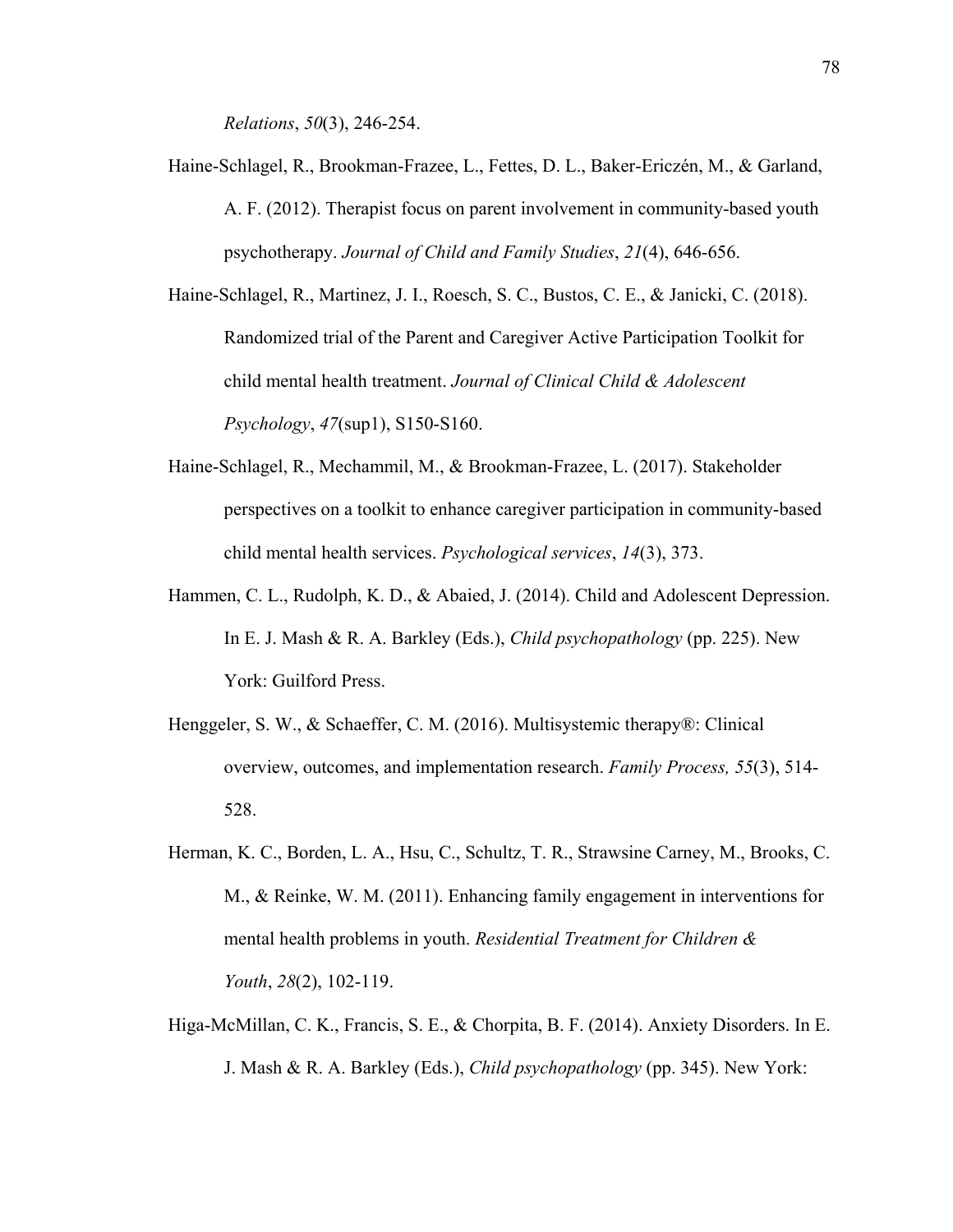Guilford Press.

- Hinkle, D. E., Wiersma, W., & Jurs, S. G. (2003). Applied statistics for the behavioral sciences (Vol. 663). Houghton Mifflin College Division.
- Hoagwood, K. (2005). Family-based services in children's mental health: A research review and synthesis. Journal of Clinical Psychology and Psychiatry, 46, 690.
- Hoagwood, K., & Kolko, D. J. (2009). Introduction to the special section on practice contexts: A glimpse into the nether world of public mental health services for children and families. *Administration and Policy in Mental health and Mental Health Services Research, 36,* 35-36.
- Hogue, A., Bobek, M., Dauber, S., Henderson, C. E., McLeod, B. D., & Southam-Gerow, M. A. (2017). Distilling the core elements of family therapy for adolescent substance use: Conceptual and empirical solutions. *Journal of Child & Adolescent Substance Abuse, 26*(6), 437-453.
- Hogue, A., Bobek, M., Dauber, S., Henderson, C. E., McLeod, B. D., & Southam-Gerow, M. A. (2019). Core Elements of Family Therapy for Adolescent Behavior Problems: Empirical Distillation of Three Manualized Treatments. *Journal of Clinical Child and Adolescent Psychology, 48*(1), 29-41.
- Hogue, A., Bobek, M., Porter, N., Dauber, S., Southam-Gerow, M. A., McLeod, B. D., & Henderson, C. E. (under review). Core Elements of Family Therapy for Adolescents in Community Settings: Construct and Predictive Validity.
- Hogue, A., Dauber, S., Chinchilla, P., Fried, A., Henderson, C., Inclan, J., ... & Liddle, H. A. (2008). Assessing fidelity in individual and family therapy for adolescent substance abuse. *Journal of Substance Abuse Treatment, 35*(2), 137-147.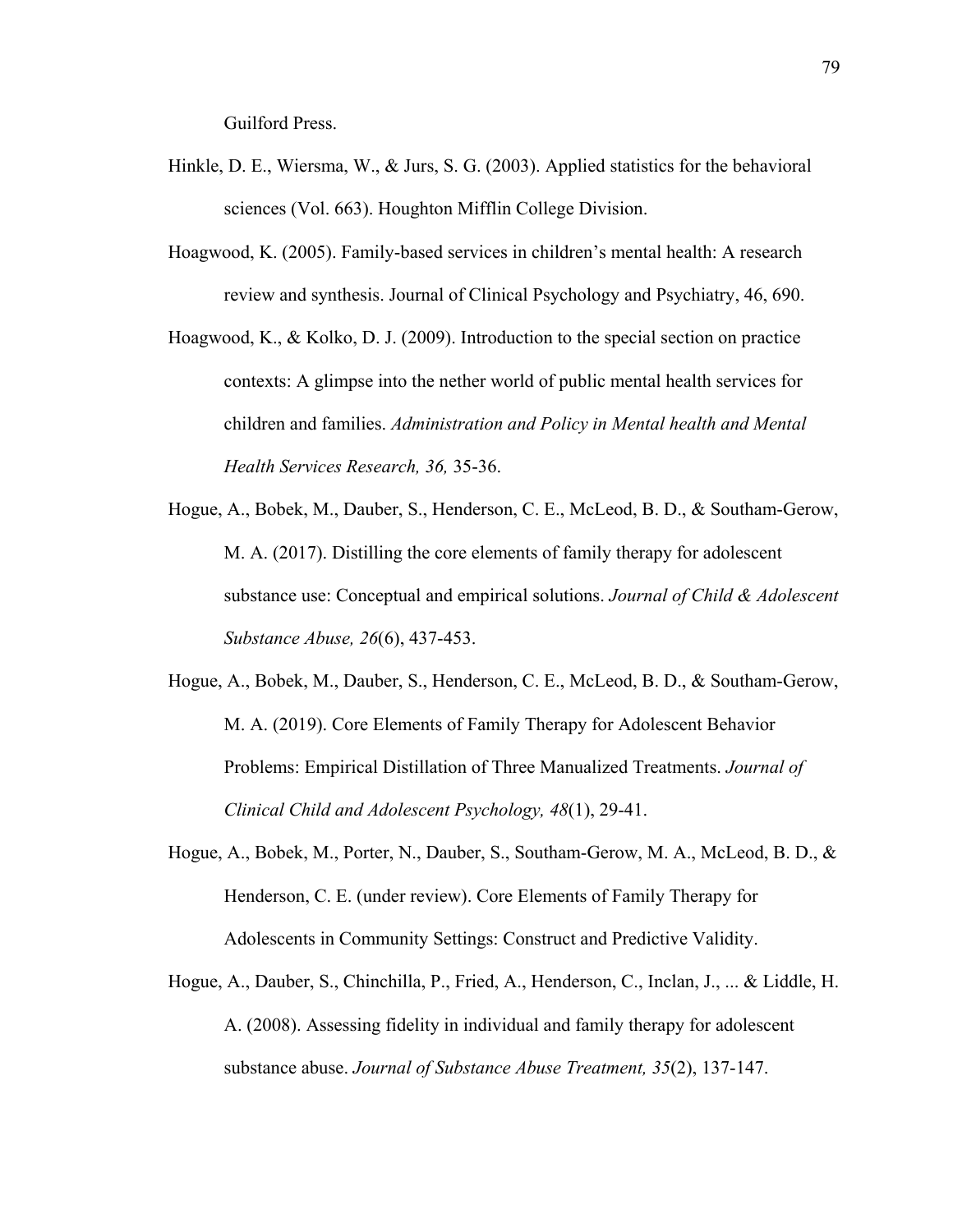- Hogue, A., Dauber, S., Henderson, C., Bobek, M., Johnson, C., Lichvar, E., & Morgenstern, J. (2015). Randomized trial of family therapy versus non-family treatment for adolescent behavior problems in usual care. *Journal of Clinical Child and Adolescent Psychology, 44*(6), 954-969.
- Hogue, A., Dauber, S., & Henderson, C. E. (2017). Benchmarking family therapy for adolescent behavior problems in usual care: Fidelity, outcomes, and therapist performance differences. *Administration and Policy in Mental Health and Mental Health Services Research, 44*(5), 626-641.
- Hogue, A., Ozechowski, T. J., Robbins, M. S., & Waldron, H. B. (2013). Making fidelity an intramural game: Localizing quality assurance procedures to promote sustainability of evidence-based practices in usual care. *Clinical Psychology: Science and Practice, 20*, 60–77.
- Hogue, A., Liddle, H. A., Rowe, C., Turner, R. M., Dakof, G. A., & LaPann, K. (1998). Treatment adherence and differentiation in individual versus family therapy for adolescent substance abuse. *Journal of Counseling Psychology, 45*(1), 104.
- Hogue, A., Rowe, C, Liddle, H., & Turner, R. (1994). Scoring manual for the Therapist Behavior Rating Scale (TBRS). Unpublished manuscript, Center for Research on Adolescent Drug Abuse, Temple University, Philadelphia, PA.

IBM Corp. Released 2020. IBM SPSS Statistics for Windows, Version 27.0. Armonk,

Hurlburt, M. S., Garland, A. F., Nguyen, K., & Brookman-Frazee, L. (2010). Child and family therapy process: Concordance of therapist and observational perspectives. *Administration and Policy in Mental Health and Mental Health Services Research*, *37*(3), 230-244.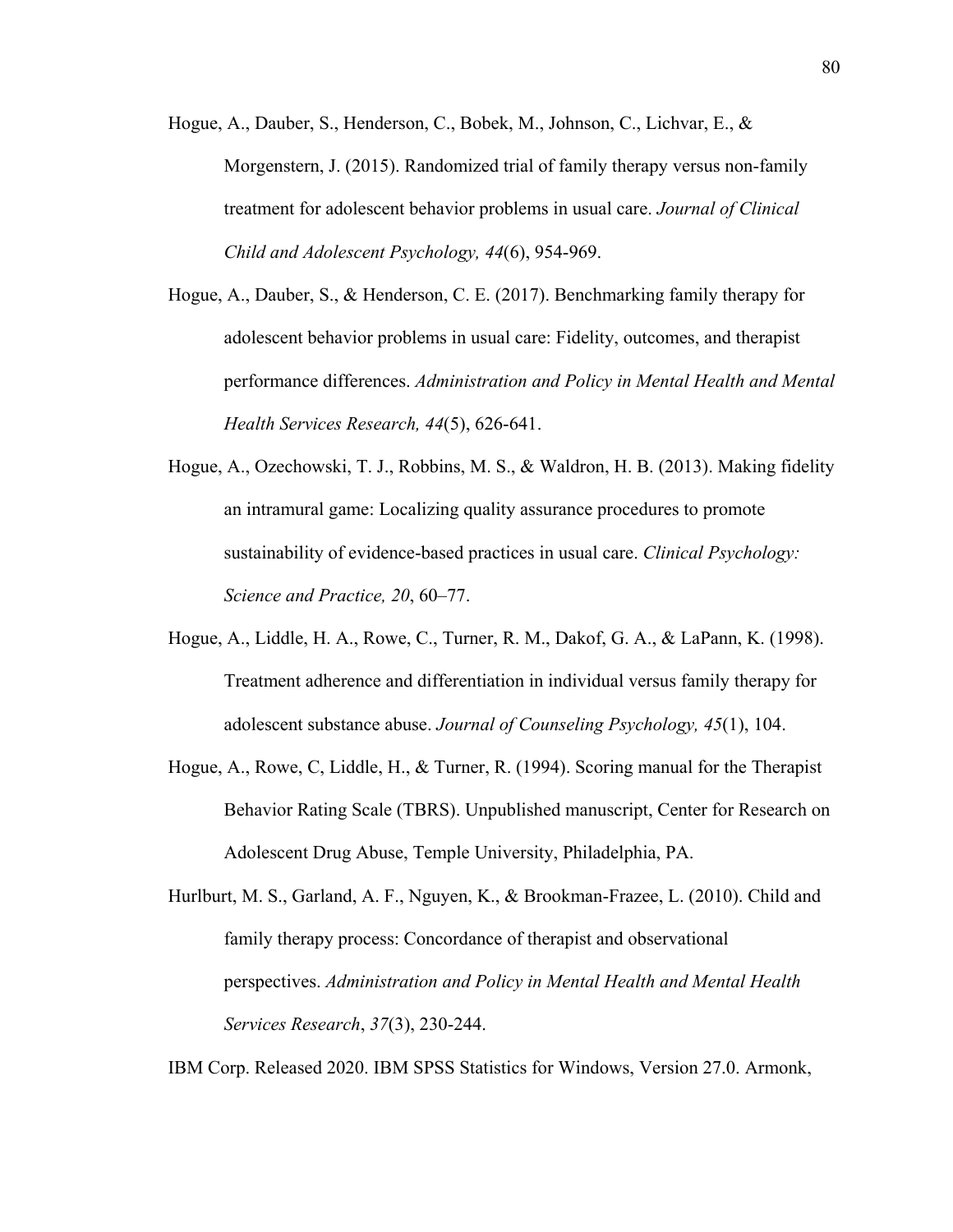NY: IBM Corp.

- Ingoldsby, E. M. (2010). Review of interventions to improve family engagement and retention in parent and child mental health programs. *Journal of Child and Family Studies, 19*(5), 629-645.
- Karver, M. S., Handelsman, J. B., Fields, S., & Bickman, L. (2006). Meta-analysis of therapeutic relationship variables in youth and family therapy: The evidence for different relationship variables in the child and adolescent treatment outcome literature. *Clinical Psychology Review, 26*(1), 50-65.
- King, G., Currie, M., & Petersen, P. (2014). Child and caregiver engagement in the mental health intervention process: A motivational framework. *Child and Adolescent Mental Health*, *19*(1), 2-8.
- Kimonis, E. R., Frick, P. J., & McMahon, R. J. (2014). Conduct and Oppositional Defiant Disorders. In E. J. Mash & R. A. Barkley (Eds.), *Child Psychopathology* (pp. 180). New York: Guilford Press.
- Knudsen, H. K., Ducharme, L. J., & Roman, P. M. (2008). Clinical supervision, emotional exhaustion, and turnover intention: A study of substance abuse treatment counselors in the Clinical Trials Network of the National Institute on Drug Abuse. *Journal of Substance Abuse Treatment, 35*(4), 387-395.
- Koo, T. K., & Li, M. Y. (2016). A guideline of selecting and reporting intraclass correlation coefficients for reliability research. *Journal of chiropractic medicine*, *15*(2), 155-163.
- Kreft, I., & DeLeeuw, J. (1998). Introducing multilevel modeling. London: Sage Publications.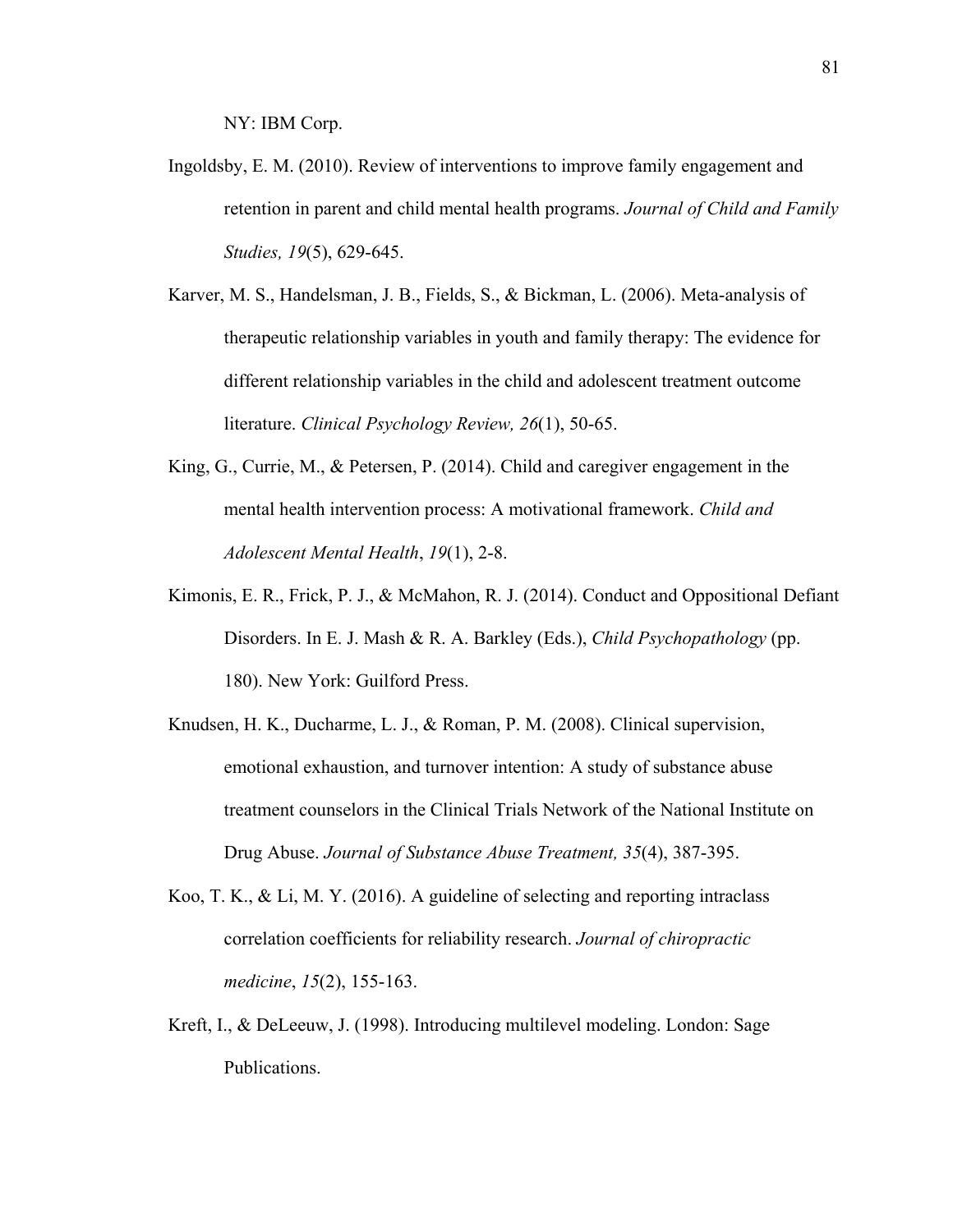- Laptook, R. (2016). Between sessions: The crucial role of parent engagement in treatment. *The Brown University Child and Adolescent Behavior Letter*, *32*(7), 1- 7.
- Lebowitz, E. R., Omer, H., Hermes, H., & Scahill, L. (2014). Parent training for childhood anxiety disorders: the SPACE program. *Cognitive and Behavioral Practice*, *21*(4), 456-469.
- Liddle, H. A. (2003). Multidimensional family therapy for early adolescent substance abuse treatment manual. Center for Substance Abuse Treatment. Substance Abuse and Mental Health Services Administration.
- Liddle, H. A. (1995). Conceptual and clinical dimensions of a multidimensional, multisystems engagement strategy in family-based adolescent treatment. *Psychotherapy: Theory, Research, Practice, Training*, *32*(1), 39.
- Loeber, R., Burke, J. D., Lahey, B. B., Winters, A., & Zera, M. (2000). Oppositional defiant and conduct disorder: a review of the past 10 years, part I. *Journal of the American Academy of Child & Adolescent Psychiatry*, *39*(12), 1468-1484.
- Logan, D. E., & King, C. A. (2001). Parental facilitation of adolescent mental health service utilization: A conceptual and empirical review. *Clinical Psychology: Science and Practice, 8,* 319–333.
- Lynne-Landsman, S. D., Bradshaw, C. P., & Ialongo, N. S. (2010). Testing a developmental cascade model of adolescent substance use trajectories and young adult adjustment. *Development and psychopathology*, *22*(4), 933.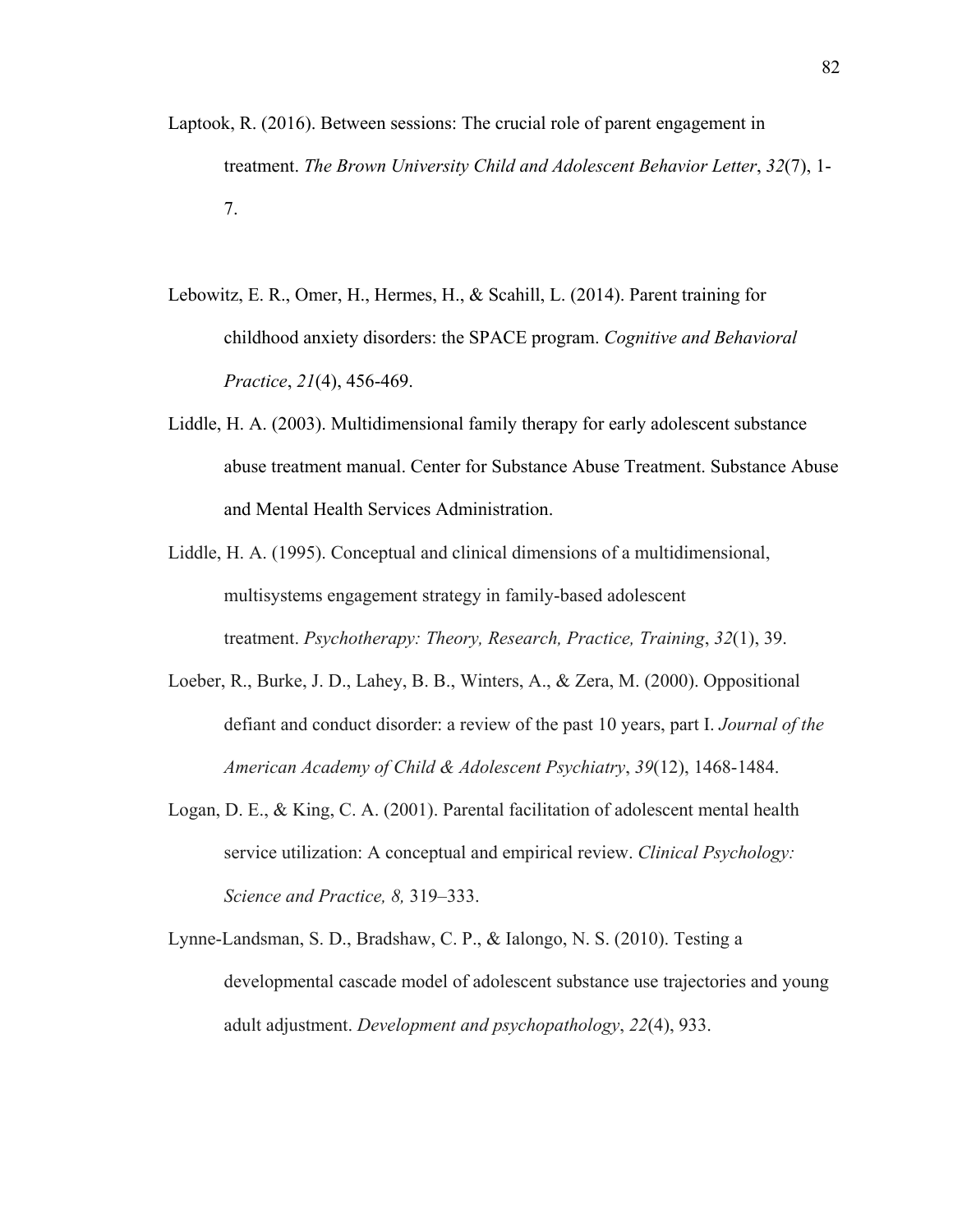- Marmorstein, N. R. (2007). Relationships between anxiety and externalizing disorders in youth: the influences of age and gender. *Journal of Anxiety Disorders*, *21*(3), 420- 432.
- Martinez, J. I., Lau, A. S., Chorpita, B. F., Weisz, J. R., & Research Network on Youth Mental Health. (2017). Psychoeducation as a mediator of treatment approach on caregiver engagement in child psychotherapy for disruptive behavior. *Journal of Clinical Child & Adolescent Psychology*, *46*(4), 573-587.
- Masi, G., Millepiedi, S., Mucci, M., Poli, P., Bertini, N., & Milantoni, L. (2004). Generalized anxiety disorder in referred children and adolescents. *Journal of the American Academy of Child & Adolescent Psychiatry*, *43*(6), 752-760.
- Masi, M. V., Miller, R. B., & Olson, M. M. (2003). Differences in dropout rates among individual, couple, and family therapy clients. *Contemporary Family Therapy*, *25*(1), 63-75.
- McCart, M. R., & Sheidow, A. J. (2016). Evidence-based psychosocial treatments for adolescents with disruptive behavior*. Journal of Clinical Child & Adolescent Psychology, 45*, 529–563.
- McHugh, R. K., & Barlow, D. H. (2010). The dissemination and implementation of evidence-based psychological treatments: A review of current efforts. *American Psychologist, 65*(2), 73.
- McKay, M. M., Hibbert, R., Hoagwood, K., Rodriguez, J., Murray L., Legurski, J., & Fernandez, D. (2004). Increasing evidence-based engagement interventions into "real world" child mental health setting. *Brief Treatment and Crisis Intervention, 4,* 177–186.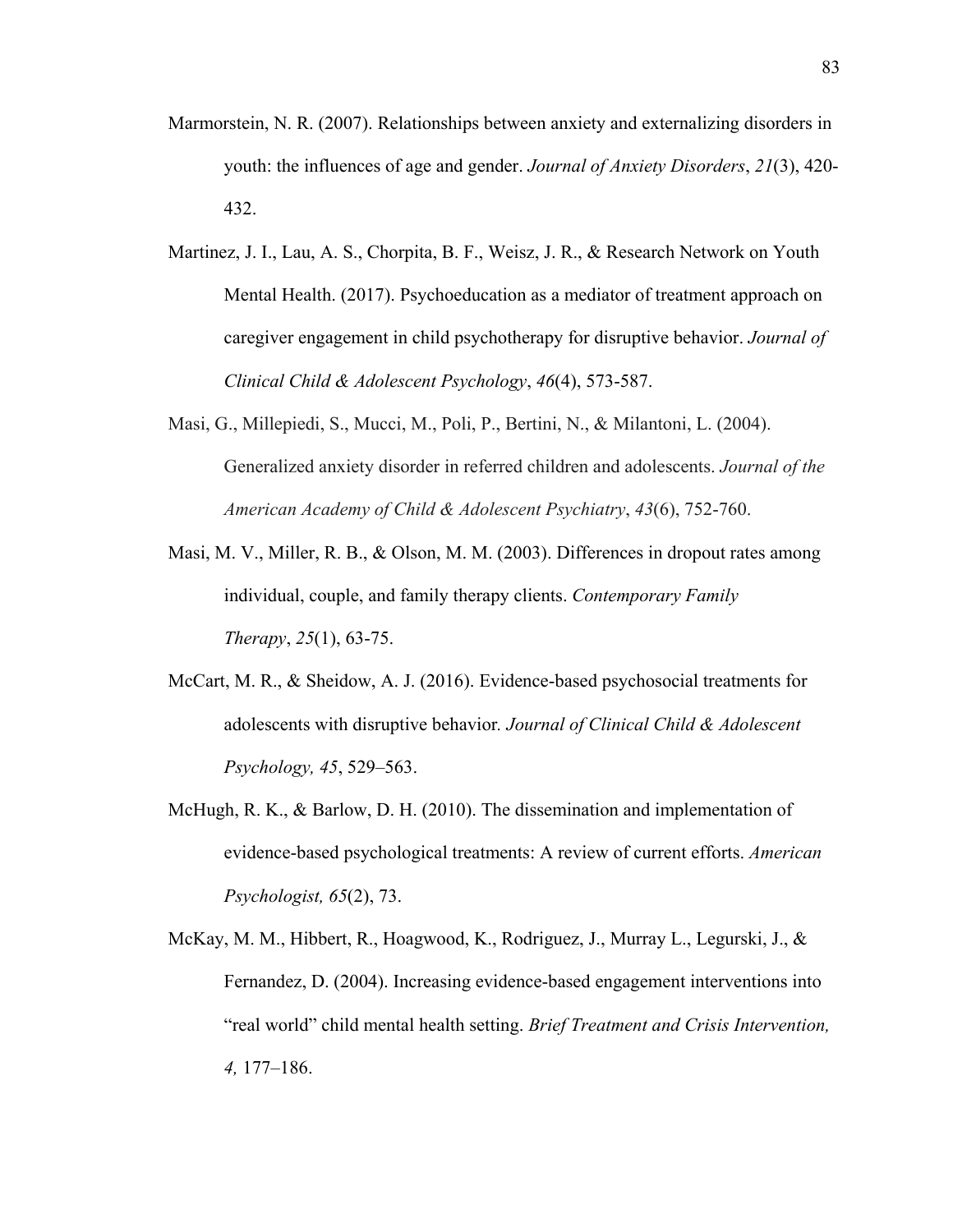- McKay, M., Stoewe, J., McCadam, K., & Gonzales, J. (1998). Increasing access to child mental health services for urban children and their care givers. *Health and Social Work, 23,* 9–15.
- McLeod, B. D., Jensen-Doss, A., & Ollendick, T. H. (2013). Overview of diagnostic and behavioral assessment. In B. D. McLeod, A. Jensen-Doss, & T. H. Ollendick (Eds.), *Diagnostic and behavioral assessment in children and adolescents: A clinical guide* (pp. 3-33). New York: Guilford Publications, Inc.
- McLeod, B. D., Smith, M. M., Southam-Gerow, M. A., Weisz, J. R., & Kendall, P. C. (2015). Measuring treatment differentiation for implementation research: The Therapy Process Observational Coding System for Child Psychotherapy Revised Strategies Scale. *Psychological Assessment*, *27*(1), 314.
- Miller, W. R., & Rollnick, S. (Eds.). (2002). Motivational interviewing: Preparing people for change, 2nd ed. New York, NY: Guilford Press.
- Molina, B. S., & Pelham Jr, W. E. (2003). Childhood predictors of adolescent substance use in a longitudinal study of children with ADHD. *Journal of abnormal psychology*, *112*(3), 497.
- Morrissey-Kane, E., & Prinz, R. J. (1999). Engagement in child and adolescent treatment: The role of parental cognitions and attributions. *Clinical Child and Family Psychology Review*, *2*(3), 183-198.
- Muthén, L. K., & Muthén, B. O. (1998-2017). *Mplus User's Guide* (Seventh ed.). Los Angeles, CA: Muthen & Muthen.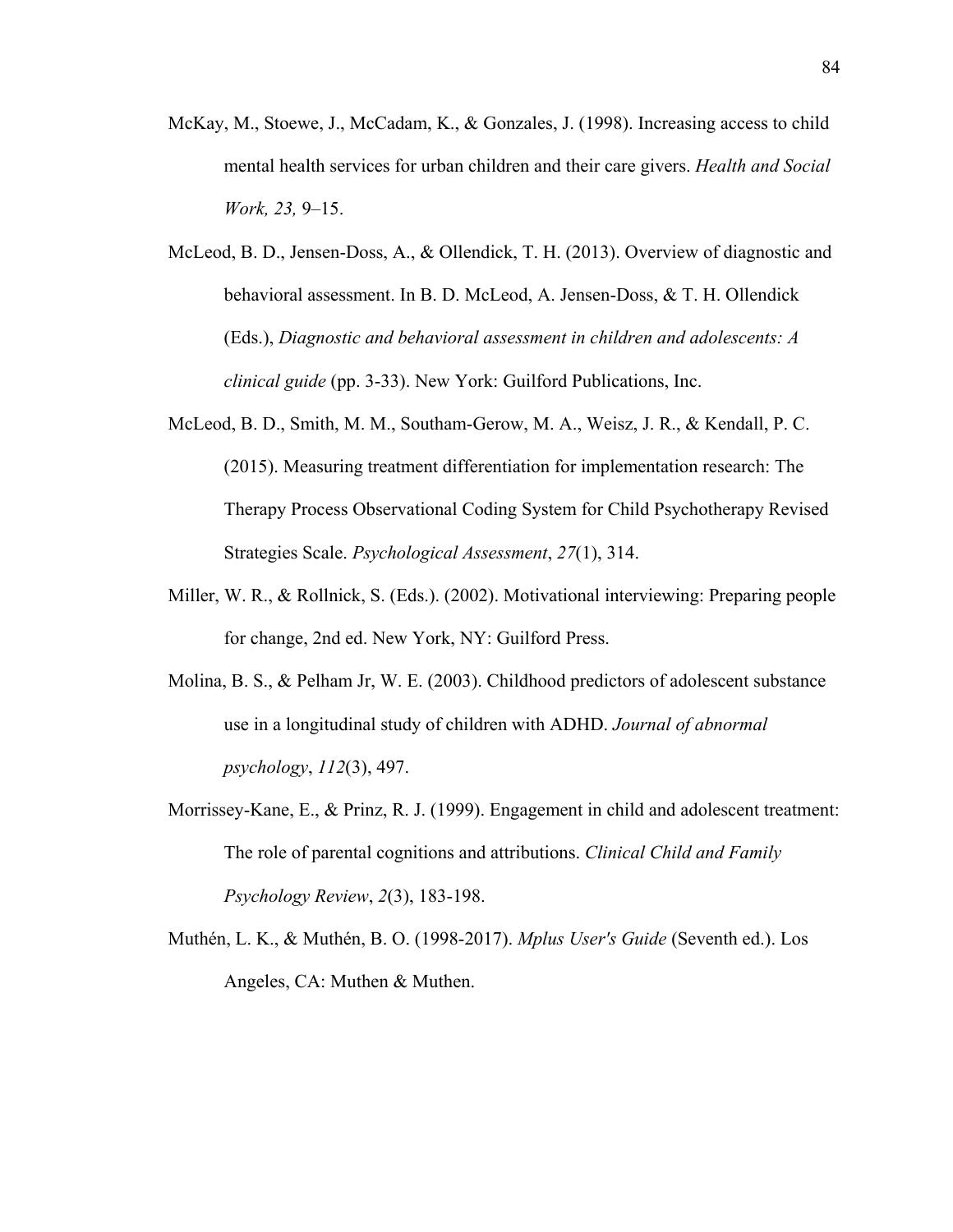- Muthén, B., & Muthén, L. K. (2000). Integrating person-centered and variable-centered analyses: Growth mixture modeling with latent trajectory classes. *Alcoholism: Clinical and experimental research*, *24*(6), 882-891.
- Masi, G., Millepiedi, S., Mucci, M., Poli, P., Bertini, N., & Milantoni, L. (2004). Generalized anxiety disorder in referred children and adolescents. *Journal of the American Academy of Child & Adolescent Psychiatry*, *43*(6), 752-760.
- Nock, M. K., & Ferriter, C. (2005). Parent management of attendance and adherence in child and adolescent therapy: A conceptual and empirical review. *Clinical Child and Family Psychology Review*, *8*(2), 149-166.
- Nunnally, J. C. (1967). *Psychometric Theory,* 1st ed., New York: MccGraw-Hill.
- Nunnally, J. C. (1978). *Psychometric Theory,* 2nd ed., New York: MccGraw-Hill.
- Perkins, M. B., Jensen, P. S., Jaccard, J., Gollwitzer, P., Oettingen, G., Pappadopulos, E., & Hoagwood, K. E. (2007). Applying theory-driven approaches to understanding and modifying clinicians' behavior: what do we know?. *Psychiatric Services, 58*(3), 342-348.
- Prinz, R. J., & Miller, G. E. (1994). Family-based treatment for childhood antisocial behavior: Experimental influences on dropout and engagement. *Journal of Consulting and Clinical Psychology*, *62*(3), 645.
- Ringborg, M. (2016). Dissemination of attachment‐based family therapy in Sweden. *Australian and New Zealand Journal of Family Therapy*, *37*(2), 228-239.
- Rivett, M., & Buchmüller, J. (2017). Family therapy skills and techniques in action. Routledge.
- Robbins, M. S., Alexander, J. F., Turner, C. W., & Hollimon, A. (2016). Evolution of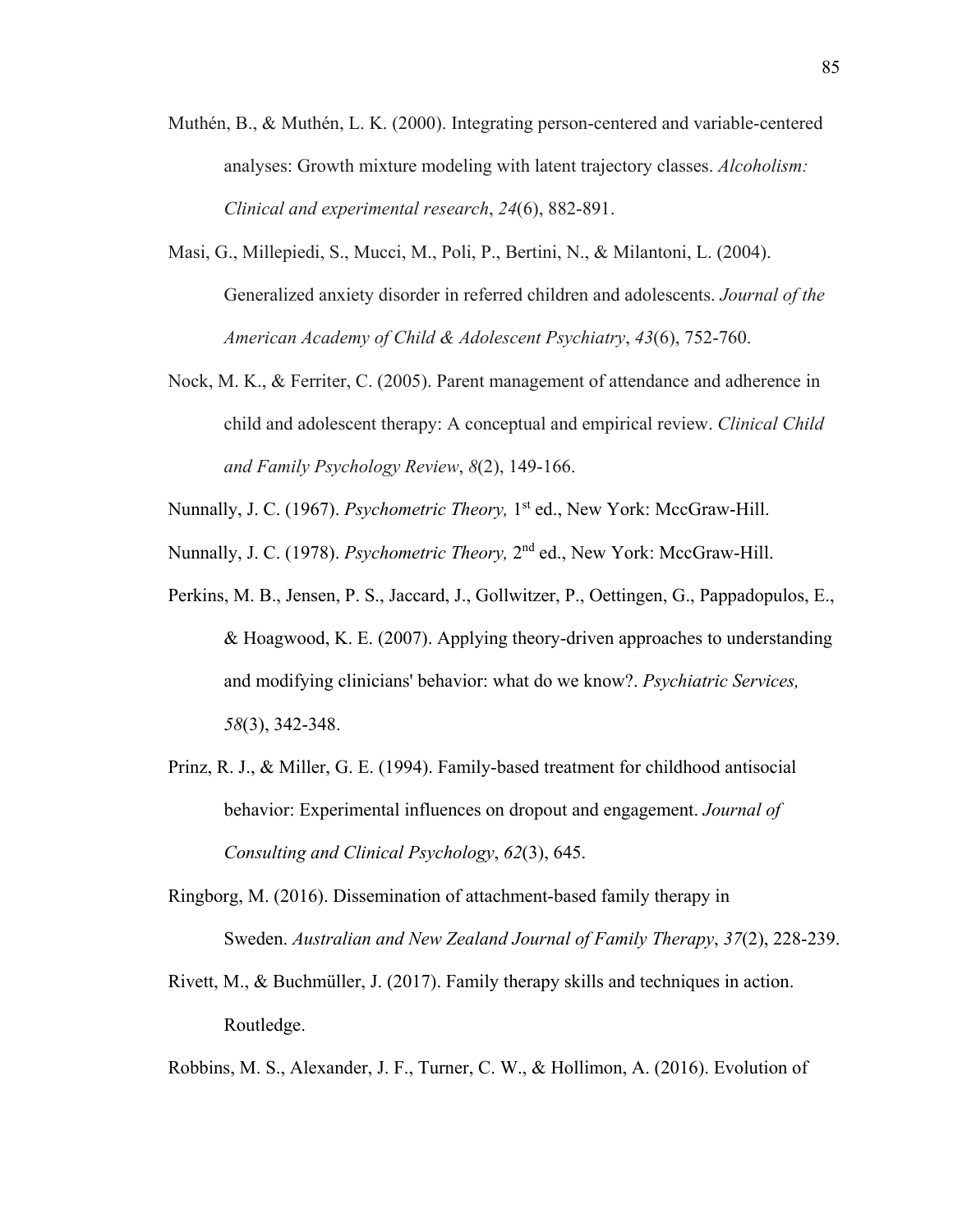functional family therapy as an evidence‐based practice for adolescents with disruptive behavior problems. *Family Process, 55*(3), 543-557.

- Robbins, M. S., Waldron, H. B., Turner, C. W., Brody, J., Hops, H., & Ozechowski, T. (2019). Evaluating supervision models in functional family therapy: Does adding observation enhance outcomes? *Family Process, 58*(4), 873-890.
- Rodriguez-Quintana, N., & Lewis, C. C. (2018). Observational coding training methods for CBT treatment fidelity: A systematic review. *Cognitive Therapy and Research*, *42*(4), 358-368.
- Rowe, C. L. (2012). Family therapy for drug abuse: Review and updates 2003–2010. *Journal of Marital and Family Therapy*, 38, 59–81.
- Santisteban, D. A., Szapocznik, J., Perez-Vidal, A., Kurtines, W. M., Murray, E. J., & LaPerriere, A. (1996). Efficacy of intervention for engaging youth and families into treatment and some variables that may contribute to differential effectiveness. *Journal of Family Psychology*, *10*(1), 35.
- Sexton, T. L., & Datchi, C. (2014). The development and evolution of family therapy research: Its impact on practice, current status, and future directions. *Family Process, 53*(3), 415-433.
- Sexton, T. L., Datchi, C., Evans, L., LaFollette, J., & Wright, L. (2013). The effectiveness of couple and family-based clinical intervension. In M. J. Lambert (Ed.), *Bergin and Garfield's handbook of psychotherapy and behavior change* (6<sup>th</sup>) ed., pp. 587-639). Hoboken, NJ: Wiley & Sons.
- Sheidow, A. J., Zajac, K., Chapman, J. E., McCart, M. R., & Drazdowski, T. K. (2020). Randomized controlled trial of an integrated family-based treatment for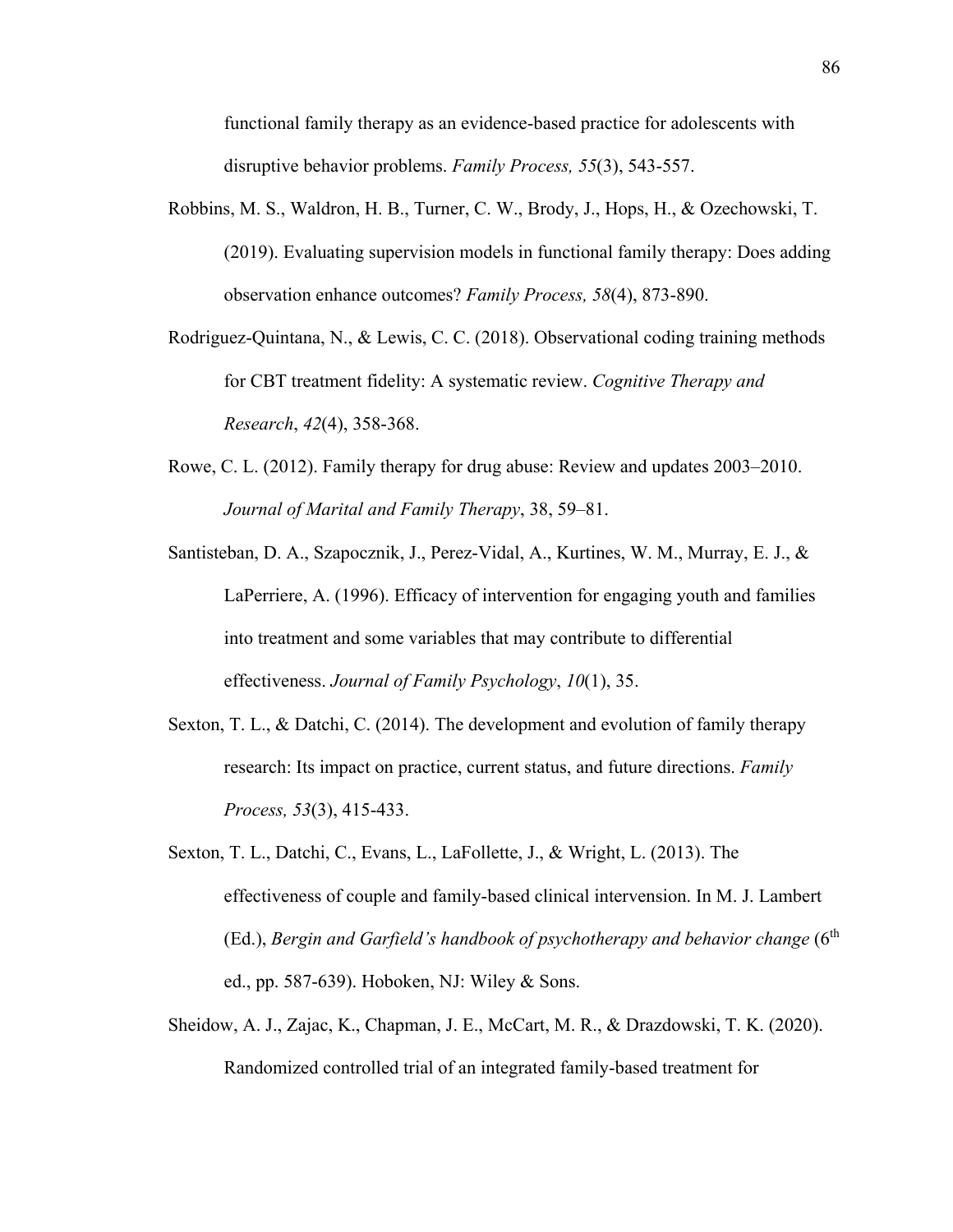adolescents presenting to community mental health centers. *Community Mental Health Journal*.

Shrout, P., & Fleiss, J. (1979). Intraclass correlations: Uses in assessing rater reliability. *Psychological Bulletin, 86*(2), 420-428.

Stadnick, N. A., Haine-Schlagel, R., & Martinez, J. I. (2016, October). Using observational assessment to help identify factors associated with parent participation engagement in community-based child mental health services. In *Child & youth care forum* (Vol. 45, No. 5, pp. 745-758). Springer US.

- Stewart, R. E., Beidas, R. S., Last, B. S., Hoskins, K., Byeon, Y. V., Williams, N. J., & Buttenheim, A. M. (2020). Applying NUDGE to inform design of EBP implementation strategies in community mental health settings. *Administration and Policy in Mental Health and Mental Health Services Research*, 1-12.
- Szapocznik, J., Hervis, O., & Schwartz, S. (2003). Brief Strategic Family Therapy for Adolescent Drug Abuse.
- Szapocznik, J., Perez-Vidal, A., Brickman, A. L., Foote, F. H., Santisteban, D., Hervis, O., & Kurtines, W. M. (1988). Engaging adolescent drug abusers and their families in treatment: A strategic structural systems approach. *Journal of Consulting and Clinical Psychology*, *56*(4), 552.
- Szapocznik, J., Schwartz, S. J., Muir, J. A., & Brown, C. H. (2012). Brief strategic family therapy: An intervention to reduce adolescent risk behavior. *Couple and Family Psychology: Research and Practice*, *1*(2), 134.
- Tavakol, M., & Dennick, R. (2011). Making sense of Cronbach's alpha. *International journal of medical education*, *2*, 53.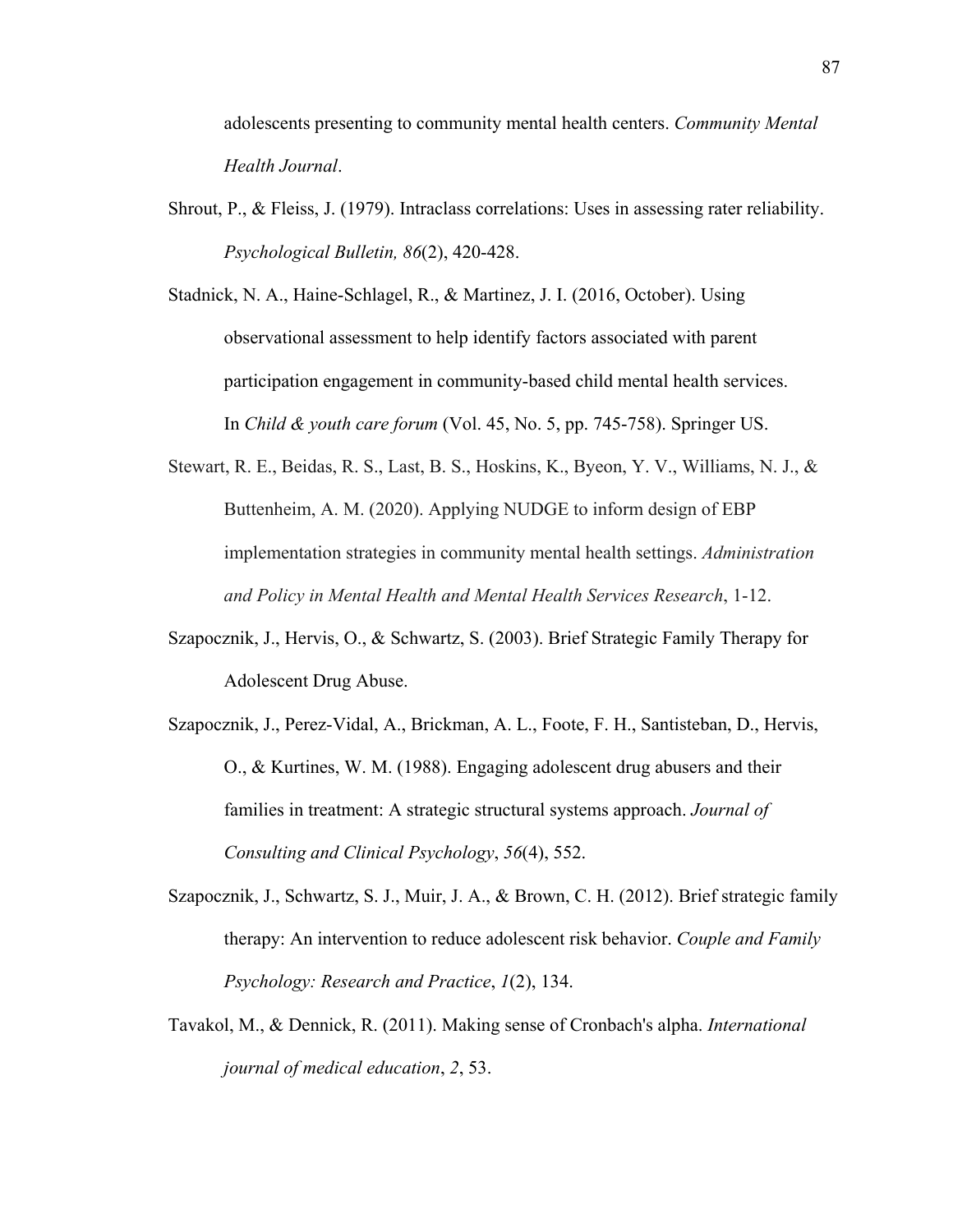- Waldron, H. B., Brody, J. L., & Hops, H. (2017). Functional Famiy Therapy for adolescent substance use disorders. In J. W. Weisz & A. E. Kazdin (Eds.), *Evidence-based Psychotherapies for Chidren and Adolescents* (pp. 401-415). The Guildford Press: New York.
- Weisz, J. R., Chorpita, B. F., Palinkas, L. A., Schoenwald, S. K., Miranda, J., Bearman, S. K., ... & Research Network on Youth Mental Health. (2012). Testing standard and modular designs for psychotherapy treating depression, anxiety, and conduct problems in youth: A randomized effectiveness trial. *Archives of General Psychiatry, 69*(3), 274-282.
- Wilens, T. E., Martelon, M., Joshi, G., Bateman, C., Fried, R., Petty, C., & Biederman, J. (2011). Does ADHD predict substance-use disorders? A 10-year follow-up study of young adults with ADHD. *Journal of the American Academy of Child & Adolescent Psychiatry*, *50*(6), 543-553.
- Withers, M. C., Reynolds, J. E., Reed, K., & Holtrop, K. (2017). Dissemination and implementation research in marriage and family therapy: An introduction and call to the field. *Journal of Marital and Family Therapy*, *43*(2), 183-197.
- Wright, B., Lau, A. S., & Brookman-Frazee, L. (2019). Factors associated with caregiver attendance in implementation of multiple evidence-based practices in youth mental health services. *Psychiatric Services*, *70*(9), 808-815.